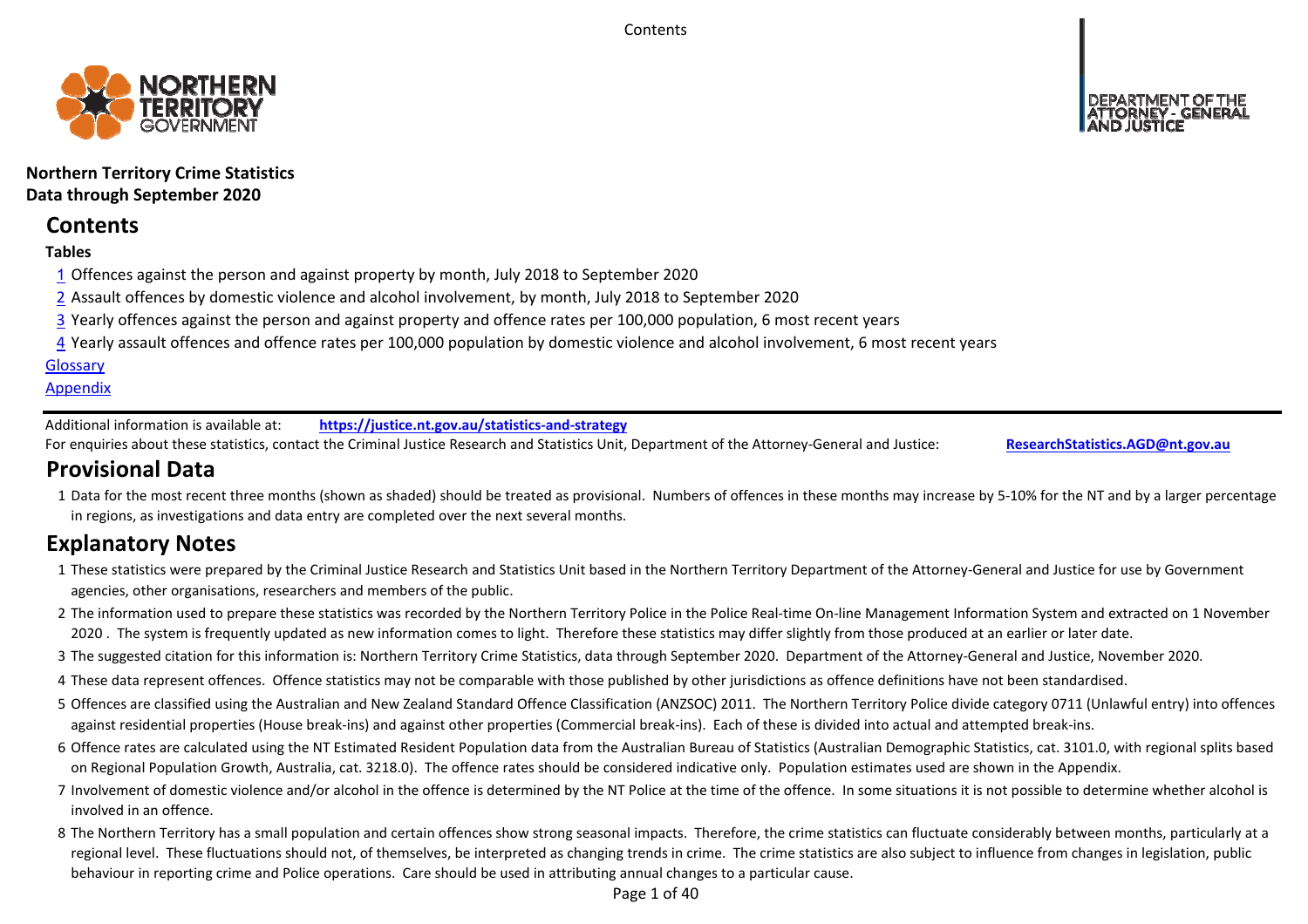

# **Northern Territory Crime Statistics**

**Data through September 2020**

| Number of offences                                        | <b>Jul-18</b>  | Aug-18       | Sep-18         | Oct-18         | <b>Nov-18</b>  | <b>Dec-18</b>  | Jan-19   | Feb-19       | <b>Mar-19</b> | Apr-19   | $May-19$     | <b>Jun-19</b>  |
|-----------------------------------------------------------|----------------|--------------|----------------|----------------|----------------|----------------|----------|--------------|---------------|----------|--------------|----------------|
| 0111 Murder                                               | 0              | $\Omega$     | $\Omega$       | 1              | $\Omega$       | $\mathbf{1}$   | $\Omega$ | $\Omega$     | $\Omega$      | $\Omega$ | 0            |                |
| 0121 Attempted murder                                     | O              | ŋ            | O              | $\Omega$       |                | O              | n        | 1            | O             | ŋ        | <sup>0</sup> | $\Omega$       |
| 0131 Manslaughter                                         | O              | $\Omega$     | $\Omega$       | $\Omega$       | ŋ              |                | O        | $\Omega$     | C             | ŋ        | <sup>0</sup> | $\Omega$       |
| 0132 Driving causing death                                | $\overline{2}$ | 0            | 0              | $\mathbf{1}$   | $\Omega$       | 0              | $\Omega$ | $\Omega$     | $\Omega$      | $\Omega$ | 0            | 0              |
| 01 Homicide and related offences                          | $\overline{2}$ | 0            | $\mathbf 0$    | $\overline{2}$ | $\overline{2}$ | $\overline{2}$ | 0        | $\mathbf{1}$ | $\Omega$      | $\Omega$ | $\Omega$     | $\overline{2}$ |
| 021 Assault                                               | 562            | 532          | 578            | 604            | 572            | 640            | 527      | 492          | 586           | 508      | 507          | 438            |
| 029 Acts intended to cause injury - other                 | $\overline{2}$ | $\mathbf{1}$ | $\overline{2}$ | $\overline{2}$ | 3              | $\overline{2}$ | 0        | $\Omega$     | 2             | $\Omega$ | $\mathbf{1}$ | 0              |
| 02 Acts intended to cause injury                          | 564            | 533          | 580            | 606            | 575            | 642            | 527      | 492          | 588           | 508      | 508          | 438            |
| 031 Sexual assault                                        | 42             | 30           | 26             | 35             | 37             | 15             | 34       | 29           | 34            | 28       | 23           | 33             |
| 032 Non-assaultive sexual offences                        | $\overline{2}$ | 6            | $\overline{3}$ | $\overline{4}$ | 6              | 0              | 6        | 3            | 5             | 3        | 6            | 3              |
| 03 Sexual assault and related offences                    | 44             | 36           | 29             | 39             | 43             | 15             | 40       | 32           | 39            | 31       | 29           | 36             |
| 049 Other dangerous or negligent acts endangering persons | 11             | 10           | 14             | 13             | 17             | 9              | 11       | 8            | 16            | 12       | 10           | 11             |
| 0511 Abduction and kidnapping                             | 0              | $\mathbf 0$  | $\mathbf 0$    | $\Omega$       | $\Omega$       | $\Omega$       | $\Omega$ | $\Omega$     | $\Omega$      | $\Omega$ | 0            | $\Omega$       |
| 0521 Deprivation of liberty/false imprisonment            | 1              | 2            | 1              | 2              | 2              | 5              |          | ŋ            | $\mathcal{P}$ | З        | Δ            | 0              |
| 0531 Harassment and private nuisance                      | 6              | 5            | 8              | 10             | $\overline{2}$ | 5              | З        | 6            | 5             | 8        | 5            |                |
| 0532 Threatening behaviour                                | 19             | 25           | 24             | 18             | 25             | 23             | 17       | 15           | 17            | 20       | 19           | 18             |
| 05 Abduction, harassment and other offences               | 26             | 32           | 33             | 30             | 29             | 33             | 24       | 21           | 24            | 31       | 28           | 25             |
| 061 Robbery                                               | 6              | 13           | 8              | 8              | 10             | 17             | 12       | 8            | 15            | 19       | 11           | $\overline{z}$ |
| 0621 Blackmail and extortion                              | O              | 0            | 0              | 0              | $\Omega$       | 0              | 0        | 0            | $\Omega$      | $\Omega$ | 0            | $\mathbf 0$    |
| 06 Robbery, extortion and related offences                | 6              | 13           | 8              | 8              | 10             | 17             | 12       | 8            | 15            | 19       | 11           | $\overline{z}$ |
| Total offences against the person                         | 653            | 624          | 664            | 698            | 676            | 718            | 614      | 562          | 682           | 601      | 586          | 519            |
| House break-ins, actual                                   | 133            | 200          | 211            | 184            | 190            | 188            | 260      | 196          | 182           | 166      | 182          | 146            |
| House break-ins, attempted                                | 17             | 23           | 15             | 18             | 18             | 22             | 40       | 11           | 20            | 17       | 19           | 17             |
| 0711 House break-ins                                      | 150            | 223          | 226            | 202            | 208            | 210            | 300      | 207          | 202           | 183      | 201          | 163            |
| Commercial break-ins, actual                              | 190            | 144          | 166            | 154            | 158            | 212            | 286      | 196          | 251           | 207      | 200          | 113            |
| Commercial break-ins, attempted                           | 22             | 13           | 22             | 18             | 26             | 23             | 30       | 23           | 16            | 17       | 19           | 8              |
| 0711 Commercial break-ins                                 | 212            | 157          | 188            | 172            | 184            | 235            | 316      | 219          | 267           | 224      | 219          | 121            |
| 0812 Illegal use of a motor vehicle                       | 65             | 83           | 66             | 83             | 68             | 67             | 112      | 72           | 89            | 65       | 66           | 53             |
| 0813 Theft of motor vehicle parts or contents             | 101            | 98           | 88             | 94             | 72             | 58             | 77       | 71           | 87            | 74       | 79           | 85             |
| 081 Motor vehicle theft and related offences              | 166            | 181          | 154            | 177            | 140            | 125            | 189      | 143          | 176           | 139      | 145          | 138            |
| 08* Theft and related offences (other than MV)            | 650            | 630          | 630            | 631            | 634            | 668            | 722      | 597          | 650           | 615      | 658          | 518            |
| 12 Property damage offences                               | 650            | 611          | 651            | 652            | 635            | 612            | 734      | 489          | 638           | 563      | 654          | 529            |
| <b>Total property offences</b>                            | 1,828          | 1,802        | 1.849          | 1.834          | 1,801          | 1,850          | 2,261    | 1,655        | 1,933         | 1,724    | 1,877        | 1,469          |

Data extracted from PROMIS on 01/11/2020

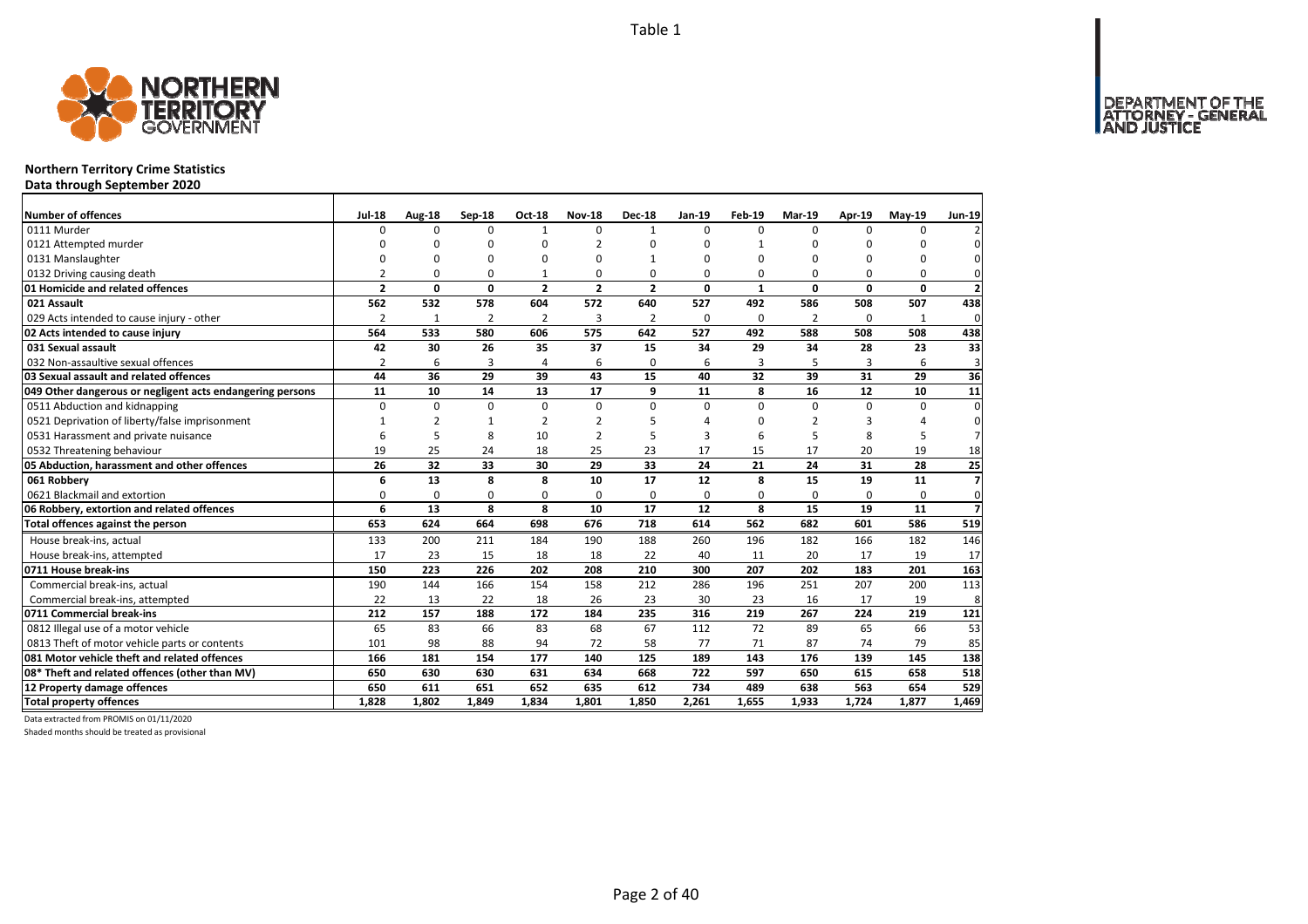

# **Northern Territory Crime Statistics**

**Data through September 2020**

| <b>Number of offences</b>                                 | <b>Jul-19</b>  | Aug-19       | $Sep-19$       | Oct-19         | <b>Nov-19</b> | <b>Dec-19</b>  | Jan-20         | Feb-20   | <b>Mar-20</b>  | Apr-20         | <b>May-20</b>           | <b>Jun-20</b>           | <b>Jul-20</b>  | <b>Aug-20</b>  | Sep-20 |
|-----------------------------------------------------------|----------------|--------------|----------------|----------------|---------------|----------------|----------------|----------|----------------|----------------|-------------------------|-------------------------|----------------|----------------|--------|
| 0111 Murder                                               | $\Omega$       | <sup>0</sup> | $\Omega$       | $\Omega$       | $\mathbf{1}$  | $\overline{2}$ | $\Omega$       | $\Omega$ | $\Omega$       | $\mathbf{1}$   |                         |                         | $\Omega$       | $\Omega$       |        |
| 0121 Attempted murder                                     |                |              |                |                | n             |                |                |          |                |                |                         |                         |                |                |        |
| 0131 Manslaughter                                         |                |              |                |                | ŋ             |                |                |          |                |                |                         |                         |                |                |        |
| 0132 Driving causing death                                |                |              | n              | 0              | $\Omega$      | 0              |                | $\Omega$ | 0              | $\Omega$       |                         |                         |                |                |        |
| 01 Homicide and related offences                          | $\Omega$       | 0            | $\Omega$       | $\mathbf{1}$   | $\mathbf{1}$  | $\overline{2}$ | $\overline{2}$ | $\Omega$ | $\Omega$       | $\overline{2}$ | $\mathbf{1}$            | $\overline{\mathbf{z}}$ | $\mathbf{1}$   | $\Omega$       |        |
| 021 Assault                                               | 531            | 543          | 536            | 584            | 600           | 645            | 587            | 623      | 650            | 480            | 492                     | 555                     | 631            | 695            | 756    |
| 029 Acts intended to cause injury - other                 | $\overline{2}$ | 0            | $\overline{2}$ | $\overline{3}$ | 1             | 3              | $\overline{2}$ | 3        | $\mathbf 0$    | 4              | $\overline{2}$          | $\overline{2}$          | 3              | $\overline{4}$ |        |
| 02 Acts intended to cause injury                          | 533            | 543          | 538            | 587            | 601           | 648            | 589            | 626      | 650            | 484            | 494                     | 557                     | 634            | 699            | 760    |
| 031 Sexual assault                                        | 28             | 30           | 31             | 31             | 35            | 27             | 39             | 25       | 22             | 20             | 31                      | 32                      | 34             | 30             | 27     |
| 032 Non-assaultive sexual offences                        | 6              | 14           | 5              | 8              | 5             |                | 5              | 5        | $\overline{3}$ | $\overline{7}$ | $\mathbf{3}$            | 13                      | $\overline{7}$ | 6              | 5      |
| 03 Sexual assault and related offences                    | 34             | 44           | 36             | 39             | 40            | 34             | 44             | 30       | 25             | 27             | 34                      | 45                      | 41             | 36             | 32     |
| 049 Other dangerous or negligent acts endangering persons | 12             | 11           | 9              | 13             | 6             | q              | 5              | 8        | 10             | 8              | Δ                       | 8                       | $\overline{7}$ | 9              |        |
| 0511 Abduction and kidnapping                             | $\Omega$       | 0            | $\Omega$       | $\Omega$       | $\Omega$      | $\Omega$       | $\Omega$       | $\Omega$ | $\Omega$       | $\Omega$       | U                       |                         |                | $\Omega$       |        |
| 0521 Deprivation of liberty/false imprisonment            |                |              |                | 6              | $\mathcal{P}$ |                |                |          | 6              |                |                         |                         |                | $\mathcal{P}$  |        |
| 0531 Harassment and private nuisance                      |                |              |                |                | ำ             |                |                |          |                | 11             |                         |                         |                | 12             |        |
| 0532 Threatening behaviour                                | 18             | 18           | 12             | 18             | 19            | 15             | 12             | 26       | 29             | 16             | 13                      | 27                      | 17             | 16             | 25     |
| 05 Abduction, harassment and other offences               | 26             | 24           | 17             | 29             | 23            | 25             | 20             | 41       | 39             | 31             | 17                      | 39                      | 25             | 30             | 37     |
| 061 Robbery                                               | 13             | 10           | 13             | 14             | 20            | 14             | 20             | 21       | 24             | 8              |                         | 10                      | 14             | 8              | 8      |
| 0621 Blackmail and extortion                              | $\Omega$       | O            | $\Omega$       | 0              | 1             |                |                | $\Omega$ |                | 0              |                         |                         | $\Omega$       | $\Omega$       |        |
| 06 Robbery, extortion and related offences                | 13             | 10           | 13             | 14             | 21            | 16             | 21             | 21       | 25             | 8              | $\overline{\mathbf{a}}$ | 11                      | 14             | 8              | 8      |
| Total offences against the person                         | 618            | 632          | 613            | 683            | 692           | 734            | 681            | 726      | 749            | 560            | 554                     | 662                     | 722            | 782            | 841    |
| House break-ins, actual                                   | 138            | 134          | 142            | 241            | 207           | 233            | 295            | 242      | 238            | 121            | 81                      | 60                      | 63             | 51             | 117    |
| House break-ins, attempted                                | 12             | 9            | 10             | 19             | 28            | 23             | 53             | 37       | 44             | 24             | 18                      | 10                      | 10             | 17             | 23     |
| 0711 House break-ins                                      | 150            | 143          | 152            | 260            | 235           | 256            | 348            | 279      | 282            | 145            | 99                      | 70                      | 73             | 68             | 140    |
| Commercial break-ins, actual                              | 124            | 121          | 110            | 146            | 163           | 143            | 223            | 211      | 198            | 98             | 65                      | 51                      | 38             | 81             | 103    |
| Commercial break-ins, attempted                           | 10             | 11           | 15             | 11             | 23            | 16             | 37             | 19       | 23             | 12             | 11                      | 12                      | 5              | 10             | 10     |
| 0711 Commercial break-ins                                 | 134            | 132          | 125            | 157            | 186           | 159            | 260            | 230      | 221            | 110            | 76                      | 63                      | 43             | 91             | 113    |
| 0812 Illegal use of a motor vehicle                       | 36             | 54           | 60             | 77             | 82            | 65             | 75             | 69       | 56             | 36             | 42                      | 26                      | 18             | 26             | 58     |
| 0813 Theft of motor vehicle parts or contents             | 60             | 85           | 67             | 102            | 82            | 60             | 72             | 107      | 124            | 65             | 41                      | 26                      | 29             | 30             | 44     |
| 081 Motor vehicle theft and related offences              | 96             | 139          | 127            | 179            | 164           | 125            | 147            | 176      | 180            | 101            | 83                      | 52                      | 47             | 56             | 102    |
| 08* Theft and related offences (other than MV)            | 549            | 649          | 601            | 704            | 696           | 636            | 733            | 747      | 751            | 400            | 331                     | 313                     | 295            | 341            | 398    |
| 12 Property damage offences                               | 514            | 570          | 533            | 662            | 634           | 710            | 741            | 776      | 796            | 453            | 420                     | 446                     | 484            | 519            | 607    |
| <b>Total property offences</b>                            | 1.443          | 1.633        | 1.538          | 1.962          | 1.915         | 1.886          | 2.229          | 2.208    | 2.230          | 1.209          | 1.009                   | 944                     | 942            | 1,075          | 1,360  |

Data extracted from PROMIS on 01/11/2020

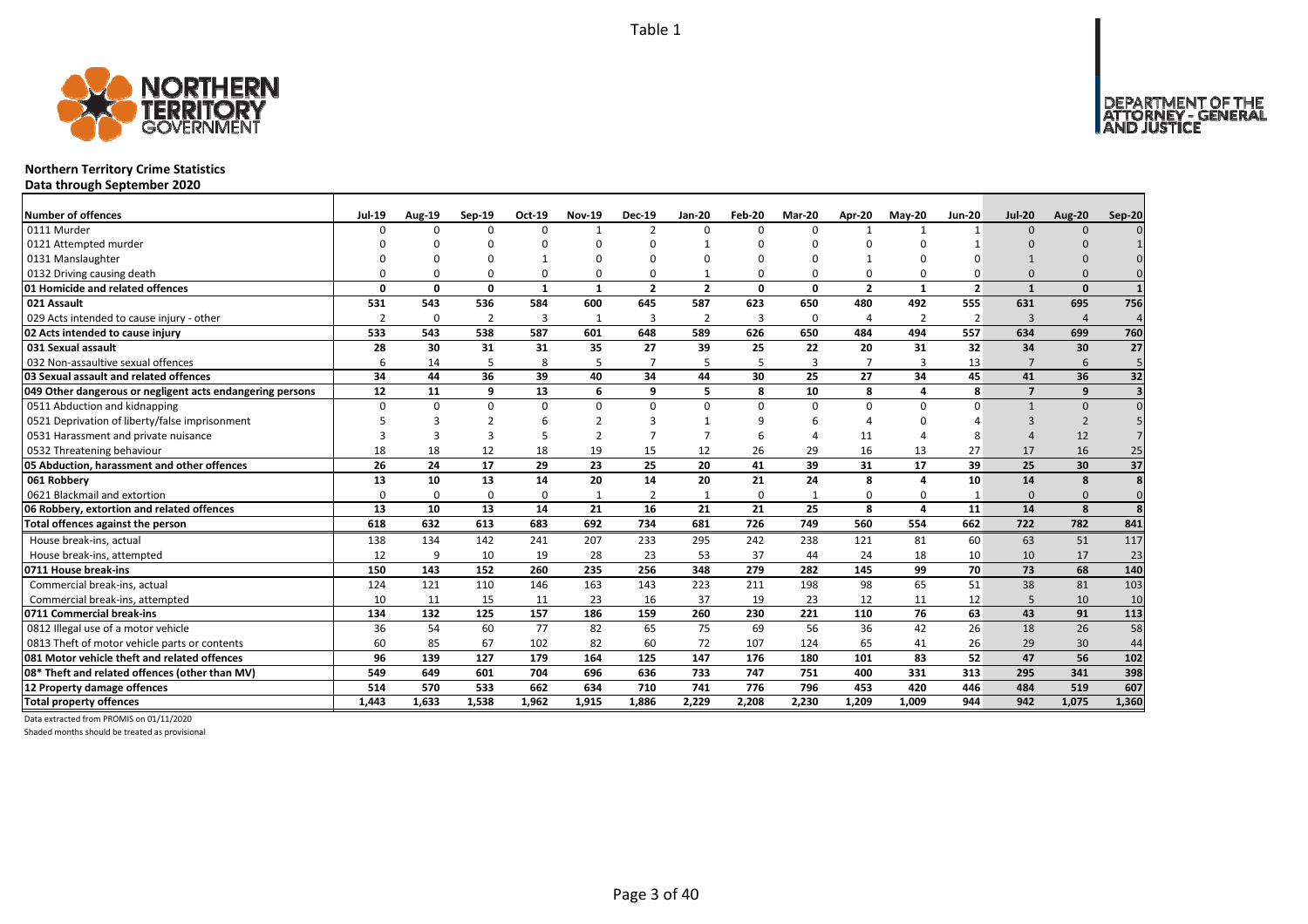

## **Darwin Crime Statistics**

**Data through September 2020**

| Number of offences                                        | <b>Jul-18</b>  | Aug-18         | Sep-18         | Oct-18         | <b>Nov-18</b>  | <b>Dec-18</b>  | <b>Jan-19</b>  | Feb-19         | Mar-19         | Apr-19         | <b>Mav-19</b>  | <b>Jun-19</b>  |
|-----------------------------------------------------------|----------------|----------------|----------------|----------------|----------------|----------------|----------------|----------------|----------------|----------------|----------------|----------------|
| 0111 Murder                                               | <sup>0</sup>   | $\Omega$       | $\Omega$       | $\Omega$       | 0              | 0              | $\Omega$       | $\Omega$       | $\Omega$       | $\Omega$       | $\Omega$       |                |
| 0121 Attempted murder                                     | <sup>0</sup>   | $\Omega$       | ŋ              | C              | $\mathbf{1}$   | O              | $\Omega$       |                | $\Omega$       | ŋ              | U              | $\Omega$       |
| 0131 Manslaughter                                         | O              | $\Omega$       | $\Omega$       | $\Omega$       | O              | O              | $\Omega$       |                | $\Omega$       | $\Omega$       | 0              | $\Omega$       |
| 0132 Driving causing death                                | 0              | 0              | $\mathbf 0$    | $\Omega$       | 0              | 0              | $\Omega$       | $\Omega$       | $\Omega$       | $\Omega$       | 0              | $\Omega$       |
| 01 Homicide and related offences                          | 0              | $\mathbf 0$    | 0              | $\mathbf{0}$   | $\mathbf{1}$   | 0              | $\mathbf{0}$   | $\Omega$       | $\mathbf 0$    | 0              | $\mathbf{0}$   | $\mathbf{1}$   |
| 021 Assault                                               | 162            | 132            | 141            | 158            | 145            | 155            | 144            | 133            | 151            | 149            | 162            | 116            |
| 029 Acts intended to cause injury - other                 | $\mathbf{1}$   | $\mathbf{1}$   | $\mathbf{1}$   | $\Omega$       | 0              | 1              | $\Omega$       | $\Omega$       | $\Omega$       | $\Omega$       | 1              | 0              |
| 02 Acts intended to cause injury                          | 163            | 133            | 142            | 158            | 145            | 156            | 144            | 133            | 151            | 149            | 163            | 116            |
| 031 Sexual assault                                        | 16             | 18             | 9              | 8              | 13             | 6              | $\overline{7}$ | 16             | 8              | 12             | 10             | 14             |
| 032 Non-assaultive sexual offences                        | $\mathbf{1}$   | $\mathbf{1}$   | $\overline{2}$ | 4              | $\mathbf{1}$   | 0              | $\mathbf{1}$   | 0              | 3              | $\overline{2}$ |                | $\mathbf{1}$   |
| 03 Sexual assault and related offences                    | 17             | 19             | 11             | 12             | 14             | 6              | 8              | 16             | 11             | 14             | 11             | 15             |
| 049 Other dangerous or negligent acts endangering persons | 3              | $\overline{2}$ | $\overline{2}$ | 4              | 3              | $\overline{2}$ | $\mathbf{0}$   | $\mathbf{1}$   | 3              | 4              | $\mathbf{1}$   | $\overline{a}$ |
| 0511 Abduction and kidnapping                             | 0              | $\Omega$       | 0              | $\Omega$       | $\Omega$       | $\Omega$       | $\Omega$       | $\Omega$       | $\Omega$       | $\Omega$       | $\Omega$       | $\Omega$       |
| 0521 Deprivation of liberty/false imprisonment            | 0              | $\Omega$       | $\mathbf{1}$   | $\Omega$       | ŋ              | 0              | $\mathbf{1}$   | ŋ              | 1              | 3              | $\mathbf{1}$   | n              |
| 0531 Harassment and private nuisance                      |                | 1              | $\overline{2}$ | $\mathcal{P}$  | $\mathfrak{p}$ | 3              |                | $\overline{2}$ | 3              | $\Omega$       |                |                |
| 0532 Threatening behaviour                                | 3              | 5              | 8              | 5              | 6              | 5              | 3              | 6              | $\mathbf{1}$   | 3              | 5              |                |
| 05 Abduction, harassment and other offences               | $\overline{7}$ | 6              | 11             | $\overline{7}$ | 8              | 8              | 5              | 8              | 5              | 6              | $\overline{7}$ | 8              |
| 061 Robberv                                               | 3              | 5              | $\overline{2}$ | 5              | 4              | 6              | 6              | 4              | 9              | 13             | 5              | 4              |
| 0621 Blackmail and extortion                              | 0              | $\mathbf 0$    | $\mathbf 0$    | 0              | 0              | 0              | 0              | $\Omega$       | $\Omega$       | $\Omega$       | 0              | $\mathbf 0$    |
| 06 Robbery, extortion and related offences                | 3              | 5              | $\overline{2}$ | 5              | 4              | 6              | 6              | 4              | 9              | 13             | 5              | $\overline{a}$ |
| Total offences against the person                         | 193            | 165            | 168            | 186            | 175            | 178            | 163            | 162            | 179            | 186            | 187            | 148            |
| House break-ins, actual                                   | 36             | 43             | 62             | 52             | 39             | 38             | 57             | 66             | 73             | 64             | 70             | 45             |
| House break-ins, attempted                                |                | $\overline{4}$ | 3              | $\overline{4}$ | $\mathbf{1}$   | $\overline{2}$ | 9              | $\overline{4}$ | 6              | 6              | 5              | 6              |
| 0711 House break-ins                                      | 37             | 47             | 65             | 56             | 40             | 40             | 66             | 70             | 79             | 70             | 75             | 51             |
| Commercial break-ins, actual                              | 34             | 21             | 33             | 33             | 41             | 51             | 60             | 36             | 54             | 31             | 44             | 28             |
| Commercial break-ins, attempted                           | 6              | $\mathbf 0$    | 3              | 1              | 0              | 2              | $\overline{2}$ | $\Omega$       | $\overline{2}$ | $\Omega$       | 0              | $\overline{3}$ |
| 0711 Commercial break-ins                                 | 40             | 21             | 36             | 34             | 41             | 53             | 62             | 36             | 56             | 31             | 44             | 31             |
| 0812 Illegal use of a motor vehicle                       | 12             | 31             | 26             | 29             | 5              | 12             | 42             | 34             | 38             | 29             | 20             | 16             |
| 0813 Theft of motor vehicle parts or contents             | 24             | 30             | 30             | 43             | 31             | 22             | 48             | 44             | 38             | 27             | 40             | 43             |
| 081 Motor vehicle theft and related offences              | 36             | 61             | 56             | 72             | 36             | 34             | 90             | 78             | 76             | 56             | 60             | 59             |
| 08* Theft and related offences (other than MV)            | 234            | 250            | 282            | 252            | 259            | 267            | 300            | 271            | 287            | 243            | 277            | 221            |
| 12 Property damage offences                               | 163            | 108            | 155            | 184            | 161            | 143            | 223            | 154            | 188            | 153            | 176            | 143            |
| <b>Total property offences</b>                            | 510            | 487            | 594            | 598            | 537            | 537            | 741            | 609            | 686            | 553            | 632            | 505            |

Data extracted from PROMIS on 01/11/2020

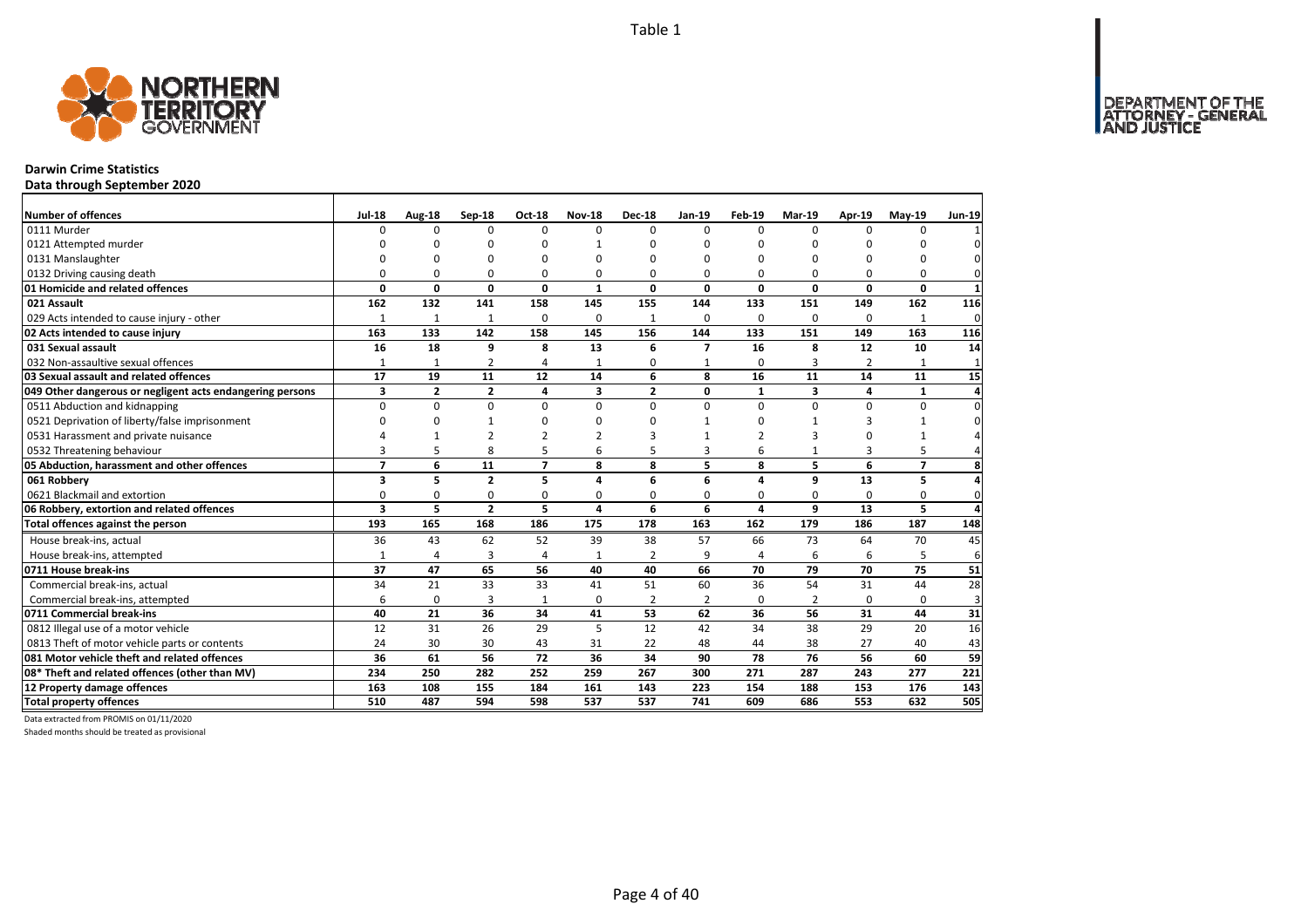

## **Darwin Crime Statistics**

**Data through September 2020**

| <b>Number of offences</b>                                 | <b>Jul-19</b>            | Aug-19         | $Sep-19$       | Oct-19         | <b>Nov-19</b>  | <b>Dec-19</b> | <b>Jan-20</b> | Feb-20       | <b>Mar-20</b> | Apr-20         | $M$ ay-20      | <b>Jun-20</b>  | <b>Jul-20</b>            | <b>Aug-20</b>  | Sep-20         |
|-----------------------------------------------------------|--------------------------|----------------|----------------|----------------|----------------|---------------|---------------|--------------|---------------|----------------|----------------|----------------|--------------------------|----------------|----------------|
| 0111 Murder                                               |                          | ŋ              | $\Omega$       | $\Omega$       | 0              |               | $\Omega$      | $\Omega$     | $\Omega$      | 0              |                | $\Omega$       | $\Omega$                 | $\Omega$       |                |
| 0121 Attempted murder                                     |                          |                |                |                |                |               |               |              |               |                |                |                |                          |                |                |
| 0131 Manslaughter                                         |                          |                |                |                |                |               |               | n            |               |                |                |                |                          |                |                |
| 0132 Driving causing death                                |                          |                | $\Omega$       | $\Omega$       | 0              |               |               | $\Omega$     | $\Omega$      | 0              |                |                | $\Omega$                 |                |                |
| 01 Homicide and related offences                          | n                        | $\Omega$       | 0              | $\Omega$       | $\Omega$       | $\mathbf{1}$  | $\Omega$      | <sup>0</sup> | $\Omega$      | $\mathbf{1}$   | -1             | $\mathbf{1}$   | $\Omega$                 | $\Omega$       | $\Omega$       |
| 021 Assault                                               | 132                      | 166            | 127            | 153            | 136            | 173           | 177           | 139          | 166           | 144            | 118            | 163            | 176                      | 162            | 196            |
| 029 Acts intended to cause injury - other                 | $\mathcal{P}$            | 0              | $\mathbf{1}$   | $\mathbf 0$    | 0              | $\Omega$      | -1            | $\mathbf{1}$ | $\mathbf 0$   | $\mathbf{1}$   |                |                | $\overline{2}$           | $\overline{2}$ | $\Omega$       |
| 02 Acts intended to cause injury                          | 134                      | 166            | 128            | 153            | 136            | 173           | 178           | 140          | 166           | 145            | 119            | 164            | 178                      | 164            | 196            |
| 031 Sexual assault                                        | 15                       | 13             | 9              | 8              | 11             | 9             | 14            | 9            | 10            | 5              | 15             | 10             | 16                       | 5              |                |
| 032 Non-assaultive sexual offences                        |                          |                | Δ              | 5              | $\mathbf{1}$   | 3             |               | Δ            | $\mathbf{1}$  | $\overline{2}$ | $\overline{3}$ | 6              | 5                        | $\Omega$       | $\Omega$       |
| 03 Sexual assault and related offences                    | 16                       | 17             | 13             | 13             | 12             | 12            | 15            | 13           | 11            | $\overline{7}$ | 18             | 16             | 21                       | 5              |                |
| 049 Other dangerous or negligent acts endangering persons | -1                       | 3              | 1              | $\mathbf{1}$   | 1              | 3             | 0             | $\mathbf 1$  | 3             | 1              | 0              | 3              | $\overline{\mathbf{3}}$  | $\mathbf{0}$   |                |
| 0511 Abduction and kidnapping                             | $\Omega$                 | $\Omega$       | $\Omega$       | $\Omega$       | $\Omega$       | $\Omega$      | $\Omega$      | $\Omega$     | $\Omega$      | $\Omega$       | $\Omega$       | O              | $\Omega$                 | $\Omega$       |                |
| 0521 Deprivation of liberty/false imprisonment            |                          |                | ŋ              | ∩              |                |               |               |              |               |                |                |                |                          |                |                |
| 0531 Harassment and private nuisance                      |                          |                |                |                |                |               |               |              |               |                |                |                |                          |                |                |
| 0532 Threatening behaviour                                |                          |                |                | 3              | 2              |               |               |              |               | $\overline{2}$ |                | 10             |                          |                |                |
| 05 Abduction, harassment and other offences               | $\overline{\phantom{a}}$ |                | 4              | 5              | $\overline{2}$ | 6             | 5             | 5            | 8             | 5              | $\overline{ }$ | 11             | $\overline{\phantom{a}}$ |                |                |
| 061 Robbery                                               |                          |                | 5              | $\overline{7}$ | 10             | 3             | 8             | 12           | 10            | 3              | 3              | 9              | 11                       | $\overline{7}$ |                |
| 0621 Blackmail and extortion                              |                          |                | $\Omega$       | 0              | 0              |               |               | $\Omega$     |               | 0              |                |                | $\Omega$                 |                |                |
| 06 Robbery, extortion and related offences                | 6                        | $\Delta$       | 5              | $\overline{7}$ | 10             | 3             | 9             | 12           | 11            | 3              | 3              | 9              | 11                       | $\overline{z}$ |                |
| Total offences against the person                         | 164                      | 194            | 151            | 179            | 161            | 198           | 207           | 171          | 199           | 162            | 148            | 204            | 220                      | 180            | 213            |
| House break-ins, actual                                   | 38                       | 39             | 48             | 90             | 66             | 70            | 76            | 76           | 77            | 34             | 27             | 14             | 20                       | 11             | 25             |
| House break-ins, attempted                                |                          | $\overline{2}$ | $\overline{2}$ | $\overline{3}$ | 8              |               | 17            | 16           | 14            | 11             | 8              | $\overline{2}$ |                          | 5              | $\overline{3}$ |
| 0711 House break-ins                                      | 39                       | 41             | 50             | 93             | 74             | 77            | 93            | 92           | 91            | 45             | 35             | 16             | 21                       | 16             | 28             |
| Commercial break-ins, actual                              | 31                       | 27             | 18             | 19             | 29             | 30            | 35            | 28           | 23            | 25             | 17             | 10             | $\mathbf{3}$             | 5              | 20             |
| Commercial break-ins, attempted                           |                          | 3              | 2              | 1              | 1              |               | 2             | 5            | 3             | 4              |                | 2              |                          | $\Omega$       |                |
| 0711 Commercial break-ins                                 | 32                       | 30             | 20             | 20             | 30             | 31            | 37            | 33           | 26            | 29             | 21             | 12             | $\mathbf{A}$             | 5              | 21             |
| 0812 Illegal use of a motor vehicle                       | 16                       | 24             | 25             | 32             | 27             | 15            | 22            | 18           | 12            | 10             | 14             | 6              | 5                        | 6              | 14             |
| 0813 Theft of motor vehicle parts or contents             | 27                       | 40             | 38             | 47             | 38             | 29            | 23            | 66           | 61            | 36             | 27             | 15             | 11                       | 11             | 16             |
| 081 Motor vehicle theft and related offences              | 43                       | 64             | 63             | 79             | 65             | 44            | 45            | 84           | 73            | 46             | 41             | 21             | <b>16</b>                | 17             | 30             |
| 08* Theft and related offences (other than MV)            | 223                      | 258            | 257            | 304            | 294            | 278           | 253           | 286          | 298           | 182            | 135            | 163            | 133                      | 149            | 133            |
| 12 Property damage offences                               | 174                      | 163            | 143            | 191            | 169            | 224           | 183           | 199          | 208           | 131            | 137            | 155            | 162                      | 135            | 142            |
| <b>Total property offences</b>                            | 511                      | 556            | 533            | 687            | 632            | 654           | 611           | 694          | 696           | 433            | 369            | 367            | 336                      | 322            | 354            |

Data extracted from PROMIS on 01/11/2020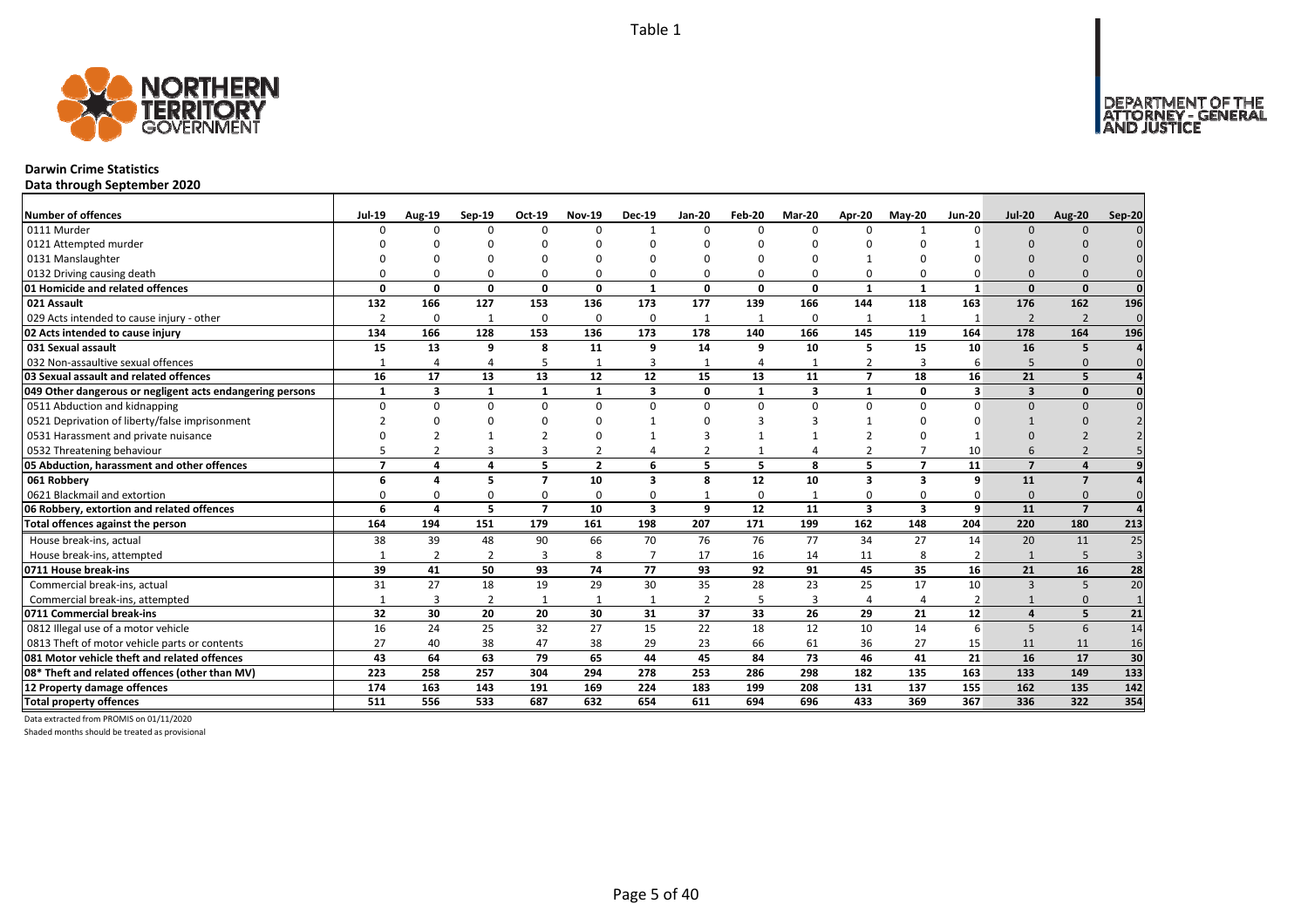

#### **Palmerston Crime Statistics**

**Data through September 2020**

| Number of offences                                        | <b>Jul-18</b>  | Aug-18                  | Sep-18         | <b>Oct-18</b>           | <b>Nov-18</b>           | <b>Dec-18</b>  | $Jan-19$                 | Feb-19       | <b>Mar-19</b>           | Apr-19                  | $May-19$       | <b>Jun-19</b>  |
|-----------------------------------------------------------|----------------|-------------------------|----------------|-------------------------|-------------------------|----------------|--------------------------|--------------|-------------------------|-------------------------|----------------|----------------|
| 0111 Murder                                               | $\Omega$       | 0                       | $\Omega$       | $\mathbf{1}$            | $\Omega$                | $\Omega$       | $\Omega$                 | $\Omega$     | $\Omega$                | $\Omega$                | $\Omega$       | $\Omega$       |
| 0121 Attempted murder                                     | ŋ              | <sup>n</sup>            | <sup>0</sup>   | $\Omega$                |                         | $\Omega$       | U                        |              | $\Omega$                |                         | n              | 0              |
| 0131 Manslaughter                                         | $\Omega$       | $\Omega$                | O              | $\Omega$                |                         | $\Omega$       | O                        | 0            | $\Omega$                | n                       | $\Omega$       | $\mathbf{0}$   |
| 0132 Driving causing death                                | $\Omega$       | 0                       | 0              | $\Omega$                | $\Omega$                | 0              | 0                        | 0            | $\Omega$                | $\Omega$                | 0              | $\mathbf 0$    |
| 01 Homicide and related offences                          | 0              | $\mathbf{0}$            | 0              | $\mathbf{1}$            | 0                       | 0              | $\mathbf{0}$             | $\mathbf{1}$ | 0                       | 0                       | $\mathbf 0$    | $\mathbf{0}$   |
| 021 Assault                                               | 29             | 39                      | 34             | 51                      | 41                      | 44             | 53                       | 58           | 64                      | 54                      | 37             | 34             |
| 029 Acts intended to cause injury - other                 | $\Omega$       | 0                       | 0              | 0                       | $\Omega$                | 1              | $\Omega$                 | $\Omega$     | $\Omega$                | $\Omega$                | 0              | $\mathbf 0$    |
| 02 Acts intended to cause injury                          | 29             | 39                      | 34             | 51                      | 41                      | 45             | 53                       | 58           | 64                      | 54                      | 37             | 34             |
| 031 Sexual assault                                        | $\mathbf{1}$   | $\overline{2}$          | 3              | 5                       | 6                       | $\overline{2}$ | $\overline{\phantom{a}}$ | 4            | 5                       | 4                       | 4              | 5              |
| 032 Non-assaultive sexual offences                        | 0              | 1                       | 1              | 0                       | 1                       | 0              | 1                        |              | $\Omega$                | 0                       | 0              | $\mathbf 0$    |
| 03 Sexual assault and related offences                    | $\mathbf{1}$   | $\overline{\mathbf{3}}$ | 4              | 5                       | $\overline{ }$          | $\overline{2}$ | 8                        | 5            | 5                       | 4                       | 4              | 5              |
| 049 Other dangerous or negligent acts endangering persons | 0              | $\mathbf{1}$            | $\mathbf{2}$   | $\mathbf{1}$            | $\mathbf{1}$            | 0              | 3                        | $\mathbf{1}$ | $\overline{2}$          | 0                       | 1              | $\mathbf{1}$   |
| 0511 Abduction and kidnapping                             | $\Omega$       | $\mathbf 0$             | 0              | $\mathbf 0$             | $\Omega$                | $\Omega$       | $\Omega$                 | $\Omega$     | $\Omega$                | $\Omega$                | $\mathbf 0$    | $\mathbf{0}$   |
| 0521 Deprivation of liberty/false imprisonment            | $\Omega$       | $\overline{2}$          | $\Omega$       | $\Omega$                |                         | ŋ              | n                        | 0            | $\Omega$                | $\Omega$                | 0              | $\mathbf{0}$   |
| 0531 Harassment and private nuisance                      |                | 0                       | $\Omega$       | $\Omega$                |                         | $\Omega$       | O                        | 0            | $\mathbf 1$             |                         |                | $\overline{2}$ |
| 0532 Threatening behaviour                                | 3              | 4                       | 1              | 3                       | 3                       | 2              | $\mathbf{1}$             | $\mathbf{1}$ | $\overline{2}$          | 3                       | $\overline{2}$ | $\overline{2}$ |
| 05 Abduction, harassment and other offences               | 4              | 6                       | $\mathbf{1}$   | $\overline{\mathbf{3}}$ | $\overline{\mathbf{3}}$ | $\overline{2}$ | $\mathbf{1}$             | $\mathbf{1}$ | $\overline{\mathbf{3}}$ | 4                       | 3              | $\overline{4}$ |
| 061 Robberv                                               | 0              | 0                       | $\overline{2}$ | $\mathbf{1}$            | 3                       | 4              | 3                        | $\mathbf{1}$ | $\mathbf{0}$            | $\overline{\mathbf{3}}$ | $\overline{2}$ | $\mathbf{0}$   |
| 0621 Blackmail and extortion                              | 0              | 0                       | 0              | 0                       | $\Omega$                | 0              | 0                        | 0            | 0                       | $\mathbf 0$             | 0              | $\mathbf 0$    |
| 06 Robbery, extortion and related offences                | $\mathbf{0}$   | $\mathbf{0}$            | $\overline{2}$ | $\mathbf{1}$            | $\overline{\mathbf{3}}$ | 4              | 3                        | $\mathbf{1}$ | 0                       | $\overline{\mathbf{3}}$ | $\overline{2}$ | <sub>0</sub>   |
| Total offences against the person                         | 34             | 49                      | 43             | 62                      | 55                      | 53             | 68                       | 67           | 74                      | 65                      | 47             | 44             |
| House break-ins, actual                                   | 25             | 37                      | 38             | 31                      | 33                      | 26             | 30                       | 30           | 24                      | 24                      | 14             | 12             |
| House break-ins, attempted                                | 5              | 4                       | $\mathbf{1}$   | $\overline{2}$          | $\mathbf{1}$            | 3              | 3                        | 0            | 0                       | $\Omega$                | $\mathbf{1}$   | $\overline{2}$ |
| 0711 House break-ins                                      | 30             | 41                      | 39             | 33                      | 34                      | 29             | 33                       | 30           | 24                      | 24                      | 15             | 14             |
| Commercial break-ins, actual                              | 24             | 19                      | 8              | 5                       | 11                      | 11             | 16                       | 6            | 25                      | 28                      | 12             | 2              |
| Commercial break-ins, attempted                           | $\overline{2}$ | 2                       | $\overline{2}$ | 0                       | $\Omega$                | $\mathbf{1}$   | 1                        | 0            | $\mathbf{1}$            | 2                       | 1              | $\mathbf 0$    |
| 0711 Commercial break-ins                                 | 26             | 21                      | 10             | 5                       | 11                      | 12             | 17                       | 6            | 26                      | 30                      | 13             | $\mathbf{2}$   |
| 0812 Illegal use of a motor vehicle                       | 12             | 11                      | 8              | 9                       | 12                      | 10             | 8                        | 6            | 19                      | 13                      | 11             | $\overline{4}$ |
| 0813 Theft of motor vehicle parts or contents             | 22             | 12                      | 10             | 13                      | 5                       | 13             | 6                        | 5            | 10                      | 8                       | 11             | 7              |
| 081 Motor vehicle theft and related offences              | 34             | 23                      | 18             | 22                      | 17                      | 23             | 14                       | 11           | 29                      | 21                      | 22             | 11             |
| 08* Theft and related offences (other than MV)            | 106            | 87                      | 68             | 87                      | 90                      | 78             | 76                       | 54           | 76                      | 68                      | 52             | 48             |
| 12 Property damage offences                               | 127            | 94                      | 78             | 106                     | 101                     | 75             | 85                       | 50           | 84                      | 87                      | 81             | 70             |
| <b>Total property offences</b>                            | 323            | 266                     | 213            | 253                     | 253                     | 217            | 225                      | 151          | 239                     | 230                     | 183            | 145            |

Data extracted from PROMIS on 01/11/2020

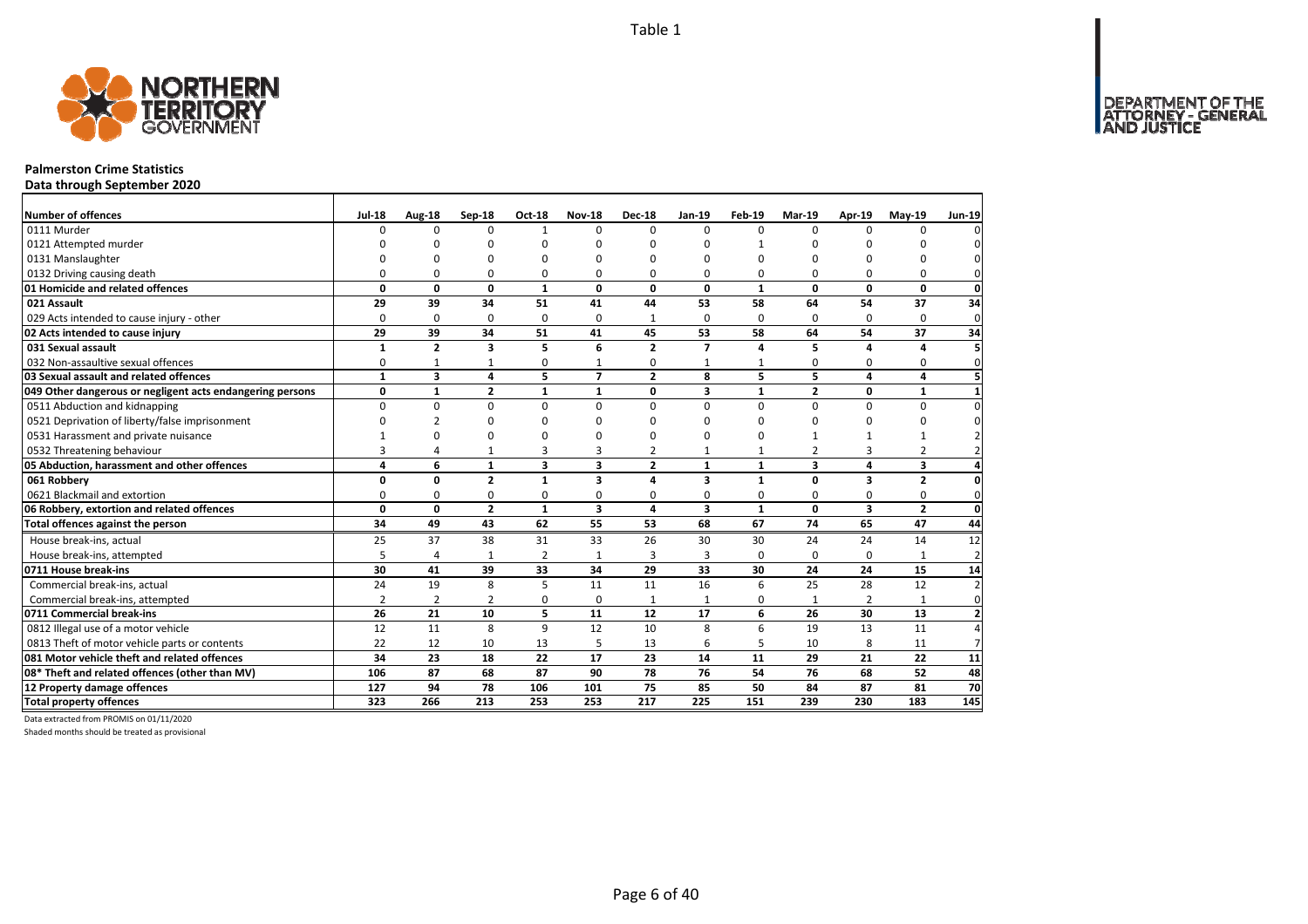

#### **Palmerston Crime Statistics**

**Data through September 2020**

| <b>Number of offences</b>                                 | <b>Jul-19</b>            | <b>Aug-19</b>           | Sep-19                  | Oct-19                  | <b>Nov-19</b> | <b>Dec-19</b>  | Jan-20         | Feb-20         | Mar-20                  | Apr-20                  | $May-20$       | <b>Jun-20</b>  | <b>Jul-20</b>           | <b>Aug-20</b>           | Sep-20   |
|-----------------------------------------------------------|--------------------------|-------------------------|-------------------------|-------------------------|---------------|----------------|----------------|----------------|-------------------------|-------------------------|----------------|----------------|-------------------------|-------------------------|----------|
| 0111 Murder                                               |                          | <sup>n</sup>            | $\Omega$                | $\Omega$                | $\Omega$      |                | $\Omega$       | $\Omega$       | $\Omega$                | $\Omega$                | $\Omega$       | $\Omega$       | $\Omega$                | $\Omega$                |          |
| 0121 Attempted murder                                     |                          |                         |                         |                         |               |                |                |                |                         |                         |                |                |                         |                         |          |
| 0131 Manslaughter                                         |                          |                         |                         |                         |               |                |                |                |                         |                         |                |                |                         |                         |          |
| 0132 Driving causing death                                |                          |                         | $\Omega$                | 0                       | 0             |                |                | O              | $\Omega$                | 0                       |                |                | $\Omega$                |                         |          |
| 01 Homicide and related offences                          | n                        | n                       | $\Omega$                | $\mathbf{0}$            | $\mathbf{0}$  | $\mathbf{1}$   | $\Omega$       | $\Omega$       | $\Omega$                | $\mathbf{0}$            | $\Omega$       | $\Omega$       | $\Omega$                | $\Omega$                |          |
| 021 Assault                                               | 50                       | 55                      | 46                      | 51                      | 38            | 39             | 42             | 42             | 60                      | 45                      | 62             | 60             | 66                      | 50                      | 58       |
| 029 Acts intended to cause injury - other                 | n                        | $\Omega$                | $\Omega$                | 1                       | $\mathbf{1}$  | $\Omega$       |                | $\Omega$       | $\Omega$                | $\overline{2}$          | $\Omega$       | $\Omega$       | $\Omega$                | $\mathbf{1}$            | $\Omega$ |
| 02 Acts intended to cause injury                          | 50                       | 55                      | 46                      | 52                      | 39            | 39             | 43             | 42             | 60                      | 47                      | 62             | 60             | 66                      | 51                      | 58       |
| 031 Sexual assault                                        | $\Omega$                 | $\overline{2}$          | 5                       | $\overline{\mathbf{3}}$ | 5             | $\mathbf{A}$   | $\overline{7}$ | $\overline{2}$ | $\overline{2}$          | $\overline{7}$          | 5              |                | 5                       | $\overline{\mathbf{3}}$ |          |
| 032 Non-assaultive sexual offences                        | O                        |                         | $\Omega$                | $\Omega$                | 3             |                |                |                | $\overline{2}$          | $\overline{2}$          | $\Omega$       |                |                         |                         |          |
| 03 Sexual assault and related offences                    | $\Omega$                 | 5                       | 5                       | $\overline{\mathbf{3}}$ | 8             | 5              | 8              | 3              | 4                       | 9                       | 5              | 5 <sup>1</sup> | 6                       | 5                       |          |
| 049 Other dangerous or negligent acts endangering persons | $\mathbf{1}$             | 0                       | 1                       | $\mathbf{1}$            | 0             | $\Omega$       | 1              | $\mathbf{1}$   | $\overline{2}$          | 1                       | $\overline{2}$ | $\mathbf{1}$   | $\Omega$                | $\mathbf{0}$            |          |
| 0511 Abduction and kidnapping                             | $\Omega$                 |                         | $\Omega$                | $\Omega$                | $\Omega$      | U              | $\Omega$       | $\Omega$       | $\Omega$                | $\Omega$                | $\Omega$       | $\Omega$       | $\Omega$                | $\Omega$                |          |
| 0521 Deprivation of liberty/false imprisonment            |                          |                         |                         |                         | ŋ             |                |                |                |                         |                         |                |                |                         |                         |          |
| 0531 Harassment and private nuisance                      |                          |                         |                         |                         |               |                |                | $\Omega$       |                         |                         |                |                |                         |                         |          |
| 0532 Threatening behaviour                                |                          |                         |                         | $\Omega$                | 5             |                |                |                |                         | 2                       |                |                |                         |                         |          |
| 05 Abduction, harassment and other offences               | 5                        | 3                       | $\mathbf{A}$            | $\overline{2}$          | 5             | $\overline{2}$ | $\overline{2}$ | 4              | $\overline{\mathbf{3}}$ | $\overline{2}$          | $\mathbf{1}$   |                | $\overline{2}$          |                         |          |
| 061 Robbery                                               | $\overline{2}$           | $\overline{\mathbf{z}}$ | $\overline{\mathbf{z}}$ | $\overline{2}$          | 4             | 5              |                | 3              | $\Delta$                | 3                       | $\Omega$       |                | $\overline{2}$          | $\Omega$                |          |
| 0621 Blackmail and extortion                              |                          |                         | $\Omega$                | 0                       | 0             |                |                | $\Omega$       | $\Omega$                | 0                       |                |                | $\Omega$                |                         |          |
| 06 Robbery, extortion and related offences                | $\overline{2}$           | $\overline{2}$          | $\overline{2}$          | $\overline{2}$          | 4             | 5              | 4              | 3              | $\Delta$                | $\overline{\mathbf{3}}$ | 0              | $\mathbf{1}$   | $\overline{2}$          | $\Omega$                |          |
| Total offences against the person                         | 58                       | 65                      | 58                      | 60                      | 56            | 52             | 58             | 53             | 73                      | 62                      | 70             | 71             | 76                      | 57                      | 67       |
| House break-ins, actual                                   | 23                       | 21                      | 24                      | 30                      | 37            | 36             | 42             | 27             | 49                      | 23                      | 18             | 19             | 13                      | 5                       |          |
| House break-ins, attempted                                |                          | $\mathbf{1}$            | $\mathbf{1}$            | $\overline{2}$          | 3             | $\overline{2}$ | $\overline{7}$ | $\overline{2}$ | 11                      | $\overline{a}$          | 3              | 5              |                         |                         |          |
| 0711 House break-ins                                      | 24                       | 22                      | 25                      | 32                      | 40            | 38             | 49             | 29             | 60                      | 27                      | 21             | 24             | 14                      | 6                       |          |
| Commercial break-ins, actual                              | a                        | $\overline{a}$          | 3                       | 10                      | 5             | 11             | 13             | 15             | 16                      | 12                      |                | 3              | $\mathbf{3}$            | 3                       |          |
| Commercial break-ins, attempted                           |                          |                         | $\Omega$                | $\mathbf{1}$            | 1             | $\Omega$       | 2              | $\overline{2}$ | $\overline{2}$          | 1                       |                |                | $\Omega$                | $\Omega$                |          |
| 0711 Commercial break-ins                                 | 10                       | 4                       | $\overline{\mathbf{3}}$ | 11                      | 6             | 11             | 15             | 17             | 18                      | 13                      | 6              | Δ              | $\overline{\mathbf{3}}$ | $\overline{\mathbf{3}}$ |          |
| 0812 Illegal use of a motor vehicle                       | 5                        | 12                      | 8                       | 8                       | 14            | q              | 8              | 11             | 9                       | 8                       | $\overline{3}$ |                |                         | $\overline{3}$          |          |
| 0813 Theft of motor vehicle parts or contents             |                          | 10                      | 10                      | 17                      | 14            | 11             | 19             | 5              | 27                      | 11                      |                |                |                         |                         |          |
| 081 Motor vehicle theft and related offences              | $\overline{\phantom{a}}$ | 22                      | 18                      | 25                      | 28            | 20             | 27             | 16             | 36                      | 19                      | 10             | $\overline{7}$ | 5                       | 8                       | 10       |
| 08* Theft and related offences (other than MV)            | 55                       | 74                      | 65                      | 86                      | 93            | 61             | 120            | 89             | 108                     | 63                      | 55             | 37             | 31                      | 31                      | 31       |
| 12 Property damage offences                               | 67                       | 67                      | 73                      | 82                      | 62            | 82             | 102            | 88             | 144                     | 77                      | 65             | 58             | 64                      | 39                      | 58       |
| <b>Total property offences</b>                            | 163                      | 189                     | 184                     | 236                     | 229           | 212            | 313            | 239            | 366                     | 199                     | 157            | 130            | 117                     | 87                      | 109      |

Data extracted from PROMIS on 01/11/2020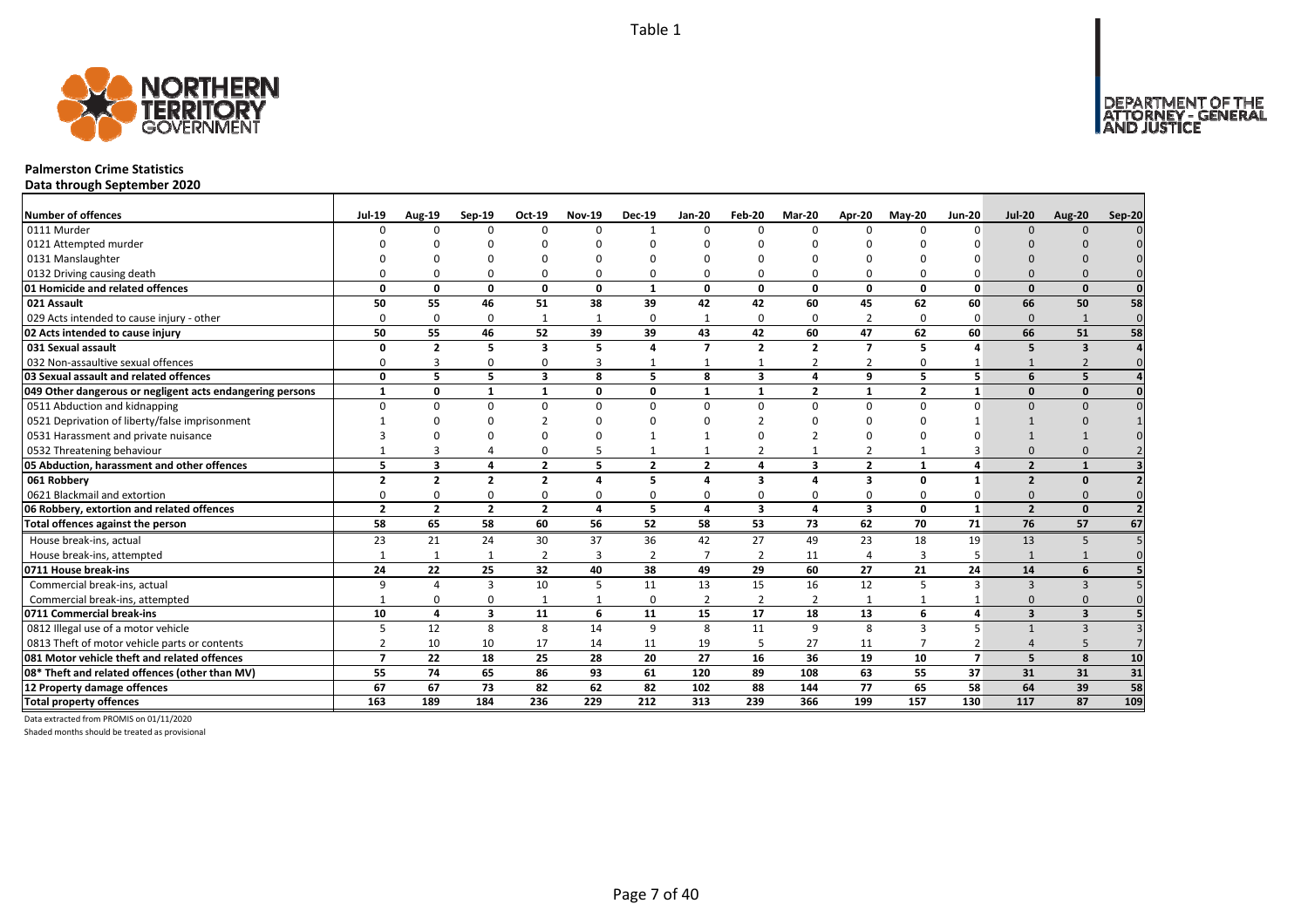

## **Alice Springs Crime Statistics**

**Data through September 2020**

| Number of offences                                        | <b>Jul-18</b>   | Aug-18   | Sep-18                  | Oct-18         | <b>Nov-18</b>  | <b>Dec-18</b>  | Jan-19         | Feb-19         | Mar-19         | Apr-19       | $May-19$       | Jun-19                  |
|-----------------------------------------------------------|-----------------|----------|-------------------------|----------------|----------------|----------------|----------------|----------------|----------------|--------------|----------------|-------------------------|
| 0111 Murder                                               | $\Omega$        | 0        | $\Omega$                | $\Omega$       | $\Omega$       | $\Omega$       | $\Omega$       | $\Omega$       | $\Omega$       | $\Omega$     | O              |                         |
| 0121 Attempted murder                                     | ŋ               | n        | ŋ                       | $\Omega$       | ŋ              | U              | n              | n              | $\Omega$       | O            | ŋ              |                         |
| 0131 Manslaughter                                         | O               | $\Omega$ | 0                       | $\Omega$       | O              | O              | $\Omega$       | $\Omega$       | $\Omega$       | $\Omega$     | 0              | $\Omega$                |
| 0132 Driving causing death                                |                 | 0        | 0                       | $\mathbf{1}$   | O              | O              | 0              | $\Omega$       | $\Omega$       | $\Omega$     | 0              | $\Omega$                |
| 01 Homicide and related offences                          | $\mathbf{1}$    | 0        | 0                       | $\mathbf{1}$   | 0              | 0              | 0              | 0              | $\mathbf 0$    | 0            | 0              | 0                       |
| 021 Assault                                               | 140             | 116      | 128                     | 108            | 121            | 154            | 109            | 103            | 128            | 101          | 107            | 100                     |
| 029 Acts intended to cause injury - other                 | $\Omega$        | 0        | 0                       | 0              | 1              | 0              | $\Omega$       | $\Omega$       | $\overline{2}$ | $\Omega$     | 0              | 0                       |
| 02 Acts intended to cause injury                          | 140             | 116      | 128                     | 108            | 122            | 154            | 109            | 103            | 130            | 101          | 107            | 100                     |
| 031 Sexual assault                                        | 13              | 4        | 3                       | 6              | 6              | 4              | $\overline{ }$ | 3              | Δ              | 6            | 5              |                         |
| 032 Non-assaultive sexual offences                        | $\Omega$        | 0        | 0                       | $\Omega$       |                | 0              | $\Omega$       |                | $\overline{2}$ | 0            | 4              | $\Omega$                |
| 03 Sexual assault and related offences                    | $\overline{13}$ | 4        | 3                       | 6              | $\overline{z}$ | 4              | $\overline{7}$ | 4              | 6              | 6            | 9              |                         |
| 049 Other dangerous or negligent acts endangering persons | 3               | 3        | 6                       | $\mathbf 0$    | 4              | 1              | $\mathbf{1}$   | 5              | 1              | 5            | $\overline{2}$ |                         |
| 0511 Abduction and kidnapping                             | 0               | 0        | 0                       | $\mathbf 0$    | $\Omega$       | 0              | $\Omega$       | $\Omega$       | $\Omega$       | 0            | 0              | $\Omega$                |
| 0521 Deprivation of liberty/false imprisonment            |                 | $\Omega$ | $\Omega$                | $\Omega$       | ŋ              |                |                | n              | $\Omega$       | $\Omega$     |                | $\Omega$                |
| 0531 Harassment and private nuisance                      | $\Omega$        |          | ŋ                       |                | ŋ              |                | O              |                |                | O            | 0              |                         |
| 0532 Threatening behaviour                                | 6               | 6        | $\overline{4}$          | $\overline{2}$ | 6              | 5              | $\overline{7}$ | 0              | 5              | 3            | $\overline{7}$ | 8                       |
| 05 Abduction, harassment and other offences               | $\overline{7}$  | 8        | 4                       | $\overline{a}$ | 6              | $\overline{ }$ | 8              | $\overline{2}$ | 6              | 3            | 8              | 8                       |
| 061 Robbery                                               | 3               | 3        | $\overline{\mathbf{3}}$ | $\mathbf{1}$   | $\overline{2}$ | 5              | $\overline{2}$ | $\mathbf{1}$   | $\overline{2}$ | 3            | 4              | $\overline{2}$          |
| 0621 Blackmail and extortion                              | 0               | 0        | 0                       | $\Omega$       | 0              | 0              | $\Omega$       | $\Omega$       | $\Omega$       | $\Omega$     | 0              | $\Omega$                |
| 06 Robbery, extortion and related offences                | 3               | 3        | $\overline{\mathbf{3}}$ | $\mathbf{1}$   | $\mathbf{2}$   | 5              | $\overline{2}$ | $\mathbf{1}$   | $\overline{2}$ | 3            | $\overline{a}$ | $\overline{\mathbf{z}}$ |
| Total offences against the person                         | 167             | 134      | 144                     | 120            | 141            | 171            | 127            | 115            | 145            | 118          | 130            | 119                     |
| House break-ins, actual                                   | 35              | 65       | 55                      | 43             | 81             | 58             | 53             | 39             | 47             | 21           | 27             | 35                      |
| House break-ins, attempted                                | 4               | 11       | $\overline{4}$          | 3              | 11             | 6              | $\overline{7}$ | 5              | 8              | $\mathbf{1}$ |                | 5                       |
| 0711 House break-ins                                      | 39              | 76       | 59                      | 46             | 92             | 64             | 60             | 44             | 55             | 22           | 34             | 40                      |
| Commercial break-ins, actual                              | 54              | 32       | 37                      | 22             | 29             | 31             | 21             | 17             | 19             | 20           | 41             | 19                      |
| Commercial break-ins, attempted                           | 6               | 4        | 6                       | $\mathbf 0$    | 13             | 6              | 5              | 8              | 5              | 3            | $\overline{2}$ | $\Omega$                |
| 0711 Commercial break-ins                                 | 60              | 36       | 43                      | 22             | 42             | 37             | 26             | 25             | 24             | 23           | 43             | 19                      |
| 0812 Illegal use of a motor vehicle                       | 17              | 18       | 13                      | 21             | 34             | 24             | 15             | 14             | 14             | 4            | 13             | 12                      |
| 0813 Theft of motor vehicle parts or contents             | 37              | 39       | 26                      | 25             | 23             | 16             | 10             | 13             | 19             | 26           | 21             | 26                      |
| 081 Motor vehicle theft and related offences              | 54              | 57       | 39                      | 46             | 57             | 40             | 25             | 27             | 33             | 30           | 34             | 38                      |
| 08* Theft and related offences (other than MV)            | 149             | 152      | 128                     | 120            | 155            | 152            | 106            | 123            | 108            | 141          | 146            | 101                     |
| 12 Property damage offences                               | 187             | 205      | 188                     | 137            | 163            | 166            | 112            | 91             | 126            | 118          | 181            | 167                     |
| <b>Total property offences</b>                            | 489             | 526      | 457                     | 371            | 509            | 459            | 329            | 310            | 346            | 334          | 438            | 365                     |

Data extracted from PROMIS on 01/11/2020

Shaded months should be treated as provisional

DEPARTMENT OF THE<br>ATTORNEY - GENERAL<br>AND JUSTICE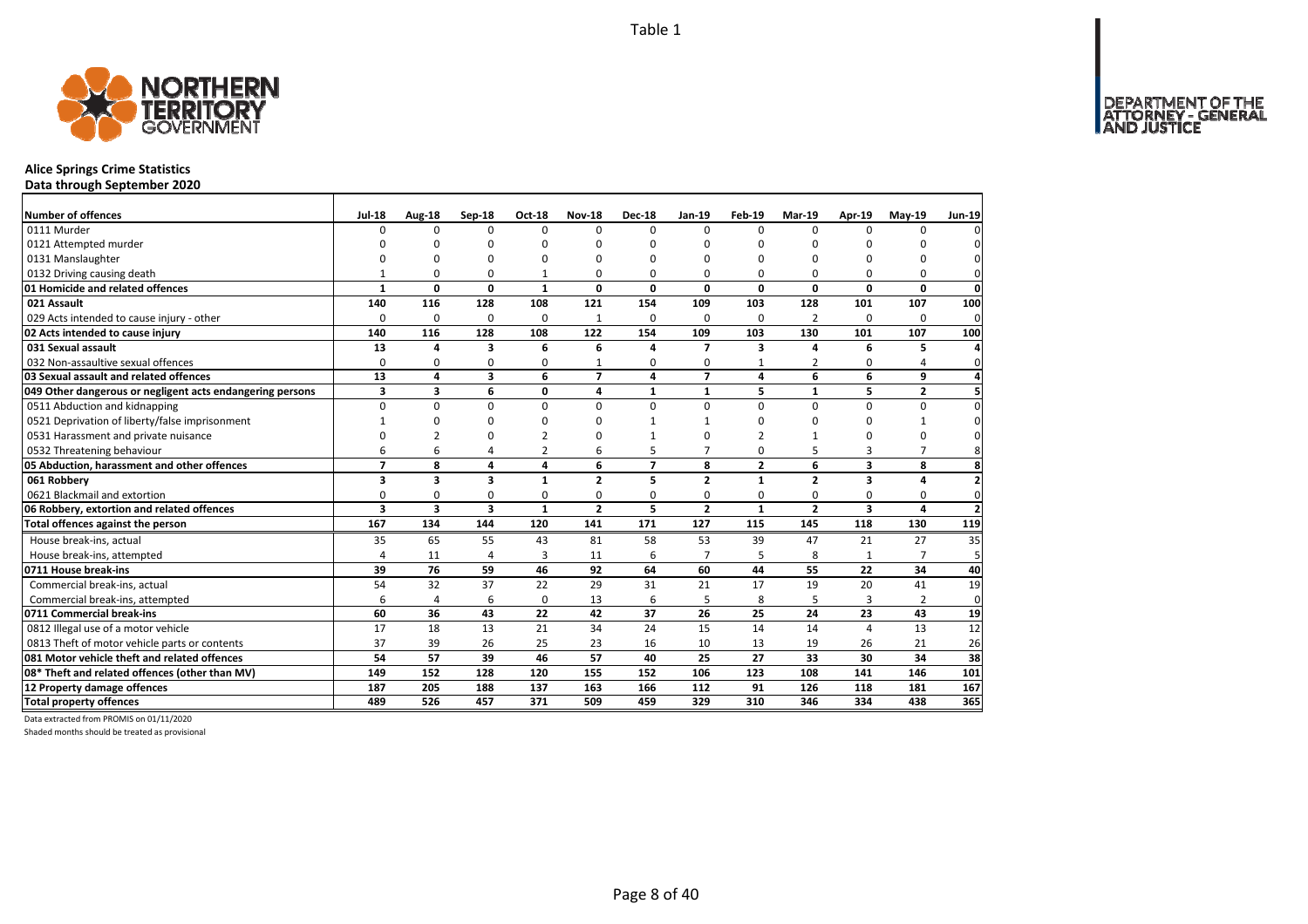

# **Alice Springs Crime Statistics**

**Data through September 2020**

| <b>Number of offences</b>                                 | Jul-19                  | <b>Aug-19</b>  | Sep-19                  | Oct-19                  | <b>Nov-19</b> | <b>Dec-19</b>           | <b>Jan-20</b>  | Feb-20         | Mar-20         | Apr-20         | $May-20$                | <b>Jun-20</b>  | <b>Jul-20</b>           | Aug-20         | Sep-20         |
|-----------------------------------------------------------|-------------------------|----------------|-------------------------|-------------------------|---------------|-------------------------|----------------|----------------|----------------|----------------|-------------------------|----------------|-------------------------|----------------|----------------|
| 0111 Murder                                               | n                       | $\Omega$       | $\Omega$                | $\Omega$                | $\Omega$      | $\Omega$                | U              | $\Omega$       | $\Omega$       |                |                         |                | $\Omega$                | $\Omega$       |                |
| 0121 Attempted murder                                     |                         |                |                         |                         |               |                         |                |                |                |                |                         |                |                         |                |                |
| 0131 Manslaughter                                         |                         |                |                         |                         |               |                         |                |                |                |                |                         |                |                         |                |                |
| 0132 Driving causing death                                |                         |                |                         |                         | $\Omega$      |                         |                |                | $\Omega$       | $\Omega$       |                         |                |                         |                |                |
| 01 Homicide and related offences                          | O                       | 0              | $\Omega$                | 0                       | $\mathbf{0}$  | $\Omega$                | O              | $\Omega$       | $\mathbf{0}$   | $\mathbf{1}$   | $\Omega$                | $\mathbf{1}$   | $\Omega$                | $\Omega$       |                |
| 021 Assault                                               | 143                     | 105            | 125                     | 148                     | 151           | 160                     | 137            | 163            | 154            | 101            | 115                     | 105            | 130                     | 163            | 188            |
| 029 Acts intended to cause injury - other                 | $\Omega$                | $\Omega$       | $\Omega$                | 1                       | $\mathbf 0$   | $\overline{2}$          | 0              | $\Omega$       | $\mathbf 0$    | $\mathbf{1}$   | $\Omega$                | 0              | 1                       | $\mathbf{1}$   |                |
| 02 Acts intended to cause injury                          | 143                     | 105            | 125                     | 149                     | 151           | 162                     | 137            | 163            | 154            | 102            | 115                     | 105            | 131                     | 164            | 189            |
| 031 Sexual assault                                        | 3                       | 8              | 6                       | 6                       | 9             | $\overline{\mathbf{3}}$ | 11             | $\overline{ }$ | $\overline{2}$ | $\mathbf{1}$   | $\overline{\mathbf{3}}$ | $\overline{2}$ | $\overline{\mathbf{3}}$ | 9              |                |
| 032 Non-assaultive sexual offences                        | 0                       |                |                         | $\overline{2}$          | 0             |                         |                | $\Omega$       | 0              | $\mathbf{1}$   | $\Omega$                |                | $\Omega$                |                |                |
| 03 Sexual assault and related offences                    | $\overline{\mathbf{3}}$ | 12             | $\overline{7}$          | 8                       | 9             | 4                       | 12             | $\overline{7}$ | $\overline{2}$ | $\overline{2}$ | $\overline{\mathbf{3}}$ | $\mathbf{3}$   | $\overline{\mathbf{3}}$ | 11             |                |
| 049 Other dangerous or negligent acts endangering persons | 5.                      | 3              | $\overline{2}$          | 4                       | 3             | $\Delta$                | $\overline{2}$ | 3              | $\overline{2}$ | $\overline{2}$ | $\mathbf 1$             | 0              | $\Omega$                | $\mathbf{1}$   |                |
| 0511 Abduction and kidnapping                             | 0                       | $\Omega$       | $\Omega$                | $\Omega$                | $\mathbf 0$   | $\Omega$                | $\Omega$       | $\Omega$       | $\Omega$       | 0              | $\Omega$                | $\Omega$       | $\Omega$                | $\Omega$       |                |
| 0521 Deprivation of liberty/false imprisonment            |                         |                |                         |                         | <sup>n</sup>  |                         |                |                |                | $\Omega$       |                         |                |                         |                |                |
| 0531 Harassment and private nuisance                      |                         |                |                         |                         | $\Omega$      |                         |                |                |                |                |                         |                |                         |                |                |
| 0532 Threatening behaviour                                |                         |                | 3                       | 6                       | 3             |                         |                |                | 12             | 5              |                         |                |                         |                |                |
| 05 Abduction, harassment and other offences               | 6                       | 6              | 5                       | 6                       | 3             | $\overline{ }$          | 5              | 10             | 14             | 6              | 5                       | 11             | 5                       | 12             | 13             |
| 061 Robbery                                               | 3                       | $\mathbf{1}$   | 3                       | 3                       | 3             | 4                       | 6              | 3              | 9              | $\overline{2}$ | $\Omega$                | $\Omega$       | $\Omega$                | $\mathbf{1}$   |                |
| 0621 Blackmail and extortion                              | 0                       | $\Omega$       | 0                       | 0                       | 0             |                         |                | $\Omega$       | $\mathbf 0$    | 0              | $\Omega$                |                | $\Omega$                | $\Omega$       |                |
| 06 Robbery, extortion and related offences                | 3                       | $\mathbf{1}$   | $\overline{\mathbf{3}}$ | $\overline{\mathbf{3}}$ | 3             | 6                       | 6              | 3              | 9              | $\overline{2}$ | $\Omega$                | $\Omega$       | $\Omega$                | $\mathbf{1}$   | $\Omega$       |
| Total offences against the person                         | 160                     | 127            | 142                     | 170                     | 169           | 183                     | 162            | 186            | 181            | 115            | 124                     | 120            | 139                     | 189            | 212            |
| House break-ins, actual                                   | 26                      | 26             | 18                      | 61                      | 36            | 44                      | 66             | 59             | 50             | 37             | 21                      | 14             | 12                      | 18             | 58             |
| House break-ins, attempted                                | 5                       | 5              | $\overline{2}$          | $\overline{7}$          | 3             | 8                       | 13             | 11             | 11             | 4              |                         |                | 5                       | 8              | 17             |
| 0711 House break-ins                                      | 31                      | 31             | 20                      | 68                      | 39            | 52                      | 79             | 70             | 61             | 41             | 26                      | 15             | 17                      | 26             | 75             |
| Commercial break-ins, actual                              | 6                       | 10             | 23                      | 35                      | 38            | 27                      | 38             | 28             | 26             | 16             | 8                       | 15             | 9                       | 26             | 19             |
| Commercial break-ins, attempted                           |                         | 1              | $\Delta$                | 3                       | 8             |                         | 14             | 3              | -5             | 3              | Δ                       | 3              | $\Omega$                | $\overline{3}$ | $\overline{3}$ |
| 0711 Commercial break-ins                                 | 10                      | 11             | 27                      | 38                      | 46            | 31                      | 52             | 31             | 31             | 19             | 12                      | 18             | 9                       | 29             | 22             |
| 0812 Illegal use of a motor vehicle                       | 6                       | $\overline{7}$ | 11                      | 23                      | 15            | 20                      | 26             | 15             | $\overline{7}$ | 5              | 10                      | 11             |                         | $\overline{3}$ | 30             |
| 0813 Theft of motor vehicle parts or contents             | 19                      | 24             | q                       | 21                      | 9             | 13                      | 21             | 20             | 15             | 4              | $\overline{2}$          | 6              | 5                       | 8              | 9              |
| 081 Motor vehicle theft and related offences              | 25                      | 31             | 20                      | 44                      | 24            | 33                      | 47             | 35             | 22             | 9              | 12                      | 17             | 9                       | 11             | 39             |
| 08* Theft and related offences (other than MV)            | 123                     | 145            | 124                     | 168                     | 139           | 170                     | 160            | 157            | 140            | 70             | 56                      | 57             | 55                      | 82             | 138            |
| 12 Property damage offences                               | 116                     | 176            | 124                     | 198                     | 157           | 177                     | 217            | 216            | 175            | 100            | 79                      | 91             | 86                      | 141            | 198            |
| <b>Total property offences</b>                            | 305                     | 394            | 315                     | 516                     | 405           | 463                     | 555            | 509            | 429            | 239            | 185                     | 198            | 176                     | 289            | 472            |

Data extracted from PROMIS on 01/11/2020

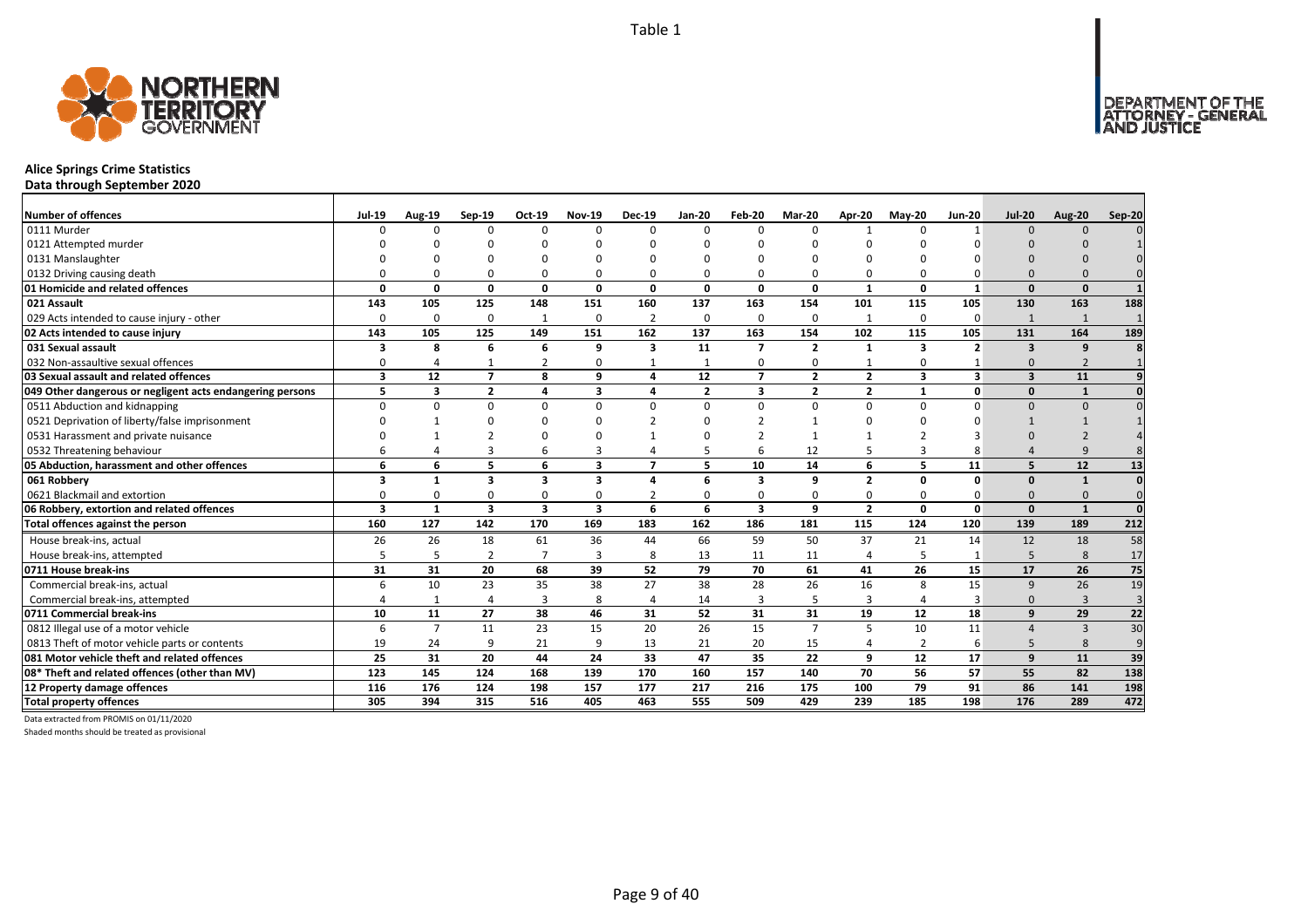

#### **Katherine Crime Statistics**

**Data through September 2020**

| <b>Number of offences</b>                                 | <b>Jul-18</b>  | Aug-18         | Sep-18                  | <b>Oct-18</b>           | <b>Nov-18</b>           | <b>Dec-18</b>  | $Jan-19$                | Feb-19         | Mar-19                  | Apr-19         | <b>Mav-19</b> | <b>Jun-19</b>   |
|-----------------------------------------------------------|----------------|----------------|-------------------------|-------------------------|-------------------------|----------------|-------------------------|----------------|-------------------------|----------------|---------------|-----------------|
| 0111 Murder                                               | U              | $\Omega$       | $\Omega$                | $\Omega$                | $\Omega$                | $\Omega$       | $\Omega$                | $\Omega$       | $\Omega$                | $\Omega$       | $\Omega$      |                 |
| 0121 Attempted murder                                     |                | n              | ŋ                       | n                       | n                       | n              | $\Omega$                |                | $\Omega$                | ŋ              | n             |                 |
| 0131 Manslaughter                                         |                | C              | ŋ                       | n                       |                         | n              | $\Omega$                |                | $\Omega$                | U              | O             |                 |
| 0132 Driving causing death                                | O              | $\Omega$       | 0                       | $\Omega$                | 0                       | 0              | $\Omega$                | O              | $\Omega$                | $\Omega$       | 0             |                 |
| 01 Homicide and related offences                          | 0              | $\mathbf{0}$   | $\mathbf 0$             | $\mathbf{0}$            | $\mathbf{0}$            | $\Omega$       | $\mathbf{0}$            | $\mathbf 0$    | 0                       | 0              | $\mathbf{0}$  | 1               |
| 021 Assault                                               | 57             | 49             | 51                      | 66                      | 47                      | 50             | 44                      | 28             | 49                      | 37             | 35            | 39              |
| 029 Acts intended to cause injury - other                 | 0              | 0              | 0                       | 1                       | $\Omega$                | 0              | $\Omega$                | $\Omega$       | $\Omega$                | $\Omega$       | 0             | 0               |
| 02 Acts intended to cause injury                          | 57             | 49             | 51                      | 67                      | 47                      | 50             | 44                      | 28             | 49                      | 37             | 35            | 39              |
| 031 Sexual assault                                        | $\overline{2}$ | 0              | $\overline{\mathbf{3}}$ | 4                       | 3                       | $\Omega$       | $\overline{\mathbf{z}}$ | $\overline{2}$ | 6                       | $\Omega$       | 0             | 3               |
| 032 Non-assaultive sexual offences                        | 0              | 0              | 0                       | 0                       | 1                       | 0              | $\mathbf{1}$            | 0              | $\Omega$                | $\Omega$       | 0             | $\overline{2}$  |
| 03 Sexual assault and related offences                    | $\overline{2}$ | 0              | $\overline{\mathbf{3}}$ | 4                       | 4                       | 0              | 3                       | $\overline{2}$ | 6                       | 0              | 0             |                 |
| 049 Other dangerous or negligent acts endangering persons | 0              | 0              | 0                       | 0                       | $\mathbf{0}$            | 0              | $\overline{2}$          | $\mathbf 0$    | $\overline{2}$          | 0              | 0             | $\mathbf 0$     |
| 0511 Abduction and kidnapping                             | $\Omega$       | $\Omega$       | $\Omega$                | $\Omega$                | $\Omega$                | $\Omega$       | $\Omega$                | $\Omega$       | $\Omega$                | $\Omega$       | $\Omega$      |                 |
| 0521 Deprivation of liberty/false imprisonment            | n              | n              | 0                       | n                       | n                       |                | ∩                       | n              | ŋ                       | $\Omega$       | U             |                 |
| 0531 Harassment and private nuisance                      | n              | O              | $\Omega$                | $\Omega$                | n                       | n              | $\Omega$                | n              | $\Omega$                | $\mathbf{1}$   | 0             |                 |
| 0532 Threatening behaviour                                | 0              | $\overline{2}$ | $\mathbf{1}$            | $\mathbf{1}$            | 1                       |                | $\mathbf{1}$            | $\Omega$       | $\overline{2}$          | $\Omega$       | $\mathbf{1}$  |                 |
| 05 Abduction, harassment and other offences               | 0              | $\mathbf{2}$   | $\mathbf{1}$            | $\mathbf{1}$            | $\mathbf{1}$            | $\overline{2}$ | $\mathbf{1}$            | 0              | $\overline{2}$          | $\mathbf{1}$   | $\mathbf{1}$  |                 |
| 061 Robbery                                               | 0              | 0              | 0                       | $\mathbf{0}$            | 0                       | $\overline{2}$ | 0                       | $\mathbf{1}$   | 3                       | 0              | 0             |                 |
| 0621 Blackmail and extortion                              | 0              | 0              | 0                       | 0                       | $\Omega$                | 0              | 0                       | 0              | $\Omega$                | $\Omega$       | 0             | $\Omega$        |
| 06 Robbery, extortion and related offences                | 0              | 0              | $\mathbf{0}$            | $\mathbf{0}$            | 0                       | $\mathbf{2}$   | $\mathbf{0}$            | $\mathbf{1}$   | $\overline{\mathbf{3}}$ | 0              | $\mathbf{0}$  |                 |
| Total offences against the person                         | 59             | 51             | 55                      | 72                      | 52                      | 54             | 50                      | 31             | 62                      | 38             | 36            | 47              |
| House break-ins, actual                                   | 5              | 14             | 13                      | 12                      | 10                      | 12             | 25                      | 6              | 6                       | З              | 7             |                 |
| House break-ins, attempted                                | $\mathbf{1}$   | 0              | $\mathbf{1}$            | $\mathbf{1}$            | $\mathbf{1}$            | $\overline{2}$ | 3                       | 0              | 1                       | $\mathbf{1}$   | $\mathbf{1}$  |                 |
| 0711 House break-ins                                      | 6              | 14             | 14                      | 13                      | 11                      | 14             | 28                      | 6              | $\overline{7}$          | 4              | 8             |                 |
| Commercial break-ins, actual                              | 5              | 26             | 40                      | 33                      | 22                      | 38             | 40                      | 27             | 35                      | 13             | 10            |                 |
| Commercial break-ins, attempted                           | $\mathbf{1}$   | $\mathbf 0$    | $\overline{3}$          | $\overline{2}$          | $\overline{2}$          | 3              | $\overline{2}$          | $\Omega$       | 3                       | 3              | 4             | $\Omega$        |
| 0711 Commercial break-ins                                 | 6              | 26             | 43                      | 35                      | 24                      | 41             | 42                      | 27             | 38                      | 16             | 14            |                 |
| 0812 Illegal use of a motor vehicle                       | 3              | 3              | 5                       | $\overline{2}$          | $\overline{\mathbf{3}}$ | 5              | 13                      | 6              | $\overline{2}$          | $\overline{2}$ | 6             |                 |
| 0813 Theft of motor vehicle parts or contents             | 4              | 3              | 0                       | $\mathbf{1}$            | 7                       | 3              | $\overline{4}$          | 2              | 6                       | 0              | 0             | $\mathcal{P}$   |
| 081 Motor vehicle theft and related offences              | $\overline{ }$ | 6              | 5                       | $\overline{\mathbf{3}}$ | 10                      | 8              | 17                      | 8              | 8                       | $\overline{2}$ | 6             | 6               |
| 08* Theft and related offences (other than MV)            | 28             | 41             | 45                      | 45                      | 30                      | 47             | 56                      | 27             | 37                      | 23             | 34            | 28              |
| 12 Property damage offences                               | 26             | 34             | 38                      | 35                      | 31                      | 35             | 60                      | 28             | 47                      | 28             | 28            | $\overline{24}$ |
| <b>Total property offences</b>                            | 73             | 121            | 145                     | 131                     | 106                     | 145            | 203                     | 96             | 137                     | 73             | 90            | 69              |

Data extracted from PROMIS on 01/11/2020

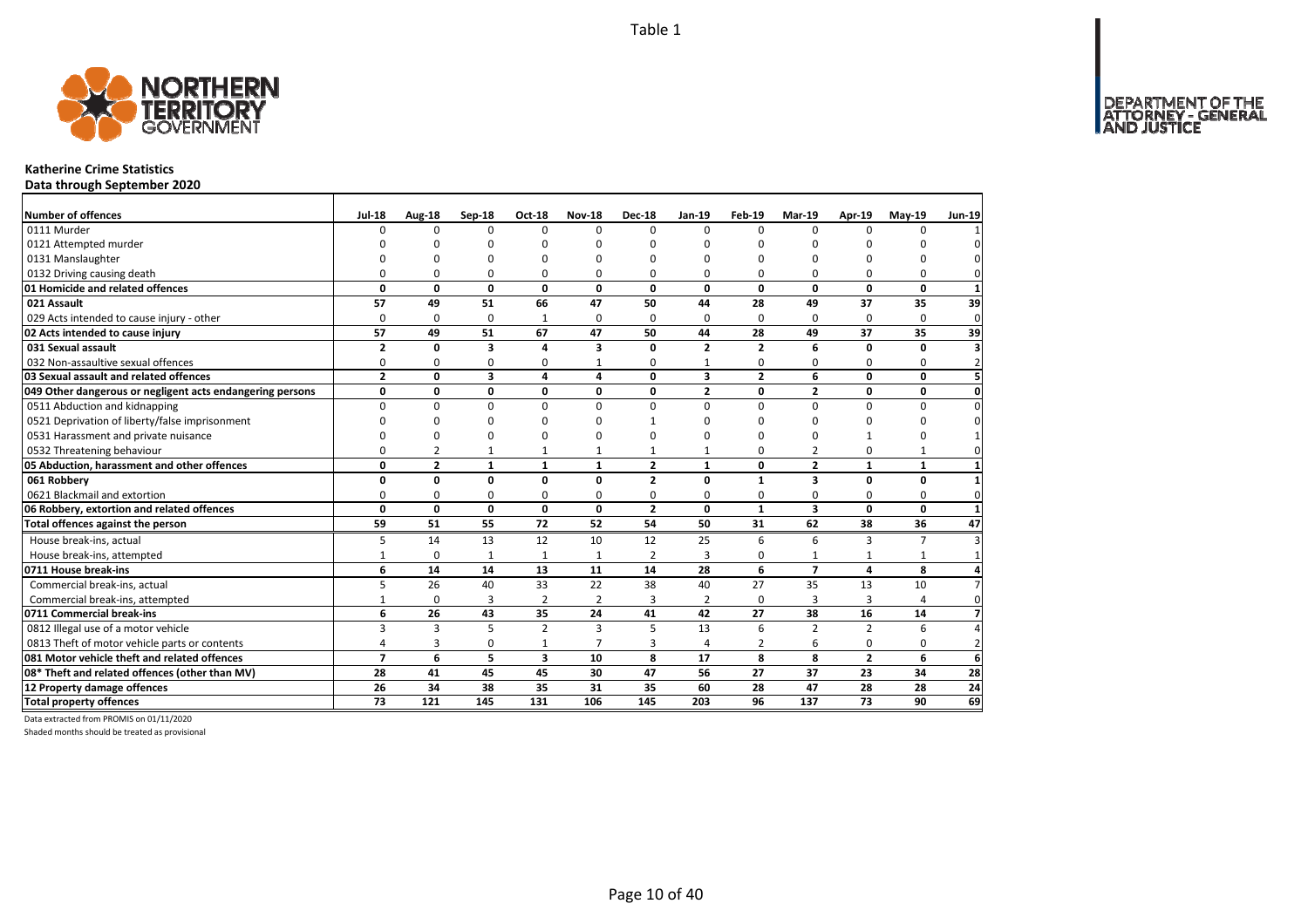

## **Katherine Crime Statistics**

**Data through September 2020**

| <b>Number of offences</b>                                 | <b>Jul-19</b>  | Aug-19       | Sep-19                  | Oct-19         | <b>Nov-19</b>  | <b>Dec-19</b>  | <b>Jan-20</b>           | Feb-20                   | <b>Mar-20</b>  | Apr-20         | $M$ ay-20               | <b>Jun-20</b>            | <b>Jul-20</b>            | <b>Aug-20</b> | Sep-20          |
|-----------------------------------------------------------|----------------|--------------|-------------------------|----------------|----------------|----------------|-------------------------|--------------------------|----------------|----------------|-------------------------|--------------------------|--------------------------|---------------|-----------------|
| 0111 Murder                                               |                | ŋ            | $\Omega$                | $\Omega$       | 0              | $\Omega$       | $\Omega$                | $\Omega$                 | $\Omega$       | $\Omega$       | $\Omega$                | $\Omega$                 | $\Omega$                 | $\Omega$      |                 |
| 0121 Attempted murder                                     |                |              |                         |                |                |                |                         |                          |                |                |                         |                          |                          |               |                 |
| 0131 Manslaughter                                         |                |              |                         |                |                |                |                         |                          |                |                |                         |                          |                          |               |                 |
| 0132 Driving causing death                                |                |              | <sup>0</sup>            | $\Omega$       | O              |                |                         | $\Omega$                 | $\Omega$       | <sup>0</sup>   |                         |                          |                          |               |                 |
| 01 Homicide and related offences                          | $\Omega$       | U            | 0                       | $\mathbf 0$    | $\mathbf{0}$   | $\Omega$       | $\Omega$                | <sup>0</sup>             | $\Omega$       | $\mathbf{0}$   | $\Omega$                | $\Omega$                 |                          | $\Omega$      |                 |
| 021 Assault                                               | 36             | 33           | 32                      | 39             | 55             | 53             | 36                      | 58                       | 41             | 37             | 44                      | 62                       | 53                       | 53            | 64              |
| 029 Acts intended to cause injury - other                 | n              | $\Omega$     | 0                       | $\mathbf 0$    | 0              | $\Omega$       | 0                       | $\Omega$                 | $\Omega$       | 0              | $\Omega$                | 0                        | $\Omega$                 | $\Omega$      | $\Omega$        |
| 02 Acts intended to cause injury                          | 36             | 33           | 32                      | 39             | 55             | 53             | 36                      | 58                       | 41             | 37             | 44                      | 62                       | 53                       | 53            | 64              |
| 031 Sexual assault                                        | $\overline{2}$ | $\Omega$     | 3                       | $\overline{2}$ | $\overline{2}$ | $\mathbf{A}$   | $\mathbf{1}$            | $\mathbf{1}$             | $\overline{2}$ | $\overline{2}$ | $\overline{2}$          |                          | $\Omega$                 |               |                 |
| 032 Non-assaultive sexual offences                        |                | O            | $\Omega$                | 0              | 0              | O              | 0                       | $\Omega$                 | 0              | 0              | $\Omega$                |                          | $\Omega$                 | $\Omega$      |                 |
| 03 Sexual assault and related offences                    | 5              | $\Omega$     | 3                       | $\overline{2}$ | $\overline{2}$ | 4              | $\mathbf{1}$            | $\mathbf{1}$             | $\overline{2}$ | $\overline{2}$ | $\overline{2}$          | 4                        | $\Omega$                 |               |                 |
| 049 Other dangerous or negligent acts endangering persons | $\Omega$       | O            | $\overline{\mathbf{z}}$ | $\overline{2}$ | 1              | $\Omega$       | $\mathbf{1}$            | 0                        | $\Omega$       | 0              | 0                       | $\mathbf{0}$             | $\overline{\phantom{a}}$ | $\Omega$      | $\Omega$        |
| 0511 Abduction and kidnapping                             | n              | U            | $\Omega$                | $\Omega$       | $\Omega$       | $\Omega$       | $\Omega$                | $\Omega$                 | $\Omega$       | $\Omega$       | $\Omega$                | O                        | $\Omega$                 | $\Omega$      |                 |
| 0521 Deprivation of liberty/false imprisonment            |                |              |                         | ∩              |                |                |                         | n                        |                |                |                         |                          |                          |               |                 |
| 0531 Harassment and private nuisance                      |                |              | n                       |                |                |                |                         |                          | $\Omega$       |                |                         |                          |                          |               |                 |
| 0532 Threatening behaviour                                |                |              | <sup>0</sup>            | 0              | 0              |                | 0                       | $\Omega$                 | $\Omega$       | $\mathbf{1}$   |                         |                          |                          |               |                 |
| 05 Abduction, harassment and other offences               | $\mathbf{1}$   | O            | 1                       | $\mathbf{1}$   | 0              | $\mathbf{1}$   | $\mathbf{1}$            | $\mathbf{1}$             | $\Omega$       | $\mathbf{2}$   | $\mathbf{1}$            | O                        | $\Omega$                 | $\mathbf{1}$  |                 |
| 061 Robbery                                               |                | O            | 1                       | $\mathbf 0$    | 0              | $\Omega$       | $\Omega$                | O                        | $\mathbf{0}$   | 0              | $\mathbf{1}$            | $\Omega$                 | $\Omega$                 | $\Omega$      |                 |
| 0621 Blackmail and extortion                              |                | O            | $\Omega$                | 0              | 0              | $\Omega$       | 0                       | $\Omega$                 | $\Omega$       | 0              | $\Omega$                | ŋ                        | $\Omega$                 |               |                 |
| 06 Robbery, extortion and related offences                | $\mathbf{1}$   | 0            | $\mathbf{1}$            | $\mathbf 0$    | 0              | 0              | 0                       | 0                        | $\mathbf{0}$   | 0              | 1                       | $\mathbf{0}$             | $\Omega$                 | $\Omega$      | $\Omega$        |
| Total offences against the person                         | 43             | 33           | 39                      | 44             | 58             | 58             | 39                      | 60                       | 43             | 41             | 48                      | 66                       | 56                       | 58            | 66              |
| House break-ins, actual                                   | <sup>n</sup>   | 5            | $\overline{7}$          | 10             | 18             | 14             | 18                      | 13                       | 13             | 10             | 3                       | 5                        |                          | $\mathbf{B}$  |                 |
| House break-ins, attempted                                | n              | O            | $\overline{2}$          | $\mathbf 0$    | $\overline{2}$ |                | $\overline{2}$          | $\overline{2}$           | $\overline{2}$ | 0              | $\Omega$                | ŋ                        | $\Omega$                 |               |                 |
| 0711 House break-ins                                      | $\Omega$       | 5.           | 9                       | 10             | 20             | 15             | 20                      | 15                       | 15             | 10             | $\overline{\mathbf{3}}$ | 5                        |                          |               |                 |
| Commercial break-ins, actual                              | 10             | 11           | 6                       | $\overline{7}$ | 11             | $\mathbf{8}$   | 20                      | 25                       | $\overline{7}$ | $\overline{3}$ | $\Omega$                | $\overline{\phantom{a}}$ | $\mathbf{3}$             | 5             | 11              |
| Commercial break-ins, attempted                           | $\mathcal{P}$  | $\Omega$     | $\overline{2}$          | 0              | $\overline{2}$ |                |                         | $\overline{2}$           | $\Omega$       | 0              | $\Omega$                |                          |                          | $\Omega$      | $\Omega$        |
| 0711 Commercial break-ins                                 | 12             | 11           | 8                       | $\overline{7}$ | 13             | 9              | 21                      | 27                       | $\overline{7}$ | 3              | 0                       | 3                        | $\mathbf{A}$             | 5             | 11              |
| 0812 Illegal use of a motor vehicle                       |                | $\mathbf{1}$ | $\mathbf{1}$            | $\overline{2}$ | 3              | 3              | 3                       | $\mathbf{3}$             | $\overline{2}$ | 0              | $\overline{2}$          |                          | $\overline{\phantom{0}}$ | $\Omega$      |                 |
| 0813 Theft of motor vehicle parts or contents             | $\Omega$       | O            | $\Omega$                | $\overline{2}$ | 3              | $\overline{2}$ | 0                       | $\overline{a}$           | $\overline{2}$ | $\mathbf{1}$   |                         | ŋ                        |                          |               |                 |
| 081 Motor vehicle theft and related offences              | 1              | $\mathbf{1}$ | 1                       | $\overline{a}$ | 6              | 5              | $\overline{\mathbf{3}}$ | $\overline{\phantom{a}}$ | $\overline{a}$ | $\mathbf{1}$   | $\overline{\mathbf{3}}$ | $\mathbf{1}$             | $\overline{3}$           | $\mathbf{1}$  |                 |
| 08* Theft and related offences (other than MV)            | 28             | 41           | 21                      | 30             | 49             | 27             | 49                      | 44                       | 48             | 19             | 13                      | 9                        | 18                       | 14            | 16              |
| 12 Property damage offences                               | 22             | 16           | 34                      | 31             | 44             | 33             | 42                      | 35                       | 35             | 13             | 23                      | 24                       | 22                       | 27            | 40              |
| <b>Total property offences</b>                            | 63             | 74           | 73                      | 82             | 132            | 89             | 135                     | 128                      | 109            | 46             | 42                      | 42                       | 48                       | 51            | $\overline{71}$ |

Data extracted from PROMIS on 01/11/2020

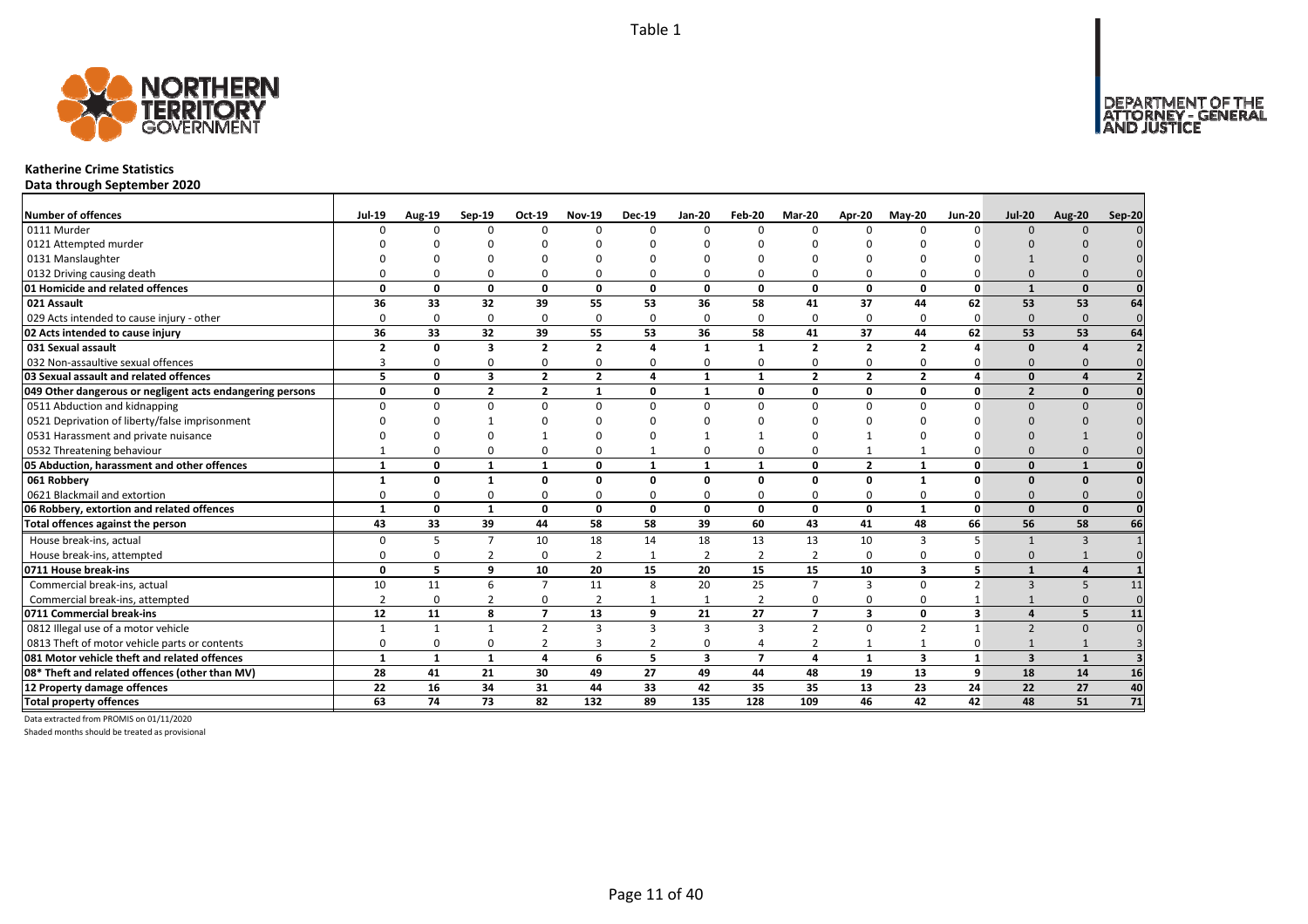

#### **Tennant Creek Crime Statistics**

**Data through September 2020**

| <b>Number of offences</b>                                 | <b>Jul-18</b> | Aug-18         | Sep-18       | <b>Oct-18</b>  | <b>Nov-18</b>  | <b>Dec-18</b>  | $Jan-19$       | Feb-19       | Mar-19         | Apr-19         | <b>Mav-19</b>  | <b>Jun-19</b>   |
|-----------------------------------------------------------|---------------|----------------|--------------|----------------|----------------|----------------|----------------|--------------|----------------|----------------|----------------|-----------------|
| 0111 Murder                                               | $\Omega$      | <sup>0</sup>   | $\Omega$     | $\Omega$       | $\Omega$       | $\Omega$       | $\Omega$       | $\Omega$     | $\Omega$       | $\Omega$       | $\Omega$       |                 |
| 0121 Attempted murder                                     | U             | n              | n            | n              |                | $\Omega$       | n              | n            | n              |                | ŋ              |                 |
| 0131 Manslaughter                                         |               | O              | O            | $\Omega$       |                | $\Omega$       | n              | O            | n              |                | O              |                 |
| 0132 Driving causing death                                | $\Omega$      | 0              | $\Omega$     | $\Omega$       | 0              | 0              | 0              | 0            | $\Omega$       | 0              | $\Omega$       | 0               |
| 01 Homicide and related offences                          | 0             | $\mathbf{0}$   | $\mathbf 0$  | $\mathbf 0$    | $\mathbf{0}$   | $\mathbf{0}$   | $\mathbf{0}$   | $\mathbf 0$  | $\mathbf{0}$   | 0              | $\mathbf{0}$   | $\mathbf 0$     |
| 021 Assault                                               | 24            | 26             | 14           | 25             | 33             | 27             | 27             | 21           | 16             | 19             | 16             | 18              |
| 029 Acts intended to cause injury - other                 | $\Omega$      | 0              | 0            | 0              | $\mathbf{1}$   | $\Omega$       | 0              | $\Omega$     | $\Omega$       | $\Omega$       | $\Omega$       | $\mathbf 0$     |
| 02 Acts intended to cause injury                          | 24            | 26             | 14           | 25             | 34             | 27             | 27             | 21           | 16             | 19             | 16             | 18              |
| 031 Sexual assault                                        | 0             | $\mathbf{1}$   | $\mathbf 0$  | $\mathbf{1}$   | $\overline{2}$ | $\Omega$       | $\overline{2}$ | $\Omega$     | $\overline{2}$ | $\Omega$       | 0              | $\mathbf{0}$    |
| 032 Non-assaultive sexual offences                        | 0             | $\overline{2}$ | 0            | $\mathbf 0$    | $\Omega$       | 0              | 0              | 0            | 0              | $\Omega$       | 0              | $\mathbf{0}$    |
| 03 Sexual assault and related offences                    | 0             | 3              | 0            | $\mathbf{1}$   | $\overline{2}$ | 0              | $\overline{2}$ | 0            | $\overline{2}$ | 0              | 0              | $\mathbf 0$     |
| 049 Other dangerous or negligent acts endangering persons | 0             | 0              | $\mathbf 0$  | $\mathbf{1}$   | 0              | 0              | 0              | $\mathbf{0}$ | $\mathbf{1}$   | 0              | $\overline{2}$ | $\mathbf 0$     |
| 0511 Abduction and kidnapping                             | $\Omega$      | 0              | $\Omega$     | $\Omega$       | $\Omega$       | $\Omega$       | $\Omega$       | $\Omega$     | $\Omega$       | $\Omega$       | $\Omega$       | $\Omega$        |
| 0521 Deprivation of liberty/false imprisonment            | U             | 0              | n            | C              |                | n              | n              | ŋ            | $\Omega$       | n              | O              |                 |
| 0531 Harassment and private nuisance                      | U             | 0              |              | $\Omega$       |                | $\Omega$       | n              | O            | $\Omega$       |                | $\Omega$       |                 |
| 0532 Threatening behaviour                                | 0             | 0              | 0            | $\Omega$       | 0              | 0              | 0              | $\mathbf{1}$ | 1              | $\Omega$       | 0              |                 |
| 05 Abduction, harassment and other offences               | 0             | 0              | $\mathbf{1}$ | $\mathbf{0}$   | 0              | 0              | 0              | $\mathbf{1}$ | $\mathbf{1}$   | 0              | 0              | 1               |
| 061 Robbery                                               | 0             | $\mathbf{1}$   | $\mathbf 0$  | $\mathbf 0$    | $\mathbf{1}$   | $\Omega$       | $\mathbf{1}$   | 0            | $\mathbf{1}$   | $\Omega$       | 0              | 0               |
| 0621 Blackmail and extortion                              | 0             | 0              | 0            | 0              | $\Omega$       | 0              | 0              | 0            | 0              | 0              | 0              | $\mathbf{0}$    |
| 06 Robbery, extortion and related offences                | 0             | $\mathbf{1}$   | $\mathbf{0}$ | $\mathbf{0}$   | $\mathbf{1}$   | 0              | $\mathbf{1}$   | $\mathbf 0$  | $\mathbf{1}$   | 0              | 0              | $\mathbf{0}$    |
| Total offences against the person                         | 24            | 30             | 15           | 27             | 37             | 27             | 30             | 22           | 21             | 19             | 18             | 19              |
| House break-ins, actual                                   | 8             | 14             | 14           | 21             | 13             | 5              | 12             | 13           | $\Delta$       | 8              | 10             | 13              |
| House break-ins, attempted                                | 0             | $\mathbf{1}$   | $\mathbf{1}$ | $\mathbf{1}$   | $\overline{2}$ | 0              | $\overline{2}$ | 0            | $\mathbf{1}$   |                | 1              | $\mathbf{1}$    |
| 0711 House break-ins                                      | 8             | 15             | 15           | 22             | 15             | 5              | 14             | 13           | 5              | 9              | 11             | 14              |
| Commercial break-ins, actual                              | 4             | 6              | 10           | $\overline{7}$ | $\overline{2}$ | 5              | 10             | 9            | 15             | 24             | $\overline{7}$ | 6               |
| Commercial break-ins, attempted                           | $\mathbf{1}$  | $\mathbf{1}$   | 0            | $\overline{4}$ |                | $\Omega$       | 3              |              | $\mathbf{1}$   | $\mathbf{1}$   | $\mathbf{1}$   | $\Omega$        |
| 0711 Commercial break-ins                                 | 5             | $\overline{7}$ | 10           | 11             | 3              | 5              | 13             | 10           | 16             | 25             | 8              | 6               |
| 0812 Illegal use of a motor vehicle                       | 3             | $\overline{2}$ | $\mathbf{1}$ | $\overline{2}$ | $\Omega$       | $\overline{3}$ | 5              | $\Omega$     | $\overline{3}$ | $\overline{2}$ | 1              | $\Omega$        |
| 0813 Theft of motor vehicle parts or contents             | 3             | 4              | 8            | 0              | $\Omega$       | $\mathbf{1}$   | 3              | 1            | $\overline{3}$ | 2              | 0              | $\overline{2}$  |
| 081 Motor vehicle theft and related offences              | 6             | 6              | 9            | $\overline{2}$ | $\Omega$       | 4              | 8              | $\mathbf{1}$ | 6              | 4              | $\mathbf{1}$   | $\overline{2}$  |
| 08* Theft and related offences (other than MV)            | 14            | 21             | 22           | 19             | 19             | 13             | 18             | 15           | 17             | 23             | 24             | 21              |
| 12 Property damage offences                               | 14            | 33             | 28           | 20             | 23             | 27             | 26             | 24           | 38             | 43             | 26             | $\overline{17}$ |
| <b>Total property offences</b>                            | 47            | 82             | 84           | 74             | 60             | 54             | 79             | 63           | 82             | 104            | 70             | 60              |

Data extracted from PROMIS on 01/11/2020

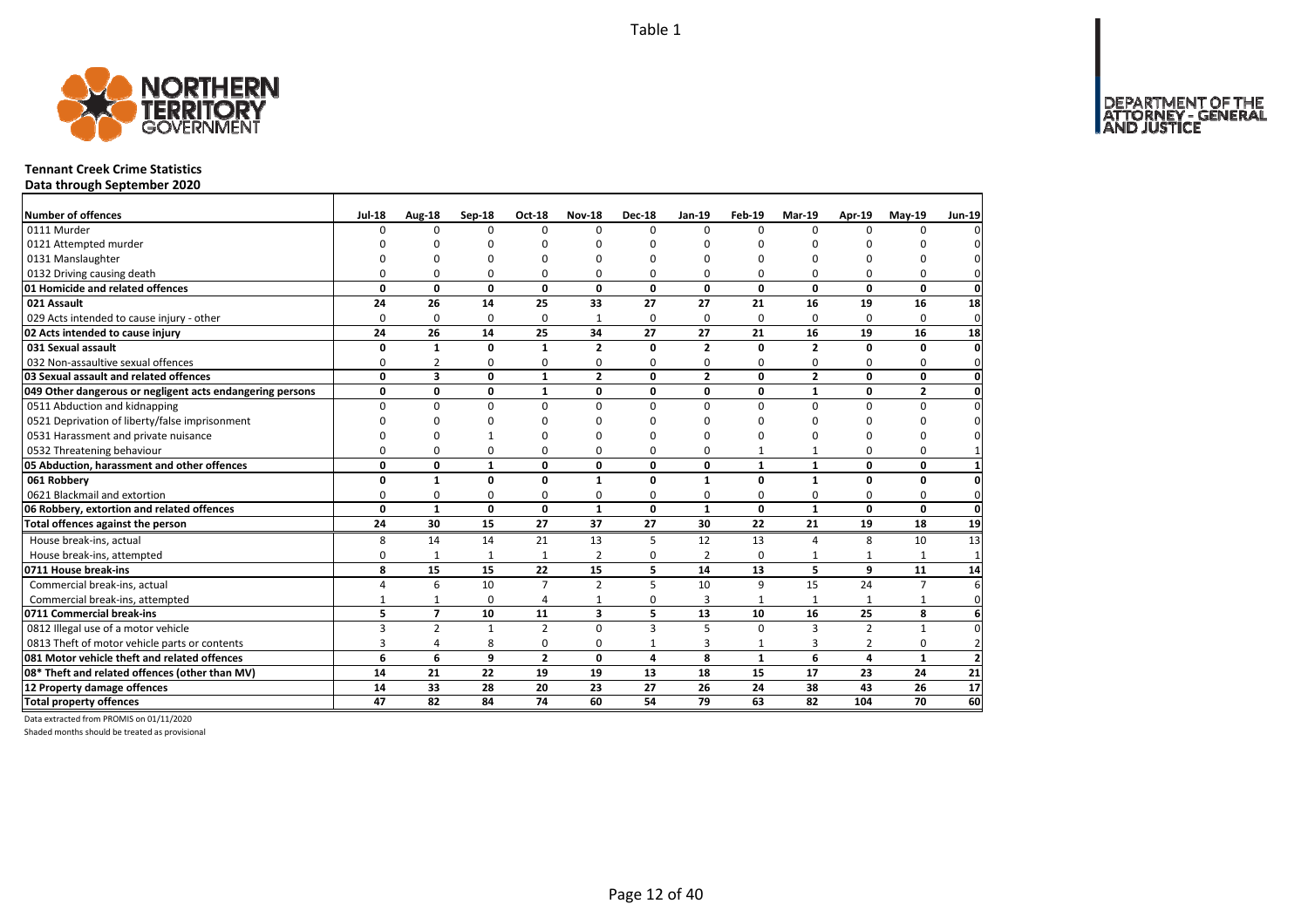

#### **Tennant Creek Crime Statistics**

**Data through September 2020**

| <b>Number of offences</b>                                 | <b>Jul-19</b>  | <b>Aug-19</b>           | Sep-19         | Oct-19         | <b>Nov-19</b>  | <b>Dec-19</b> | Jan-20                  | Feb-20                  | Mar-20                  | Apr-20         | $May-20$                | <b>Jun-20</b>           | <b>Jul-20</b>            | <b>Aug-20</b>           | Sep-20          |
|-----------------------------------------------------------|----------------|-------------------------|----------------|----------------|----------------|---------------|-------------------------|-------------------------|-------------------------|----------------|-------------------------|-------------------------|--------------------------|-------------------------|-----------------|
| 0111 Murder                                               |                | <sup>n</sup>            | $\Omega$       | $\Omega$       | $\Omega$       | n             | $\Omega$                | $\Omega$                | $\Omega$                | $\Omega$       | $\Omega$                | $\Omega$                | $\Omega$                 | $\Omega$                |                 |
| 0121 Attempted murder                                     |                |                         |                |                |                |               |                         |                         |                         |                |                         |                         |                          |                         |                 |
| 0131 Manslaughter                                         |                |                         |                |                |                |               |                         |                         |                         |                |                         |                         |                          |                         |                 |
| 0132 Driving causing death                                |                |                         | $\Omega$       | 0              | 0              |               |                         | $\Omega$                | $\Omega$                | 0              |                         |                         | $\Omega$                 |                         |                 |
| 01 Homicide and related offences                          | n              | n                       | $\Omega$       | $\mathbf{0}$   | $\mathbf{0}$   | $\Omega$      | $\Omega$                | $\Omega$                | $\Omega$                | $\mathbf{0}$   | $\Omega$                | $\Omega$                | $\Omega$                 | $\Omega$                |                 |
| 021 Assault                                               | 20             | 29                      | 37             | 26             | 27             | 22            | 17                      | 29                      | 28                      | 21             | 34                      | 18                      | 28                       | 41                      | 35              |
| 029 Acts intended to cause injury - other                 | $\Omega$       | <sup>0</sup>            | $\Omega$       | $\mathbf 0$    | 0              | $\Omega$      | $\Omega$                | 1                       | $\Omega$                | 0              | $\Omega$                | $\Omega$                | $\Omega$                 | $\Omega$                | $\Omega$        |
| 02 Acts intended to cause injury                          | 20             | 29                      | 37             | 26             | 27             | 22            | 17                      | 30                      | 28                      | 21             | 34                      | 18                      | 28                       | 41                      | 35              |
| 031 Sexual assault                                        | $\Omega$       | $\overline{\mathbf{3}}$ | 0              | $\overline{2}$ | $\mathbf{0}$   | $\Omega$      | 0                       | 0                       | $\mathbf{1}$            | $\mathbf{1}$   | $\mathbf{1}$            | $\overline{\mathbf{z}}$ |                          | $\Omega$                |                 |
| 032 Non-assaultive sexual offences                        | O              |                         | $\Omega$       | $\mathbf 0$    | 0              | $\Omega$      | 0                       | $\Omega$                | $\Omega$                | 0              | $\Omega$                |                         | $\Omega$                 |                         |                 |
| 03 Sexual assault and related offences                    | $\Omega$       | 3                       | 0              | $\overline{2}$ | 0              | $\Omega$      | 0                       | 0                       | $\mathbf{1}$            | $\mathbf{1}$   | $\mathbf{1}$            | 5                       | $\mathbf{1}$             | $\mathbf{1}$            |                 |
| 049 Other dangerous or negligent acts endangering persons | 0              | 0                       | 0              | $\mathbf{1}$   | 0              | 0             | 0                       | 0                       | $\mathbf{0}$            | 0              | 0                       | $\mathbf{0}$            | $\Omega$                 | $\overline{2}$          |                 |
| 0511 Abduction and kidnapping                             | $\Omega$       |                         | $\Omega$       | $\Omega$       | $\Omega$       | U             | $\Omega$                | $\Omega$                | $\Omega$                | $\Omega$       | $\Omega$                | $\Omega$                |                          | $\Omega$                |                 |
| 0521 Deprivation of liberty/false imprisonment            |                |                         |                |                | ŋ              |               |                         |                         |                         |                |                         |                         | $\Omega$                 |                         |                 |
| 0531 Harassment and private nuisance                      |                |                         |                |                |                |               |                         |                         |                         |                |                         |                         |                          |                         |                 |
| 0532 Threatening behaviour                                |                |                         | $\Omega$       |                | 0              |               |                         |                         | $\Omega$                | 0              |                         |                         |                          |                         |                 |
| 05 Abduction, harassment and other offences               | $\Omega$       | n                       | 0              | $\overline{a}$ | 0              | $\Omega$      | U                       | $\mathbf{1}$            | $\mathbf{0}$            | $\mathbf{1}$   | $\Omega$                | $\mathbf{1}$            | $\overline{2}$           | $\Omega$                |                 |
| 061 Robbery                                               | n              | O                       | $\mathbf{1}$   | $\mathbf{1}$   | $\overline{2}$ | <sup>0</sup>  | O                       | $\overline{\mathbf{z}}$ | $\Omega$                | 0              | $\Omega$                | $\Omega$                | $\Omega$                 | $\Omega$                |                 |
| 0621 Blackmail and extortion                              |                |                         | $\Omega$       | 0              | 0              |               | 0                       | $\Omega$                | $\Omega$                | 0              |                         |                         | $\Omega$                 |                         |                 |
| 06 Robbery, extortion and related offences                | $\Omega$       | 0                       | $\mathbf{1}$   | $\mathbf{1}$   | $\overline{2}$ | 0             | 0                       | $\overline{2}$          | $\mathbf{0}$            | 0              | 0                       | $\mathbf{0}$            | $\Omega$                 | $\Omega$                |                 |
| Total offences against the person                         | 20             | 32                      | 38             | 34             | 29             | 22            | 17                      | 33                      | 29                      | 23             | 35                      | 24                      | 31                       | 44                      | 39              |
| House break-ins, actual                                   | 15             | 19                      | 18             | 16             | 18             | 11            | 15                      | 21                      | 17                      | $\overline{2}$ | 3                       | $\mathbf{1}$            | $\overline{\phantom{0}}$ | $\mathbf{1}$            |                 |
| House break-ins, attempted                                |                | $\mathbf{1}$            | $\Omega$       | $\overline{4}$ | $\overline{2}$ |               |                         | $\Omega$                | $\mathbf 0$             | 0              | $\Omega$                | O                       | $\Omega$                 | $\Omega$                |                 |
| 0711 House break-ins                                      | 18             | 20                      | 18             | 20             | 20             | 12            | 16                      | 21                      | 17                      | $\overline{2}$ | $\overline{\mathbf{3}}$ | $\mathbf{1}$            | $\overline{2}$           | $\mathbf{1}$            |                 |
| Commercial break-ins, actual                              |                | 12                      | 6              | 15             | 23             | 10            | 8                       | 10                      | 9                       | 4              | $\overline{2}$          |                         | 6                        | 19                      |                 |
| Commercial break-ins, attempted                           |                | 0                       | 2              | $\mathbf 0$    | 0              | -1            |                         | 1                       | 1                       | 1              | $\Omega$                |                         | $\Omega$                 | $\overline{2}$          |                 |
| 0711 Commercial break-ins                                 | 8              | 12                      | 8              | 15             | 23             | 11            | 9                       | 11                      | 10                      | 5              | $\overline{2}$          | $\mathbf{1}$            | 6                        | 21                      |                 |
| 0812 Illegal use of a motor vehicle                       | $\Omega$       | $\Omega$                |                | $\overline{2}$ | 3              | $\Omega$      | 3                       | з                       | $\overline{2}$          | 0              | $\Omega$                | $\Omega$                | $\Omega$                 | $\overline{1}$          |                 |
| 0813 Theft of motor vehicle parts or contents             | $\overline{2}$ |                         |                | $\overline{3}$ | $\mathbf{1}$   |               | 0                       | $\Omega$                | $\overline{2}$          | 2              |                         |                         |                          |                         |                 |
| 081 Motor vehicle theft and related offences              | $\overline{2}$ | $\mathbf{1}$            | $\overline{2}$ | 5              | 4              | $\mathbf{1}$  | $\overline{\mathbf{3}}$ | 3                       | $\overline{\mathbf{A}}$ | $\overline{2}$ | $\mathbf{1}$            | $\mathbf{1}$            | $\mathbf{1}$             | $\overline{\mathbf{3}}$ |                 |
| 08* Theft and related offences (other than MV)            | 18             | 27                      | 24             | 30             | 31             | 18            | 23                      | 53                      | 34                      | 10             | 10                      | 11                      | 11                       | 17                      | 20              |
| 12 Property damage offences                               | 35             | 29                      | 35             | 44             | 51             | 39            | 31                      | 44                      | 47                      | 26             | 22                      | 12                      | 37                       | 43                      | 36              |
| <b>Total property offences</b>                            | 81             | 89                      | 87             | 114            | 129            | 81            | 82                      | 132                     | 112                     | 45             | 38                      | 26                      | 57                       | 85                      | $\overline{77}$ |

Data extracted from PROMIS on 01/11/2020

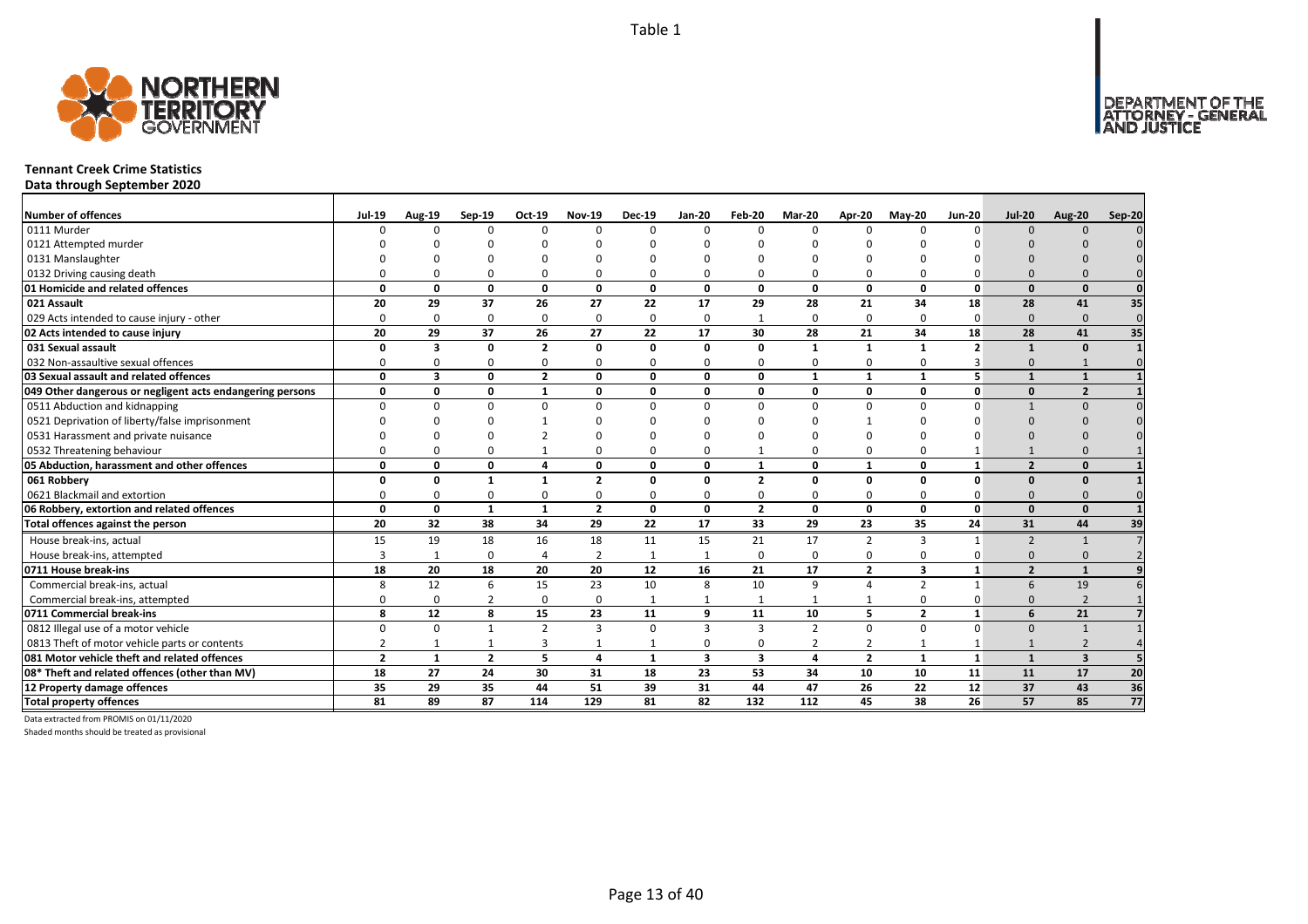

## **Nhulunbuy Crime Statistics**

**Data through September 2020**

| Number of offences                                        | <b>Jul-18</b> | Aug-18                  | Sep-18         | Oct-18       | <b>Nov-18</b>  | <b>Dec-18</b> | $Jan-19$                | Feb-19       | Mar-19         | Apr-19                   | $May-19$       | <b>Jun-19</b>           |
|-----------------------------------------------------------|---------------|-------------------------|----------------|--------------|----------------|---------------|-------------------------|--------------|----------------|--------------------------|----------------|-------------------------|
| 0111 Murder                                               | U             | $\Omega$                | $\Omega$       | $\Omega$     | $\Omega$       | 0             | $\Omega$                | $\Omega$     | $\Omega$       |                          | $\Omega$       |                         |
| 0121 Attempted murder                                     |               |                         | n              |              |                | n             |                         |              |                |                          |                |                         |
| 0131 Manslaughter                                         |               |                         | n              | n            |                | n             |                         | n            | n              |                          | O              |                         |
| 0132 Driving causing death                                | U             | 0                       | 0              | $\Omega$     | 0              | 0             | 0                       | 0            | $\Omega$       | $\Omega$                 | 0              |                         |
| 01 Homicide and related offences                          | 0             | 0                       | 0              | $\mathbf{0}$ | 0              | 0             | 0                       | 0            | $\mathbf 0$    | 0                        | 0              | O                       |
| 021 Assault                                               | 6             | 11                      | $\overline{7}$ | 10           | $\overline{ }$ | 5             | 3                       | 5            | 8              | 4                        | 5              |                         |
| 029 Acts intended to cause injury - other                 | 0             | $\mathbf 0$             | 0              | $\Omega$     | 0              | 0             | 0                       | 0            | $\Omega$       | 0                        | $\Omega$       | 0                       |
| 02 Acts intended to cause injury                          | 6             | 11                      | $\overline{7}$ | 10           | $\overline{ }$ | 5             | $\overline{\mathbf{3}}$ | 5            | 8              | 4                        | 5              |                         |
| 031 Sexual assault                                        | 0             | 0                       | 0              | $\mathbf 0$  | $\overline{2}$ | O             | 0                       | $\Omega$     | $\mathbf{1}$   | $\Omega$                 | 0              |                         |
| 032 Non-assaultive sexual offences                        | $\Omega$      | 0                       | 0              | $\Omega$     | 0              | 0             | 0                       | 0            | $\Omega$       | $\Omega$                 | 0              |                         |
| 03 Sexual assault and related offences                    | 0             | 0                       | $\mathbf 0$    | 0            | $\mathbf{2}$   | 0             | $\mathbf{0}$            | $\mathbf 0$  | $\mathbf{1}$   | 0                        | 0              |                         |
| 049 Other dangerous or negligent acts endangering persons | 0             | 0                       | 0              | 0            | 0              | 0             | 0                       | $\mathbf 0$  | 0              | 0                        | 0              | O                       |
| 0511 Abduction and kidnapping                             | $\Omega$      | 0                       | 0              | $\Omega$     | $\Omega$       | 0             | $\Omega$                | $\Omega$     | $\Omega$       | $\Omega$                 | $\Omega$       | ŋ                       |
| 0521 Deprivation of liberty/false imprisonment            | n             | n                       | n              | n            |                | n             | n                       | n            | n              |                          | 0              |                         |
| 0531 Harassment and private nuisance                      |               |                         | ŋ              | n            |                | n             |                         | n            | n              |                          | 0              |                         |
| 0532 Threatening behaviour                                | O             | $\mathbf{1}$            | 0              | $\Omega$     | O              | 0             | 0                       | 0            | $\Omega$       | $\Omega$                 | $\Omega$       | O                       |
| 05 Abduction, harassment and other offences               | 0             | $\mathbf{1}$            | 0              | $\mathbf{0}$ | 0              | $\Omega$      | 0                       | $\mathbf 0$  | $\mathbf{0}$   | 0                        | 0              | 0                       |
| 061 Robbery                                               | 0             | 3                       | 0              | $\mathbf{0}$ | $\Omega$       | $\Omega$      | $\Omega$                | 0            | $\mathbf{0}$   | $\Omega$                 | 0              | $\Omega$                |
| 0621 Blackmail and extortion                              | 0             | 0                       | 0              | 0            | 0              | 0             | 0                       | $\Omega$     | 0              | $\Omega$                 | 0              | $\Omega$                |
| 06 Robbery, extortion and related offences                | 0             | $\overline{\mathbf{3}}$ | 0              | $\mathbf 0$  | 0              | 0             | 0                       | 0            | $\mathbf 0$    | 0                        | 0              | $\mathbf 0$             |
| Total offences against the person                         | 6             | 15                      | $\overline{7}$ | 10           | 9              | 5             | 3                       | 5            | 9              | 4                        | 5              | 5                       |
| House break-ins, actual                                   | $\mathbf{1}$  | $\mathbf{1}$            | $\mathbf{1}$   | $\mathbf{1}$ | $\Omega$       | 1             | $\mathbf{1}$            | $\mathbf{1}$ | $\mathbf{1}$   | $\Omega$                 | 6              |                         |
| House break-ins, attempted                                | 0             | 0                       | 0              | $\Omega$     | 0              | 0             | $\mathbf{1}$            | $\Omega$     | $\Omega$       |                          | $\Omega$       |                         |
| 0711 House break-ins                                      | $\mathbf{1}$  | $\mathbf{1}$            | $\mathbf{1}$   | $\mathbf{1}$ | 0              | $\mathbf{1}$  | $\overline{2}$          | $\mathbf{1}$ | $\mathbf{1}$   | $\mathbf{1}$             | 6              |                         |
| Commercial break-ins, actual                              | 8             | $\mathbf{1}$            | $\mathbf{1}$   | $\Omega$     | $\Omega$       | $\mathbf{1}$  | 6                       | 3            | $\mathbf{1}$   | $\overline{2}$           | 3              |                         |
| Commercial break-ins, attempted                           | 0             | 0                       | 0              | 0            | 0              | 0             | 0                       | $\mathbf{1}$ | 0              | 0                        | 0              |                         |
| 0711 Commercial break-ins                                 | 8             | $\mathbf{1}$            | $\mathbf{1}$   | 0            | $\mathbf{0}$   | $\mathbf{1}$  | 6                       | 4            | $\mathbf{1}$   | $\mathbf{z}$             | 3              | $\overline{\mathbf{z}}$ |
| 0812 Illegal use of a motor vehicle                       | 5             | $\Omega$                | $\mathbf{1}$   | $\Omega$     | 3              | 1             | $\overline{\mathbf{3}}$ | $\Omega$     | $\Omega$       | $\overline{2}$           | $\Omega$       |                         |
| 0813 Theft of motor vehicle parts or contents             | $\mathbf{1}$  | 0                       | 0              | 0            |                | 0             | 3                       | 0            | 0              | 0                        | 0              |                         |
| 081 Motor vehicle theft and related offences              | 6             | 0                       | $\mathbf{1}$   | $\mathbf{0}$ | 4              | $\mathbf{1}$  | 6                       | 0            | $\mathbf{0}$   | $\overline{2}$           | $\mathbf{0}$   |                         |
| 08* Theft and related offences (other than MV)            | 13            | 9                       | 3              | $\mathbf{1}$ | 0              | 5             | 12                      | 10           | 6              | 11                       | $\overline{7}$ |                         |
| 12 Property damage offences                               | 10            | 6                       | 9              | 4            | $\overline{ }$ | 4             | 19                      | 5            | $\overline{7}$ | $\overline{\phantom{a}}$ | 9              |                         |
| <b>Total property offences</b>                            | 38            | 17                      | 15             | 6            | 11             | 12            | 45                      | 20           | 15             | 23                       | 25             | 12                      |

Data extracted from PROMIS on 01/11/2020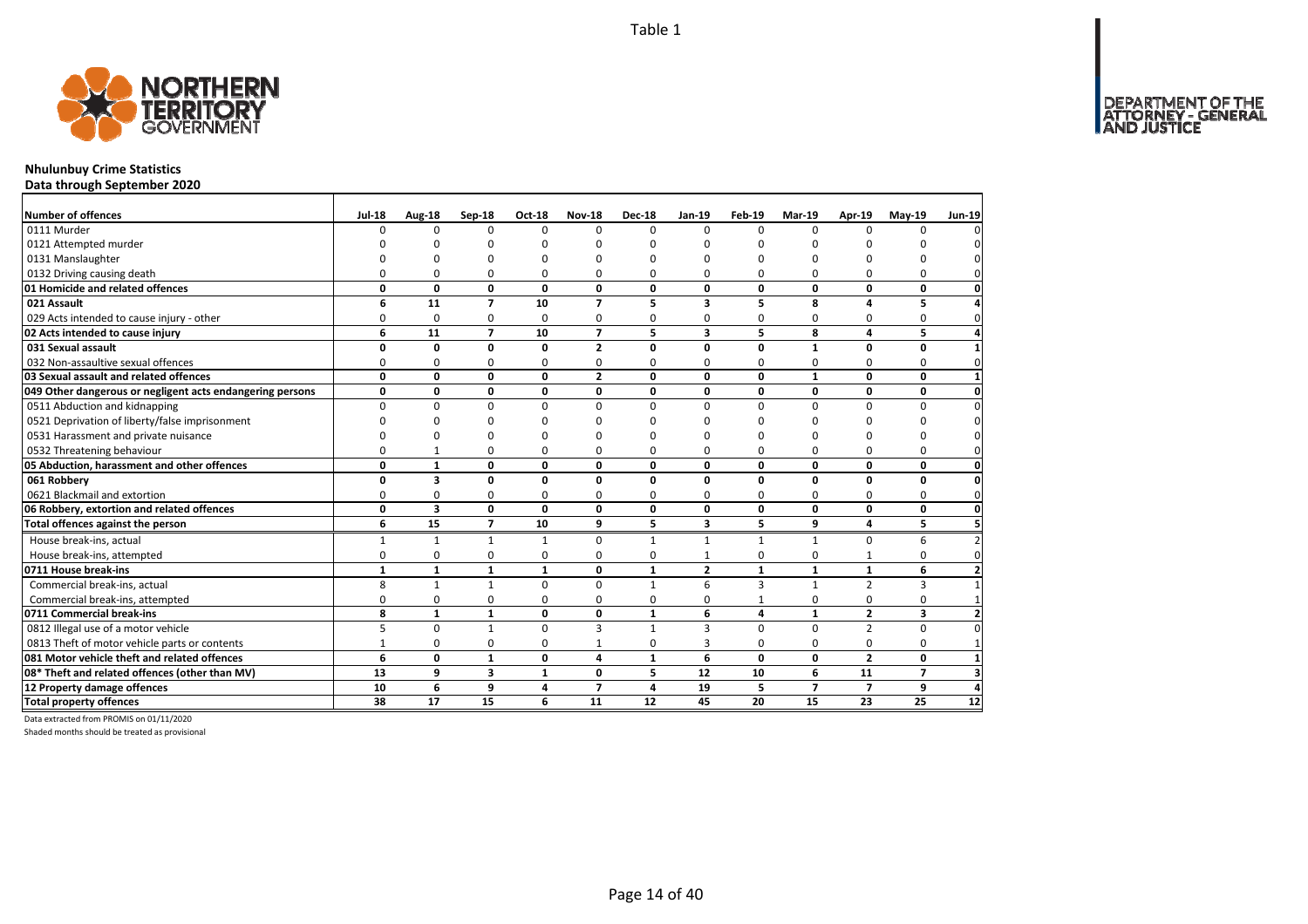

## **Nhulunbuy Crime Statistics**

**Data through September 2020**

| <b>Number of offences</b>                                 | <b>Jul-19</b>  | <b>Aug-19</b>           | Sep-19                  | Oct-19         | <b>Nov-19</b>  | <b>Dec-19</b>            | Jan-20         | Feb-20                  | Mar-20                  | Apr-20         | $May-20$       | <b>Jun-20</b>  | <b>Jul-20</b>            | <b>Aug-20</b>  | Sep-20 |
|-----------------------------------------------------------|----------------|-------------------------|-------------------------|----------------|----------------|--------------------------|----------------|-------------------------|-------------------------|----------------|----------------|----------------|--------------------------|----------------|--------|
| 0111 Murder                                               |                | <sup>n</sup>            | $\Omega$                | $\Omega$       | $\Omega$       | $\Omega$                 | <sup>0</sup>   | $\Omega$                | $\Omega$                | $\Omega$       | $\Omega$       | $\Omega$       | $\Omega$                 | $\Omega$       |        |
| 0121 Attempted murder                                     |                |                         |                         |                |                |                          |                |                         |                         |                |                |                |                          |                |        |
| 0131 Manslaughter                                         |                |                         |                         |                |                |                          |                |                         |                         |                |                |                |                          |                |        |
| 0132 Driving causing death                                |                |                         |                         |                | 0              |                          |                |                         |                         | $\Omega$       |                |                |                          |                |        |
| 01 Homicide and related offences                          | n              | n                       | <sup>0</sup>            | $\mathbf{0}$   | 0              | $\Omega$                 | 0              | $\Omega$                | $\mathbf{0}$            | 0              | $\Omega$       | U              |                          |                |        |
| 021 Assault                                               |                |                         | 5                       | 8              | $\overline{7}$ |                          | $\overline{2}$ | $\overline{\mathbf{3}}$ | 11                      | $\overline{2}$ | 1              | 6              | 5                        |                |        |
| 029 Acts intended to cause injury - other                 |                |                         | $\Omega$                | $\Omega$       | $\mathbf 0$    | 0                        | ŋ              | $\Omega$                | $\Omega$                | 0              | $\Omega$       |                |                          |                |        |
| 02 Acts intended to cause injury                          | 5              | $\mathbf{A}$            | 5                       | 8              | $\overline{7}$ | 4                        | $\overline{2}$ | $\overline{\mathbf{3}}$ | 11                      | $\overline{2}$ | $\mathbf{1}$   | 6              | 5                        | $\mathbf{R}$   |        |
| 031 Sexual assault                                        | n              |                         | $\Omega$                | $\Omega$       | 0              | 1                        | O              |                         | $\mathbf{0}$            | 0              | $\mathbf{1}$   | 1              | $\overline{\phantom{a}}$ |                |        |
| 032 Non-assaultive sexual offences                        |                |                         | $\Omega$                | $\Omega$       | 0              | $\Omega$                 | ŋ              | $\Omega$                | $\Omega$                | 0              | $\Omega$       | O              |                          |                |        |
| 03 Sexual assault and related offences                    | $\Omega$       |                         | $\Omega$                | $\Omega$       | 0              | $\mathbf{1}$             | 0              | $\mathbf{1}$            | $\Omega$                | 0              | $\mathbf{1}$   | $\mathbf{1}$   | $\overline{2}$           | $\Omega$       |        |
| 049 Other dangerous or negligent acts endangering persons | $\Omega$       | 0                       | 0                       | 0              | 0              | 0                        | 0              | $\Omega$                | 0                       | 0              | 0              | $\mathbf{0}$   | $\Omega$                 | $\Omega$       |        |
| 0511 Abduction and kidnapping                             |                |                         | $\Omega$                | $\Omega$       | $\Omega$       | $\Omega$                 | n              |                         | $\Omega$                | $\Omega$       | $\Omega$       | $\Omega$       |                          |                |        |
| 0521 Deprivation of liberty/false imprisonment            |                |                         |                         |                | n              |                          |                |                         |                         |                |                |                |                          |                |        |
| 0531 Harassment and private nuisance                      |                |                         |                         |                | O              |                          |                |                         |                         | $\Omega$       |                |                |                          |                |        |
| 0532 Threatening behaviour                                |                |                         | $\Omega$                | $\Omega$       | 0              | $\Omega$                 |                |                         | $\Omega$                | 0              | $\Omega$       |                |                          |                |        |
| 05 Abduction, harassment and other offences               | $\Omega$       | O                       | 0                       | $\mathbf 0$    | 0              | $\mathbf{0}$             | 0              | $\Omega$                | 0                       | 0              | $\Omega$       | $\mathbf{1}$   | $\Omega$                 | $\Omega$       |        |
| 061 Robbery                                               | O              | $\mathbf{1}$            | 0                       | 1              | 0              | 0                        | $\mathbf{1}$   | <sup>0</sup>            | 0                       | 0              | 0              | $\mathbf{0}$   |                          | $\Omega$       |        |
| 0621 Blackmail and extortion                              |                |                         | $\Omega$                | $\Omega$       | $\Omega$       | $\Omega$                 | ŋ              | <sup>0</sup>            | $\Omega$                | 0              | $\Omega$       | 0              |                          |                |        |
| 06 Robbery, extortion and related offences                | $\Omega$       | $\mathbf{1}$            | 0                       | $\mathbf{1}$   | 0              | $\mathbf{0}$             | $\mathbf{1}$   | 0                       | $\mathbf{0}$            | 0              | $\mathbf{0}$   | $\mathbf{0}$   | $\mathbf{1}$             | $\Omega$       |        |
| Total offences against the person                         | 5              | 6                       | 5                       | 9              | $\overline{7}$ | 5                        | 3              | 4                       | 11                      | $\overline{2}$ | $\overline{2}$ | 8              | 8                        | 8              |        |
| House break-ins, actual                                   |                | 2                       |                         | $\Delta$       | $\mathbf{1}$   | 3                        | 0              |                         | $\Omega$                | $\Omega$       | 1              | $\overline{2}$ |                          |                |        |
| House break-ins, attempted                                |                |                         | $\Omega$                | $\Omega$       | $\mathbf 0$    | $\Omega$                 |                |                         | $\Omega$                | 0              | $\Omega$       |                |                          |                |        |
| 0711 House break-ins                                      | $\mathbf{1}$   | $\overline{\mathbf{z}}$ | $\mathbf{1}$            | $\overline{a}$ | $\mathbf{1}$   | 3                        | 0              | $\mathbf{A}$            | $\mathbf{0}$            | 0              | $\mathbf{1}$   | $\overline{2}$ |                          |                |        |
| Commercial break-ins, actual                              |                |                         | $\Omega$                | $\mathbf{1}$   | $\mathbf{1}$   | $\mathbf{1}$             | $\Omega$       | 3                       | $\mathbf{3}$            | 0              | $\Omega$       | $\mathbf{1}$   | $\overline{z}$           |                |        |
| Commercial break-ins, attempted                           |                |                         | $\Omega$                | $\Omega$       | 0              | $\Omega$                 |                | $\Omega$                | $\Omega$                | 0              | $\Omega$       |                |                          |                |        |
| 0711 Commercial break-ins                                 | 0              | 1                       | 0                       | $\mathbf{1}$   | $\mathbf{1}$   | $\mathbf{1}$             | 0              | $\overline{\mathbf{3}}$ | $\overline{\mathbf{3}}$ | 0              | $\mathbf 0$    | 2 <sup>1</sup> | $\overline{2}$           |                |        |
| 0812 Illegal use of a motor vehicle                       |                | $\Omega$                | $\Omega$                | 1              | $\mathbf{1}$   | $\Omega$                 | 0              |                         | $\mathbf{1}$            | 0              | $\Omega$       | $\Omega$       | $\Omega$                 |                |        |
| 0813 Theft of motor vehicle parts or contents             |                |                         | $\overline{2}$          | $\Omega$       | $\mathbf 0$    | $\Omega$                 | ŋ              | $\Omega$                | 0                       | 0              | $\Omega$       | O              |                          |                |        |
| 081 Motor vehicle theft and related offences              | $\mathbf{1}$   | $\mathbf{1}$            | $\overline{2}$          | $\mathbf{1}$   | $\mathbf{1}$   | $\mathbf{0}$             | 0              | $\mathbf{1}$            | 1                       | 0              | $\mathbf{0}$   | $\mathbf{0}$   | $\Omega$                 |                |        |
| 08* Theft and related offences (other than MV)            | 6              | 4                       | $\overline{\mathbf{3}}$ | 6              | 3              | $\overline{\phantom{a}}$ | 5.             | $\overline{7}$          | $\overline{2}$          | 0              | 6              | 5              | 6                        |                |        |
| 12 Property damage offences                               | $\overline{2}$ | $\overline{\mathbf{3}}$ | 4                       | $\overline{7}$ | 3              | $\overline{ }$           | 4              | 5                       | 6                       | $\overline{2}$ | $\overline{2}$ | 5              | 12                       | $\overline{7}$ |        |
| <b>Total property offences</b>                            | 10             | 11                      | 10                      | 19             | 9              | 18                       | 9              | 20                      | 12                      | $\overline{2}$ | 9              | 14             | 24                       | 20             | 13     |

Data extracted from PROMIS on 01/11/2020

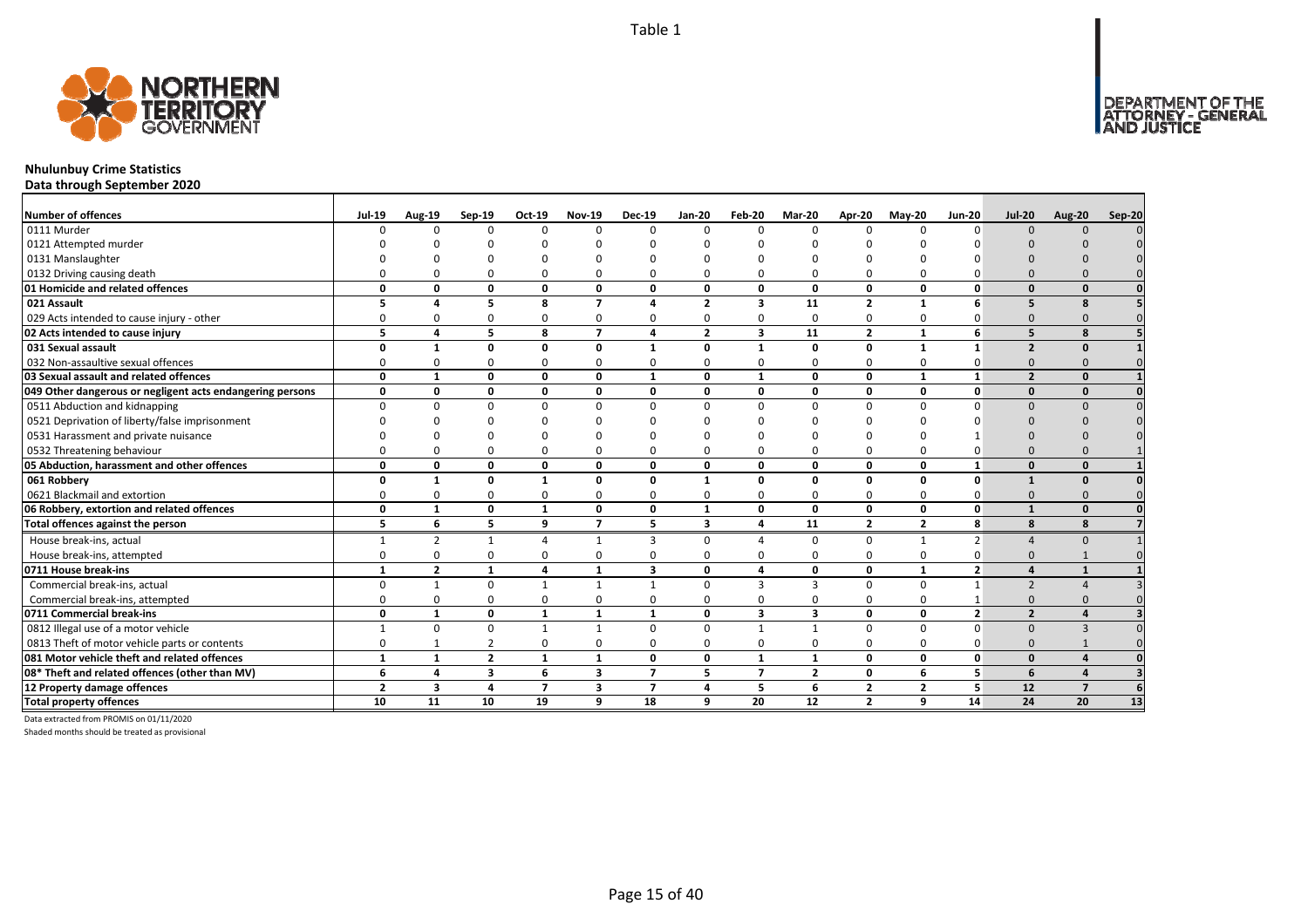Page 16 of 40



### **NT Balance Crime Statistics**

**Data through September 2020**

| Number of offences                                        | <b>Jul-18</b>  | Aug-18         | Sep-18       | Oct-18         | <b>Nov-18</b>  | <b>Dec-18</b>           | Jan-19          | Feb-19         | Mar-19                   | Apr-19         | $May-19$                | <b>Jun-19</b>   |
|-----------------------------------------------------------|----------------|----------------|--------------|----------------|----------------|-------------------------|-----------------|----------------|--------------------------|----------------|-------------------------|-----------------|
| 0111 Murder                                               | $\Omega$       | $\Omega$       | $\Omega$     | $\Omega$       | $\Omega$       | 1                       | $\Omega$        | $\Omega$       | $\Omega$                 | $\Omega$       | O                       |                 |
| 0121 Attempted murder                                     |                | O              | 0            | $\Omega$       |                | ŋ                       | n               | ŋ              | 0                        |                | ŋ                       |                 |
| 0131 Manslaughter                                         | $\Omega$       | 0              | 0            | $\Omega$       |                |                         | O               | 0              | $\Omega$                 |                | $\Omega$                | 0               |
| 0132 Driving causing death                                |                | 0              | 0            | 0              | O              | 0                       | 0               | 0              | 0                        | O              | 0                       | 0               |
| 01 Homicide and related offences                          | 1              | 0              | 0            | $\mathbf 0$    | $\mathbf{1}$   | $\overline{2}$          | 0               | 0              | $\mathbf 0$              | $\Omega$       | 0                       | $\mathbf 0$     |
| 021 Assault                                               | 144            | 159            | 203          | 186            | 178            | 205                     | 147             | 144            | 170                      | 144            | 145                     | 127             |
| 029 Acts intended to cause injury - other                 |                | 0              | $\mathbf{1}$ | 1              | $\mathbf{1}$   | 0                       | 0               | 0              | $\Omega$                 | $\Omega$       | $\Omega$                | 0               |
| 02 Acts intended to cause injury                          | 145            | 159            | 204          | 187            | 179            | 205                     | 147             | 144            | 170                      | 144            | 145                     | 127             |
| 031 Sexual assault                                        | 10             | 5              | 8            | 11             | 5              | 3                       | 9               | Δ              | 8                        | 6              | Δ                       | 6               |
| 032 Non-assaultive sexual offences                        | $\mathbf{1}$   | $\overline{2}$ | 0            | $\Omega$       | $\overline{2}$ | $\Omega$                | 3               |                | $\Omega$                 |                | 1                       | 0               |
| 03 Sexual assault and related offences                    | 11             | $\overline{7}$ | 8            | 11             | $\overline{ }$ | $\overline{\mathbf{3}}$ | $\overline{12}$ | 5              | 8                        | $\overline{7}$ | $\overline{\mathbf{5}}$ | 6               |
| 049 Other dangerous or negligent acts endangering persons | 5              | 4              | 4            | $\overline{ }$ | 9              | 6                       | 5               | $\mathbf{1}$   | $\overline{\phantom{a}}$ | 3              | 4                       | $\mathbf{1}$    |
| 0511 Abduction and kidnapping                             | 0              | 0              | $\mathbf 0$  | $\mathbf 0$    | $\Omega$       | 0                       | 0               | 0              | $\mathbf 0$              | $\Omega$       | 0                       | $\Omega$        |
| 0521 Deprivation of liberty/false imprisonment            | $\Omega$       | $\Omega$       | 0            | $\overline{2}$ |                | 3                       | $\mathfrak z$   | O              |                          | $\Omega$       | $\overline{2}$          | $\Omega$        |
| 0531 Harassment and private nuisance                      |                |                | 5            | 6              |                |                         |                 | 2              | O                        |                | 3                       | <sup>0</sup>    |
| 0532 Threatening behaviour                                | $\overline{7}$ | $\overline{7}$ | 10           | $\overline{7}$ | q              | 10                      | 5               | 7              | 6                        | 11             | 4                       | 3               |
| 05 Abduction, harassment and other offences               | 8              | 9              | 15           | 15             | 11             | 14                      | q               | 9              | $\overline{7}$           | 17             | 9                       | 3               |
| 061 Robbery                                               | 0              | $\mathbf{1}$   | $\mathbf{1}$ | $\mathbf{1}$   | $\mathbf{0}$   | 0                       | 0               | $\mathbf{1}$   | $\mathbf{0}$             | 0              | 0                       | $\mathbf{0}$    |
| 0621 Blackmail and extortion                              | 0              | 0              | 0            | 0              | $\Omega$       | 0                       | 0               | $\Omega$       | $\Omega$                 | $\Omega$       | 0                       | $\Omega$        |
| 06 Robbery, extortion and related offences                | 0              | $\mathbf{1}$   | $\mathbf{1}$ | $\mathbf{1}$   | 0              | 0                       | 0               | $\mathbf{1}$   | $\mathbf 0$              | $\mathbf{0}$   | 0                       | $\mathbf{0}$    |
| Total offences against the person                         | 170            | 180            | 232          | 221            | 207            | 230                     | 173             | 160            | 192                      | 171            | 163                     | $\frac{137}{2}$ |
| House break-ins, actual                                   | 23             | 26             | 28           | 24             | 14             | 48                      | 82              | 41             | 27                       | 46             | 48                      | 36              |
| House break-ins, attempted                                | 6              | 3              | 5            | $\overline{7}$ | $\overline{2}$ | q                       | 15              | $\overline{2}$ | $\overline{4}$           |                | 4                       | $\overline{2}$  |
| 0711 House break-ins                                      | 29             | 29             | 33           | 31             | 16             | 57                      | 97              | 43             | 31                       | 53             | 52                      | 38              |
| Commercial break-ins, actual                              | 61             | 39             | 37           | 54             | 53             | 75                      | 133             | 98             | 102                      | 89             | 83                      | 50              |
| Commercial break-ins, attempted                           | 6              | 6              | 8            | 11             | 10             | 11                      | 17              | 13             | $\overline{4}$           | 8              | 11                      | 4               |
| 0711 Commercial break-ins                                 | 67             | 45             | 45           | 65             | 63             | 86                      | 150             | 111            | 106                      | 97             | 94                      | 54              |
| 0812 Illegal use of a motor vehicle                       | 13             | 18             | 12           | 20             | 11             | 12                      | 26              | 12             | 13                       | 13             | 15                      | 17              |
| 0813 Theft of motor vehicle parts or contents             | 10             | 10             | 14           | 12             | 5              | 3                       | 3               | 6              | 11                       | 11             | $\overline{7}$          | 4               |
| 081 Motor vehicle theft and related offences              | 23             | 28             | 26           | 32             | 16             | 15                      | 29              | 18             | 24                       | 24             | 22                      | 21              |
| 08* Theft and related offences (other than MV)            | 106            | 70             | 82           | 107            | 81             | 106                     | 154             | 97             | 119                      | 106            | 118                     | 96              |
| 12 Property damage offences                               | 123            | 131            | 155          | 166            | 149            | 162                     | 209             | 137            | 148                      | 127            | 153                     | 104             |
| <b>Total property offences</b>                            | 348            | 303            | 341          | 401            | 325            | 426                     | 639             | 406            | 428                      | 407            | 439                     | 313             |

Data extracted from PROMIS on 01/11/2020

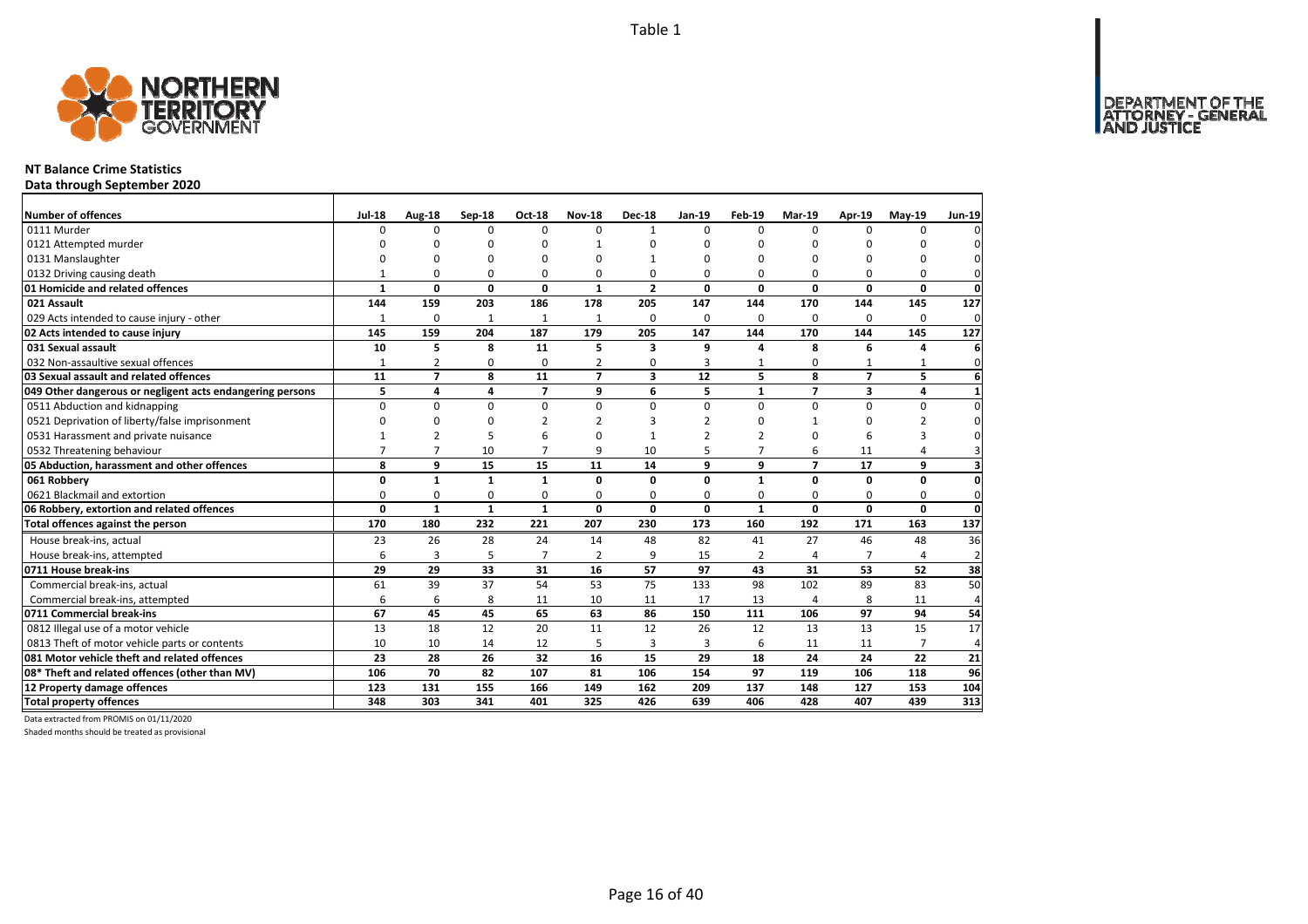

### **NT Balance Crime Statistics**

**Data through September 2020**

| <b>Number of offences</b>                                 | <b>Jul-19</b>            | Aug-19         | $Sep-19$                | Oct-19         | <b>Nov-19</b>  | <b>Dec-19</b>  | <b>Jan-20</b>  | Feb-20       | Mar-20       | Apr-20       | $May-20$                | <b>Jun-20</b>  | <b>Jul-20</b>  | <b>Aug-20</b>  | <b>Sep-20</b>  |
|-----------------------------------------------------------|--------------------------|----------------|-------------------------|----------------|----------------|----------------|----------------|--------------|--------------|--------------|-------------------------|----------------|----------------|----------------|----------------|
| 0111 Murder                                               |                          | <sup>n</sup>   | $\Omega$                | $\Omega$       | $\mathbf{1}$   | n              | $\Omega$       | $\Omega$     | $\Omega$     | $\Omega$     | $\Omega$                | $\Omega$       | $\Omega$       | $\Omega$       |                |
| 0121 Attempted murder                                     |                          |                |                         |                |                |                |                |              |              |              |                         |                |                |                |                |
| 0131 Manslaughter                                         |                          |                |                         |                | ŋ              |                |                | n            |              |              |                         |                |                |                |                |
| 0132 Driving causing death                                |                          |                | $\Omega$                | $\Omega$       | 0              |                |                | $\Omega$     | $\Omega$     | 0            |                         |                | $\Omega$       |                |                |
| 01 Homicide and related offences                          | n                        | n              | 0                       | $\mathbf{1}$   | $\mathbf{1}$   | $\Omega$       | $\overline{2}$ | $\Omega$     | $\mathbf{0}$ | 0            | $\Omega$                | $\Omega$       | $\Omega$       | $\Omega$       | $\Omega$       |
| 021 Assault                                               | 145                      | 151            | 164                     | 159            | 186            | 194            | 176            | 189          | 190          | 130          | 118                     | 141            | 173            | 218            | 210            |
| 029 Acts intended to cause injury - other                 | $\Omega$                 | 0              | 1                       | 1              | 0              | -1             | 0              | $\mathbf{1}$ | 0            | 0            |                         | -1             | $\Omega$       | $\Omega$       | 3              |
| 02 Acts intended to cause injury                          | 145                      | 151            | 165                     | 160            | 186            | 195            | 176            | 190          | 190          | 130          | 119                     | 142            | 173            | 218            | 213            |
| 031 Sexual assault                                        | 8                        | 3              | 8                       | 10             | 8              | 6              | 6              | 5            | 5            | 4            | $\mathbf{A}$            | q              | $\overline{ }$ | 9              |                |
| 032 Non-assaultive sexual offences                        |                          |                | $\Omega$                | $\mathbf{1}$   | $\mathbf{1}$   | 2              | $\overline{2}$ | $\Omega$     | 0            | 2            | $\Omega$                |                |                | $\mathbf{1}$   | $\Delta$       |
| 03 Sexual assault and related offences                    | 10                       | 6              | 8                       | 11             | 9              | 8              | 8              | 5.           | 5            | 6            | 4                       | 11             | $\mathbf{8}$   | 10             | 11             |
| 049 Other dangerous or negligent acts endangering persons | 5                        | 5              | 3                       | $\overline{4}$ | 1              | $\overline{2}$ | 1              | 3            | 3            | 4            |                         | 4              | $\overline{2}$ | 6              |                |
| 0511 Abduction and kidnapping                             | $\Omega$                 | U              | $\Omega$                | $\Omega$       | $\Omega$       | U              | $\Omega$       | $\Omega$     | $\Omega$     | $\Omega$     | $\Omega$                | $\Omega$       | $\Omega$       | $\Omega$       |                |
| 0521 Deprivation of liberty/false imprisonment            |                          |                |                         |                |                |                |                |              |              | 2            |                         |                |                |                |                |
| 0531 Harassment and private nuisance                      |                          |                |                         |                |                |                |                | ີ            | $\Omega$     |              |                         |                |                |                |                |
| 0532 Threatening behaviour                                |                          |                |                         | 8              | 9              |                |                | 16           | 12           | 6            |                         |                |                |                |                |
| 05 Abduction, harassment and other offences               | $\overline{\phantom{a}}$ | 11             | $\overline{\mathbf{3}}$ | 11             | 13             | 9              | $\overline{7}$ | 20           | 14           | 15           | $\overline{\mathbf{3}}$ | 11             | $\mathbf{q}$   | 12             | 10             |
| 061 Robbery                                               | 1                        | $\overline{2}$ | $\mathbf{1}$            | $\mathbf{0}$   | 1              | $\overline{2}$ | $\mathbf{1}$   | $\mathbf 1$  | $\mathbf{1}$ | 0            | $\Omega$                | $\Omega$       | $\Omega$       | $\Omega$       |                |
| 0621 Blackmail and extortion                              | $\Omega$                 | n              | $\Omega$                | $\Omega$       | $\mathbf{1}$   | 0              | 0              | $\Omega$     | $\Omega$     | 0            | $\Omega$                |                | $\Omega$       | $\Omega$       |                |
| 06 Robbery, extortion and related offences                | $\mathbf{1}$             | $\overline{2}$ | $\mathbf{1}$            | $\mathbf{0}$   | $\overline{2}$ | $\overline{2}$ | $\mathbf{1}$   | $\mathbf{1}$ | $\mathbf{1}$ | $\mathbf{0}$ | 0                       | $\mathbf{1}$   | $\Omega$       | $\Omega$       |                |
| Total offences against the person                         | 168                      | 175            | 180                     | 187            | 212            | 216            | 195            | 219          | 213          | 155          | 127                     | 169            | 192            | 246            | 237            |
| House break-ins, actual                                   | 35                       | 22             | 26                      | 30             | 31             | 55             | 78             | 42           | 32           | 15           | 8                       | 5              | 11             | 13             | 20             |
| House break-ins, attempted                                | $\overline{2}$           | 0              | 3                       | 3              | 10             | $\overline{4}$ | 13             | 6            | 6            | 5            | 2                       | $\overline{2}$ | $\mathbf{3}$   | $\mathbf{1}$   | $\overline{1}$ |
| 0711 House break-ins                                      | 37                       | 22             | 29                      | 33             | 41             | 59             | 91             | 48           | 38           | 20           | 10                      | $\overline{ }$ | 14             | 14             | 21             |
| Commercial break-ins, actual                              | 60                       | 56             | 54                      | 59             | 56             | 56             | 109            | 102          | 114          | 38           | 33                      | 19             | 12             | 19             | 39             |
| Commercial break-ins, attempted                           |                          |                | 5                       | 6              | 11             | q              | 17             | 6            | 12           | 3            | 2                       |                | 3              | 5              |                |
| 0711 Commercial break-ins                                 | 62                       | 63             | 59                      | 65             | 67             | 65             | 126            | 108          | 126          | 41           | 35                      | 23             | 15             | 24             | 44             |
| 0812 Illegal use of a motor vehicle                       | $\overline{7}$           | 10             | 14                      | 9              | 19             | 18             | 13             | 18           | 23           | 13           | 13                      | 3              | 6              | 10             | 10             |
| 0813 Theft of motor vehicle parts or contents             | 10                       | 9              | $\overline{7}$          | 12             | 17             | $\overline{4}$ | 9              | 12           | 17           | 11           | 3                       |                |                | $\overline{2}$ | 5              |
| 081 Motor vehicle theft and related offences              | 17                       | 19             | 21                      | 21             | 36             | 22             | 22             | 30           | 40           | 24           | 16                      | 5              | 13             | 12             | 15             |
| 08* Theft and related offences (other than MV)            | 96                       | 100            | 107                     | 80             | 87             | 75             | 123            | 111          | 121          | 56           | 56                      | 31             | 41             | 44             | 57             |
| 12 Property damage offences                               | 98                       | 116            | 120                     | 109            | 148            | 148            | 162            | 189          | 181          | 104          | 92                      | 101            | 101            | 127            | 127            |
| <b>Total property offences</b>                            | 310                      | 320            | 336                     | 308            | 379            | 369            | 524            | 486          | 506          | 245          | 209                     | 167            | 184            | 221            | 264            |

Data extracted from PROMIS on 01/11/2020

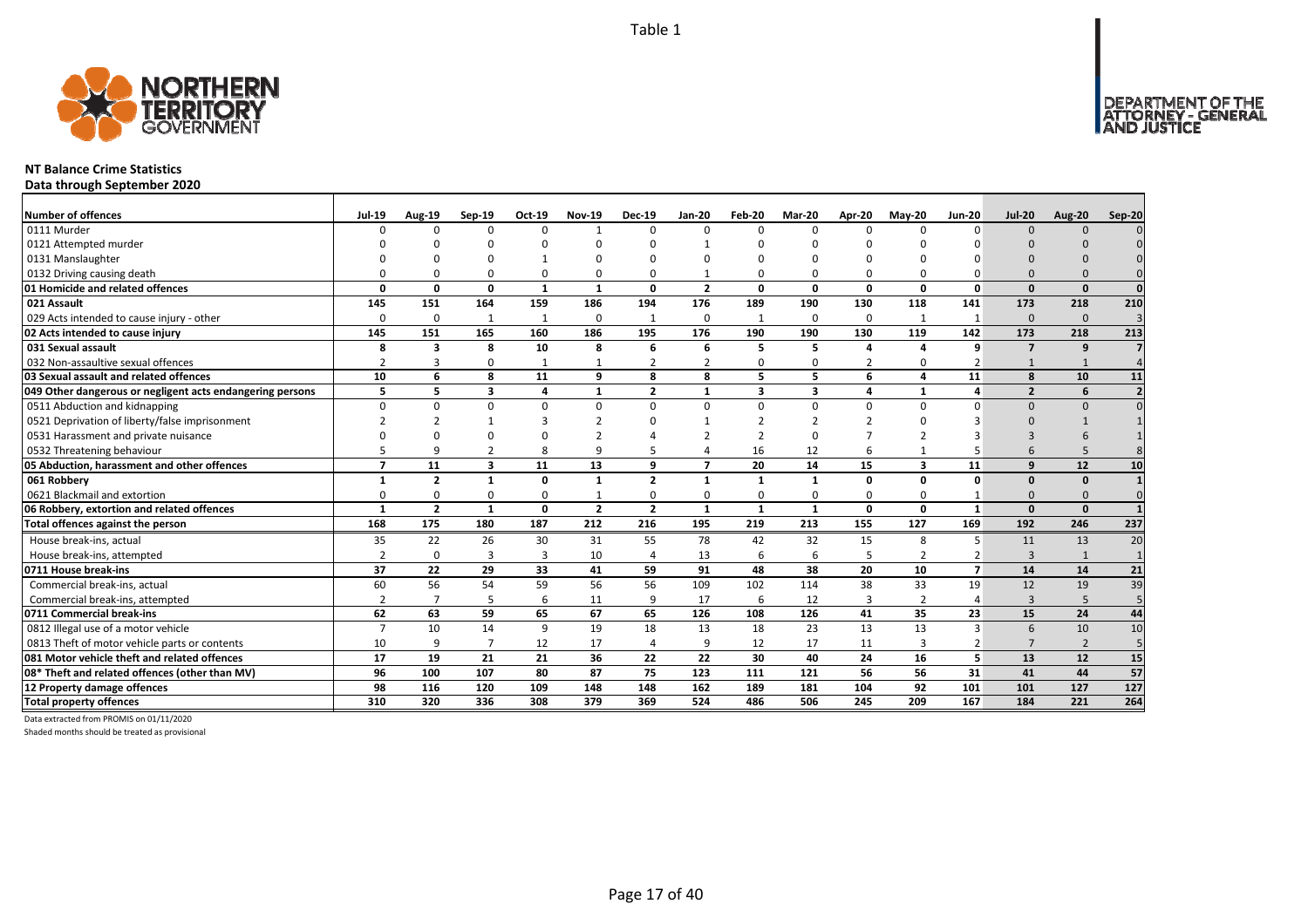

# **Northern Territory Assault Statistics Data through September 2020**

| Domestic violence                      | <b>Alcohol involvement</b>                       | <b>Jul-18</b> | Aug-18 | Sep-18 | Oct-18 | <b>Nov-18</b> | <b>Dec-18</b> | Jan-19 | Feb-19 | <b>Mar-19</b> | <b>Apr-19</b> | $May-19$ | <b>Jun-19</b> | <b>Jul-19</b> |
|----------------------------------------|--------------------------------------------------|---------------|--------|--------|--------|---------------|---------------|--------|--------|---------------|---------------|----------|---------------|---------------|
| DV involved                            | Alcohol involved                                 | 209           | 192    | 226    | 200    | 197           | 233           | 175    | 133    | 179           | 160           | 179      | 147           | 177           |
|                                        | No alcohol involved                              | 69            | 88     | 88     | 104    | 97            | 111           | 85     | 112    | 101           | 99            | 89       | 74            | 102           |
|                                        | Not known                                        | 54            | 37     | 49     | 62     | 65            | 65            | 45     | 40     | 53            | 45            | 42       | 38            | 45            |
| <b>DV</b> involved Total               |                                                  | 332           | 317    | 363    | 366    | 359           | 409           | 305    | 285    | 333           | 304           | 310      | 259           | 324           |
| DV not involved                        | Alcohol involved                                 | 109           | 100    | 89     | 95     | 77            | 110           | 87     | 80     | 98            | 90            | 75       | 60            | 76            |
|                                        | No alcohol involved                              | 65            | 61     | 61     | 78     | 70            | 64            | 73     | 58     | 94            | 64            | 68       | 73            | 58            |
|                                        | Not known                                        | 56            | 54     | 65     | 65     | 66            | 57            | 62     | 69     | 61            | 50            | 54       | 46            | 73            |
| <b>DV</b> not involved Total           |                                                  | 230           | 215    | 215    | 238    | 213           | 231           | 222    | 207    | 253           | 204           | 197      | 179           | 207           |
| Total assaults                         |                                                  | 562           | 532    | 578    | 604    | 572           | 640           | 527    | 492    | 586           | 508           | 507      | 438           | 531           |
| Assaults with alcohol involved         |                                                  | 318           | 292    | 315    | 295    | 274           | 343           | 262    | 213    | 277           | 250           | 254      | 207           | 253           |
| Assaults with no alcohol involved      |                                                  | 134           | 149    | 149    | 182    | 167           | 175           | 158    | 170    | 195           | 163           | 157      | 147           | 160           |
|                                        | Assaults with alcohol involvement unknown        | 110           | 91     | 114    | 127    | 131           | 122           | 107    | 109    | 114           | 95            | 96       | 84            | 118           |
|                                        | I% of assaults associated with domestic violence | 59.1%         | 59.6%  | 62.8%  | 60.6%  | 62.8%         | 63.9%         | 57.9%  | 57.9%  | 56.8%         | 59.8%         | 61.1%    | 59.1%         | 61.0%         |
| I% of assaults associated with alcohol |                                                  | 56.6%         | 54.9%  | 54.5%  | 48.8%  | 47.9%         | 53.6%         | 49.7%  | 43.3%  | 47.3%         | 49.2%         | 50.1%    | 47.3%         | 47.6%         |

Data extracted from PROMIS on 01/11/2020

Shaded months should be treated as provisional

#### **Darwin Assault Statistics Data through September 2020**

| Domestic violence                         | Alcohol involvement                              | <b>Jul-18</b> | Aug-18 | Sep-18 | Oct-18 | <b>Nov-18</b> | <b>Dec-18</b> | Jan-19 | Feb-19 | <b>Mar-19</b> | <b>Apr-19</b> | <b>Mav-19</b> | Jun-19 | <b>Jul-19</b> |
|-------------------------------------------|--------------------------------------------------|---------------|--------|--------|--------|---------------|---------------|--------|--------|---------------|---------------|---------------|--------|---------------|
| DV involved                               | Alcohol involved                                 | 47            | 38     | 45     | 46     | 39            | 44            | 43     | 30     | 46            | 37            | 50            | 33     | 51            |
|                                           | No alcohol involved                              | 11            | 15     | 14     | 16     | 11            | 17            | 9      | 12     | 8             | 12            | 17            |        |               |
|                                           | Not known                                        | 14            | q      |        | 12     | 14            | 13            |        |        | 11            | 13            |               |        | 81            |
| DV involved Total                         |                                                  | 72            | 62     | 64     | 74     | 64            | 74            | 59     | 49     | 65            | 62            | 74            | 47     | 66            |
| DV not involved                           | Alcohol involved                                 | 48            | 37     | 31     | 34     | 35            | 51            | 34     | 36     | 43            | 42            | 40            | 32     | 28            |
|                                           | No alcohol involved                              | 17            | 16     | 26     | 24     | 24            | 13            | 21     | 18     | 16            | 25            | 19            | 17     | 10            |
|                                           | Not known                                        | 25            | 17     | 20     | 26     | 22            | 17            | 30     | 30     | 27            | 20            | 29            | 20     | 28            |
| DV not involved Total                     |                                                  | 90            | 70     | 77     | 84     | 81            | 81            | 85     | 84     | 86            | 87            | 88            | 69     | 66 I          |
| Total assaults                            |                                                  | 162           | 132    | 141    | 158    | 145           | 155           | 144    | 133    | 151           | 149           | 162           | 116    | 132           |
| Assaults with alcohol involved            |                                                  | 95            | 75     | 76     | 80     | 74            | 95            | 77     | 66     | 89            | 79            | 90            | 65     | 79            |
| Assaults with no alcohol involved         |                                                  | 28            | 31     | 40     | 40     | 35            | 30            | 30     | 30     | 24            | 37            | 36            | 24     | 17            |
| Assaults with alcohol involvement unknown |                                                  | 39            | 26     | 25     | 38     | 36            | 30            | 37     | 37     | 38            | 33            | 36            | 27     | 36I           |
|                                           | l% of assaults associated with domestic violence | 44.4%         | 47.0%  | 45.4%  | 46.8%  | 44.1%         | 47.7%         | 41.0%  | 36.8%  | 43.0%         | 41.6%         | 45.7%         | 40.5%  | 50.0%         |
| % of assaults associated with alcohol     |                                                  | 58.6%         | 56.8%  | 53.9%  | 50.6%  | 51.0%         | 61.3%         | 53.5%  | 49.6%  | 58.9%         | 53.0%         | 55.6%         | 56.0%  | 59.8%         |

Data extracted from PROMIS on 01/11/2020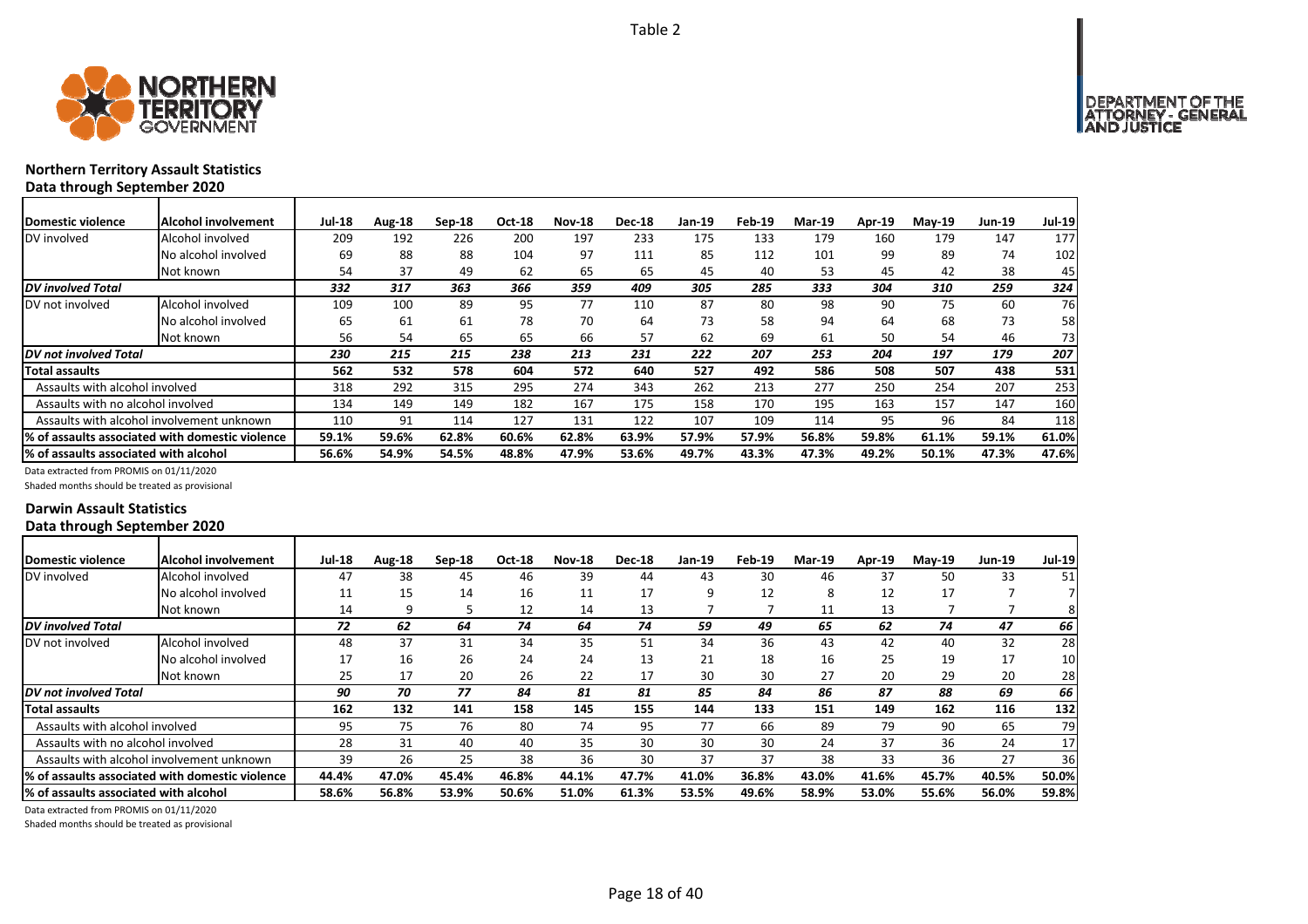



# **Northern Territory Assault Statistics Data through September 2020**

| <b>Domestic violence</b>              | Alcohol involvement                             | Aug-19 | $Sep-19$ | Oct-19 | <b>Nov-19</b> | <b>Dec-19</b> | Jan-20 | Feb-20 | Mar-20 | Apr-20 | $M$ ay-20 | <b>Jun-20</b> | <b>Jul-20</b> | <b>Aug-20</b> | <b>Sep-20</b> |
|---------------------------------------|-------------------------------------------------|--------|----------|--------|---------------|---------------|--------|--------|--------|--------|-----------|---------------|---------------|---------------|---------------|
| DV involved                           | Alcohol involved                                | 174    | 178      | 188    | 211           | 232           | 178    | 188    | 198    | 165    | 177       | 210           | 271           | 272           | 282           |
|                                       | No alcohol involved                             | 90     | 100      | 85     | 112           | 108           | 131    | 125    | 137    | 98     | 76        | 83            | 77            | 106           | 128           |
|                                       | Not known                                       | 50     | 46       | 60     | 54            | 59            | 54     | 59     | 48     | 33     | 35        | 32            | 35            | 71            | 89            |
| <b>DV</b> involved Total              |                                                 | 314    | 324      | 333    | 377           | 399           | 363    | 372    | 383    | 296    | 288       | 325           | 383           | 449           | 499           |
| DV not involved                       | Alcohol involved                                | 78     | 68       | 104    | 99            | 102           | 87     | 91     | 93     | 63     | 97        | 113           | 110           | 108           | 107           |
|                                       | No alcohol involved                             | 80     | 71       | 85     | 71            | 63            | 69     | 82     | 103    | 66     | 64        | 60            | 57            | 77            | 64            |
|                                       | Not known                                       | 71     | 73       | 62     | 53            | 81            | 68     | 78     | 71     | 55     | 43        | 57            | 81            | 61            | 86            |
| DV not involved Total                 |                                                 | 229    | 212      | 251    | 223           | 246           | 224    | 251    | 267    | 184    | 204       | 230           | 248           | 246           | 257           |
| Total assaults                        |                                                 | 543    | 536      | 584    | 600           | 645           | 587    | 623    | 650    | 480    | 492       | 555           | 631           | 695           | 756           |
| Assaults with alcohol involved        |                                                 | 252    | 246      | 292    | 310           | 334           | 265    | 279    | 291    | 228    | 274       | 323           | 381           | 380           | 389           |
| Assaults with no alcohol involved     |                                                 | 170    | 171      | 170    | 183           | 171           | 200    | 207    | 240    | 164    | 140       | 143           | 134           | 183           | 192           |
|                                       | Assaults with alcohol involvement unknown       | 121    | 119      | 122    | 107           | 140           | 122    | 137    | 119    | 88     | 78        | 89            | 116           | 132           | 175           |
|                                       | % of assaults associated with domestic violence | 57.8%  | 60.4%    | 57.0%  | 62.8%         | 61.9%         | 61.8%  | 59.7%  | 58.9%  | 61.7%  | 58.5%     | 58.6%         | 60.7%         | 64.6%         | 66.0%         |
| % of assaults associated with alcohol |                                                 | 46.4%  | 45.9%    | 50.0%  | 51.7%         | 51.8%         | 45.1%  | 44.8%  | 44.8%  | 47.5%  | 55.7%     | 58.2%         | 60.4%         | 54.7%         | 51.5%         |

Data extracted from PROMIS on 01/11/2020

Shaded months should be treated as provisional

#### **Darwin Assault Statistics Data through September 2020**

| Domestic violence                     | Alcohol involvement                             | <b>Aug-19</b> | $Sep-19$ | Oct-19 | <b>Nov-19</b> | <b>Dec-19</b> | Jan-20 | Feb-20 | <b>Mar-20</b> | Apr-20 | <b>Mav-20</b> | <b>Jun-20</b>    | <b>Jul-20</b> | Aug-20 | $Sep-20$ |
|---------------------------------------|-------------------------------------------------|---------------|----------|--------|---------------|---------------|--------|--------|---------------|--------|---------------|------------------|---------------|--------|----------|
| DV involved                           | Alcohol involved                                | 56            | 39       | 44     | 46            | 59            | 59     | 37     | 41            | 48     | 32            | 45               | 53            | 47     | 64       |
|                                       | No alcohol involved                             | 13            | 14       | 11     | q             | 13            | 18     | 12     | 11            | 14     |               | ь                |               | 15     | 28       |
|                                       | Not known                                       | b             | 8        | 12     |               | 16            |        | 12     | 12            |        | 8             | q                | 13            | 6      | 16       |
| <b>DV</b> involved Total              |                                                 | 75            | 61       | 67     | 60            | 88            | 84     | 61     | 64            | 67     | 44            | 60               | 73            | 68     | 108      |
| DV not involved                       | Alcohol involved                                | 40            | 22       | 41     | 38            | 46            | 45     | 36     | 35            | 30     | 44            | 58               | 52            | 45     | 38       |
|                                       | No alcohol involved                             | 21            | 18       | 23     | 17            | 10            | 23     | 12     | 28            | 19     | 15            | 15               | 23            | 26     | 27       |
|                                       | Not known                                       | 30            | 26       | 22     | 21            | 29            | 25     | 30     | 39            | 28     | 15            | 30 <sub>1</sub>  | 28            | 23     | 23       |
| DV not involved Total                 |                                                 | 91            | 66       | 86     | 76            | 85            | 93     | 78     | 102           | 77     | 74            | 103              | 103           | 94     | 88       |
| <b>Total assaults</b>                 |                                                 | 166           | 127      | 153    | 136           | 173           | 177    | 139    | 166           | 144    | 118           | 163 <sub>1</sub> | 176           | 162    | 196      |
| Assaults with alcohol involved        |                                                 | 96            | 61       | 85     | 84            | 105           | 104    | 73     | 76            | 78     | 76            | 103              | 105           | 92     | 102      |
| Assaults with no alcohol involved     |                                                 | 34            | 32       | 34     | 26            | 23            | 41     | 24     | 39            | 33     | 19            | 21               | 30            | 41     | 55       |
|                                       | Assaults with alcohol involvement unknown       | 36            | 34       | 34     | 26            | 45            | 32     | 42     | 51            | 33     | 23            | 39               | 41            | 29     | 39       |
|                                       | % of assaults associated with domestic violence | 45.2%         | 48.0%    | 43.8%  | 44.1%         | 50.9%         | 47.5%  | 43.9%  | 38.6%         | 46.5%  | 37.3%         | 36.8%            | 41.5%         | 42.0%  | 55.1%    |
| % of assaults associated with alcohol |                                                 | 57.8%         | 48.0%    | 55.6%  | 61.8%         | 60.7%         | 58.8%  | 52.5%  | 45.8%         | 54.2%  | 64.4%         | 63.2%            | 59.7%         | 56.8%  | 52.0%    |

Data extracted from PROMIS on 01/11/2020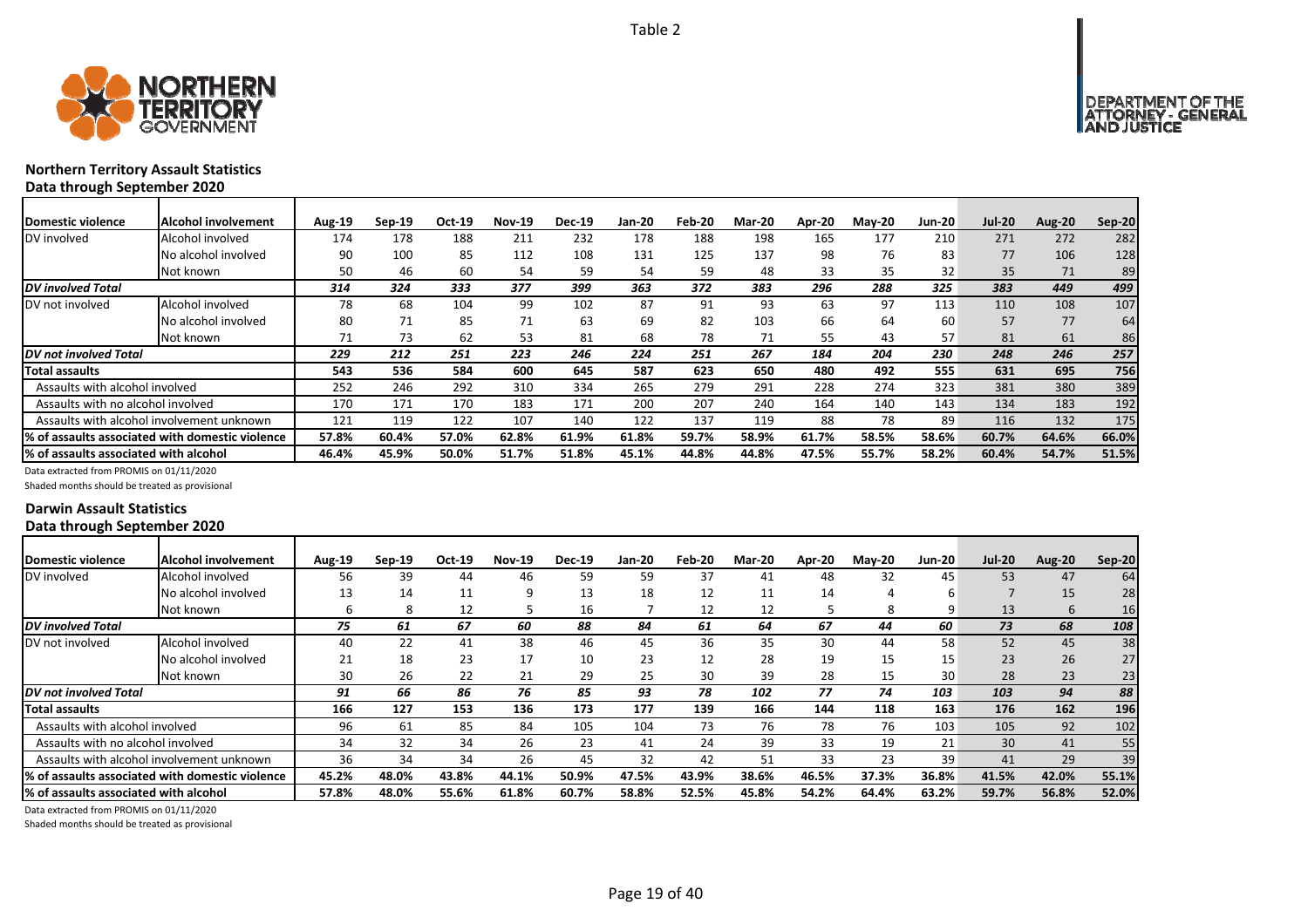

#### **Palmerston Assault Statistics Data through September 2020**

| Domestic violence                     | Alcohol involvement                              | <b>Jul-18</b> | Aug-18 | $Sep-18$ | Oct-18 | <b>Nov-18</b> | <b>Dec-18</b> | Jan-19 | Feb-19 | <b>Mar-19</b> | Apr-19 | $Mav-19$ | <b>Jun-19</b> | Jul-19 |
|---------------------------------------|--------------------------------------------------|---------------|--------|----------|--------|---------------|---------------|--------|--------|---------------|--------|----------|---------------|--------|
| DV involved                           | Alcohol involved                                 | 12            | 13     | 15       | 16     | 16            | 18            | 12     | 9      | 20            | 16     | 12       | 10            | 14     |
|                                       | No alcohol involved                              |               |        |          | h      |               |               | q      | q      | 12            | 14     | h        |               | 10     |
|                                       | Not known                                        |               | 4      |          |        |               |               |        |        | b             |        |          |               |        |
| <b>DV</b> involved Total              |                                                  | 19            | 21     | 23       | 29     | 21            | 24            | 24     | 25     | 38            | 33     | 21       | 14            | 25     |
| DV not involved                       | Alcohol involved                                 |               |        |          |        | 10            | 3             | 14     | 12     | ٩             |        |          |               | 8      |
|                                       | No alcohol involved                              |               | ٩      |          | 10     |               | 6             | 9      |        | 12            | q      |          | 11            | 10     |
|                                       | Not known                                        |               |        |          |        | כ             | 11            | 6      | 14     |               |        |          | b             |        |
| DV not involved Total                 |                                                  | 10            | 18     | 11       | 22     | 20            | 20            | 29     | 33     | 26            | 21     | 16       | 20            | 25     |
| Total assaults                        |                                                  | 29            | 39     | 34       | 51     | 41            | 44            | 53     | 58     | 64            | 54     | 37       | 34            | 50     |
| Assaults with alcohol involved        |                                                  | 16            | 20     | 18       | 23     | 26            | 21            | 26     | 21     | 29            | 21     | 17       | 13            | 22     |
| Assaults with no alcohol involved     |                                                  | 8             | 13     | 8        | 16     | 8             | 11            | 18     | 16     | 24            | 23     | 15       | 12            | 20     |
|                                       | Assaults with alcohol involvement unknown        |               | 6      | 8        | 12     |               | 12            | 9      | 21     | 11            | 10     |          | q             | 8      |
|                                       | I% of assaults associated with domestic violence | 65.5%         | 53.8%  | 67.6%    | 56.9%  | 51.2%         | 54.5%         | 45.3%  | 43.1%  | 59.4%         | 61.1%  | 56.8%    | 41.2%         | 50.0%  |
| % of assaults associated with alcohol |                                                  | 55.2%         | 51.3%  | 52.9%    | 45.1%  | 63.4%         | 47.7%         | 49.1%  | 36.2%  | 45.3%         | 38.9%  | 45.9%    | 38.2%         | 44.0%  |

Data extracted from PROMIS on 01/11/2020

Shaded months should be treated as provisional

## **Alice Springs Assault Statistics Data through September 2020**

| <b>Domestic violence</b>              | <b>IAlcohol involvement</b>                     | <b>Jul-18</b> | Aug-18 | Sep-18 | Oct-18 | <b>Nov-18</b> | <b>Dec-18</b> | <b>Jan-19</b> | Feb-19 | <b>Mar-19</b> | <b>Apr-19</b> | <b>Mav-19</b> | <b>Jun-19</b> | <b>Jul-19</b> |
|---------------------------------------|-------------------------------------------------|---------------|--------|--------|--------|---------------|---------------|---------------|--------|---------------|---------------|---------------|---------------|---------------|
| DV involved                           | Alcohol involved                                | 52            | 44     | 43     | 41     | 47            | 49            | 37            | 37     | 44            | 38            | 42            | 41            | 52            |
|                                       | No alcohol involved                             |               | 4      |        | 12     | 10            | 11            | 10            | 14     | 11            | 10            |               | 10            | 19            |
|                                       | Not known                                       | 16            |        | 14     | 6      | 15            | 20            | 11            | 12     | 19            | 10            | q             | 12            | 17            |
| <b>DV</b> involved Total              |                                                 | 75            | 55     | 62     | 59     | 72            | 80            | 58            | 63     | 74            | 58            | 58            | 63            | 88            |
| DV not involved                       | Alcohol involved                                | 32            | 23     | 34     | 16     | 18            | 30            | 15            | 15     | 21            | 23            | 17            | 11            | 20            |
|                                       | No alcohol involved                             | 16            | 16     | 11     | 16     | 12            | 23            | 23            | 12     | 17            | 6             | 16            | 17            | 14            |
|                                       | Not known                                       | 17            | 22     | 21     | 17     | 19            | 21            | 13            | 13     | 16            | 14            | 16            | 9             | 21            |
| DV not involved Total                 |                                                 | 65            | 61     | 66     | 49     | 49            | 74            | 51            | 40     | 54            | 43            | 49            | 37            | 55            |
| <b>Total assaults</b>                 |                                                 | 140           | 116    | 128    | 108    | 121           | 154           | 109           | 103    | 128           | 101           | 107           | 100           | 143           |
| Assaults with alcohol involved        |                                                 | 84            | 67     | 77     | 57     | 65            | 79            | 52            | 52     | 65            | 61            | 59            | 52            | 72            |
| Assaults with no alcohol involved     |                                                 | 23            | 20     | 16     | 28     | 22            | 34            | 33            | 26     | 28            | 16            | 23            | 27            | 33            |
|                                       | Assaults with alcohol involvement unknown       | 33            | 29     | 35     | 23     | 34            | 41            | 24            | 25     | 35            | 24            | 25            | 21            | 38            |
|                                       | % of assaults associated with domestic violence | 53.6%         | 47.4%  | 48.4%  | 54.6%  | 59.5%         | 51.9%         | 53.2%         | 61.2%  | 57.8%         | 57.4%         | 54.2%         | 63.0%         | 61.5%         |
| % of assaults associated with alcohol |                                                 | 60.0%         | 57.8%  | 60.2%  | 52.8%  | 53.7%         | 51.3%         | 47.7%         | 50.5%  | 50.8%         | 60.4%         | 55.1%         | 52.0%         | 50.3%         |

Data extracted from PROMIS on 01/11/2020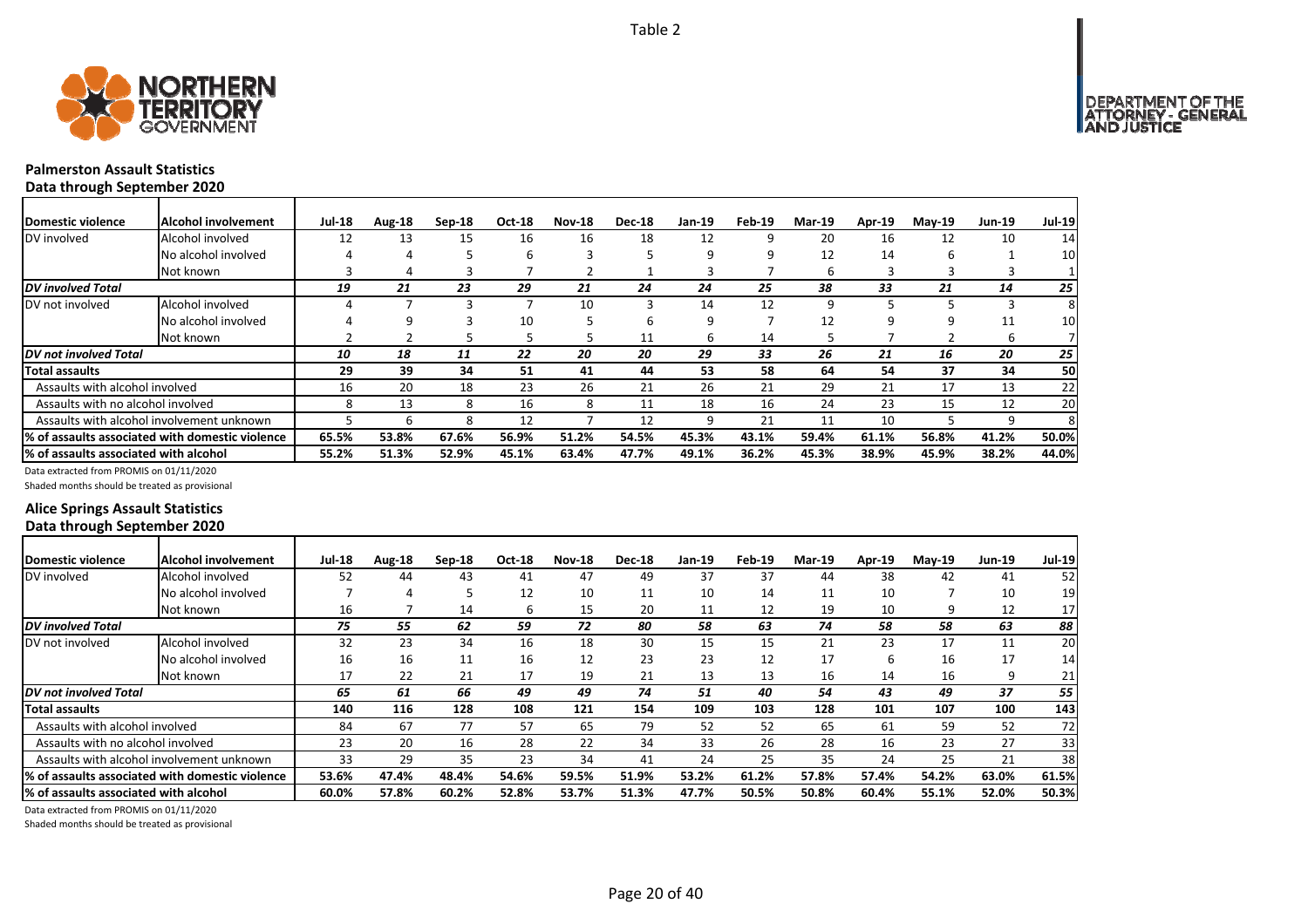



#### **Palmerston Assault Statistics Data through September 2020**

| Domestic violence                     | Alcohol involvement                                     | <b>Aug-19</b> | $Sep-19$ | Oct-19 | <b>Nov-19</b> | <b>Dec-19</b> | <b>Jan-20</b> | Feb-20 | <b>Mar-20</b> | Apr-20 | $M$ ay-20 | <b>Jun-20</b> | <b>Jul-20</b> | Aug-20 | Sep-20 |
|---------------------------------------|---------------------------------------------------------|---------------|----------|--------|---------------|---------------|---------------|--------|---------------|--------|-----------|---------------|---------------|--------|--------|
| DV involved                           | Alcohol involved                                        |               | 15       | 14     | 15            | 12            | 18            | 10     | 17            | 24     | 23        | 18            | 26            | 19     | 13     |
|                                       | No alcohol involved                                     | 12            |          |        |               | 8             |               |        | 10            |        |           |               |               | 13     |        |
|                                       | Not known                                               |               | 4        |        |               | 4             |               |        |               |        | з         |               |               |        |        |
| <b>DV</b> involved Total              |                                                         | 28            | 25       | 26     | 26            | 24            | 24            | 19     | 28            | 32     | 33        | 32            | 33            | 34     | 24     |
| DV not involved                       | Alcohol involved                                        | 10            |          |        |               |               |               |        | 10            |        |           | 13            | 17            |        | 14     |
|                                       | No alcohol involved                                     | 12            |          |        |               |               |               | σ.     | 14            | h      | 13        |               |               |        | 11     |
|                                       | Not known                                               |               |          | 10     |               |               |               | 8      | 8             |        |           | h             | 10            |        |        |
| DV not involved Total                 |                                                         | 27            | 21       | 25     | 12            | 15            | 18            | 23     | 32            | 13     | 29        | 28            | 33            | 16     | 34     |
| <b>Total assaults</b>                 |                                                         | 55            | 46       | 51     | 38            | 39            | 42            | 42     | 60            | 45     | 62        | 60            | 66            | 50     | 58     |
| Assaults with alcohol involved        |                                                         | 21            | 18       | 20     | 23            | 17            | 26            | 17     | 27            | 29     | 34        | 31            | 43            | 26     | 27     |
| Assaults with no alcohol involved     |                                                         | 24            | 15       | 16     |               | 13            | 10            | 14     | 24            | 11     | 20        | 18            | 10            | 21     | 19     |
|                                       | Assaults with alcohol involvement unknown               | 10            | 13       | 15     |               | q             | 6.            | 11     | q             |        | 8         | 11            | 13            |        | 12     |
|                                       | <b>I% of assaults associated with domestic violence</b> | 50.9%         | 54.3%    | 51.0%  | 68.4%         | 61.5%         | 57.1%         | 45.2%  | 46.7%         | 71.1%  | 53.2%     | 53.3%         | 50.0%         | 68.0%  | 41.4%  |
| % of assaults associated with alcohol |                                                         | 38.2%         | 39.1%    | 39.2%  | 60.5%         | 43.6%         | 61.9%         | 40.5%  | 45.0%         | 64.4%  | 54.8%     | 51.7%         | 65.2%         | 52.0%  | 46.6%  |

Data extracted from PROMIS on 01/11/2020

Shaded months should be treated as provisional

## **Alice Springs Assault Statistics Data through September 2020**

| Domestic violence                      | Alcohol involvement                             | <b>Aug-19</b> | $Sep-19$ | Oct-19 | <b>Nov-19</b> | <b>Dec-19</b> | <b>Jan-20</b> | Feb-20 | <b>Mar-20</b> | Apr-20 | <b>Mav-20</b> | <b>Jun-20</b> | <b>Jul-20</b> | Aug-20 | <b>Sep-20</b> |
|----------------------------------------|-------------------------------------------------|---------------|----------|--------|---------------|---------------|---------------|--------|---------------|--------|---------------|---------------|---------------|--------|---------------|
| DV involved                            | Alcohol involved                                | 35            | 52       | 49     | 63            | 52            | 45            | 60     | 60            | 44     | 50            | 38            | 60            | 60     | 68            |
|                                        | No alcohol involved                             | 10            | 8        | 14     | 12            | 18            | 17            | 16     | 28            | 14     | 12            | 12            | 11            | 11     | 20            |
|                                        | Not known                                       | 10            | 12       | 15     | 14            | 20            | 18            | 19     | 10            | 9      | 12            | 11            | 8             | 36     | 31            |
| <b>DV</b> involved Total               |                                                 | 55            | 72       | 78     | 89            | 90            | 80            | 95     | 98            | 67     | 74            | 61            | 79            | 107    | 119           |
| DV not involved                        | Alcohol involved                                |               | 24       | 30     | 27            | 21            | 16            | 28     | 23            | 12     | 17            | 23            | 12            | 22     | 23            |
|                                        | No alcohol involved                             | 20            | 11       | 17     | 24            | 14            | 19            | 23     | 22            | 9      | 12            | 13            | 16            | 11     | 12            |
|                                        | Not known                                       | 23            | 18       | 23     | 11            | 35            | 22            | 17     | 11            | 13     | 12            | 8             | 23            | 23     | 34            |
| <b>DV</b> not involved Total           |                                                 | 50            | 53       | 70     | 62            | 70            | 57            | 68     | 56            | 34     | 41            | 44            | 51            | 56     | 69            |
| Total assaults                         |                                                 | 105           | 125      | 148    | 151           | 160           | 137           | 163    | 154           | 101    | 115           | 105           | 130           | 163    | 188           |
| Assaults with alcohol involved         |                                                 | 42            | 76       | 79     | 90            | 73            | 61            | 88     | 83            | 56     | 67            | 61            | 72            | 82     | 91            |
| Assaults with no alcohol involved      |                                                 | 30            | 19       | 31     | 36            | 32            | 36            | 39     | 50            | 23     | 24            | 25            | 27            | 22     | 32            |
|                                        | Assaults with alcohol involvement unknown       | 33            | 30       | 38     | 25            | 55            | 40            | 36     | 21            | 22     | 24            | 19            | 31            | 59     | 65            |
|                                        | % of assaults associated with domestic violence | 52.4%         | 57.6%    | 52.7%  | 58.9%         | 56.3%         | 58.4%         | 58.3%  | 63.6%         | 66.3%  | 64.3%         | 58.1%         | 60.8%         | 65.6%  | 63.3%         |
| 1% of assaults associated with alcohol |                                                 | 40.0%         | 60.8%    | 53.4%  | 59.6%         | 45.6%         | 44.5%         | 54.0%  | 53.9%         | 55.4%  | 58.3%         | 58.1%         | 55.4%         | 50.3%  | 48.4%         |

Data extracted from PROMIS on 01/11/2020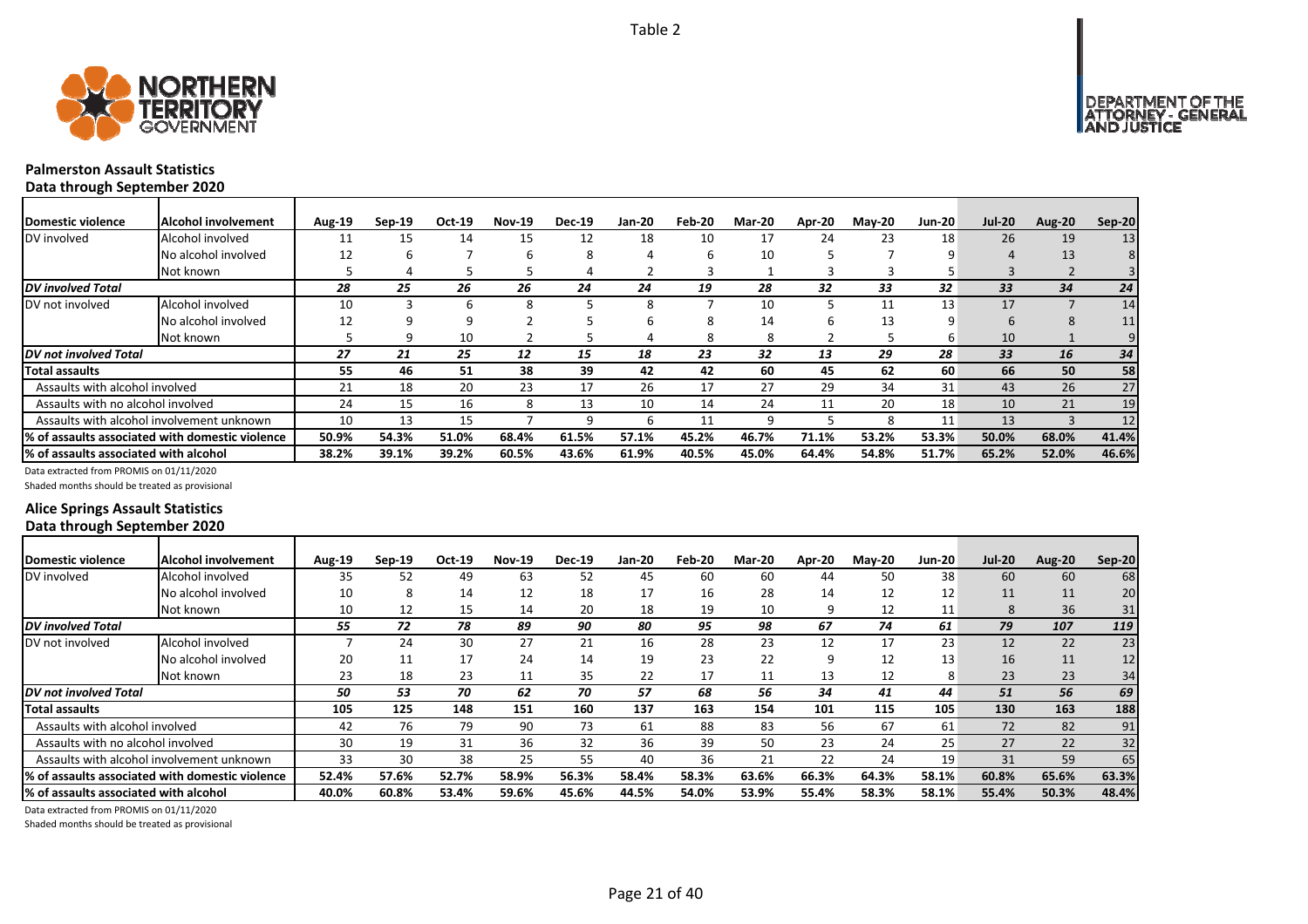

#### **Katherine Assault Statistics Data through September 2020**

| <b>IDomestic violence</b>             | Alcohol involvement                              | <b>Jul-18</b> | Aug-18 | $Sep-18$ | <b>Oct-18</b> | <b>Nov-18</b> | <b>Dec-18</b> | Jan-19 | Feb-19 | <b>Mar-19</b> | <b>Apr-19</b> | <b>May-19</b> | <b>Jun-19</b> | <b>Jul-19</b> |
|---------------------------------------|--------------------------------------------------|---------------|--------|----------|---------------|---------------|---------------|--------|--------|---------------|---------------|---------------|---------------|---------------|
| DV involved                           | Alcohol involved                                 | 33            | 28     | 34       | 31            | 29            | 32            | 28     | 15     | 22            | 18            | 21            | 18            | <b>16</b>     |
|                                       | No alcohol involved                              |               |        |          |               |               |               |        |        |               |               |               |               | 9             |
|                                       | Not known                                        |               |        |          | 8             |               |               |        |        | 4             |               | 6             |               |               |
| <b>DV</b> involved Total              |                                                  | 40            | 35     | 40       | 44            | 35            | 40            | 33     | 22     | 32            | 27            | 30            | 28            | <b>26</b>     |
| DV not involved                       | Alcohol involved                                 |               |        |          | 10            | 6             |               | 6      |        | q             |               |               | h             |               |
|                                       | No alcohol involved                              |               |        |          |               |               |               |        |        |               |               |               |               |               |
|                                       | Not known                                        |               |        |          | 8             |               |               |        |        |               |               |               |               |               |
| <b>IDV</b> not involved Total         |                                                  | 17            | 14     | 11       | 22            | 12            | 10            | 11     |        | 17            | 10            |               | 11            | 10 I          |
| Total assaults                        |                                                  | 57            | 49     | 51       | 66            | 47            | 50            | 44     | 28     | 49            | 37            | 35            | 39            | 36            |
| Assaults with alcohol involved        |                                                  | 42            | 35     | 38       | 41            | 35            | 36            | 34     | 19     | 31            | 23            | 23            | 24            | 23            |
| Assaults with no alcohol involved     |                                                  | 10            | 10     |          | 9             | 9             | 6             |        |        | 13            | 10            |               | 10            | 12            |
|                                       | Assaults with alcohol involvement unknown        |               |        | h        | 16            |               | 8             |        |        |               |               |               |               |               |
|                                       | I% of assaults associated with domestic violence | 70.2%         | 71.4%  | 78.4%    | 66.7%         | 74.5%         | 80.0%         | 75.0%  | 78.6%  | 65.3%         | 73.0%         | 85.7%         | 71.8%         | 72.2%         |
| % of assaults associated with alcohol |                                                  | 73.7%         | 71.4%  | 74.5%    | 62.1%         | 74.5%         | 72.0%         | 77.3%  | 67.9%  | 63.3%         | 62.2%         | 65.7%         | 61.5%         | 63.9%         |

Data extracted from PROMIS on 01/11/2020

Shaded months should be treated as provisional

#### **Tennant Creek Assault Statistics Data through September 2020**

| Domestic violence                         | Alcohol involvement                             | <b>Jul-18</b> | Aug-18 | $Sep-18$ | Oct-18 | <b>Nov-18</b> | <b>Dec-18</b> | Jan-19 | Feb-19 | <b>Mar-19</b> | <b>Apr-19</b> | <b>May-19</b> | <b>Jun-19</b> | <b>Jul-19</b>           |
|-------------------------------------------|-------------------------------------------------|---------------|--------|----------|--------|---------------|---------------|--------|--------|---------------|---------------|---------------|---------------|-------------------------|
| DV involved                               | Alcohol involved                                | 15            | 12     | 6        |        | 15            | 15            | 15     | 8      |               | 11            | 9             | 10            | 10                      |
|                                           | No alcohol involved                             |               |        |          |        |               |               |        |        |               |               |               |               |                         |
|                                           | Not known                                       |               |        |          | ь      | 4             |               |        |        |               |               |               |               |                         |
| <b>DV</b> involved Total                  |                                                 | 20            | 18     | 10       | 13     | 21            | 19            | 18     | 14     | 10            | 13            | 13            | 15            | 14                      |
| DV not involved                           | Alcohol involved                                |               |        |          |        | э             | 6             | 3      |        |               |               |               | 0             |                         |
|                                           | No alcohol involved                             |               |        |          |        |               |               |        | n      |               |               |               |               |                         |
|                                           | Not known                                       |               |        |          |        |               | 0             |        |        |               |               |               |               |                         |
| DV not involved Total                     |                                                 |               | 8      | 4        | 12     | 12            | 8             | 9      |        | ь             | 6             |               |               | <b>6</b>                |
| Total assaults                            |                                                 | 24            | 26     | 14       | 25     | 33            | 27            | 27     | 21     | 16            | 19            | 16            | 18            | 20                      |
| Assaults with alcohol involved            |                                                 | 18            | 15     | я        | q      | 18            | 21            | 18     | 13     | 11            | 13            | 11            | 10            | 11                      |
| Assaults with no alcohol involved         |                                                 |               |        | b        | 10     | 6             | 4             |        |        |               |               | ◠             |               | $\overline{\mathbf{3}}$ |
| Assaults with alcohol involvement unknown |                                                 |               |        |          | ь      | q             |               | h      |        |               |               |               |               | 61                      |
|                                           | % of assaults associated with domestic violence | 83.3%         | 69.2%  | 71.4%    | 52.0%  | 63.6%         | 70.4%         | 66.7%  | 66.7%  | 62.5%         | 68.4%         | 81.3%         | 83.3%         | 70.0%                   |
| % of assaults associated with alcohol     |                                                 | 75.0%         | 57.7%  | 57.1%    | 36.0%  | 54.5%         | 77.8%         | 66.7%  | 61.9%  | 68.8%         | 68.4%         | 68.8%         | 55.6%         | 55.0%                   |

Data extracted from PROMIS on 01/11/2020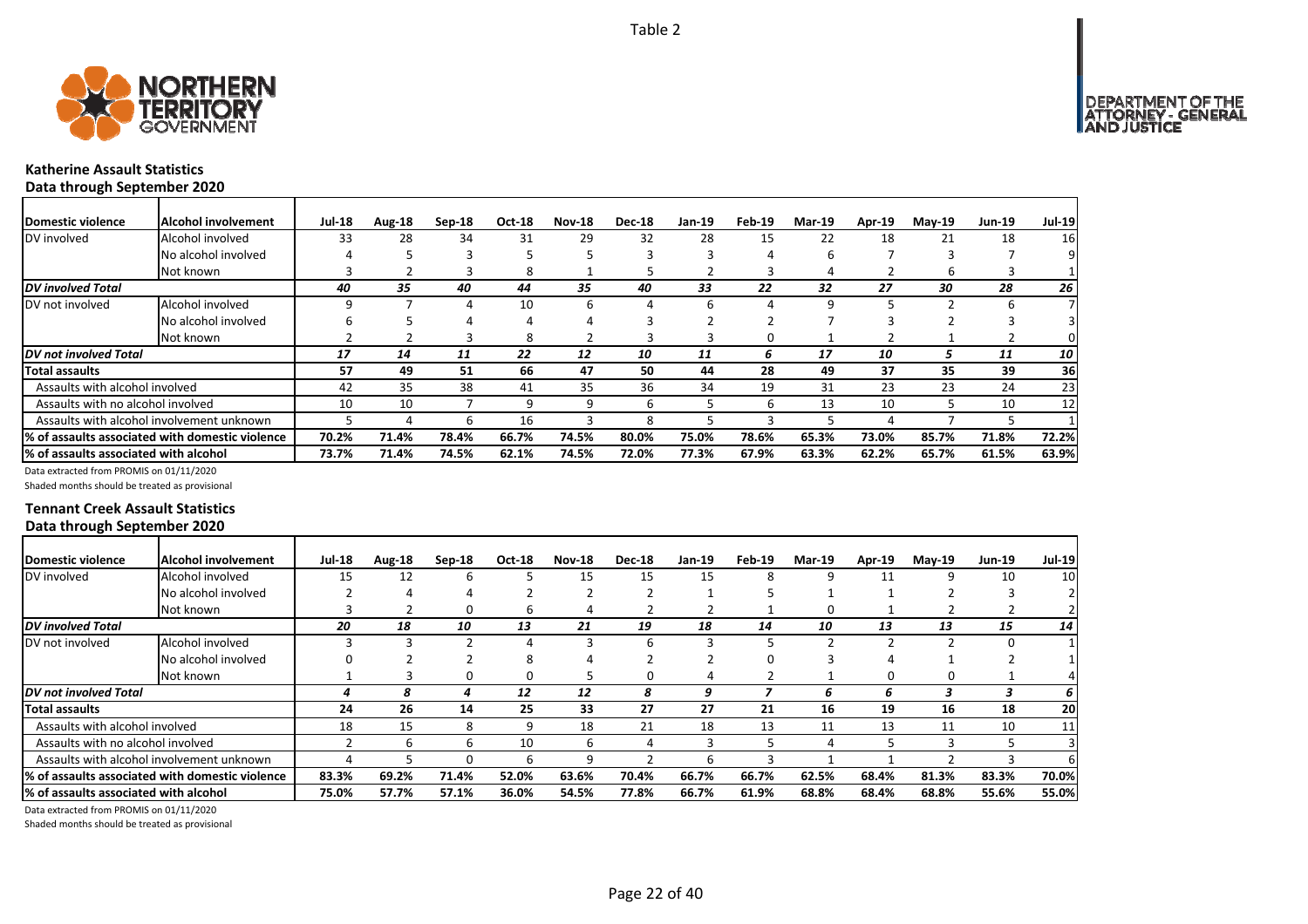



#### **Katherine Assault Statistics Data through September 2020**

| Domestic violence                     | Alcohol involvement                                          | <b>Aug-19</b> | $Sep-19$ | Oct-19 | <b>Nov-19</b> | <b>Dec-19</b> | <b>Jan-20</b> | Feb-20 | <b>Mar-20</b> | Apr-20 | <b>Mav-20</b> | <b>Jun-20</b> | <b>Jul-20</b> | <b>Aug-20</b> | Sep-20 |
|---------------------------------------|--------------------------------------------------------------|---------------|----------|--------|---------------|---------------|---------------|--------|---------------|--------|---------------|---------------|---------------|---------------|--------|
| DV involved                           | Alcohol involved                                             | 17            | 17       | 15     | 27            | 30            | 18            | 24     |               | 17     | 30            | 37            | 33            | 25            | 33     |
|                                       | No alcohol involved                                          |               |          |        |               | n             |               | 8      | 8             |        |               |               |               |               |        |
|                                       | Not known                                                    |               |          |        |               |               | 4             |        |               |        |               | b             | 0             |               |        |
| <b>DV</b> involved Total              |                                                              | 25            | 19       | 22     | 36            | 41            | 27            | 36     | 28            | 23     | 37            | 46            | 38            | 36            | 47     |
| DV not involved                       | Alcohol involved                                             |               |          | 10     |               |               |               |        |               |        |               |               | 9             | 10            | 12     |
|                                       | No alcohol involved                                          |               |          |        |               |               |               |        |               |        |               |               |               |               |        |
|                                       | Not known                                                    |               |          |        | 8             |               |               |        |               |        |               |               |               |               |        |
| DV not involved Total                 |                                                              | 8             | 13       | 17     | 19            | 12            | ą             | 22     | 13            | 14     |               | 16            | 15            | 17            | 17     |
| <b>Total assaults</b>                 |                                                              | 33            | 32       | 39     | 55            | 53            | 36            | 58     | 41            | 37     | 44            | 62            | 53            | 53            | 64     |
| Assaults with alcohol involved        |                                                              | 20            | 21       | 25     | 33            | 37            | 22            | 32     | 24            | 26     | 35            | 43            | 42            | 35            | 45     |
| Assaults with no alcohol involved     |                                                              |               | 10       | 11     | 11            | 10            | h             | 15     | 13            | 9      |               | 6             |               | 9             |        |
|                                       | Assaults with alcohol involvement unknown                    |               |          |        | 11            | 6.            | 8             | 11     | Д             |        |               | 13            |               | q             | 10     |
|                                       | <sup>1</sup> % of assaults associated with domestic violence | 75.8%         | 59.4%    | 56.4%  | 65.5%         | 77.4%         | 75.0%         | 62.1%  | 68.3%         | 62.2%  | 84.1%         | 74.2%         | 71.7%         | 67.9%         | 73.4%  |
| % of assaults associated with alcohol |                                                              | 60.6%         | 65.6%    | 64.1%  | 60.0%         | 69.8%         | 61.1%         | 55.2%  | 58.5%         | 70.3%  | 79.5%         | 69.4%         | 79.2%         | 66.0%         | 70.3%  |

Data extracted from PROMIS on 01/11/2020

Shaded months should be treated as provisional

#### **Tennant Creek Assault Statistics Data through September 2020**

| Domestic violence                     | lAlcohol involvement                            | <b>Aug-19</b> | $Sep-19$ | Oct-19 | <b>Nov-19</b> | <b>Dec-19</b> | <b>Jan-20</b> | Feb-20 | <b>Mar-20</b> | Apr-20 | $M$ ay-20 | <b>Jun-20</b> | <b>Jul-20</b> | Aug-20 | $Sep-20$ |
|---------------------------------------|-------------------------------------------------|---------------|----------|--------|---------------|---------------|---------------|--------|---------------|--------|-----------|---------------|---------------|--------|----------|
| DV involved                           | Alcohol involved                                | 18            | 17       | 14     | 14            | 14            |               | 18     | 22            | 15     | 19        | 12            | 22            | 24     | 25       |
|                                       | No alcohol involved                             |               |          |        |               |               |               |        |               | O      |           |               |               |        |          |
|                                       | Not known                                       |               |          |        |               |               |               |        |               | O      | 0         |               |               |        |          |
| DV involved Total                     |                                                 | 23            | 26       | 21     | 21            | 14            | 13            | 24     | 26            | 15     | 21        | 13            | 22            | 32     | 27       |
| DV not involved                       | Alcohol involved                                |               |          |        |               |               |               |        |               |        |           |               |               |        |          |
|                                       | No alcohol involved                             |               |          |        |               |               |               |        |               |        |           |               |               |        |          |
|                                       | Not known                                       |               |          |        |               |               |               |        |               | 0      |           |               |               |        |          |
| DV not involved Total                 |                                                 | 6             | 11       |        | h             | 8             |               |        |               | h      | 13        | 5             | 6             | 9      | 8        |
| Total assaults                        |                                                 | 29            | 37       | 26     | 27            | 22            | 17            | 29     | 28            | 21     | 34        | 18            | 28            | 41     | 35       |
| Assaults with alcohol involved        |                                                 | 22            | 20       | 15     | 18            | 20            | 10            | 21     | 24            | 18     | 27        | 15            | 24            | 29     | 30       |
| Assaults with no alcohol involved     |                                                 |               | 12       |        | h             |               | h             | n      |               |        | 4         |               |               | 11     |          |
|                                       | Assaults with alcohol involvement unknown       |               |          |        |               |               |               |        |               | O      |           |               |               |        |          |
|                                       | % of assaults associated with domestic violence | 79.3%         | 70.3%    | 80.8%  | 77.8%         | 63.6%         | 76.5%         | 82.8%  | 92.9%         | 71.4%  | 61.8%     | 72.2%         | 78.6%         | 78.0%  | 77.1%    |
| % of assaults associated with alcohol |                                                 | 75.9%         | 54.1%    | 57.7%  | 66.7%         | 90.9%         | 58.8%         | 72.4%  | 85.7%         | 85.7%  | 79.4%     | 83.3%         | 85.7%         | 70.7%  | 85.7%    |

Data extracted from PROMIS on 01/11/2020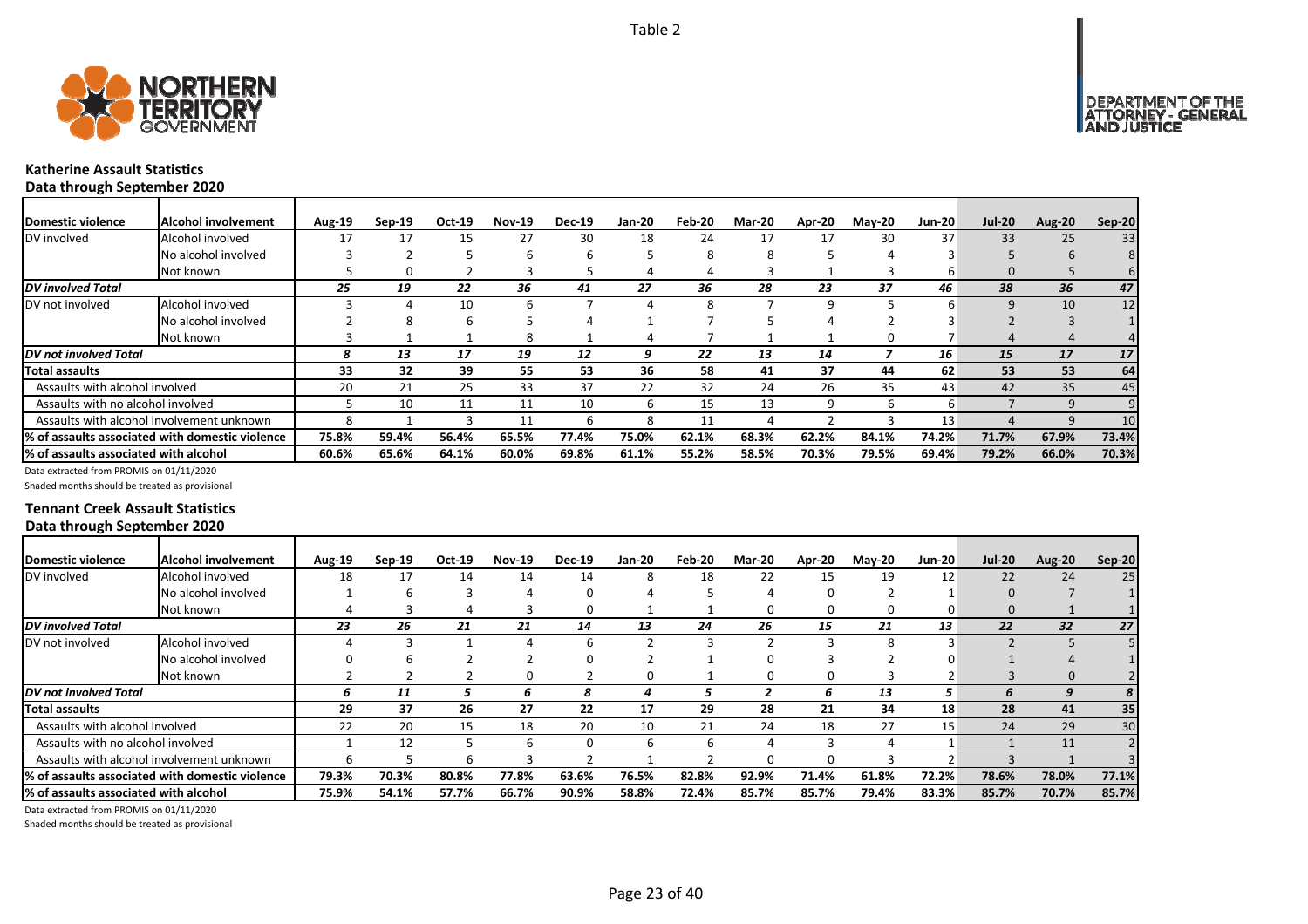

# **Nhulunbuy Assault Statistics Data through September 2020**

| <b>IDomestic violence</b>             | Alcohol involvement                             | <b>Jul-18</b> | Aug-18 | $Sep-18$ | Oct-18 | <b>Nov-18</b> | <b>Dec-18</b> | Jan-19 | Feb-19 | <b>Mar-19</b> | <b>Apr-19</b> | $May-19$ | <b>Jun-19</b> | <b>Jul-19</b> |
|---------------------------------------|-------------------------------------------------|---------------|--------|----------|--------|---------------|---------------|--------|--------|---------------|---------------|----------|---------------|---------------|
| DV involved                           | Alcohol involved                                |               | ь      |          |        | n             |               |        |        |               |               |          |               | 0             |
|                                       | No alcohol involved                             |               | o      |          |        |               |               |        |        |               |               |          |               |               |
|                                       | Not known                                       | 0             |        | 0        | 0      |               | 0             | 0      | 0      | 0             |               |          |               |               |
| <b>DV</b> involved Total              |                                                 |               | 8      |          | 4      |               | 5             |        |        |               | 2             | 2        |               |               |
| DV not involved                       | Alcohol involved                                |               |        |          |        |               |               |        |        |               |               |          |               |               |
|                                       | No alcohol involved                             |               |        |          |        |               | 0             |        |        |               |               |          |               |               |
|                                       | Not known                                       |               | 0      |          | 0      | 0             | 0             |        |        |               |               |          |               |               |
| <b>IDV</b> not involved Total         |                                                 |               |        | 6        | h      | 0             | 0             |        |        |               |               |          |               | 4             |
| Total assaults                        |                                                 | 6             | 11     |          | 10     |               | ∍             |        |        | я             | д             |          |               |               |
| Assaults with alcohol involved        |                                                 | h             | 8      |          | 9      | ь             | ר             |        |        |               |               |          |               |               |
| Assaults with no alcohol involved     |                                                 | 0             |        |          |        | 0             | 0             |        |        |               |               |          |               | 0             |
|                                       | Assaults with alcohol involvement unknown       | n             |        |          | n      |               |               |        |        |               |               |          |               |               |
|                                       | % of assaults associated with domestic violence | 50.0%         | 72.7%  | 14.3%    | 40.0%  | 100.0%        | 100.0%        | 33.3%  | 100.0% | 37.5%         | 50.0%         | 40.0%    | 25.0%         | 20.0%         |
| % of assaults associated with alcohol |                                                 | 100.0%        | 72.7%  | 57.1%    | 90.0%  | 85.7%         | 100.0%        | 66.7%  | 40.0%  | 50.0%         | 75.0%         | 100.0%   | 50.0%         | 80.0%         |

Data extracted from PROMIS on 01/11/2020

Shaded months should be treated as provisional

### **NT Balance Assault Statistics Data through September 2020**

| Domestic violence                                       | <b>Alcohol involvement</b> | <b>Jul-18</b> | Aug-18 | Sep-18 | <b>Oct-18</b> | <b>Nov-18</b> | <b>Dec-18</b> | <b>Jan-19</b> | Feb-19 | <b>Mar-19</b> | <b>Apr-19</b> | $May-19$ | <b>Jun-19</b> | <b>Jul-19</b> |
|---------------------------------------------------------|----------------------------|---------------|--------|--------|---------------|---------------|---------------|---------------|--------|---------------|---------------|----------|---------------|---------------|
| DV involved                                             | Alcohol involved           | 47            | 51     | 82     | 58            | 45            | 70            | 39            | 32     | 35            | 39            | 43       | 34            | 34            |
|                                                         | No alcohol involved        | 41            | 56     | 57     | 62            | 66            | 73            | 53            | 65     | 63            | 54            | 54       | 46            | 55            |
|                                                         | Not known                  | 15            | 11     | 24     | 23            | 28            | 24            | 20            | 10     | 13            | 16            | 15       | 11            | 15            |
| <b>DV</b> involved Total                                |                            | 103           | 118    | 163    | 143           | 139           | 167           | 112           | 107    | 111           | 109           | 112      | 91            | 104           |
| DV not involved                                         | Alcohol involved           | 10            | 21     | 12     | 18            |               | 16            | 14            |        | 13            | 11            | 6        |               | 8             |
|                                                         | No alcohol involved        | 22            | 12     | 14     | 16            | 21            | 17            | 15            | 19     | 36            | 17            | 21       | 22            | 20            |
|                                                         | Not known                  | q             | 8      | 14     |               | 13            |               | 6             | 10     | 10            |               | 6        |               | 13            |
| DV not involved Total                                   |                            | 41            | 41     | 40     | 43            | 39            | 38            | 35            | 37     | 59            | 35            | 33       | 36            | 41            |
| Total assaults                                          |                            | 144           | 159    | 203    | 186           | 178           | 205           | 147           | 144    | 170           | 144           | 145      | 127           | 145           |
| Assaults with alcohol involved                          |                            | 57            | 72     | 94     | 76            | 50            | 86            | 53            | 40     | 48            | 50            | 49       | 41            | 42            |
| Assaults with no alcohol involved                       |                            | 63            | 68     | 71     | 78            | 87            | 90            | 68            | 84     | 99            | 71            | 75       | 68            | 75            |
| Assaults with alcohol involvement unknown               |                            | 24            | 19     | 38     | 32            | 41            | 29            | 26            | 20     | 23            | 23            | 21       | 18            | 28            |
| <b>1% of assaults associated with domestic violence</b> |                            | 71.5%         | 74.2%  | 80.3%  | 76.9%         | 78.1%         | 81.5%         | 76.2%         | 74.3%  | 65.3%         | 75.7%         | 77.2%    | 71.7%         | 71.7%         |
| % of assaults associated with alcohol                   |                            | 39.6%         | 45.3%  | 46.3%  | 40.9%         | 28.1%         | 42.0%         | 36.1%         | 27.8%  | 28.2%         | 34.7%         | 33.8%    | 32.3%         | 29.0%         |

Data extracted from PROMIS on 01/11/2020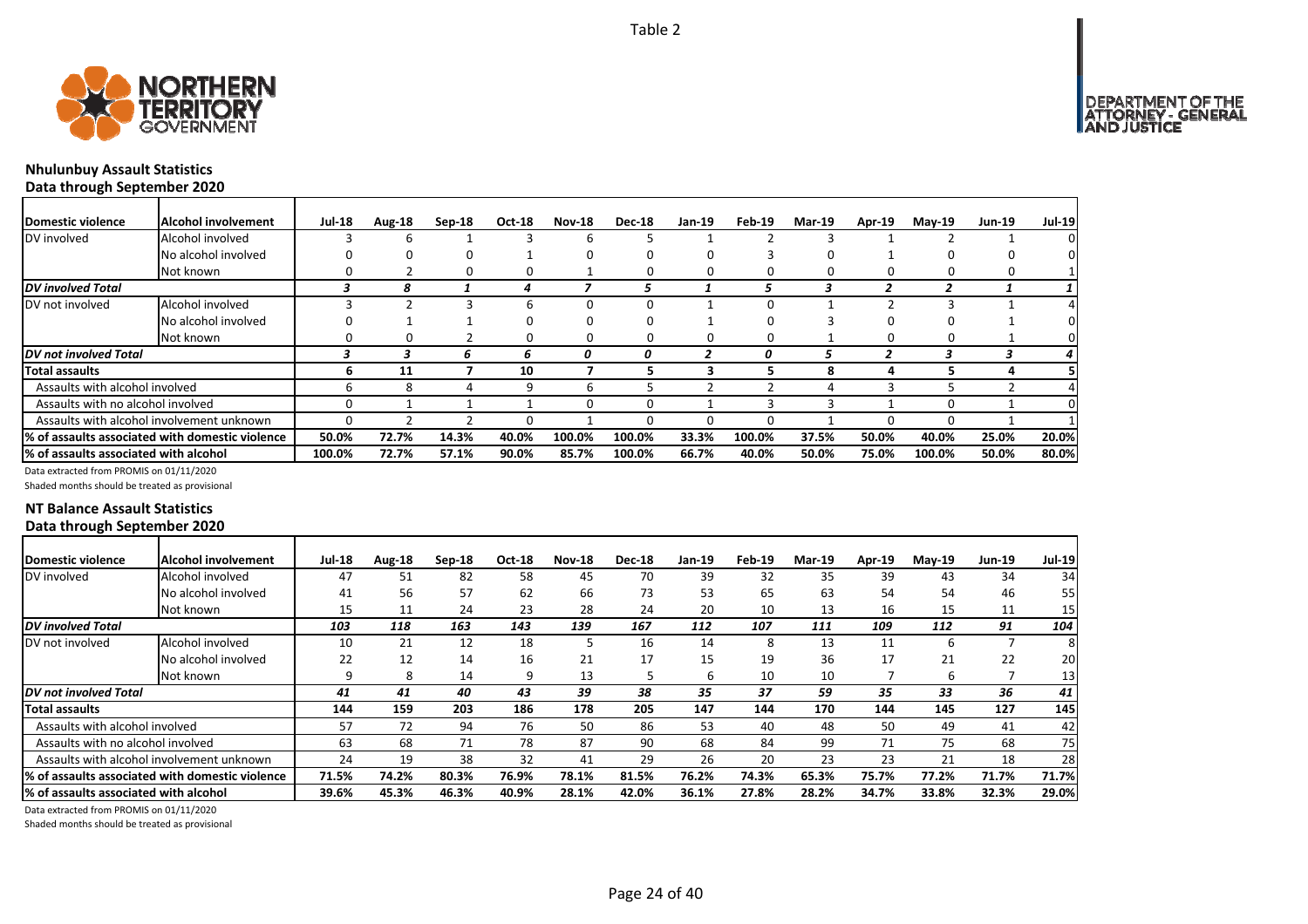



# **Nhulunbuy Assault Statistics Data through September 2020**

| Domestic violence                     | lAlcohol involvement                                    | <b>Aug-19</b> | $Sep-19$ | Oct-19 | <b>Nov-19</b> | <b>Dec-19</b> | <b>Jan-20</b> | Feb-20 | <b>Mar-20</b> | Apr-20 | $M$ ay-20 | <b>Jun-20</b> | <b>Jul-20</b> | <b>Aug-20</b> | <b>Sep-20</b> |
|---------------------------------------|---------------------------------------------------------|---------------|----------|--------|---------------|---------------|---------------|--------|---------------|--------|-----------|---------------|---------------|---------------|---------------|
| DV involved                           | Alcohol involved                                        |               |          |        |               |               |               |        |               |        |           |               |               |               |               |
|                                       | No alcohol involved                                     |               |          |        |               |               |               |        |               |        |           |               |               |               |               |
|                                       | Not known                                               |               |          |        |               |               |               |        | O             | O      |           | 0             |               |               |               |
| <b>DV</b> involved Total              |                                                         |               |          |        | h             |               | 0             |        |               |        | 0         |               | 0             |               |               |
| DV not involved                       | Alcohol involved                                        |               |          |        |               |               |               |        |               |        |           |               |               |               |               |
|                                       | No alcohol involved                                     |               |          |        |               |               |               |        |               |        |           |               |               |               |               |
|                                       | Not known                                               |               |          |        |               |               |               |        |               |        |           |               |               |               |               |
| DV not involved Total                 |                                                         |               |          |        |               | Ω             |               |        |               |        |           | 4             |               |               |               |
| Total assaults                        |                                                         |               |          |        |               |               |               |        | 11            |        |           | 6             |               |               |               |
| Assaults with alcohol involved        |                                                         |               |          |        |               |               |               |        | 10            |        |           | h             |               |               |               |
| Assaults with no alcohol involved     |                                                         |               |          |        |               |               |               |        | O             | O      |           |               |               |               |               |
|                                       | Assaults with alcohol involvement unknown               |               |          |        |               |               |               |        |               |        |           | ŋ             |               |               |               |
|                                       | <b>1% of assaults associated with domestic violence</b> | 25.0%         | 60.0%    | 37.5%  | 85.7%         | 100.0%        | $0.0\%$       | 100.0% | 27.3%         | 50.0%  | 0.0%      | 33.3%         | 0.0%          | 50.0%         | 40.0%         |
| % of assaults associated with alcohol |                                                         | 75.0%         | 60.0%    | 87.5%  | 100.0%        | 100.0%        | 50.0%         | 66.7%  | 90.9%         | 50.0%  | 0.0%      | 100.0%        | 80.0%         | 62.5%         | 80.0%         |

Data extracted from PROMIS on 01/11/2020

Shaded months should be treated as provisional

### **NT Balance Assault Statistics Data through September 2020**

| Domestic violence                     | Alcohol involvement                                     | Aug-19 | $Sep-19$ | Oct-19 | <b>Nov-19</b> | <b>Dec-19</b> | Jan-20 | Feb-20 | <b>Mar-20</b> | Apr-20 | <b>May-20</b> | <b>Jun-20</b> | <b>Jul-20</b> | Aug-20 | Sep-20 |
|---------------------------------------|---------------------------------------------------------|--------|----------|--------|---------------|---------------|--------|--------|---------------|--------|---------------|---------------|---------------|--------|--------|
| DV involved                           | Alcohol involved                                        | 36     | 36       | 49     | 40            | 61            | 30     | 37     | 38            | 16     | 23            | 58            | 77            | 96     | 77     |
|                                       | No alcohol involved                                     | 51     | 63       | 45     | 75            | 63            | 83     | 77     | 76            | 60     | 47            | 52            | 50            | 53     | 63     |
|                                       | Not known                                               | 20     | 19       | 22     | 24            | 14            | 22     | 20     | 22            | 15     | 9             |               | 11            | 19     | 32     |
| <b>DV</b> involved Total              |                                                         | 107    | 118      | 116    | 139           | 138           | 135    | 134    | 136           | 91     | 79            | 111           | 138           | 168    | 172    |
| DV not involved                       | Alcohol involved                                        | 12     | 11       | 12     | 15            | 17            | 11     | 9      | 9             |        | 12            | 6             | 14            | 15     | 13     |
|                                       | No alcohol involved                                     | 24     | 18       | 28     | 21            | 30            | 18     | 31     | 34            | 25     | 19            | 20            | 9             | 25     | 12     |
|                                       | Not known                                               | 8      | 17       |        | 11            |               | 12     | 15     | 11            | 10     | 8             |               | 12            | 10     | 13     |
| DV not involved Total                 |                                                         | 44     | 46       | 43     | 47            | 56            | 41     | 55     | 54            | 39     | 39            | 30            | 35            | 50     | 38     |
| Total assaults                        |                                                         | 151    | 164      | 159    | 186           | 194           | 176    | 189    | 190           | 130    | 118           | 141           | 173           | 218    | 210    |
| Assaults with alcohol involved        |                                                         | 48     | 47       | -61    | 55            | 78            | 41     | 46     | 47            | 20     | 35            | 64            | 91            | 111    | 90     |
| Assaults with no alcohol involved     |                                                         | 75     | 81       | 73     | 96            | 93            | 101    | 108    | 110           | 85     | 66            | 72            | 59            | 78     | 75     |
|                                       | Assaults with alcohol involvement unknown               | 28     | 36       | 25     | 35            | 23            | 34     | 35     | 33            | 25     | 17            |               | 23            | 29     | 45     |
|                                       | <b>1% of assaults associated with domestic violence</b> | 70.9%  | 72.0%    | 73.0%  | 74.7%         | 71.1%         | 76.7%  | 70.9%  | 71.6%         | 70.0%  | 66.9%         | 78.7%         | 79.8%         | 77.1%  | 81.9%  |
| % of assaults associated with alcohol |                                                         | 31.8%  | 28.7%    | 38.4%  | 29.6%         | 40.2%         | 23.3%  | 24.3%  | 24.7%         | 15.4%  | 29.7%         | 45.4%         | 52.6%         | 50.9%  | 42.9%  |

Data extracted from PROMIS on 01/11/2020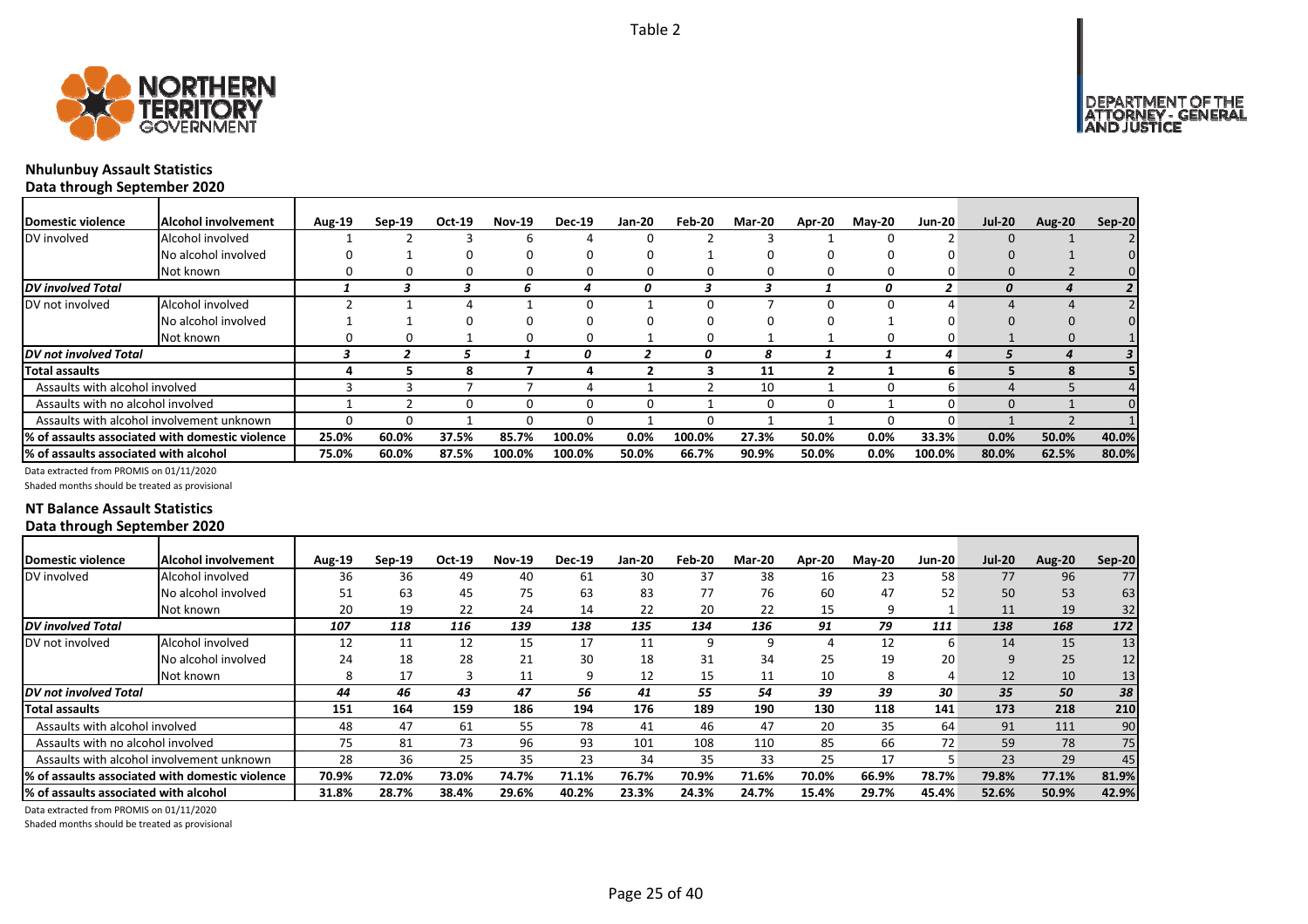

# **Northern Territory Yearly Crime Statistics**

# **Data for the 12 months ending in September, 2015 to 2020** *Offering States (CO)* **<b>***Of Exercise CO*  $\alpha$

| Number of offences                                        | 2015           | 2016           | 2017           | 2018           | 2019   | 2020   | 2015    | 2016    | 2017    | 2018    | 2019    | 2020    |
|-----------------------------------------------------------|----------------|----------------|----------------|----------------|--------|--------|---------|---------|---------|---------|---------|---------|
| 0111 Murder                                               | $\overline{7}$ | $\Delta$       | $\overline{7}$ | $\overline{2}$ | 4      |        | 2.9     | 1.6     | 2.8     | 0.8     | 1.6     | 2.4     |
| 0121 Attempted murder                                     |                | n              |                | 0              | 3      |        | 2.5     | 0.0     | 1.2     | 0.0     | 1.2     | 1.2     |
| 0131 Manslaughter                                         |                | $\overline{2}$ |                | $\overline{2}$ |        |        | 2.1     | 0.8     | 1.2     | 0.8     | 0.4     | 1.2     |
| 0132 Driving causing death                                | 8              |                |                | 6              |        |        | 3.3     | 0.4     | 1.2     | 2.4     | 0.4     | 0.4     |
| 01 Homicide and related offences                          | 26             | $\overline{7}$ | 16             | 10             | 9      | 13     | 10.7    | 2.9     | 6.5     | 4.1     | 3.7     | 5.3     |
| 021 Assault                                               | 6,940          | 6,845          | 7,107          | 7,516          | 6,484  | 7,298  | 2,855.3 | 2,798.1 | 2,884.5 | 3,047.6 | 2,638.3 | 2,974.5 |
| 029 Acts intended to cause injury - other                 | 15             | 24             | 27             | 33             | 14     | 31     | 6.2     | 9.8     | 11.0    | 13.4    | 5.7     | 12.6    |
| 02 Acts intended to cause injury                          | 6,955          | 6,869          | 7,134          | 7,549          | 6,498  | 7,329  | 2,861.4 | 2,807.9 | 2,895.5 | 3,060.9 | 2,644.0 | 2,987.1 |
| 031 Sexual assault                                        | 394            | 388            | 420            | 393            | 357    | 353    | 162.1   | 158.6   | 170.5   | 159.4   | 145.3   | 143.9   |
| 032 Non-assaultive sexual offences                        | 57             | 57             | 47             | 60             | 61     | 74     | 23.5    | 23.3    | 19.1    | 24.3    | 24.8    | 30.2    |
| 03 Sexual assault and related offences                    | 451            | 445            | 467            | 453            | 418    | 427    | 185.6   | 181.9   | 189.5   | 183.7   | 170.1   | 174.0   |
| 049 Other dangerous or negligent acts endangering persons | 110            | 149            | 162            | 179            | 139    | 90     | 45.3    | 60.9    | 65.8    | 72.6    | 56.6    | 36.7    |
| 0511 Abduction and kidnapping                             | 0              | $\Omega$       | $\mathbf{1}$   | $\mathbf 0$    | 0      |        | 0.0     | 0.0     | 0.4     | 0.0     | 0.0     | 0.4     |
| 0521 Deprivation of liberty/false imprisonment            | 38             | 35             | 36             | 25             | 32     | 45     | 15.6    | 14.3    | 14.6    | 10.1    | 13.0    | 18.3    |
| 0531 Harassment and private nuisance                      | 146            | 121            | 77             | 62             | 60     | 77     | 60.1    | 49.5    | 31.3    | 25.1    | 24.4    | 31.4    |
| 0532 Threatening behaviour                                | 217            | 225            | 218            | 227            | 220    | 233    | 89.3    | 92.0    | 88.5    | 92.0    | 89.5    | 95.0    |
| 05 Abduction, harassment and other offences               | 401            | 381            | 332            | 314            | 312    | 356    | 165.0   | 155.7   | 134.8   | 127.3   | 127.0   | 145.1   |
| 061 Robbery                                               | 114            | 93             | 101            | 121            | 143    | 165    | 46.9    | 38.0    | 41.0    | 49.1    | 58.2    | 67.3    |
| 0621 Blackmail and extortion                              | $\overline{2}$ | 1              | $\mathbf 0$    | $\mathbf 1$    | 0      | 6      | 0.8     | 0.4     | 0.0     | 0.4     | 0.0     | 2.4     |
| 06 Robbery, extortion and related offences                | 116            | 94             | 101            | 122            | 143    | 171    | 47.7    | 38.4    | 41.0    | 49.5    | 58.2    | 69.7    |
| Total offences against the person                         | 8,059          | 7,945          | 8,212          | 8,627          | 7,519  | 8,386  | 3,315.7 | 3,247.8 | 3,333.0 | 3,498.0 | 3,059.5 | 3,417.9 |
| House break-ins, actual                                   | 1,671          | 1,477          | 1,843          | 2,057          | 2,108  | 1,949  | 687.5   | 603.8   | 748.0   | 834.1   | 857.7   | 794.4   |
| House break-ins, attempted                                | 104            | 186            | 278            | 242            | 213    | 306    | 42.8    | 76.0    | 112.8   | 98.1    | 86.7    | 124.7   |
| 0711 House break-ins                                      | 1,775          | 1,663          | 2,121          | 2,299          | 2,321  | 2,255  | 730.3   | 679.8   | 860.9   | 932.2   | 944.4   | 919.1   |
| Commercial break-ins, actual                              | 1,474          | 1,693          | 2,032          | 2,320          | 2,132  | 1,520  | 606.4   | 692.1   | 824.7   | 940.7   | 867.5   | 619.5   |
| Commercial break-ins, attempted                           | 127            | 165            | 248            | 267            | 216    | 189    | 52.3    | 67.4    | 100.7   | 108.3   | 87.9    | 77.0    |
| 0711 Commercial break-ins                                 | 1,601          | 1,858          | 2,280          | 2,587          | 2,348  | 1,709  | 658.7   | 759.5   | 925.4   | 1,049.0 | 955.4   | 696.5   |
| 0812 Illegal use of a motor vehicle                       | 1,084          | 946            | 932            | 919            | 825    | 630    | 446.0   | 386.7   | 378.3   | 372.6   | 335.7   | 256.8   |
| 0813 Theft of motor vehicle parts or contents             | 1,246          | 1,166          | 933            | 925            | 909    | 782    | 512.6   | 476.6   | 378.7   | 375.1   | 369.9   | 318.7   |
| 081 Motor vehicle theft and related offences              | 2,330          | 2,112          | 1,865          | 1,844          | 1,734  | 1,412  | 958.6   | 863.4   | 757.0   | 747.7   | 705.6   | 575.5   |
| 08* Theft and related offences (other than MV)            | 7,337          | 7,308          | 7,581          | 7,985          | 7,492  | 6,345  | 3,018.6 | 2,987.4 | 3,076.9 | 3,237.7 | 3,048.5 | 2,586.1 |
| 12 Property damage offences                               | 6,474          | 6,852          | 7,605          | 7,475          | 7,123  | 7,248  | 2,663.6 | 2,801.0 | 3,086.7 | 3,030.9 | 2,898.4 | 2,954.1 |
| <b>Total property offences</b>                            | 19,517         | 19,793         | 21,452         | 22,190         | 21,018 | 18,969 | 8,029.7 | 8,091.1 | 8,706.8 | 8,997.5 | 8,552.2 | 7,731.3 |

| Offence Rates (per 100,000 population) |  |
|----------------------------------------|--|

DEPARTMENT OF THE<br>ATTORNEY - GENERAL<br>AND JUSTICE

| 2015    | 2016    | 2017    | 2018    | 2019    | 2020    |
|---------|---------|---------|---------|---------|---------|
| 2.9     | 1.6     | 2.8     | 0.8     | 1.6     | 2.4     |
| 2.5     | 0.0     | 1.2     | 0.0     | 1.2     | 1.2     |
| 2.1     | 0.8     | 1.2     | 0.8     | 0.4     | 1.2     |
| 3.3     | 0.4     | 1.2     | 2.4     | 0.4     | 0.4     |
| 10.7    | 2.9     | 6.5     | 4.1     | 3.7     | 5.3     |
| 2,855.3 | 2,798.1 | 2,884.5 | 3,047.6 | 2,638.3 | 2,974.5 |
| 6.2     | 9.8     | 11.0    | 13.4    | 5.7     | 12.6    |
| 2,861.4 | 2,807.9 | 2,895.5 | 3,060.9 | 2,644.0 | 2,987.1 |
| 162.1   | 158.6   | 170.5   | 159.4   | 145.3   | 143.9   |
| 23.5    | 23.3    | 19.1    | 24.3    | 24.8    | 30.2    |
| 185.6   | 181.9   | 189.5   | 183.7   | 170.1   | 174.0   |
| 45.3    | 60.9    | 65.8    | 72.6    | 56.6    | 36.7    |
| 0.0     | 0.0     | 0.4     | 0.0     | 0.0     | 0.4     |
| 15.6    | 14.3    | 14.6    | 10.1    | 13.0    | 18.3    |
| 60.1    | 49.5    | 31.3    | 25.1    | 24.4    | 31.4    |
| 89.3    | 92.0    | 88.5    | 92.0    | 89.5    | 95.0    |
| 165.0   | 155.7   | 134.8   | 127.3   | 127.0   | 145.1   |
| 46.9    | 38.0    | 41.0    | 49.1    | 58.2    | 67.3    |
| 0.8     | 0.4     | 0.0     | 0.4     | 0.0     | 2.4     |
| 47.7    | 38.4    | 41.0    | 49.5    | 58.2    | 69.7    |
| 3,315.7 | 3,247.8 | 3,333.0 | 3,498.0 | 3,059.5 | 3,417.9 |
| 687.5   | 603.8   | 748.0   | 834.1   | 857.7   | 794.4   |
| 42.8    | 76.0    | 112.8   | 98.1    | 86.7    | 124.7   |
| 730.3   | 679.8   | 860.9   | 932.2   | 944.4   | 919.1   |
| 606.4   | 692.1   | 824.7   | 940.7   | 867.5   | 619.5   |
| 52.3    | 67.4    | 100.7   | 108.3   | 87.9    | 77.0    |
| 658.7   | 759.5   | 925.4   | 1,049.0 | 955.4   | 696.5   |
| 446.0   | 386.7   | 378.3   | 372.6   | 335.7   | 256.8   |
| 512.6   | 476.6   | 378.7   | 375.1   | 369.9   | 318.7   |
| 958.6   | 863.4   | 757.0   | 747.7   | 705.6   | 575.5   |
| 3,018.6 | 2,987.4 | 3,076.9 | 3,237.7 | 3,048.5 | 2,586.1 |
| 2,663.6 | 2,801.0 | 3,086.7 | 3,030.9 | 2,898.4 | 2,954.1 |
| 8,029.7 | 8,091.1 | 8,706.8 | 8,997.5 | 8,552.2 | 7,731.3 |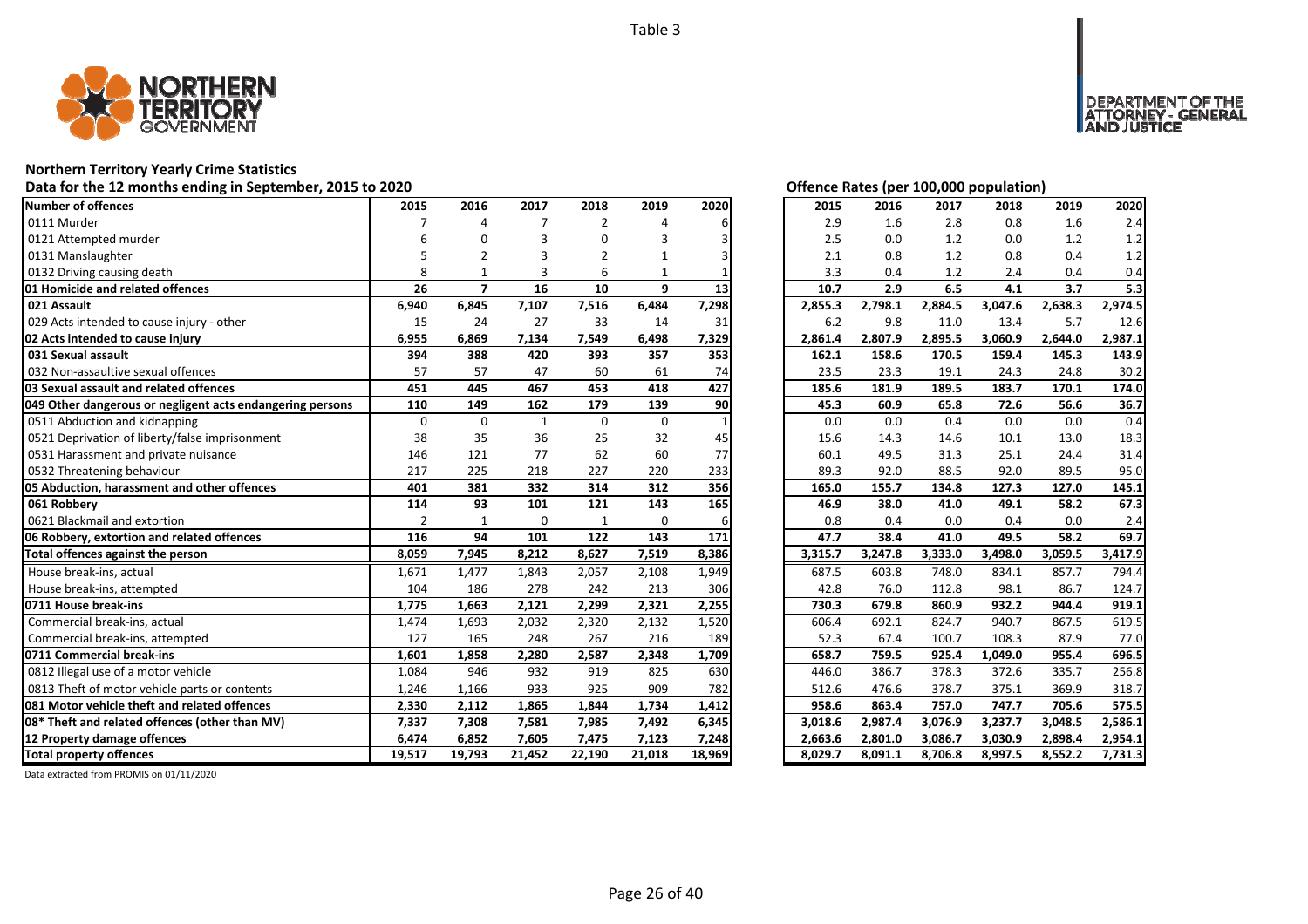

# **Darwin Yearly Crime Statistics**

# Data for the 12 months ending in September, 2015 to 2020<br> **Data for the 12 months ending in September, 2015 to 2020**

| <b>Number of offences</b>                                 | 2015           | 2016           | 2017         | 2018         | 2019           | 2020     | 2015    | 2016    | 2017    | 2018    | 2019    | 2020    |
|-----------------------------------------------------------|----------------|----------------|--------------|--------------|----------------|----------|---------|---------|---------|---------|---------|---------|
| 0111 Murder                                               | $\overline{2}$ | $\overline{2}$ | $\Omega$     | $\Omega$     | $\mathbf{1}$   |          | 2.4     | 2.3     | 0.0     | 0.0     | 1.2     | 2.4     |
| 0121 Attempted murder                                     |                |                |              | n            |                |          | 5.9     | 0.0     | 1.2     | 0.0     | 1.2     | 1.2     |
| 0131 Manslaughter                                         |                |                |              | 0            | O              |          | 2.4     | 1.2     | 0.0     | 0.0     | 0.0     | 1.2     |
| 0132 Driving causing death                                |                |                |              |              | 0              |          | 1.2     | 1.2     | 1.2     | 1.2     | 0.0     | 0.0     |
| <b>01 Homicide and related offences</b>                   | 10             | 4              | $\mathbf{2}$ | $\mathbf{1}$ | $\overline{2}$ |          | 11.8    | 4.7     | 2.3     | $1.2$   | 2.4     | 4.8     |
| 021 Assault                                               | 1,863          | 1,757          | 1,844        | 1,923        | 1,738          | 1,903    | 2,204.6 | 2,057.7 | 2,132.6 | 2,222.4 | 2,045.6 | 2,270.7 |
| 029 Acts intended to cause injury - other                 | 8              | $\overline{ }$ | 11           | 12           | 5              |          | 9.5     | 8.2     | 12.7    | 13.9    | 5.9     | 10.7    |
| 02 Acts intended to cause injury                          | 1,871          | 1,764          | 1,855        | 1,935        | 1,743          | 1,912    | 2,214.0 | 2,065.9 | 2,145.4 | 2,236.2 | 2,051.5 | 2,281.4 |
| 031 Sexual assault                                        | 134            | 122            | 139          | 144          | 131            | 116      | 158.6   | 142.9   | 160.8   | 166.4   | 154.2   | 138.4   |
| 032 Non-assaultive sexual offences                        | 30             | 20             | 20           | 26           | 22             | 31       | 35.5    | 23.4    | 23.1    | 30.0    | 25.9    | 37.0    |
| 03 Sexual assault and related offences                    | 164            | 142            | 159          | 170          | 153            | 147      | 194.1   | 166.3   | 183.9   | 196.5   | 180.1   | 175.4   |
| 049 Other dangerous or negligent acts endangering persons | 38             | 34             | 37           | 44           | 27             | 16       | 45.0    | 39.8    | 42.8    | 50.8    | 31.8    | 19.1    |
| 0511 Abduction and kidnapping                             | $\Omega$       | $\Omega$       | $\Omega$     | $\Omega$     | $\mathbf 0$    | $\Omega$ | 0.0     | 0.0     | 0.0     | 0.0     | 0.0     | 0.0     |
| 0521 Deprivation of liberty/false imprisonment            | 13             | 13             | 6            | 6            | 8              | 11       | 15.4    | 15.2    | 6.9     | 6.9     | 9.4     | 13.1    |
| 0531 Harassment and private nuisance                      | 80             | 57             | 18           | 20           | 21             | 15       | 94.7    | 66.8    | 20.8    | 23.1    | 24.7    | 17.9    |
| 0532 Threatening behaviour                                | 73             | 72             | 43           | 45           | 48             | 48       | 86.4    | 84.3    | 49.7    | 52.0    | 56.5    | 57.3    |
| 05 Abduction, harassment and other offences               | 166            | 142            | 67           | 71           | 77             | 74       | 196.4   | 166.3   | 77.5    | 82.1    | 90.6    | 88.3    |
| 061 Robberv                                               | 50             | 55             | 51           | 62           | 71             | 87       | 59.2    | 64.4    | 59.0    | 71.7    | 83.6    | 103.8   |
| 0621 Blackmail and extortion                              | $\mathbf{1}$   | $\mathbf{1}$   | $\Omega$     | $\mathbf{1}$ | $\mathbf 0$    |          | 1.2     | 1.2     | 0.0     | 1.2     | 0.0     | 2.4     |
| 06 Robbery, extortion and related offences                | 51             | 56             | 51           | 63           | 71             | 89       | 60.4    | 65.6    | 59.0    | 72.8    | 83.6    | 106.2   |
| Total offences against the person                         | 2,300          | 2,142          | 2,171        | 2,284        | 2,073          | 2,242    | 2,721.7 | 2,508.6 | 2,510.8 | 2,639.5 | 2,439.9 | 2,675.2 |
| House break-ins, actual                                   | 637            | 573            | 615          | 603          | 629            | 586      | 753.8   | 671.1   | 711.3   | 696.9   | 740.3   | 699.2   |
| House break-ins, attempted                                | 17             | 62             | 104          | 50           | 48             | 95       | 20.1    | 72.6    | 120.3   | 57.8    | 56.5    | 113.4   |
| 0711 House break-ins                                      | 654            | 635            | 719          | 653          | 677            | 681      | 773.9   | 743.7   | 831.5   | 754.7   | 796.8   | 812.6   |
| Commercial break-ins, actual                              | 318            | 490            | 646          | 537          | 454            | 244      | 376.3   | 573.9   | 747.1   | 620.6   | 534.4   | 291.1   |
| Commercial break-ins, attempted                           | 25             | 43             | 71           | 45           | 16             | 25       | 29.6    | 50.4    | 82.1    | 52.0    | 18.8    | 29.8    |
| 0711 Commercial break-ins                                 | 343            | 533            | 717          | 582          | 470            | 269      | 405.9   | 624.2   | 829.2   | 672.6   | 553.2   | 321.0   |
| 0812 Illegal use of a motor vehicle                       | 443            | 358            | 384          | 331          | 290            | 181      | 524.2   | 419.3   | 444.1   | 382.5   | 341.3   | 216.0   |
| 0813 Theft of motor vehicle parts or contents             | 666            | 531            | 377          | 322          | 441            | 380      | 788.1   | 621.9   | 436.0   | 372.1   | 519.1   | 453.4   |
| <b>1081 Motor vehicle theft and related offences</b>      | 1,109          | 889            | 761          | 653          | 731            | 561      | 1,312.3 | 1,041.2 | 880.1   | 754.7   | 860.4   | 669.4   |
| 08* Theft and related offences (other than MV)            | 3,241          | 3,055          | 3,075        | 3,168        | 3,115          | 2,608    | 3,835.2 | 3,577.9 | 3,556.3 | 3,661.2 | 3,666.4 | 3,111.9 |
| 12 Property damage offences                               | 2,358          | 2,425          | 2,601        | 2,106        | 2,005          | 2,036    | 2,790.3 | 2,840.0 | 3,008.1 | 2,433.8 | 2,359.9 | 2,429.4 |
| <b>Total property offences</b>                            | 7,705          | 7,537          | 7,873        | 7,162        | 6,998          | 6,155    | 9,117.7 | 8,827.0 | 9,105.3 | 8,276.9 | 8,236.7 | 7,344.3 |

NT OF THE<br>' - GENERAL

JSTICE

**DEPAR** 

| 2015    | 2016    | 2017    | 2018    | 2019    | 2020    |
|---------|---------|---------|---------|---------|---------|
| 2.4     | 2.3     | 0.0     | 0.0     | 1.2     | 2.4     |
| 5.9     | 0.0     | 1.2     | 0.0     | 1.2     | 1.2     |
| 2.4     | 1.2     | 0.0     | 0.0     | 0.0     | $1.2\,$ |
| 1.2     | 1.2     | 1.2     | 1.2     | 0.0     | 0.0     |
| 11.8    | 4.7     | 2.3     | 1.2     | 2.4     | 4.8     |
| 2,204.6 | 2,057.7 | 2,132.6 | 2,222.4 | 2,045.6 | 2,270.7 |
| 9.5     | 8.2     | 12.7    | 13.9    | 5.9     | 10.7    |
| 2,214.0 | 2,065.9 | 2,145.4 | 2,236.2 | 2,051.5 | 2,281.4 |
| 158.6   | 142.9   | 160.8   | 166.4   | 154.2   | 138.4   |
| 35.5    | 23.4    | 23.1    | 30.0    | 25.9    | 37.0    |
| 194.1   | 166.3   | 183.9   | 196.5   | 180.1   | 175.4   |
| 45.0    | 39.8    | 42.8    | 50.8    | 31.8    | 19.1    |
| 0.0     | 0.0     | 0.0     | 0.0     | 0.0     | 0.0     |
| 15.4    | 15.2    | 6.9     | 6.9     | 9.4     | 13.1    |
| 94.7    | 66.8    | 20.8    | 23.1    | 24.7    | 17.9    |
| 86.4    | 84.3    | 49.7    | 52.0    | 56.5    | 57.3    |
| 196.4   | 166.3   | 77.5    | 82.1    | 90.6    | 88.3    |
| 59.2    | 64.4    | 59.0    | 71.7    | 83.6    | 103.8   |
| 1.2     | 1.2     | 0.0     | 1.2     | 0.0     | 2.4     |
| 60.4    | 65.6    | 59.0    | 72.8    | 83.6    | 106.2   |
| 2,721.7 | 2,508.6 | 2,510.8 | 2,639.5 | 2,439.9 | 2,675.2 |
| 753.8   | 671.1   | 711.3   | 696.9   | 740.3   | 699.2   |
| 20.1    | 72.6    | 120.3   | 57.8    | 56.5    | 113.4   |
| 773.9   | 743.7   | 831.5   | 754.7   | 796.8   | 812.6   |
| 376.3   | 573.9   | 747.1   | 620.6   | 534.4   | 291.1   |
| 29.6    | 50.4    | 82.1    | 52.0    | 18.8    | 29.8    |
| 405.9   |         |         |         |         |         |
|         | 624.2   | 829.2   | 672.6   | 553.2   | 321.0   |
| 524.2   | 419.3   | 444.1   | 382.5   | 341.3   | 216.0   |
| 788.1   | 621.9   | 436.0   | 372.1   | 519.1   | 453.4   |
| 1,312.3 | 1,041.2 | 880.1   | 754.7   | 860.4   | 669.4   |
| 3,835.2 | 3,577.9 | 3,556.3 | 3,661.2 | 3,666.4 | 3,111.9 |
| 2,790.3 | 2,840.0 | 3,008.1 | 2,433.8 | 2,359.9 | 2,429.4 |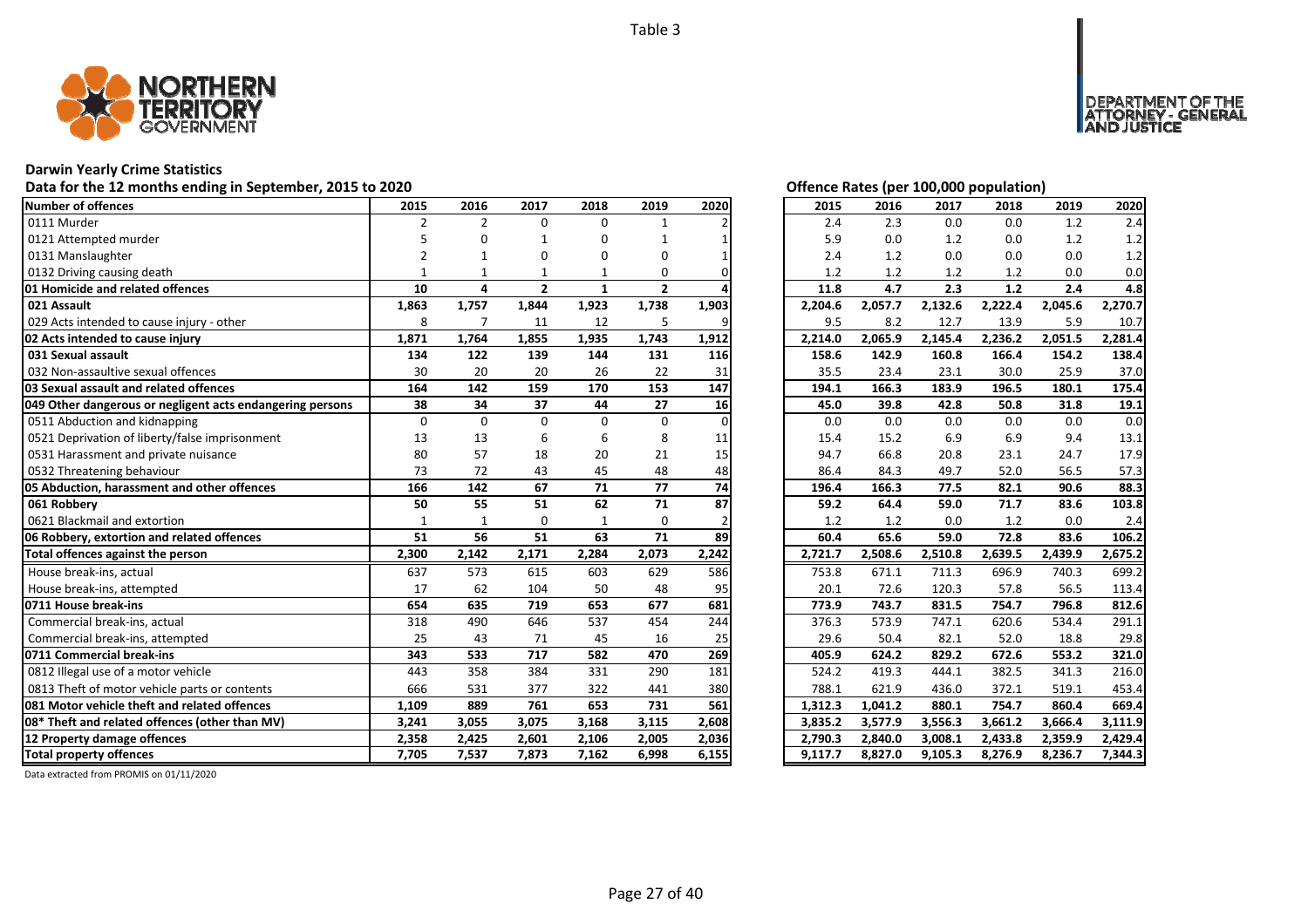

# **Palmerston Yearly Crime Statistics**

# Data for the 12 months ending in September, 2015 to 2020<br>
Data for the 12 months ending in September, 2015 to 2020

| Number of offences                                        | 2015           | 2016           | 2017           | 2018         | 2019           | 2020  | 2015    | 2016    | 2017    | 2018    | 2019    | 2020    |
|-----------------------------------------------------------|----------------|----------------|----------------|--------------|----------------|-------|---------|---------|---------|---------|---------|---------|
| 0111 Murder                                               | $\Omega$       | $\Omega$       | $\Omega$       | $\Omega$     |                |       | 0.0     | 0.0     | 0.0     | 0.0     | 2.7     | 2.6     |
| 0121 Attempted murder                                     |                |                | O              | O            |                |       | 0.0     | 0.0     | 0.0     | 0.0     | 2.7     | 0.0     |
| 0131 Manslaughter                                         |                |                |                |              | O              |       | 2.9     | 0.0     | 0.0     | 2.7     | 0.0     | 0.0     |
| 0132 Driving causing death                                |                | $\Omega$       | O              | 0            | 0              |       | 8.8     | 0.0     | 0.0     | 0.0     | 0.0     | 0.0     |
| 01 Homicide and related offences                          | 4              | $\mathbf{0}$   | $\mathbf{0}$   | $\mathbf{1}$ | $\mathbf{2}$   |       | 11.8    | 0.0     | 0.0     | 2.7     | 5.3     | 2.6     |
| 021 Assault                                               | 457            | 492            | 594            | 599          | 587            | 613   | 1,346.5 | 1,401.2 | 1,650.8 | 1,629.9 | 1,561.1 | 1,606.2 |
| 029 Acts intended to cause injury - other                 | 1              | $\overline{4}$ | 8              | 8            | 1              | 6     | 2.9     | 11.4    | 22.2    | 21.8    | 2.7     | 15.7    |
| 02 Acts intended to cause injury                          | 458            | 496            | 602            | 607          | 588            | 619   | 1,349.5 | 1,412.5 | 1,673.0 | 1,651.7 | 1,563.8 | 1,621.9 |
| 031 Sexual assault                                        | 31             | 36             | 33             | 24           | 49             | 51    | 91.3    | 102.5   | 91.7    | 65.3    | 130.3   | 133.6   |
| 032 Non-assaultive sexual offences                        | $\overline{a}$ | 9              | $\overline{2}$ | 10           | 6              | 14    | 11.8    | 25.6    | 5.6     | 27.2    | 16.0    | 36.7    |
| 03 Sexual assault and related offences                    | 35             | 45             | 35             | 34           | 55             | 65    | 103.1   | 128.2   | 97.3    | 92.5    | 146.3   | 170.3   |
| 049 Other dangerous or negligent acts endangering persons | 8              | 13             | 19             | 14           | 12             | 9     | 23.6    | 37.0    | 52.8    | 38.1    | 31.9    | 23.6    |
| 0511 Abduction and kidnapping                             | $\Omega$       | $\Omega$       | $\Omega$       | $\Omega$     | $\Omega$       |       | 0.0     | 0.0     | 0.0     | 0.0     | 0.0     | 0.0     |
| 0521 Deprivation of liberty/false imprisonment            |                |                |                |              |                |       | 8.8     | 14.2    | 13.9    | 8.2     | 2.7     | 18.3    |
| 0531 Harassment and private nuisance                      |                | 8              | 8              |              | 8              |       | 20.6    | 22.8    | 22.2    | 8.2     | 21.3    | 15.7    |
| 0532 Threatening behaviour                                | 18             | 16             | 30             | 20           | 27             | 18    | 53.0    | 45.6    | 83.4    | 54.4    | 71.8    | 47.2    |
| 05 Abduction, harassment and other offences               | 28             | 29             | 43             | 26           | 36             | 31    | 82.5    | 82.6    | 119.5   | 70.7    | 95.7    | 81.2    |
| 061 Robbery                                               | 14             | 14             | 16             | 11           | 23             | 30    | 41.3    | 39.9    | 44.5    | 29.9    | 61.2    | 78.6    |
| 0621 Blackmail and extortion                              | $\Omega$       | $\Omega$       | $\Omega$       | 0            | $\Omega$       |       | 0.0     | 0.0     | 0.0     | 0.0     | 0.0     | 0.0     |
| 06 Robbery, extortion and related offences                | 14             | 14             | 16             | 11           | 23             | 30    | 41.3    | 39.9    | 44.5    | 29.9    | 61.2    | 78.6    |
| Total offences against the person                         | 547            | 597            | 715            | 693          | 716            | 755   | 1,611.7 | 1,700.2 | 1,987.0 | 1,885.7 | 1,904.2 | 1,978.3 |
| House break-ins, actual                                   | 272            | 238            | 343            | 353          | 292            | 304   | 801.4   | 677.8   | 953.2   | 960.5   | 776.6   | 796.5   |
| House break-ins, attempted                                | 13             | 49             | 55             | 52           | 15             | 41    | 38.3    | 139.5   | 152.8   | 141.5   | 39.9    | 107.4   |
| 0711 House break-ins                                      | 285            | 287            | 398            | 405          | 307            | 345   | 839.7   | 817.3   | 1,106.1 | 1,102.0 | 816.5   | 904.0   |
| Commercial break-ins, actual                              | 153            | 145            | 172            | 243          | 132            | 101   | 450.8   | 412.9   | 478.0   | 661.2   | 351.1   | 264.6   |
| Commercial break-ins, attempted                           | 8              | 13             | 24             | 25           | $\overline{7}$ | 11    | 23.6    | 37.0    | 66.7    | 68.0    | 18.6    | 28.8    |
| 0711 Commercial break-ins                                 | 161            | 158            | 196            | 268          | 139            | 112   | 474.4   | 450.0   | 544.7   | 729.2   | 369.7   | 293.5   |
| 0812 Illegal use of a motor vehicle                       | 227            | 178            | 171            | 111          | 117            | 82    | 668.8   | 506.9   | 475.2   | 302.0   | 311.2   | 214.9   |
| 0813 Theft of motor vehicle parts or contents             | 249            | 230            | 195            | 184          | 100            | 129   | 733.7   | 655.0   | 541.9   | 500.7   | 266.0   | 338.0   |
| 081 Motor vehicle theft and related offences              | 476            | 408            | 366            | 295          | 217            | 211   | 1,402.5 | 1,161.9 | 1,017.1 | 802.7   | 577.1   | 552.9   |
| 08* Theft and related offences (other than MV)            | 1,031          | 1,075          | 1,105          | 1,156        | 823            | 805   | 3,037.8 | 3,061.5 | 3,070.9 | 3,145.5 | 2,188.8 | 2,109.3 |
| 12 Property damage offences                               | 795            | 769            | 1,085          | 1,085        | 946            | 921   | 2,342.4 | 2,190.0 | 3,015.3 | 2,952.3 | 2,515.9 | 2,413.2 |
| <b>Total property offences</b>                            | 2,748          | 2,697          | 3,150          | 3,209        | 2,432          | 2,394 | 8,096.9 | 7.680.7 | 8,754.1 | 8,731.7 | 6,467.9 | 6,272.8 |

DEPARTMENT OF THE<br>ATTORNEY - GENERAL ÜSTICE

| 2015    | 2016    | 2017    | 2018    | 2019    | 2020    |
|---------|---------|---------|---------|---------|---------|
| 0.0     | 0.0     | 0.0     | 0.0     | 2.7     | 2.6     |
| 0.0     | 0.0     | 0.0     | 0.0     | 2.7     | 0.0     |
| 2.9     | 0.0     | 0.0     | 2.7     | 0.0     | 0.0     |
| 8.8     | 0.0     | 0.0     | 0.0     | 0.0     | 0.0     |
| 11.8    | 0.0     | 0.0     | 2.7     | 5.3     | 2.6     |
| 1,346.5 | 1,401.2 | 1,650.8 | 1,629.9 | 1,561.1 | 1,606.2 |
| 2.9     | 11.4    | 22.2    | 21.8    | 2.7     | 15.7    |
| 1,349.5 | 1,412.5 | 1,673.0 | 1,651.7 | 1,563.8 | 1,621.9 |
| 91.3    | 102.5   | 91.7    | 65.3    | 130.3   | 133.6   |
| 11.8    | 25.6    | 5.6     | 27.2    | 16.0    | 36.7    |
| 103.1   | 128.2   | 97.3    | 92.5    | 146.3   | 170.3   |
| 23.6    | 37.0    | 52.8    | 38.1    | 31.9    | 23.6    |
| 0.0     | 0.0     | 0.0     | 0.0     | 0.0     | 0.0     |
| 8.8     | 14.2    | 13.9    | 8.2     | 2.7     | 18.3    |
| 20.6    | 22.8    | 22.2    | 8.2     | 21.3    | 15.7    |
| 53.0    | 45.6    | 83.4    | 54.4    | 71.8    | 47.2    |
| 82.5    | 82.6    | 119.5   | 70.7    | 95.7    | 81.2    |
| 41.3    | 39.9    | 44.5    | 29.9    | 61.2    | 78.6    |
| 0.0     | 0.0     | 0.0     | 0.0     | 0.0     | 0.0     |
| 41.3    | 39.9    | 44.5    | 29.9    | 61.2    | 78.6    |
| 1,611.7 | 1,700.2 | 1,987.0 | 1,885.7 | 1,904.2 | 1,978.3 |
| 801.4   | 677.8   | 953.2   | 960.5   | 776.6   | 796.5   |
| 38.3    | 139.5   | 152.8   | 141.5   | 39.9    | 107.4   |
| 839.7   | 817.3   | 1,106.1 | 1,102.0 | 816.5   | 904.0   |
| 450.8   | 412.9   | 478.0   | 661.2   | 351.1   | 264.6   |
| 23.6    | 37.0    | 66.7    | 68.0    | 18.6    | 28.8    |
| 474.4   | 450.0   | 544.7   | 729.2   | 369.7   | 293.5   |
| 668.8   | 506.9   | 475.2   | 302.0   | 311.2   | 214.9   |
| 733.7   | 655.0   | 541.9   | 500.7   | 266.0   | 338.0   |
| 1,402.5 | 1,161.9 | 1,017.1 | 802.7   | 577.1   | 552.9   |
| 3,037.8 | 3,061.5 | 3,070.9 | 3,145.5 | 2,188.8 | 2,109.3 |
| 2,342.4 | 2,190.0 | 3,015.3 | 2,952.3 | 2,515.9 | 2,413.2 |
| 8,096.9 | 7,680.7 | 8,754.1 | 8,731.7 | 6,467.9 | 6,272.8 |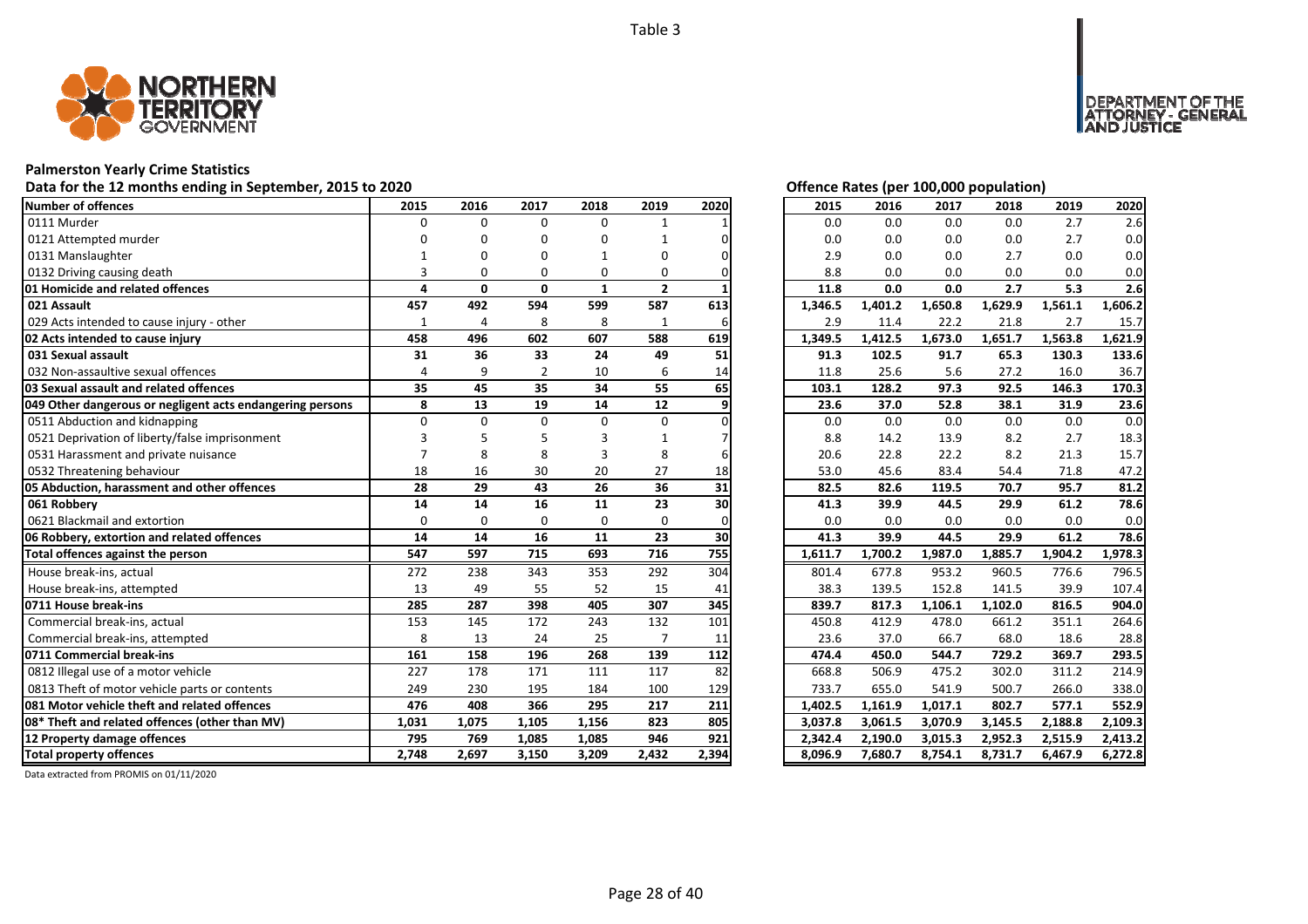

# **Alice Springs Yearly Crime Statistics**

# Data for the 12 months ending in September, 2015 to 2020<br>
Data for the 12 months ending in September, 2015 to 2020

| Number of offences                                        | 2015           | 2016         | 2017           | 2018           | 2019         | 2020  | 2015    | 2016    | 2017    | 2018    | 2019    | 2020                                   |
|-----------------------------------------------------------|----------------|--------------|----------------|----------------|--------------|-------|---------|---------|---------|---------|---------|----------------------------------------|
| 0111 Murder                                               |                | $\Omega$     | $\Omega$       | $\overline{2}$ | $\Omega$     |       | 3.6     | 0.0     | 0.0     | 7.6     | 0.0     | 7.6                                    |
| 0121 Attempted murder                                     |                | n            |                | 0              | O            |       | 0.0     | 0.0     | 3.8     | 0.0     | 0.0     | 3.8                                    |
| 0131 Manslaughter                                         |                |              | O              | O              | n            |       | 7.3     | 0.0     | 0.0     | 0.0     | 0.0     | 0.0                                    |
| 0132 Driving causing death                                | $\mathfrak{p}$ | O            |                | 3              |              |       | 7.3     | 0.0     | 3.8     | 11.3    | 3.8     | 0.0                                    |
| 01 Homicide and related offences                          | 5              | $\mathbf{0}$ | $\overline{2}$ | 5              | $\mathbf{1}$ |       | 18.2    | 0.0     | 7.5     | 18.9    | 3.8     | 11.4                                   |
| 021 Assault                                               | 1,630          | 1,613        | 1,681          | 1,936          | 1,404        | 1,715 | 5,926.2 | 6,010.6 | 6,321.0 | 7,317.3 | 5,325.0 | 6,514.0                                |
| 029 Acts intended to cause injury - other                 | $\overline{2}$ | 4            |                | 6              | 3            |       | 7.3     | 14.9    | 3.8     | 22.7    | 11.4    | 26.6                                   |
| 02 Acts intended to cause injury                          | 1,632          | 1,617        | 1,682          | 1,942          | 1,407        | 1,722 | 5,933.5 | 6,025.5 | 6,324.7 | 7,339.9 | 5,336.4 | 6,540.6                                |
| 031 Sexual assault                                        | 71             | 87           | 66             | 75             | 62           | 64    | 258.1   | 324.2   | 248.2   | 283.5   | 235.2   | 243.1                                  |
| 032 Non-assaultive sexual offences                        | 9              | 9            | 10             | 8              | 13           |       | 32.7    | 33.5    | 37.6    | 30.2    | 49.3    | 34.2                                   |
| 03 Sexual assault and related offences                    | 80             | 96           | 76             | 83             | 75           | 73    | 290.9   | 357.7   | 285.8   | 313.7   | 284.5   | 277.3                                  |
| 049 Other dangerous or negligent acts endangering persons | 34             | 33           | 43             | 52             | 34           | 22    | 123.6   | 123.0   | 161.7   | 196.5   | 129.0   | 83.6                                   |
| 0511 Abduction and kidnapping                             | $\Omega$       | $\Omega$     | $\mathbf{1}$   | $\Omega$       | $\Omega$     |       | 0.0     | 0.0     | 3.8     | 0.0     | 0.0     | 0.0                                    |
| 0521 Deprivation of liberty/false imprisonment            |                | 6            |                |                |              |       | 18.2    | 22.4    | 18.8    | 11.3    | 15.2    | 30.4                                   |
| 0531 Harassment and private nuisance                      | 11             |              | 11             | 9              | 9            | 16    | 40.0    | 14.9    | 41.4    | 34.0    | 34.1    | 60.8                                   |
| 0532 Threatening behaviour                                | 36             | 39           | 66             | 59             | 56           | 73    | 130.9   | 145.3   | 248.2   | 223.0   | 212.4   | 277.3                                  |
| 05 Abduction, harassment and other offences               | 52             | 49           | 83             | 71             | 69           | 97    | 189.1   | 182.6   | 312.1   | 268.3   | 261.7   | 368.4                                  |
| 061 Robberv                                               | 31             | 14           | 20             | 34             | 29           | 31    | 112.7   | 52.2    | 75.2    | 128.5   | 110.0   | 117.7                                  |
| 0621 Blackmail and extortion                              | $\Omega$       | $\Omega$     | $\Omega$       | $\Omega$       | $\Omega$     |       | 0.0     | 0.0     | 0.0     | 0.0     | 0.0     | 7.6                                    |
| 06 Robbery, extortion and related offences                | 31             | 14           | 20             | 34             | 29           | 33    | 112.7   | 52.2    | 75.2    | 128.5   | 110.0   | 125.3                                  |
| Total offences against the person                         | 1,834          | 1,809        | 1,906          | 2,187          | 1,615        | 1,950 | 6,667.9 | 6,740.9 | 7,167.0 | 8,265.9 | 6,125.3 | 7,406.6                                |
| House break-ins, actual                                   | 387            | 253          | 313            | 443            | 474          | 476   | 1,407.0 | 942.8   | 1,177.0 | 1,674.4 | 1,797.8 | 1,808.0                                |
| House break-ins, attempted                                | 26             | 32           | 36             | 52             | 65           | 93    | 94.5    | 119.2   | 135.4   | 196.5   | 246.5   | 353.2                                  |
| 0711 House break-ins                                      | 413            | 285          | 349            | 495            | 539          | 569   | 1,501.5 | 1,062.0 | 1,312.3 | 1,870.9 | 2,044.3 | 2,161.2                                |
| Commercial break-ins, actual                              |                |              |                |                |              |       | 916.2   |         |         | 1,277.5 | 978.5   | 1,082.5                                |
|                                                           | 252            | 327          | 349            | 338            | 258          | 285   |         | 1,218.5 | 1,312.3 |         |         |                                        |
| Commercial break-ins, attempted                           | 19             | 31           | 39             | 46             | 51           | 53    | 69.1    | 115.5   | 146.6   | 173.9   | 193.4   |                                        |
| 0711 Commercial break-ins                                 | 271            | 358          | 388            | 384            | 309          | 338   | 985.3   | 1,334.0 | 1,459.0 | 1,451.4 | 1.172.0 |                                        |
| 0812 Illegal use of a motor vehicle                       | 150            | 130          | 121            | 209            | 175          | 169   | 545.4   | 484.4   | 455.0   | 789.9   | 663.7   | 201.3<br>1.283.8<br>641.9              |
| 0813 Theft of motor vehicle parts or contents             | 171            | 244          | 225            | 245            | 231          | 133   | 621.7   | 909.2   | 846.1   | 926.0   | 876.1   |                                        |
| 081 Motor vehicle theft and related offences              | 321            | 374          | 346            | 454            | 406          | 302   | 1,167.1 | 1,393.7 | 1,301.0 | 1,715.9 | 1,539.9 |                                        |
| 08* Theft and related offences (other than MV)            | 1,328          | 1,495        | 1,467          | 1,593          | 1,544        | 1,392 | 4,828.2 | 5,570.9 | 5,516.3 | 6,020.9 | 5,856.0 |                                        |
| 12 Property damage offences                               | 1,506          | 1,760        | 1,741          | 1,816          | 1,677        | 1,835 | 5,475.4 | 6,558.4 | 6,546.6 | 6,863.7 | 6,360.5 | 505.2<br>1,147.1<br>5,287.1<br>6,969.8 |

DEPARTMENT OF THE<br>ATTORNEY - GENERAL ÜSTICE

| 2015     | 2016     | 2017     | 2018     | 2019     | 2020     |
|----------|----------|----------|----------|----------|----------|
| 3.6      | 0.0      | 0.0      | 7.6      | 0.0      | 7.6      |
| 0.0      | 0.0      | 3.8      | 0.0      | 0.0      | 3.8      |
| 7.3      | 0.0      | 0.0      | 0.0      | 0.0      | 0.0      |
| 7.3      | 0.0      | 3.8      | 11.3     | 3.8      | 0.0      |
| 18.2     | 0.0      | 7.5      | 18.9     | 3.8      | 11.4     |
| 5,926.2  | 6,010.6  | 6,321.0  | 7,317.3  | 5,325.0  | 6,514.0  |
| 7.3      | 14.9     | 3.8      | 22.7     | 11.4     | 26.6     |
| 5,933.5  | 6,025.5  | 6,324.7  | 7,339.9  | 5,336.4  | 6,540.6  |
| 258.1    | 324.2    | 248.2    | 283.5    | 235.2    | 243.1    |
| 32.7     | 33.5     | 37.6     | 30.2     | 49.3     | 34.2     |
| 290.9    | 357.7    | 285.8    | 313.7    | 284.5    | 277.3    |
| 123.6    | 123.0    | 161.7    | 196.5    | 129.0    | 83.6     |
| 0.0      | 0.0      | 3.8      | 0.0      | 0.0      | 0.0      |
| 18.2     | 22.4     | 18.8     | 11.3     | 15.2     | 30.4     |
| 40.0     | 14.9     | 41.4     | 34.0     | 34.1     | 60.8     |
| 130.9    | 145.3    | 248.2    | 223.0    | 212.4    | 277.3    |
| 189.1    | 182.6    | 312.1    | 268.3    | 261.7    | 368.4    |
| 112.7    | 52.2     | 75.2     | 128.5    | 110.0    | 117.7    |
| 0.0      | 0.0      | 0.0      | 0.0      | 0.0      | 7.6      |
| 112.7    | 52.2     | 75.2     | 128.5    | 110.0    | 125.3    |
| 6,667.9  | 6,740.9  | 7,167.0  | 8,265.9  | 6,125.3  | 7,406.6  |
| 1,407.0  | 942.8    | 1,177.0  | 1,674.4  | 1,797.8  | 1,808.0  |
| 94.5     | 119.2    | 135.4    | 196.5    | 246.5    | 353.2    |
| 1,501.5  | 1,062.0  | 1,312.3  | 1,870.9  | 2,044.3  | 2,161.2  |
| 916.2    | 1,218.5  | 1,312.3  | 1,277.5  | 978.5    | 1,082.5  |
| 69.1     | 115.5    | 146.6    | 173.9    | 193.4    | 201.3    |
| 985.3    | 1,334.0  | 1,459.0  | 1,451.4  | 1,172.0  | 1,283.8  |
| 545.4    | 484.4    | 455.0    | 789.9    | 663.7    | 641.9    |
| 621.7    | 909.2    | 846.1    | 926.0    | 876.1    | 505.2    |
| 1,167.1  | 1,393.7  | 1,301.0  | 1,715.9  | 1,539.9  | 1,147.1  |
| 4,828.2  | 5,570.9  | 5,516.3  | 6,020.9  | 5,856.0  | 5,287.1  |
| 5,475.4  | 6,558.4  | 6,546.6  | 6,863.7  | 6,360.5  | 6,969.8  |
| 13,957.5 | 15,918.9 | 16,135.2 | 17,922.7 | 16,972.6 | 16,849.0 |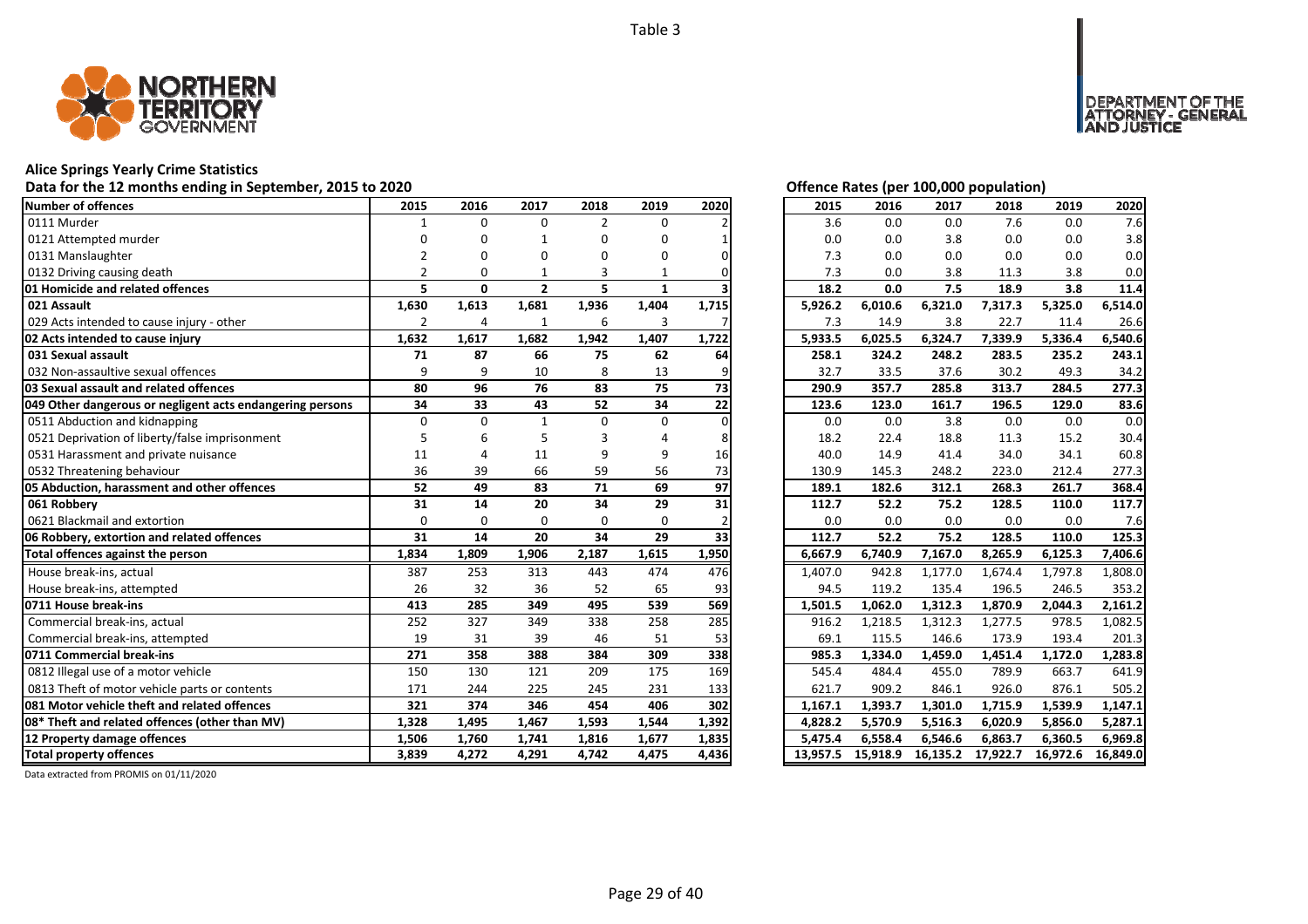

# **Katherine Yearly Crime Statistics**

# Data for the 12 months ending in September, 2015 to 2020<br>
Data for the 12 months ending in September, 2015 to 2020

| Number of offences                                        | 2015                     | 2016           | 2017     | 2018           | 2019         | 2020 | 2015    | 2016    | 2017    | 2018     | 2019     | 2020    |
|-----------------------------------------------------------|--------------------------|----------------|----------|----------------|--------------|------|---------|---------|---------|----------|----------|---------|
| 0111 Murder                                               |                          | $\Omega$       | 3        | $\Omega$       |              |      | 9.3     | 0.0     | 28.2    | 0.0      | 9.4      | 0.0     |
| 0121 Attempted Murder                                     |                          |                | n        | O              | n            |      | 0.0     | 0.0     | 0.0     | 0.0      | 0.0      | 0.0     |
| 0131 Manslaughter                                         |                          |                |          | n              | n            |      | 0.0     | 0.0     | 18.8    | 0.0      | 0.0      | 9.4     |
| 0132 Driving causing death                                |                          | O              | O        | $\Omega$       | 0            |      | 0.0     | 0.0     | 0.0     | 0.0      | 0.0      | 0.0     |
| 01 Homicide and related offences                          | 1                        | $\mathbf{0}$   | 5        | $\mathbf{0}$   | $\mathbf{1}$ |      | 9.3     | 0.0     | 47.0    | 0.0      | 9.4      | 9.4     |
| 021 Assault                                               | 469                      | 448            | 506      | 616            | 496          | 595  | 4,340.2 | 4,176.0 | 4,757.9 | 5,799.3  | 4,657.3  | 5,564.9 |
| 029 Acts intended to cause injury - other                 | $\overline{2}$           | 3              | 3        | $\mathbf 0$    | 1            | ი    | 18.5    | 28.0    | 28.2    | 0.0      | 9.4      | 0.0     |
| 02 Acts intended to cause injury                          | 471                      | 451            | 509      | 616            | 497          | 595  | 4,358.7 | 4,204.0 | 4,786.1 | 5,799.3  | 4,666.7  | 5,564.9 |
| 031 Sexual assault                                        | 24                       | 26             | 40       | 33             | 25           | 26   | 222.1   | 242.4   | 376.1   | 310.7    | 234.7    | 243.2   |
| 032 Non-assaultive sexual offences                        | $\overline{2}$           | $\Omega$       |          | $\overline{2}$ |              |      | 18.5    | 0.0     | 47.0    | 18.8     | 65.7     | 0.0     |
| 03 Sexual assault and related offences                    | 26                       | 26             | 45       | 35             | 32           | 26   | 240.6   | 242.4   | 423.1   | 329.5    | 300.5    | 243.2   |
| 049 Other dangerous or negligent acts endangering persons | 5                        | 6              | 5        | 9              | 6            |      | 46.3    | 55.9    | 47.0    | 84.7     | 56.3     | 56.1    |
| 0511 Abduction and kidnapping                             | $\Omega$                 | $\Omega$       | U        | $\Omega$       | $\Omega$     |      | 0.0     | 0.0     | 0.0     | 0.0      | 0.0      | 0.0     |
| 0521 Deprivation of liberty/false imprisonment            |                          |                |          |                |              |      | 18.5    | 18.6    | 28.2    | 0.0      | 18.8     | 0.0     |
| 0531 Harassment and private nuisance                      | $\overline{2}$           | $\overline{2}$ |          | 0              |              |      | 18.5    | 18.6    | 65.8    | 0.0      | 18.8     | 46.8    |
| 0532 Threatening behaviour                                | 11                       | 16             | 10       | 16             | 8            |      | 101.8   | 149.1   | 94.0    | 150.6    | 75.1     | 28.1    |
| 05 Abduction, harassment and other offences               | 15                       | 20             | 20       | 16             | 12           |      | 138.8   | 186.4   | 188.1   | 150.6    | 112.7    | 74.8    |
| 061 Robbery                                               | $\overline{\phantom{a}}$ | $\Delta$       | $\Delta$ | $\overline{2}$ | 9            |      | 64.8    | 37.3    | 37.6    | 18.8     | 84.5     | 9.4     |
| 0621 Blackmail and extortion                              | -1                       | O              | $\Omega$ | $\Omega$       | $\Omega$     |      | 9.3     | 0.0     | 0.0     | 0.0      | 0.0      | 0.0     |
| 06 Robbery, extortion and related offences                | 8                        | 4              | 4        | $\overline{2}$ | 9            |      | 74.0    | 37.3    | 37.6    | 18.8     | 84.5     | 9.4     |
| Total offences against the person                         | 526                      | 507            | 588      | 678            | 557          | 637  | 4,867.7 | 4,726.0 | 5,528.9 | 6,383.0  | 5,230.0  | 5,957.7 |
| House break-ins, actual                                   | 77                       | 72             | 111      | 116            | 96           | 109  | 712.6   | 671.1   | 1,043.7 | 1,092.1  | 901.4    | 1,019.5 |
| House break-ins, attempted                                | $\Delta$                 | 5              | 26       | 11             | 13           | 10   | 37.0    | 46.6    | 244.5   | 103.6    | 122.1    | 93.5    |
| 0711 House break-ins                                      | 81                       | 77             | 137      | 127            | 109          | 119  | 749.6   | 717.7   | 1,288.2 | 1,195.6  | 1,023.5  | 1,113.0 |
| Commercial break-ins, actual                              | 122                      | 71             | 92       | 215            | 252          | 102  | 1,129.0 | 661.8   | 865.1   | 2,024.1  | 2,366.2  | 954.0   |
| Commercial break-ins, attempted                           |                          | 12             | 13       | 23             | 23           | 8    | 64.8    | 111.9   | 122.2   | 216.5    | 216.0    | 74.8    |
| 0711 Commercial break-ins                                 | 129                      | 83             | 105      | 238            | 275          | 110  | 1,193.8 | 773.7   | 987.3   | 2,240.6  | 2,582.2  | 1,028.8 |
| 0812 Illegal use of a motor vehicle                       | 55                       | 64             | 63       | 29             | 46           | 21   | 509.0   | 596.6   | 592.4   | 273.0    | 431.9    | 196.4   |
| 0813 Theft of motor vehicle parts or contents             | 34                       | 25             | 31       | 36             | 25           | 20   | 314.6   | 233.0   | 291.5   | 338.9    | 234.7    | 187.1   |
| 081 Motor vehicle theft and related offences              | 89                       | 89             | 94       | 65             | 71           | 41   | 823.6   | 829.6   | 883.9   | 611.9    | 666.7    | 383.5   |
| 08* Theft and related offences (other than MV)            | 353                      | 326            | 375      | 417            | 417          | 336  | 3,266.7 | 3,038.8 | 3,526.1 | 3,925.8  | 3,915.5  | 3,142.5 |
| 12 Property damage offences                               | 306                      | 266            | 306      | 349            | 388          | 369  | 2,831.8 | 2,479.5 | 2,877.3 | 3,285.6  | 3,643.2  | 3,451.2 |
| <b>Total property offences</b>                            | 958                      | 841            | 1,017    | 1,196          | 1,260        | 975  | 8,865.4 | 7,839.3 | 9,562.8 | 11,259.6 | 11,831.0 | 9,119.0 |

I OF THE<br>GENERAL

DEPAR

ISTICE

| 2015    | 2016    | 2017    | 2018     | 2019     | 2020    |
|---------|---------|---------|----------|----------|---------|
| 9.3     | 0.0     | 28.2    | 0.0      | 9.4      | 0.0     |
| 0.0     | 0.0     | 0.0     | 0.0      | 0.0      | 0.0     |
| 0.0     | $0.0\,$ | 18.8    | 0.0      | 0.0      | 9.4     |
| 0.0     | 0.0     | 0.0     | 0.0      | 0.0      | 0.0     |
| 9.3     | 0.0     | 47.0    | 0.0      | 9.4      | 9.4     |
| 4,340.2 | 4,176.0 | 4,757.9 | 5,799.3  | 4,657.3  | 5,564.9 |
| 18.5    | 28.0    | 28.2    | 0.0      | 9.4      | 0.0     |
| 4,358.7 | 4,204.0 | 4,786.1 | 5,799.3  | 4,666.7  | 5,564.9 |
| 222.1   | 242.4   | 376.1   | 310.7    | 234.7    | 243.2   |
| 18.5    | 0.0     | 47.0    | 18.8     | 65.7     | 0.0     |
| 240.6   | 242.4   | 423.1   | 329.5    | 300.5    | 243.2   |
| 46.3    | 55.9    | 47.0    | 84.7     | 56.3     | 56.1    |
| 0.0     | 0.0     | 0.0     | 0.0      | 0.0      | 0.0     |
| 18.5    | 18.6    | 28.2    | 0.0      | 18.8     | 0.0     |
| 18.5    | 18.6    | 65.8    | 0.0      | 18.8     | 46.8    |
| 101.8   | 149.1   | 94.0    | 150.6    | 75.1     | 28.1    |
| 138.8   | 186.4   | 188.1   | 150.6    | 112.7    | 74.8    |
| 64.8    | 37.3    | 37.6    | 18.8     | 84.5     | 9.4     |
| 9.3     | 0.0     | 0.0     | 0.0      | 0.0      | 0.0     |
| 74.0    | 37.3    | 37.6    | 18.8     | 84.5     | 9.4     |
| 4,867.7 | 4,726.0 | 5,528.9 | 6,383.0  | 5,230.0  | 5,957.7 |
| 712.6   | 671.1   | 1,043.7 | 1,092.1  | 901.4    | 1,019.5 |
| 37.0    | 46.6    | 244.5   | 103.6    | 122.1    | 93.5    |
| 749.6   | 717.7   | 1,288.2 | 1,195.6  | 1,023.5  | 1,113.0 |
| 1,129.0 | 661.8   | 865.1   | 2,024.1  | 2,366.2  | 954.0   |
| 64.8    | 111.9   | 122.2   | 216.5    | 216.0    | 74.8    |
| 1,193.8 | 773.7   | 987.3   | 2,240.6  | 2,582.2  | 1,028.8 |
| 509.0   | 596.6   | 592.4   | 273.0    | 431.9    | 196.4   |
| 314.6   | 233.0   | 291.5   | 338.9    | 234.7    | 187.1   |
| 823.6   | 829.6   | 883.9   | 611.9    | 666.7    | 383.5   |
| 3,266.7 | 3,038.8 | 3,526.1 | 3,925.8  | 3,915.5  | 3,142.5 |
| 2,831.8 | 2,479.5 | 2,877.3 | 3,285.6  | 3,643.2  | 3,451.2 |
| 8,865.4 | 7,839.3 | 9,562.8 | 11,259.6 | 11,831.0 | 9,119.0 |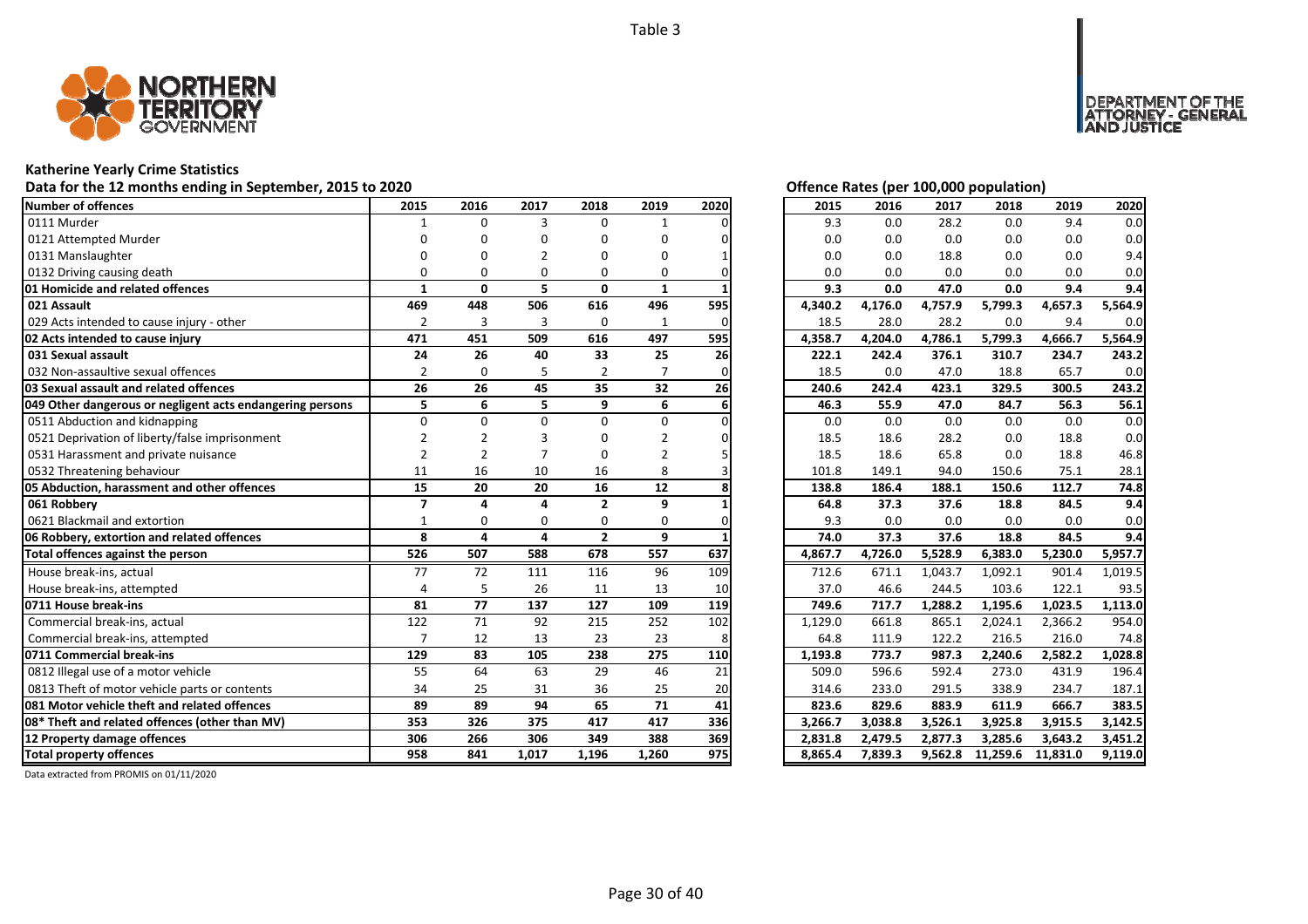

# **Tennant Creek Yearly Crime Statistics**

# Data for the 12 months ending in September, 2015 to 2020<br> **Data for the 12 months ending in September, 2015 to 2020**

| <b>Number of offences</b>                                 | 2015           | 2016           | 2017                    | 2018                    | 2019                    | 2020 | 2015     | 2016     | 2017     | 2018     | 2019     | 2020     |
|-----------------------------------------------------------|----------------|----------------|-------------------------|-------------------------|-------------------------|------|----------|----------|----------|----------|----------|----------|
| 0111 Murder                                               | $\mathbf{1}$   | $\Omega$       | $\overline{2}$          | 0                       | 0                       |      | 29.3     | 0.0      | 60.5     | 0.0      | 0.0      | 0.0      |
| 0121 Attempted murder                                     | n              | ŋ              | 1                       | n                       | O                       |      | 0.0      | 0.0      | 30.3     | 0.0      | 0.0      | 0.0      |
| 0131 Manslaughter                                         |                | ŋ              | O                       |                         | 0                       |      | 0.0      | 0.0      | 0.0      | 30.7     | 0.0      | 0.0      |
| 0132 Driving causing death                                |                | 0              | 0                       | 0                       | 0                       |      | 29.3     | 0.0      | 0.0      | 0.0      | 0.0      | 0.0      |
| 01 Homicide and related offences                          | $\overline{2}$ | $\mathbf{0}$   | $\overline{\mathbf{3}}$ | $\mathbf{1}$            | $\mathbf{0}$            |      | 58.7     | 0.0      | 90.8     | 30.7     | 0.0      | 0.0      |
| 021 Assault                                               | 229            | 297            | 320                     | 289                     | 288                     | 326  | 6,719.5  | 8,889.6  | 9,682.3  | 8,865.0  | 8,913.6  | 10,046.2 |
| 029 Acts intended to cause injury - other                 | 1              | 1              | 1                       | 3                       | 1                       |      | 29.3     | 29.9     | 30.3     | 92.0     | 31.0     | 30.8     |
| 02 Acts intended to cause injury                          | 230            | 298            | 321                     | 292                     | 289                     | 327  | 6,748.8  | 8,919.5  | 9,712.6  | 8,957.1  | 8,944.6  | 10,077.0 |
| 031 Sexual assault                                        | 9              | 11             | 20                      | 8                       | 10                      |      | 264.1    | 329.2    | 605.1    | 245.4    | 309.5    | 277.3    |
| 032 Non-assaultive sexual offences                        | -1             | 1              | $\mathbf{1}$            | $\overline{2}$          | 0                       |      | 29.3     | 29.9     | 30.3     | 61.3     | 0.0      | 123.3    |
| 03 Sexual assault and related offences                    | 10             | 12             | 21                      | 10                      | 10                      | 13   | 293.4    | 359.2    | 635.4    | 306.7    | 309.5    | 400.6    |
| 049 Other dangerous or negligent acts endangering persons | 4              | 5              | $\mathbf{1}$            | $\overline{\mathbf{3}}$ | 4                       |      | 117.4    | 149.7    | 30.3     | 92.0     | 123.8    | 123.3    |
| 0511 Abduction and kidnapping                             | $\Omega$       | $\Omega$       | $\Omega$                | $\Omega$                | 0                       |      | 0.0      | 0.0      | 0.0      | 0.0      | 0.0      | 30.8     |
| 0521 Deprivation of liberty/false imprisonment            |                |                |                         |                         | U                       |      | 29.3     | 29.9     | 121.0    | 0.0      | 0.0      | 61.6     |
| 0531 Harassment and private nuisance                      |                |                |                         |                         | 0                       |      | 88.0     | 29.9     | 121.0    | 30.7     | 0.0      | 61.6     |
| 0532 Threatening behaviour                                | 6              | 6              | 6                       |                         | 3                       |      | 176.1    | 179.6    | 181.5    | 61.3     | 92.9     | 154.1    |
| 05 Abduction, harassment and other offences               | 10             | 8              | 14                      | $\overline{\mathbf{3}}$ | $\overline{\mathbf{3}}$ | 10   | 293.4    | 239.4    | 423.6    | 92.0     | 92.9     | 308.2    |
| 061 Robbery                                               | $\Omega$       | $\overline{2}$ | 3                       | $\mathbf{1}$            | 4                       |      | 0.0      | 59.9     | 90.8     | 30.7     | 123.8    | 184.9    |
| 0621 Blackmail and extortion                              | $\Omega$       | 0              | $\mathbf 0$             | 0                       | 0                       |      | 0.0      | 0.0      | 0.0      | 0.0      | 0.0      | 0.0      |
| 06 Robbery, extortion and related offences                | $\mathbf{0}$   | $\overline{2}$ | $\overline{\mathbf{3}}$ | $\mathbf{1}$            | 4                       |      | 0.0      | 59.9     | 90.8     | 30.7     | 123.8    | 184.9    |
| Total offences against the person                         | 256            | 325            | 363                     | 310                     | 310                     | 360  | 7,511.7  | 9,727.6  | 10,983.4 | 9,509.2  | 9,594.6  | 11,094.0 |
| House break-ins, actual                                   | 30             | 59             | 64                      | 119                     | 151                     | 114  | 880.3    | 1.765.9  | 1,936.5  | 3,650.3  | 4,673.5  | 3,513.1  |
| House break-ins, attempted                                | $\overline{2}$ | $\overline{4}$ | 6                       | $\overline{a}$          | 13                      | 10   | 58.7     | 119.7    | 181.5    | 122.7    | 402.4    | 308.2    |
| 0711 House break-ins                                      | 32             | 63             | 70                      | 123                     | 164                     | 124  | 939.0    | 1,885.7  | 2,118.0  | 3,773.0  | 5,075.8  | 3.821.3  |
| Commercial break-ins, actual                              | 76             | 74             | 91                      | 104                     | 111                     | 113  | 2,230.0  | 2,214.9  | 2,753.4  | 3,190.2  | 3,435.5  | 3,482.3  |
| Commercial break-ins, attempted                           | 3              |                | $\overline{7}$          | 8                       | 14                      |      | 88.0     | 209.5    | 211.8    | 245.4    | 433.3    | 246.5    |
| 0711 Commercial break-ins                                 | 79             | 81             | 98                      | 112                     | 125                     | 121  | 2,318.1  | 2,424.4  | 2,965.2  | 3,435.6  | 3,868.8  | 3,728.8  |
| 0812 Illegal use of a motor vehicle                       | $\overline{7}$ | 12             | 15                      | 21                      | 17                      | 15   | 205.4    | 359.2    | 453.9    | 644.2    | 526.2    | 462.2    |
| 0813 Theft of motor vehicle parts or contents             | 6              | 11             | 14                      | 26                      | 16                      | 18   | 176.1    | 329.2    | 423.6    | 797.5    | 495.2    | 554.7    |
| 081 Motor vehicle theft and related offences              | 13             | 23             | 29                      | 47                      | 33                      | 33   | 381.5    | 688.4    | 877.5    | 1,441.7  | 1,021.4  | 1,016.9  |
| 08* Theft and related offences (other than MV)            | 147            | 141            | 204                     | 228                     | 238                     | 268  | 4,313.4  | 4,220.3  | 6,172.5  | 6,993.9  | 7,366.1  | 8,258.9  |
| 12 Property damage offences                               | 132            | 206            | 227                     | 287                     | 343                     | 432  | 3.873.2  | 6,165.8  | 6,868.4  | 8,803.7  | 10,615.9 | 13,312.8 |
| <b>Total property offences</b>                            | 403            | 514            | 628                     | 797                     | 903                     | 978  | 11.825.1 | 15,384.6 | 19,001.5 | 24,447.9 | 27,948.0 | 30,138.7 |

DEPARTMENT OF THE<br>ATTORNEY - GENERAL ÜSTICE

| 2015     | 2016     | 2017     | 2018     | 2019     | 2020     |
|----------|----------|----------|----------|----------|----------|
| 29.3     | 0.0      | 60.5     | 0.0      | 0.0      | 0.0      |
| 0.0      | 0.0      | 30.3     | 0.0      | 0.0      | 0.0      |
| 0.0      | 0.0      | 0.0      | 30.7     | 0.0      | 0.0      |
| 29.3     | 0.0      | 0.0      | 0.0      | 0.0      | 0.0      |
| 58.7     | 0.0      | 90.8     | 30.7     | 0.0      | 0.0      |
| 6,719.5  | 8,889.6  | 9,682.3  | 8,865.0  | 8,913.6  | 10,046.2 |
| 29.3     | 29.9     | 30.3     | 92.0     | 31.0     | 30.8     |
| 6,748.8  | 8,919.5  | 9,712.6  | 8,957.1  | 8,944.6  | 10,077.0 |
| 264.1    | 329.2    | 605.1    | 245.4    | 309.5    | 277.3    |
| 29.3     | 29.9     | 30.3     | 61.3     | 0.0      | 123.3    |
| 293.4    | 359.2    | 635.4    | 306.7    | 309.5    | 400.6    |
| 117.4    | 149.7    | 30.3     | 92.0     | 123.8    | 123.3    |
| 0.0      | 0.0      | 0.0      | 0.0      | 0.0      | 30.8     |
| 29.3     | 29.9     | 121.0    | 0.0      | 0.0      | 61.6     |
| 88.0     | 29.9     | 121.0    | 30.7     | 0.0      | 61.6     |
| 176.1    | 179.6    | 181.5    | 61.3     | 92.9     | 154.1    |
| 293.4    | 239.4    | 423.6    | 92.0     | 92.9     | 308.2    |
| 0.0      | 59.9     | 90.8     | 30.7     | 123.8    | 184.9    |
| 0.0      | 0.0      | 0.0      | 0.0      | 0.0      | 0.0      |
| 0.0      | 59.9     | 90.8     | 30.7     | 123.8    | 184.9    |
| 7,511.7  | 9,727.6  | 10,983.4 | 9,509.2  | 9,594.6  | 11,094.0 |
| 880.3    | 1,765.9  | 1,936.5  | 3,650.3  | 4,673.5  | 3,513.1  |
| 58.7     | 119.7    | 181.5    | 122.7    | 402.4    | 308.2    |
| 939.0    | 1,885.7  | 2,118.0  | 3,773.0  | 5,075.8  | 3,821.3  |
| 2,230.0  | 2,214.9  | 2,753.4  | 3,190.2  | 3,435.5  | 3,482.3  |
| 88.0     | 209.5    | 211.8    | 245.4    | 433.3    | 246.5    |
| 2,318.1  | 2,424.4  | 2,965.2  | 3,435.6  | 3,868.8  | 3,728.8  |
| 205.4    | 359.2    | 453.9    | 644.2    | 526.2    | 462.2    |
| 176.1    | 329.2    | 423.6    | 797.5    | 495.2    | 554.7    |
| 381.5    | 688.4    | 877.5    | 1,441.7  | 1,021.4  | 1,016.9  |
| 4,313.4  | 4,220.3  | 6,172.5  | 6,993.9  | 7,366.1  | 8,258.9  |
| 3,873.2  | 6,165.8  | 6,868.4  | 8,803.7  | 10,615.9 | 13,312.8 |
| 11,825.1 | 15,384.6 | 19,001.5 | 24,447.9 | 27,948.0 | 30,138.7 |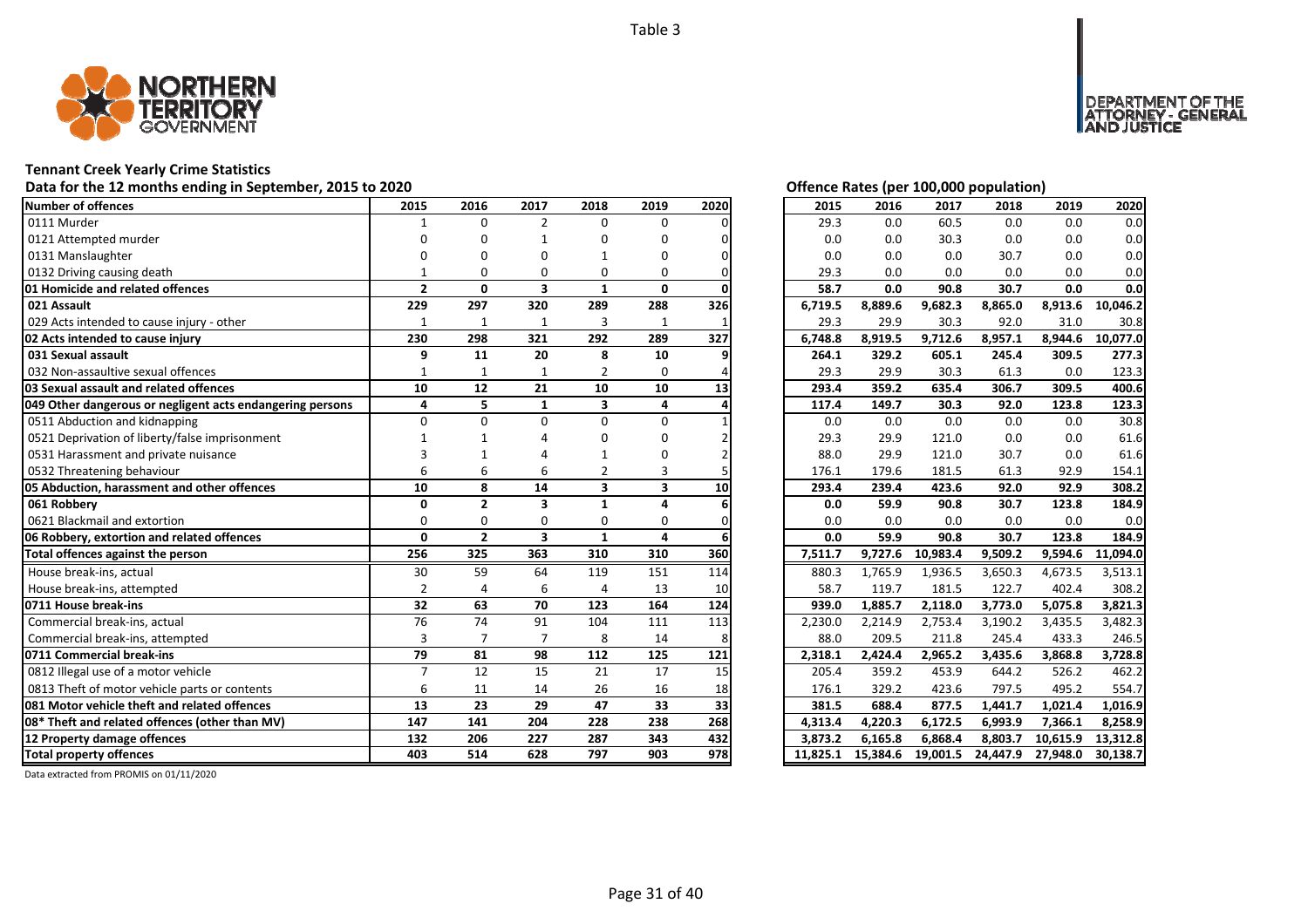

# **Nhulunbuy Yearly Crime Statistics**

# Data for the 12 months ending in September, 2015 to 2020<br>
Data for the 12 months ending in September, 2015 to 2020

| Number of offences                                        | 2015                    | 2016           | 2017           | 2018           | 2019           | 2020 | 2015    | 2016    | 2017    | 2018    | 2019    | 2020    |
|-----------------------------------------------------------|-------------------------|----------------|----------------|----------------|----------------|------|---------|---------|---------|---------|---------|---------|
| 0111 Murder                                               | $\Omega$                | $\Omega$       | $\Omega$       | $\Omega$       | $\Omega$       |      | 0.0     | 0.0     | 0.0     | 0.0     | 0.0     | 0.0     |
| 0121 Attempted murder                                     |                         |                | n              | O              | n              |      | 0.0     | 0.0     | 0.0     | 0.0     | 0.0     | 0.0     |
| 0131 Manslaughter                                         |                         |                |                |                | n              |      | 0.0     | 0.0     | 0.0     | 0.0     | 0.0     | 0.0     |
| 0132 Driving causing death                                |                         |                | O              | $\Omega$       | O              |      | 0.0     | 0.0     | 0.0     | 0.0     | 0.0     | 0.0     |
| 01 Homicide and related offences                          | $\Omega$                | $\mathbf{0}$   | $\mathbf{0}$   | $\mathbf{0}$   | 0              |      | 0.0     | 0.0     | 0.0     | 0.0     | 0.0     | 0.0     |
| 021 Assault                                               | 135                     | 106            | 82             | 93             | 65             | 62   | 3,165.3 | 3,150.1 | 2,476.6 | 2,849.3 | 1,998.2 | 1,898.3 |
| 029 Acts intended to cause injury - other                 | $\Omega$                | $\Omega$       | $\Omega$       | $\Omega$       | $\Omega$       |      | 0.0     | 0.0     | 0.0     | 0.0     | 0.0     | 0.0     |
| 02 Acts intended to cause injury                          | 135                     | 106            | 82             | 93             | 65             | 62   | 3,165.3 | 3,150.1 | 2,476.6 | 2,849.3 | 1,998.2 | 1,898.3 |
| 031 Sexual assault                                        | 5                       | 7              | 5              | 9              | 5              |      | 117.2   | 208.0   | 151.0   | 275.7   | 153.7   | 214.3   |
| 032 Non-assaultive sexual offences                        | $\Omega$                |                | 0              | 1              | 0              |      | 0.0     | 59.4    | 0.0     | 30.6    | 0.0     | 0.0     |
| 03 Sexual assault and related offences                    | 5                       | 9              | 5              | 10             | 5              |      | 117.2   | 267.5   | 151.0   | 306.4   | 153.7   | 214.3   |
| 049 Other dangerous or negligent acts endangering persons | $\mathbf{1}$            | $\mathbf{0}$   | $\mathbf{1}$   | $\mathbf{1}$   | 0              |      | 23.4    | 0.0     | 30.2    | 30.6    | 0.0     | 0.0     |
| 0511 Abduction and kidnapping                             | $\Omega$                | $\Omega$       | $\Omega$       | $\Omega$       | 0              |      | 0.0     | 0.0     | 0.0     | 0.0     | 0.0     | 0.0     |
| 0521 Deprivation of liberty/false imprisonment            |                         |                |                |                |                |      | 0.0     | 29.7    | 0.0     | 61.3    | 0.0     | 0.0     |
| 0531 Harassment and private nuisance                      |                         |                |                |                |                |      | 23.4    | 29.7    | 0.0     | 30.6    | 0.0     | 30.6    |
| 0532 Threatening behaviour                                | $\mathfrak{p}$          | O              | O              | 3              | O              |      | 46.9    | 0.0     | 0.0     | 91.9    | 0.0     | 30.6    |
| 05 Abduction, harassment and other offences               | $\overline{\mathbf{3}}$ | $\overline{2}$ | $\mathbf{0}$   | 6              | 0              |      | 70.3    | 59.4    | 0.0     | 183.8   | 0.0     | 61.2    |
| 061 Robberv                                               | 1                       | $\mathbf{1}$   | $\Omega$       |                | $\mathbf{1}$   |      | 23.4    | 29.7    | 0.0     | 122.5   | 30.7    | 91.9    |
| 0621 Blackmail and extortion                              | $\Omega$                | $\Omega$       | $\Omega$       | $\Omega$       | $\Omega$       |      | 0.0     | 0.0     | 0.0     | 0.0     | 0.0     | 0.0     |
| 06 Robbery, extortion and related offences                | $\mathbf{1}$            | $\mathbf{1}$   | $\mathbf{0}$   | 4              | $\mathbf{1}$   |      | 23.4    | 29.7    | 0.0     | 122.5   | 30.7    | 91.9    |
| Total offences against the person                         | 145                     | 118            | 88             | 114            | 71             | 74   | 3,399.8 | 3,506.7 | 2,657.8 | 3,492.6 | 2,182.6 | 2,265.8 |
| House break-ins, actual                                   | 16                      | 23             | 24             | 21             | 17             | 20   | 375.1   | 683.5   | 724.9   | 643.4   | 522.6   | 612.4   |
| House break-ins, attempted                                |                         | $\overline{2}$ | $\overline{2}$ | $\overline{2}$ | $\overline{2}$ |      | 93.8    | 59.4    | 60.4    | 61.3    | 61.5    | 30.6    |
| 0711 House break-ins                                      | 20                      | 25             | 26             | 23             | 19             | 21   | 468.9   | 742.9   | 785.3   | 704.7   | 584.1   | 643.0   |
| Commercial break-ins, actual                              | 23                      | 26             | 45             | 50             | 18             | 19   | 539.3   | 772.7   | 1,359.1 | 1,531.9 | 553.3   | 581.8   |
| Commercial break-ins, attempted                           | $\overline{2}$          | $\overline{2}$ | 4              | 7              | $\overline{2}$ |      | 46.9    | 59.4    | 120.8   | 214.5   | 61.5    | 30.6    |
| 0711 Commercial break-ins                                 | 25                      | 28             | 49             | 57             | 20             | 20   | 586.2   | 832.1   | 1,479.9 | 1.746.3 | 614.8   | 612.4   |
| 0812 Illegal use of a motor vehicle                       | 10                      | 10             | 10             | 15             | 10             |      | 234.5   | 297.2   | 302.0   | 459.6   | 307.4   | 214.3   |
| 0813 Theft of motor vehicle parts or contents             | $\overline{7}$          |                | 6              | 5              | 8              |      | 164.1   | 29.7    | 181.2   | 153.2   | 245.9   | 30.6    |
| 081 Motor vehicle theft and related offences              | 17                      | 11             | 16             | 20             | 18             |      | 398.6   | 326.9   | 483.2   | 612.7   | 553.3   | 244.9   |
| 08* Theft and related offences (other than MV)            | 83                      | 82             | 85             | 106            | 68             | 54   | 1.946.1 | 2,436.8 | 2,567.2 | 3,247.5 | 2,090.4 | 1.653.4 |
| 12 Property damage offences                               | 76                      | 74             | 90             | 98             | 75             | 66   | 1,781.9 | 2,199.1 | 2,718.2 | 3,002.5 | 2,305.6 | 2,020.8 |
| <b>Total property offences</b>                            | 221                     | 220            | 266            | 304            | 200            | 169  | 5,181.7 | 6,537.9 | 8,033.8 | 9,313.7 | 6,148.2 | 5,174.5 |

NT OF THE<br>' - GENERAL

JSTICE

DEPAR

| $\frac{0}{0}$                 | 2015    | 2016    | 2017    | 2018    | 2019    | 2020    |
|-------------------------------|---------|---------|---------|---------|---------|---------|
|                               | 0.0     | 0.0     | 0.0     | 0.0     | 0.0     | 0.0     |
| 0                             | 0.0     | 0.0     | 0.0     | 0.0     | 0.0     | 0.0     |
| 0                             | 0.0     | 0.0     | 0.0     | 0.0     | 0.0     | 0.0     |
|                               | 0.0     | 0.0     | 0.0     | 0.0     | $0.0\,$ | 0.0     |
| $\frac{0}{2}$                 | 0.0     | 0.0     | 0.0     | 0.0     | 0.0     | 0.0     |
|                               | 3,165.3 | 3,150.1 | 2,476.6 | 2,849.3 | 1,998.2 | 1,898.3 |
|                               | 0.0     | 0.0     | 0.0     | 0.0     | 0.0     | 0.0     |
| $\frac{0}{2}$                 | 3,165.3 | 3,150.1 | 2,476.6 | 2,849.3 | 1,998.2 | 1,898.3 |
|                               | 117.2   | 208.0   | 151.0   | 275.7   | 153.7   | 214.3   |
|                               | 0.0     | 59.4    | 0.0     | 30.6    | 0.0     | 0.0     |
|                               | 117.2   | 267.5   | 151.0   | 306.4   | 153.7   | 214.3   |
| $\frac{0}{7}$ $\frac{0}{0}$   | 23.4    | 0.0     | 30.2    | 30.6    | 0.0     | 0.0     |
|                               | 0.0     | 0.0     | 0.0     | 0.0     | 0.0     | 0.0     |
| 0                             | 0.0     | 29.7    | 0.0     | 61.3    | 0.0     | 0.0     |
| $\mathbf{1}$                  | 23.4    | 29.7    | 0.0     | 30.6    | 0.0     | 30.6    |
|                               | 46.9    | 0.0     | 0.0     | 91.9    | 0.0     | 30.6    |
| $\frac{1}{2}$                 | 70.3    | 59.4    | 0.0     | 183.8   | 0.0     | 61.2    |
|                               | 23.4    | 29.7    | 0.0     | 122.5   | 30.7    | 91.9    |
|                               | 0.0     | 0.0     | 0.0     | 0.0     | 0.0     | 0.0     |
|                               | 23.4    | 29.7    | 0.0     | 122.5   | 30.7    | 91.9    |
| $\frac{0}{4}$                 | 3,399.8 | 3,506.7 | 2,657.8 | 3,492.6 | 2,182.6 | 2,265.8 |
|                               | 375.1   | 683.5   | 724.9   | 643.4   | 522.6   | 612.4   |
|                               | 93.8    | 59.4    | 60.4    | 61.3    | 61.5    | 30.6    |
| $\frac{1}{9}$                 | 468.9   | 742.9   | 785.3   | 704.7   | 584.1   | 643.0   |
|                               | 539.3   | 772.7   | 1,359.1 | 1,531.9 | 553.3   | 581.8   |
|                               | 46.9    | 59.4    | 120.8   | 214.5   | 61.5    | 30.6    |
| $\frac{1}{0}$                 | 586.2   | 832.1   | 1,479.9 | 1,746.3 | 614.8   | 612.4   |
|                               | 234.5   | 297.2   | 302.0   | 459.6   | 307.4   | 214.3   |
|                               | 164.1   | 29.7    | 181.2   | 153.2   | 245.9   | 30.6    |
|                               | 398.6   | 326.9   | 483.2   | 612.7   | 553.3   | 244.9   |
|                               | 1,946.1 | 2,436.8 | 2,567.2 | 3,247.5 | 2,090.4 | 1,653.4 |
| $\frac{1}{6}$ 8 $\frac{1}{9}$ | 1,781.9 | 2,199.1 | 2,718.2 | 3,002.5 | 2,305.6 | 2,020.8 |
|                               | 5,181.7 | 6,537.9 | 8,033.8 | 9,313.7 | 6,148.2 | 5,174.5 |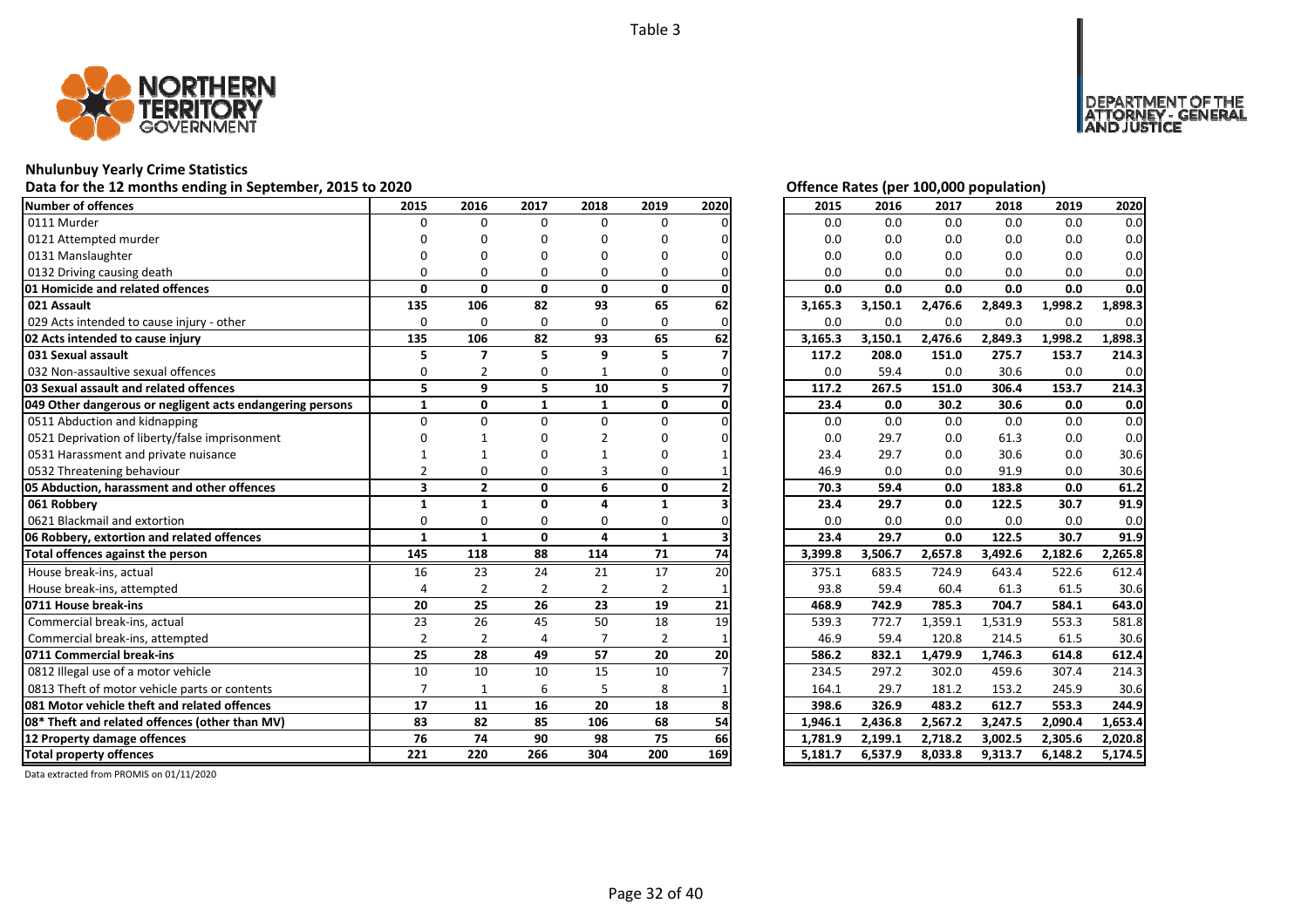

# **NT Balance Yearly Crime Statistics**

# Data for the 12 months ending in September, 2015 to 2020<br> **Data for the 12 months ending in September, 2015 to 2020**

| Number of offences                                        | 2015           | 2016                    | 2017                    | 2018           | 2019                    | 2020     | 2015    | 2016    | 2017    | 2018    | 2019    | 2020    |
|-----------------------------------------------------------|----------------|-------------------------|-------------------------|----------------|-------------------------|----------|---------|---------|---------|---------|---------|---------|
| 0111 Murder                                               | $\overline{2}$ | $\overline{2}$          | $\overline{2}$          | 0              |                         |          | 2.5     | 2.5     | 2.5     | 0.0     | 1.3     | 1.3     |
| 0121 Attempted murder                                     |                | n                       | O                       | O              |                         |          | 1.3     | 0.0     | 0.0     | 0.0     | 1.3     | 1.3     |
| 0131 Manslaughter                                         |                |                         |                         | 0              |                         |          | 0.0     | 1.3     | 1.2     | 0.0     | 1.3     | 1.3     |
| 0132 Driving causing death                                |                | $\Omega$                |                         |                | 0                       |          | 1.3     | 0.0     | 1.2     | 2.5     | 0.0     | 1.3     |
| 01 Homicide and related offences                          | $\Delta$       | $\overline{\mathbf{3}}$ | 4                       | $\overline{2}$ | $\overline{\mathbf{3}}$ |          | 5.1     | 3.8     | 5.0     | 2.5     | 3.8     | 5.0     |
| 021 Assault                                               | 2,157          | 2,132                   | 2,080                   | 2,060          | 1,906                   | 2,084    | 2,743.3 | 2,669.8 | 2,597.2 | 2,583.4 | 2,391.6 | 2,609.9 |
| 029 Acts intended to cause injury - other                 | 1              | 5                       | 3                       | 4              | 3                       | 8        | 1.3     | 6.3     | 3.7     | 5.0     | 3.8     | 10.0    |
| 02 Acts intended to cause injury                          | 2,158          | 2,137                   | 2,083                   | 2,064          | 1,909                   | 2,092    | 2,744.5 | 2,676.0 | 2,600.9 | 2,588.4 | 2,395.3 | 2,619.9 |
| 031 Sexual assault                                        | 120            | 99                      | 117                     | 100            | 75                      | 80       | 152.6   | 124.0   | 146.1   | 125.4   | 94.1    | 100.2   |
| 032 Non-assaultive sexual offences                        | 11             | 16                      | 9                       | 11             | 13                      | 16       | 14.0    | 20.0    | 11.2    | 13.8    | 16.3    | 20.0    |
| 03 Sexual assault and related offences                    | 131            | 115                     | 126                     | 111            | 88                      | 96       | 166.6   | 144.0   | 157.3   | 139.2   | 110.4   | 120.2   |
| 049 Other dangerous or negligent acts endangering persons | 20             | 58                      | 56                      | 56             | 56                      | 33       | 25.4    | 72.6    | 69.9    | 70.2    | 70.3    | 41.3    |
| 0511 Abduction and kidnapping                             | 0              | $\Omega$                | $\Omega$                | $\Omega$       | 0                       | $\Omega$ | 0.0     | 0.0     | 0.0     | 0.0     | 0.0     | 0.0     |
| 0521 Deprivation of liberty/false imprisonment            | 14             |                         | 13                      | 11             | 17                      | 17       | 17.8    | 8.8     | 16.2    | 13.8    | 21.3    | 21.3    |
| 0531 Harassment and private nuisance                      | 42             | 48                      | 29                      | 28             | 20                      | 32       | 53.4    | 60.1    | 36.2    | 35.1    | 25.1    | 40.1    |
| 0532 Threatening behaviour                                | 71             | 76                      | 63                      | 82             | 78                      | 85       | 90.3    | 95.2    | 78.7    | 102.8   | 97.9    | 106.5   |
| 05 Abduction, harassment and other offences               | 127            | 131                     | 105                     | 121            | 115                     | 134      | 161.5   | 164.0   | 131.1   | 151.7   | 144.3   | 167.8   |
| 061 Robbery                                               | 11             | $\overline{\mathbf{3}}$ | $\overline{\mathbf{z}}$ | $\overline{7}$ | 6                       |          | 14.0    | 3.8     | 8.7     | 8.8     | 7.5     | 8.8     |
| 0621 Blackmail and extortion                              | $\Omega$       | $\Omega$                | 0                       | 0              | 0                       |          | 0.0     | 0.0     | 0.0     | 0.0     | 0.0     | 2.5     |
| 06 Robbery, extortion and related offences                | 11             | $\overline{\mathbf{3}}$ | $\overline{ }$          | $\overline{ }$ | 6                       |          | 14.0    | 3.8     | 8.7     | 8.8     | 7.5     | 11.3    |
| Total offences against the person                         | 2,451          | 2,447                   | 2,381                   | 2,361          | 2,177                   | 2,368    | 3,117.2 | 3,064.2 | 2,973.0 | 2,960.9 | 2,731.6 | 2,965.6 |
| House break-ins, actual                                   | 252            | 259                     | 373                     | 402            | 449                     | 340      | 320.5   | 324.3   | 465.7   | 504.1   | 563.4   | 425.8   |
| House break-ins, attempted                                | 38             | 32                      | 49                      | 71             | 57                      | 56       | 48.3    | 40.1    | 61.2    | 89.0    | 71.5    | 70.1    |
| 0711 House break-ins                                      | 290            | 291                     | 422                     | 473            | 506                     | 396      | 368.8   | 364.4   | 526.9   | 593.2   | 634.9   | 495.9   |
| Commercial break-ins, actual                              | 530            | 560                     | 637                     | 833            | 907                     | 656      | 674.1   | 701.3   | 795.4   | 1,044.7 | 1,138.1 | 821.6   |
| Commercial break-ins, attempted                           | 63             | 57                      | 90                      | 113            | 103                     | 83       | 80.1    | 71.4    | 112.4   | 141.7   | 129.2   | 103.9   |
| 0711 Commercial break-ins                                 | 593            | 617                     | 727                     | 946            | 1,010                   | 739      | 754.2   | 772.6   | 907.8   | 1,186.4 | 1,267.3 | 925.5   |
| 0812 Illegal use of a motor vehicle                       | 192            | 194                     | 168                     | 203            | 170                     | 155      | 244.2   | 242.9   | 209.8   | 254.6   | 213.3   | 194.1   |
| 0813 Theft of motor vehicle parts or contents             | 113            | 124                     | 85                      | 107            | 88                      | 101      | 143.7   | 155.3   | 106.1   | 134.2   | 110.4   | 126.5   |
| 081 Motor vehicle theft and related offences              | 305            | 318                     | 253                     | 310            | 258                     | 256      | 387.9   | 398.2   | 315.9   | 388.8   | 323.7   | 320.6   |
| 08* Theft and related offences (other than MV)            | 1,154          | 1,134                   | 1,270                   | 1,317          | 1,287                   | 882      | 1,467.7 | 1,420.0 | 1,585.8 | 1,651.6 | 1,614.9 | 1,104.6 |
| 12 Property damage offences                               | 1,301          | 1,352                   | 1,555                   | 1,734          | 1,689                   | 1,589    | 1,654.6 | 1,693.0 | 1,941.6 | 2,174.6 | 2,119.3 | 1,990.0 |
| <b>Total property offences</b>                            | 3.643          | 3,712                   | 4,227                   | 4,780          | 4,750                   | 3,862    | 4,633.2 | 4,648.3 | 5,278.0 | 5,994.6 | 5,960.1 | 4,836.6 |

DEPARTMENT OF THE<br>ATTORNEY - GENERAL<br>AND JUSTICE

| 2015    | 2016    | 2017    | 2018    | 2019    | 2020    |
|---------|---------|---------|---------|---------|---------|
| 2.5     | 2.5     | 2.5     | 0.0     | 1.3     | 1.3     |
| 1.3     | 0.0     | 0.0     | 0.0     | 1.3     | 1.3     |
| 0.0     | 1.3     | 1.2     | 0.0     | 1.3     | 1.3     |
| 1.3     | 0.0     | 1.2     | 2.5     | 0.0     | 1.3     |
| 5.1     | 3.8     | 5.0     | 2.5     | 3.8     | 5.0     |
| 2,743.3 | 2,669.8 | 2,597.2 | 2,583.4 | 2,391.6 | 2,609.9 |
| 1.3     | 6.3     | 3.7     | 5.0     | 3.8     | 10.0    |
| 2,744.5 | 2,676.0 | 2,600.9 | 2,588.4 | 2,395.3 | 2,619.9 |
| 152.6   | 124.0   | 146.1   | 125.4   | 94.1    | 100.2   |
| 14.0    | 20.0    | 11.2    | 13.8    | 16.3    | 20.0    |
| 166.6   | 144.0   | 157.3   | 139.2   | 110.4   | 120.2   |
| 25.4    | 72.6    | 69.9    | 70.2    | 70.3    | 41.3    |
| 0.0     | 0.0     | 0.0     | 0.0     | 0.0     | 0.0     |
| 17.8    | 8.8     | 16.2    | 13.8    | 21.3    | 21.3    |
| 53.4    | 60.1    | 36.2    | 35.1    | 25.1    | 40.1    |
| 90.3    | 95.2    | 78.7    | 102.8   | 97.9    | 106.5   |
| 161.5   | 164.0   | 131.1   | 151.7   | 144.3   | 167.8   |
| 14.0    | 3.8     | 8.7     | 8.8     | 7.5     | 8.8     |
| 0.0     | 0.0     | 0.0     | 0.0     | 0.0     | 2.5     |
| 14.0    | 3.8     | 8.7     | 8.8     | 7.5     | 11.3    |
| 3,117.2 | 3,064.2 | 2,973.0 | 2,960.9 | 2,731.6 | 2,965.6 |
| 320.5   | 324.3   | 465.7   | 504.1   | 563.4   | 425.8   |
| 48.3    | 40.1    | 61.2    | 89.0    | 71.5    | 70.1    |
| 368.8   | 364.4   | 526.9   | 593.2   | 634.9   | 495.9   |
| 674.1   | 701.3   | 795.4   | 1,044.7 | 1,138.1 | 821.6   |
| 80.1    | 71.4    | 112.4   | 141.7   | 129.2   | 103.9   |
| 754.2   | 772.6   | 907.8   | 1,186.4 | 1,267.3 | 925.5   |
| 244.2   | 242.9   | 209.8   | 254.6   | 213.3   | 194.1   |
| 143.7   | 155.3   | 106.1   | 134.2   | 110.4   | 126.5   |
| 387.9   | 398.2   | 315.9   | 388.8   | 323.7   | 320.6   |
| 1,467.7 | 1,420.0 | 1,585.8 | 1,651.6 | 1,614.9 | 1,104.6 |
| 1,654.6 | 1,693.0 | 1,941.6 | 2,174.6 | 2,119.3 | 1,990.0 |
| 4,633.2 | 4,648.3 | 5,278.0 | 5,994.6 | 5,960.1 | 4,836.6 |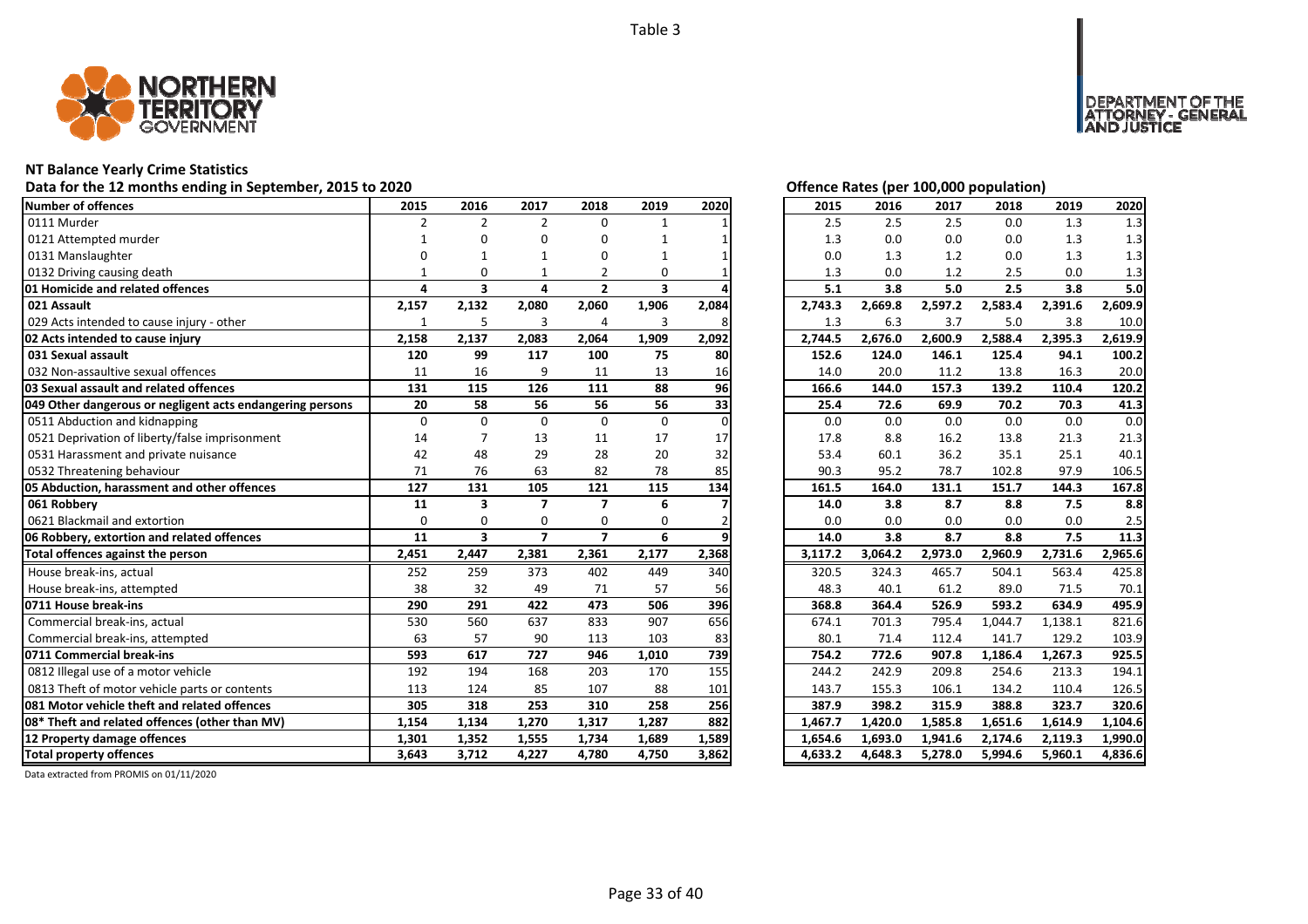

## **Northern Territory Yearly Assault Statistics**

**Data for the 12 months ending in September, 2015 to 2020 Offence Rates (per 100,000 population)**

| Domestic violence                      | Alcohol involvement                             | 2015  | 2016  | 2017  | 2018  | 2019  | 2020  | 2015    | 2016    | 2017    | 2018    | 2019    | 2020    |
|----------------------------------------|-------------------------------------------------|-------|-------|-------|-------|-------|-------|---------|---------|---------|---------|---------|---------|
| DV involved                            | Alcohol involved                                | 2,358 | 2,276 | 2,388 | 2,664 | 2,132 | 2,572 | 970.1   | 930.4   | 969.2   | 1,080.2 | 867.5   | 1,048.3 |
|                                        | No alcohol involved                             | 1,181 | 1,258 | 1,227 | 1,137 | 1,164 | 1,266 | 485.9   | 514.3   | 498.0   | 461.0   | 473.6   | 516.0   |
|                                        | Not known                                       | 483   | 475   | 506   | 569   | 596   | 629   | 198.7   | 194.2   | 205.4   | 230.7   | 242.5   | 256.4   |
| <b>DV</b> involved Total               |                                                 | 4,022 | 4,009 | 4,121 | 4,370 | 3,892 | 4,467 | 1,654.7 | 1,638.8 | 1,672.6 | 1,771.9 | 1,583.7 | 1,820.6 |
| DV not involved                        | Alcohol involved                                | 1,383 | 1,249 | 1,453 | 1,468 | 994   | 1,174 | 569.0   | 510.6   | 589.7   | 595.2   | 404.5   | 478.5   |
|                                        | No alcohol involved                             | 810   | 839   | 824   | 836   | 851   | 861   | 333.3   | 343.0   | 334.4   | 339.0   | 346.3   | 350.9   |
|                                        | Not known                                       | 725   | 748   | 709   | 842   | 747   | 796   | 298.3   | 305.8   | 287.8   | 341.4   | 304.0   | 324.4   |
| <b>DV</b> not involved Total           |                                                 | 2,918 | 2,836 | 2,986 | 3,146 | 2,592 | 2,831 | 1,200.5 | 1,159.3 | 1,211.9 | 1,275.6 | 1,054.7 | 1,153.8 |
| <b>Total assaults</b>                  |                                                 | 6,940 | 6,845 | 7,107 | 7,516 | 6,484 | 7,298 | 2,855.3 | 2,798.1 | 2,884.5 | 3,047.6 | 2,638.3 | 2,974.5 |
| Assaults with alcohol involved         |                                                 | 3,741 | 3,525 | 3,841 | 4,132 | 3,126 | 3,746 | 1,539.1 | 1.441.0 | 1.559.0 | 1.675.4 | 1,272.0 | 1,526.8 |
| Assaults with no alcohol involved      |                                                 | 1,991 | 2,097 | 2,051 | 1,973 | 2,015 | 2,127 | 819.1   | 857.2   | 832.4   | 800.0   | 819.9   | 866.9   |
|                                        | Assaults with alcohol involvement unknown       | 1,208 | 1,223 | 1,215 | 1,411 | 1,343 | 1,425 | 497.0   | 499.9   | 493.1   | 572.1   | 546.5   | 580.8   |
|                                        | % of assaults associated with domestic violence | 58.0% | 58.6% | 58.0% | 58.1% | 60.0% | 61.2% |         |         |         |         |         |         |
| 1% of assaults associated with alcohol |                                                 | 53.9% | 51.5% | 54.0% | 55.0% | 48.2% | 51.3% |         |         |         |         |         |         |

| ישווטווטט וועגנט נפטו |         |         |         |                     |
|-----------------------|---------|---------|---------|---------------------|
| 2016                  | 2017    | 2018    | 2019    | 2020                |
| 930.4                 | 969.2   | 1,080.2 | 867.5   | 1,048.3             |
| 514.3                 | 498.0   | 461.0   | 473.6   | 516.0               |
| 194.2                 | 205.4   | 230.7   | 242.5   | 256.4               |
| 1.638.8               | 1,672.6 | 1,771.9 | 1,583.7 | 1.820.6             |
| 510.6                 | 589.7   | 595.2   | 404.5   | 478.5               |
| 343.0                 | 334.4   | 339.0   | 346.3   | 350.9               |
| 305.8                 | 287.8   | 341.4   | 304.0   | 324.4               |
| 1.159.3               | 1.211.9 | 1,275.6 | 1.054.7 | 1.153.8             |
| 2.798.1               | 2.884.5 | 3.047.6 | 2,638.3 | 2.974.5             |
| 1,441.0               | 1,559.0 | 1,675.4 | 1,272.0 | 1,526.8             |
| 857.2                 | 832.4   | 800.0   | 819.9   | 866.9               |
| 499.9                 | 493.1   | 572.1   | 546.5   | 580.8               |
|                       |         |         |         | 100,000 population, |

Data extracted from PROMIS on 01/11/2020

#### **Darwin Yearly Assault Statistics**

# Data for the 12 months ending in September, 2015 to 2020<br>**Data for the 12 months ending in September, 2015 to 2020**

| Domestic violence                     | Alcohol involvement                             | 2015  | 2016  | 2017  | 2018  | 2019  | 2020  | 2015    | 2016    | 2017    | 2018    | 2019    | 2020    |
|---------------------------------------|-------------------------------------------------|-------|-------|-------|-------|-------|-------|---------|---------|---------|---------|---------|---------|
| DV involved                           | Alcohol involved                                | 456   | 452   | 476   | 541   | 514   | 575   | 539.6   | 529.4   | 550.5   | 625.2   | 605.0   | 686.1   |
|                                       | No alcohol involved                             | 123   | 123   | 137   | 144   | 143   | 148   | 145.6   | 144.1   | 158.4   | 166.4   | 168.3   | 176.6   |
|                                       | Not known                                       | 125   | 113   | 126   | 111   | 113   | 121   | 147.9   | 132.3   | 145.7   | 128.3   | 133.0   | 144.4   |
| <b>DV</b> involved Total              |                                                 | 704   | 688   | 739   | 796   | 770   | 844   | 833.1   | 805.8   | 854.7   | 919.9   | 906.3   | 1,007.1 |
| IDV not involved                      | Alcohol involved                                | 615   | 536   | 574   | 542   | 437   | 508   | 727.8   | 627.7   | 663.8   | 626.4   | 514.4   | 606.2   |
|                                       | No alcohol involved                             | 223   | 222   | 232   | 233   | 226   | 238   | 263.9   | 260.0   | 268.3   | 269.3   | 266.0   | 284.0   |
|                                       | Not known                                       | 321   | 311   | 299   | 352   | 305   | 313   | 379.9   | 364.2   | 345.8   | 406.8   | 359.0   | 373.5   |
| <b>DV</b> not involved Total          |                                                 | 1,159 | 1,069 | 1,105 | 1,127 | 968   | 1,059 | 1,371.5 | 1,252.0 | 1,278.0 | 1,302.4 | 1,139.3 | 1,263.6 |
| <b>Total assaults</b>                 |                                                 | 1,863 | 1,757 | 1,844 | 1,923 | 1,738 | 1,903 | 2.204.6 | 2,057.7 | 2,132.6 | 2,222.4 | 2.045.6 | 2,270.7 |
| Assaults with alcohol involved        |                                                 | 1,071 | 988   | 1,050 | 1,083 | 951   | 1,083 | 1,267.4 | 1,157.1 | 1,214.4 | 1,251.6 | 1,119.3 | 1,292.3 |
| Assaults with no alcohol involved     |                                                 | 346   | 345   | 369   | 377   | 369   | 386   | 409.4   | 404.0   | 426.8   | 435.7   | 434.3   | 460.6   |
|                                       | Assaults with alcohol involvement unknown       | 446   | 424   | 425   | 463   | 418   | 434   | 527.8   | 496.6   | 491.5   | 535.1   | 492.0   | 517.9   |
|                                       | % of assaults associated with domestic violence | 37.8% | 39.2% | 40.1% | 41.4% | 44.3% | 44.4% |         |         |         |         |         |         |
| % of assaults associated with alcohol |                                                 | 57.5% | 56.2% | 56.9% | 56.3% | 54.7% | 56.9% |         |         |         |         |         |         |

| 2015    | 2016    | 2017    | 2018    | 2019    | 2020    |
|---------|---------|---------|---------|---------|---------|
| 539.6   | 529.4   | 550.5   | 625.2   | 605.0   | 686.1   |
| 145.6   | 144.1   | 158.4   | 166.4   | 168.3   | 176.6   |
| 147.9   | 132.3   | 145.7   | 128.3   | 133.0   | 144.4   |
| 833.1   | 805.8   | 854.7   | 919.9   | 906.3   | 1.007.1 |
| 727.8   | 627.7   | 663.8   | 626.4   | 514.4   | 606.2   |
| 263.9   | 260.0   | 268.3   | 269.3   | 266.0   | 284.0   |
| 379.9   | 364.2   | 345.8   | 406.8   | 359.0   | 373.5   |
| 1.371.5 | 1.252.0 | 1.278.0 | 1.302.4 | 1.139.3 | 1.263.6 |
| 2.204.6 | 2,057.7 | 2,132.6 | 2,222.4 | 2,045.6 | 2,270.7 |
| 1,267.4 | 1,157.1 | 1.214.4 | 1,251.6 | 1,119.3 | 1,292.3 |
| 409.4   | 404.0   | 426.8   | 435.7   | 434.3   | 460.6   |
| 527.8   | 496.6   | 491.5   | 535.1   | 492.0   | 517.9   |
|         |         |         |         |         |         |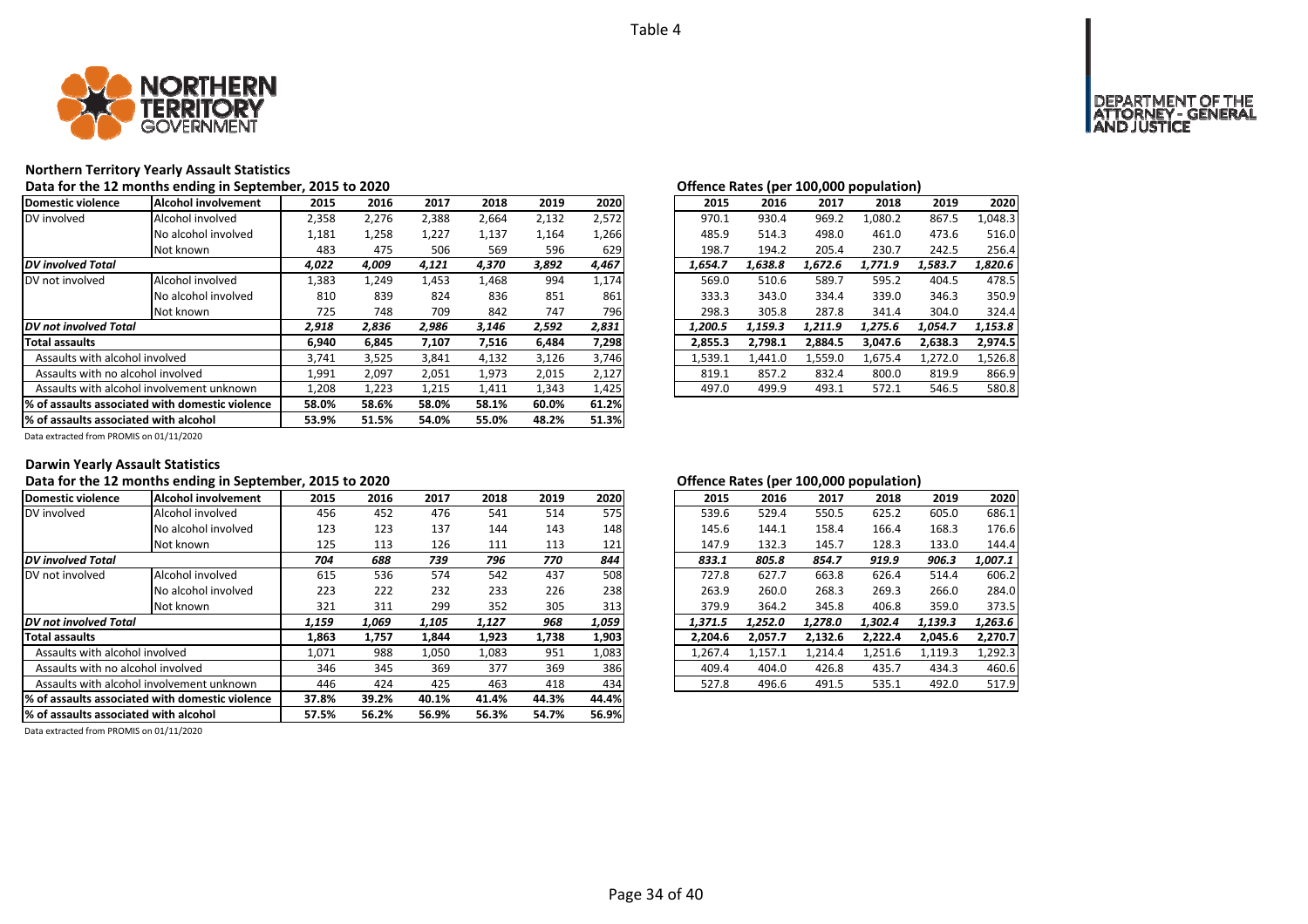

#### **Palmerston Yearly Assault Statistics**

Data for the 12 months ending in September, 2015 to 2020<br> **Data for the 12 months ending in September, 2015 to 2020** 

| Domestic violence                     | Alcohol involvement                              | 2015  | 2016  | 2017  | 2018  | 2019  | 2020  | 2015    | 2016    | 2017    | 2018    | 2019    | 2020    |
|---------------------------------------|--------------------------------------------------|-------|-------|-------|-------|-------|-------|---------|---------|---------|---------|---------|---------|
| DV involved                           | Alcohol involved                                 | 107   | 154   | 176   | 183   | 169   | 209   | 315.3   | 438.6   | 489.1   | 497.9   | 449.5   | 547.6   |
|                                       | No alcohol involved                              | 71    | 69    | 89    | 83    | 93    | 87    | 209.2   | 196.5   | 247.3   | 225.8   | 247.3   | 228.0   |
|                                       | Not known                                        | 38    | 40    | 39    | 62    | 45    | 39    | 112.0   | 113.9   | 108.4   | 168.7   | 119.7   | 102.2   |
| <b>DV</b> involved Total              |                                                  | 216   | 263   | 304   | 328   | 307   | 335   | 636.4   | 749.0   | 844.8   | 892.5   | 816.5   | 877.8   |
| DV not involved                       | Alcohol involved                                 | 70    | 65    | 124   | 114   | 89    | 111   | 206.3   | 185.1   | 344.6   | 310.2   | 236.7   | 290.8   |
|                                       | No alcohol involved                              | 95    | 88    | 95    | 84    | 109   | 97    | 279.9   | 250.6   | 264.0   | 228.6   | 289.9   | 254.2   |
|                                       | Not known                                        | 76    | 76    | 71    | 73    | 82    | 70    | 223.9   | 216.4   | 197.3   | 198.6   | 218.1   | 183.4   |
| <b>DV</b> not involved Total          |                                                  | 241   | 229   | 290   | 271   | 280   | 278   | 710.1   | 652.2   | 805.9   | 737.4   | 744.7   | 728.4   |
| <b>Total assaults</b>                 |                                                  | 457   | 492   | 594   | 599   | 587   | 613   | 1.346.5 | 1.401.2 | 1.650.8 | 1.629.9 | 1.561.1 | 1.606.2 |
| Assaults with alcohol involved        |                                                  | 177   | 219   | 300   | 297   | 258   | 320   | 521.5   | 623.7   | 833.7   | 808.1   | 686.2   | 838.5   |
| Assaults with no alcohol involved     |                                                  | 166   | 157   | 184   | 167   | 202   | 184   | 489.1   | 447.1   | 511.4   | 454.4   | 537.2   | 482.1   |
|                                       | Assaults with alcohol involvement unknown        |       | 116   | 110   | 135   | 127   | 109   | 335.9   | 330.4   | 305.7   | 367.3   | 337.8   | 285.6   |
|                                       | 1% of assaults associated with domestic violence | 47.3% | 53.5% | 51.2% | 54.8% | 52.3% | 54.6% |         |         |         |         |         |         |
| % of assaults associated with alcohol |                                                  | 38.7% | 44.5% | 50.5% | 49.6% | 44.0% | 52.2% |         |         |         |         |         |         |

| .5           | 2016 | 2017 | 2018 | 2019 | 2020 |
|--------------|------|------|------|------|------|
| 17           | 154  | 176  | 183  | 169  | 209  |
| $^{\prime}1$ | 69   | 89   | 83   | 93   | 87   |
| 18           | 40   | 39   | 62   | 45   | 39   |
| 6            | 263  | 304  | 328  | 307  | 335  |
| ٥٬           | 65   | 124  | 114  | 89   | 111  |
| 15           | 88   | 95   | 84   | 109  | 97   |
| '6           | 76   | 71   | 73   | 82   | 70I  |
|              | 229  | 290  | 271  | 280  | 278  |
| 7            | 492  | 594  | 599  | 587  | 613  |
| 7            | 219  | 300  | 297  | 258  | 320  |
| 56           | 157  | 184  | 167  | 202  | 184  |
| .4           | 116  | 110  | 135  | 127  | 109  |
|              |      |      |      |      |      |

Data extracted from PROMIS on 01/11/2020

# **Alice Springs Yearly Assault Statistics**

## Data for the 12 months ending in September, 2015 to 2020<br> **Data for the 12 months ending in September, 2015 to 2020**

| Domestic violence                     | Alcohol involvement                              | 2015  | 2016  | 2017  | 2018  | 2019  | 2020  | 2015    | 2016    | 2017    | 2018    | 2019    | 2020    |
|---------------------------------------|--------------------------------------------------|-------|-------|-------|-------|-------|-------|---------|---------|---------|---------|---------|---------|
| DV involved                           | Alcohol involved                                 | 714   | 647   | 679   | 773   | 515   | 649   | 2,595.9 | 2.410.9 | 2,553.2 | 2,921.6 | 1,953.3 | 2,465.1 |
|                                       | No alcohol involved                              | 129   | 174   | 120   | 109   | 132   | 185   | 469.0   | 648.4   | 451.2   | 412.0   | 500.6   | 702.7   |
|                                       | Not known                                        | 112   | 119   | 106   | 151   | 153   | 203   | 407.2   | 443.4   | 398.6   | 570.7   | 580.3   | 771.0   |
| <b>DV</b> involved Total              |                                                  | 955   | 940   | 905   | 1,033 | 800   | 1,037 | 3,472.1 | 3,502.8 | 3.403.0 | 3,904.3 | 3,034.2 | 3,938.8 |
| DV not involved                       | Alcohol involved                                 | 338   | 323   | 414   | 457   | 217   | 254   | 1,228.9 | 1,203.6 | 1,556.7 | 1,727.3 | 823.0   | 964.8   |
|                                       | No alcohol involved                              | 177   | 163   | 186   | 197   | 187   | 192   | 643.5   | 607.4   | 699.4   | 744.6   | 709.2   | 729.3   |
|                                       | Not known                                        | 160   | 187   | 176   | 249   | 200   | 232   | 581.7   | 696.8   | 661.8   | 941.1   | 758.6   | 881.2   |
| DV not involved Total                 |                                                  | 675   | 673   | 776   | 903   | 604   | 678   | 2,454.1 | 2,507.8 | 2,918.0 | 3,413.0 | 2,290.8 | 2,575.2 |
| <b>Total assaults</b>                 |                                                  | 1,630 | 1,613 | 1,681 | 1,936 | 1,404 | 1,715 | 5,926.2 | 6,010.6 | 6,321.0 | 7,317.3 | 5,325.0 | 6,514.0 |
| Assaults with alcohol involved        |                                                  | 1,052 | 970   | 1,093 | 1,230 | 732   | 903   | 3,824.8 | 3.614.5 | 4,109.9 | 4,648.9 | 2,776.3 | 3,429.8 |
| Assaults with no alcohol involved     |                                                  | 306   | 337   | 306   | 306   | 319   | 377   | 1,112.5 | 1,255.8 | 1,150.6 | 1,156.6 | 1,209.9 | 1,431.9 |
|                                       | Assaults with alcohol involvement unknown        | 272   | 306   | 282   | 400   | 353   | 435   | 988.9   | 1,140.3 | 1,060.4 | 1,511.8 | 1,338.8 | 1,652.2 |
|                                       | 1% of assaults associated with domestic violence | 58.6% | 58.3% | 53.8% | 53.4% | 57.0% | 60.5% |         |         |         |         |         |         |
| % of assaults associated with alcohol |                                                  | 64.5% | 60.1% | 65.0% | 63.5% | 52.1% | 52.7% |         |         |         |         |         |         |

| 2015    | 2016    | 2017    | 2018    | 2019    | 2020    |
|---------|---------|---------|---------|---------|---------|
| 2,595.9 | 2,410.9 | 2,553.2 | 2,921.6 | 1,953.3 | 2,465.1 |
| 469.0   | 648.4   | 451.2   | 412.0   | 500.6   | 702.7   |
| 407.2   | 443.4   | 398.6   | 570.7   | 580.3   | 771.0   |
| 3.472.1 | 3.502.8 | 3.403.0 | 3.904.3 | 3,034.2 | 3,938.8 |
| 1,228.9 | 1,203.6 | 1,556.7 | 1,727.3 | 823.0   | 964.8   |
| 643.5   | 607.4   | 699.4   | 744.6   | 709.2   | 729.3   |
| 581.7   | 696.8   | 661.8   | 941.1   | 758.6   | 881.2   |
| 2.454.1 | 2,507.8 | 2,918.0 | 3,413.0 | 2,290.8 | 2,575.2 |
| 5.926.2 | 6.010.6 | 6.321.0 | 7.317.3 | 5.325.0 | 6,514.0 |
| 3,824.8 | 3,614.5 | 4,109.9 | 4.648.9 | 2,776.3 | 3,429.8 |
| 1,112.5 | 1,255.8 | 1,150.6 | 1,156.6 | 1,209.9 | 1,431.9 |
| 988.9   | 1,140.3 | 1,060.4 | 1,511.8 | 1,338.8 | 1,652.2 |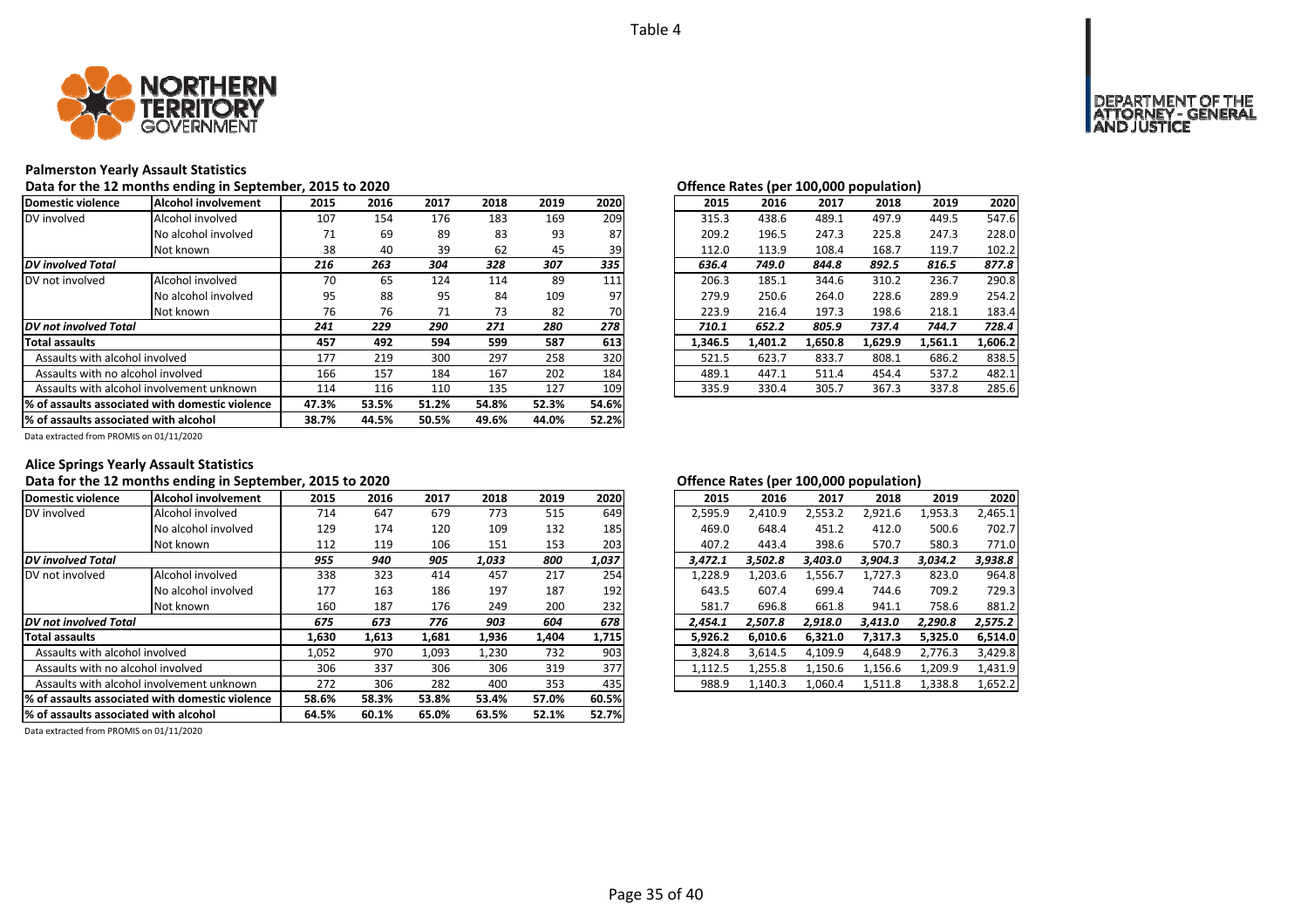

#### **Katherine Yearly Assault Statistics**

Data for the 12 months ending in September, 2015 to 2020<br>**Data for the 12 months ending in September, 2015 to 2020** 

| Domestic violence                     | lAlcohol involvement                             | 2015  | 2016  | 2017  | 2018  | 2019  | 2020  | 2015    | 2016    | 2017    | 2018    | 2019    | 2020    |
|---------------------------------------|--------------------------------------------------|-------|-------|-------|-------|-------|-------|---------|---------|---------|---------|---------|---------|
| DV involved                           | Alcohol involved                                 | 268   | 247   | 237   | 324   | 264   | 306   | 2.480.1 | 2,302.4 | 2,228.5 | 3,050.3 | 2,478.9 | 2.862.0 |
|                                       | No alcohol involved                              | 44    | 40    | 61    | 61    | 57    | 69    | 407.2   | 372.9   | 573.6   | 574.3   | 535.2   | 645.3   |
|                                       | Not known                                        | 21    | 30    | 37    | 36    | 40    | 42    | 194.3   | 279.6   | 347.9   | 338.9   | 375.6   | 392.8   |
| <b>DV</b> involved Total              |                                                  | 333   | 317   | 335   | 421   | 361   | 417   | 3.081.6 | 2.954.9 | 3.150.0 | 3.963.5 | 3,389.7 | 3,900.1 |
| DV not involved                       | Alcohol involved                                 | 93    | 71    | 94    | 104   | 66    | 93    | 860.6   | 661.8   | 883.9   | 979.1   | 619.7   | 869.8   |
|                                       | No alcohol involved                              | 13    | 25    | 30    | 48    | 43    | 43    | 120.3   | 233.0   | 282.1   | 451.9   | 403.8   | 402.2   |
|                                       | Not known                                        | 30    | 35    | 47    | 43    | 26    | 42    | 277.6   | 326.2   | 441.9   | 404.8   | 244.1   | 392.8   |
| DV not involved Total                 |                                                  | 136   | 131   | 171   | 195   | 135   | 178   | 1.258.6 | 1.221.1 | 1.607.9 | 1.835.8 | 1,267.6 | 1.664.8 |
| <b>Total assaults</b>                 |                                                  | 469   | 448   | 506   | 616   | 496   | 595   | 4.340.2 | 4.176.0 | 4.757.9 | 5,799.3 | 4.657.3 | 5,564.9 |
| Assaults with alcohol involved        |                                                  | 361   | 318   | 331   | 428   | 330   | 399   | 3,340.7 | 2,964.2 | 3,112.4 | 4,029.4 | 3,098.6 | 3,731.8 |
| Assaults with no alcohol involved     |                                                  | 57    | 65    | 91    | 109   | 100   | 112   | 527.5   | 605.9   | 855.7   | 1,026.2 | 939.0   | 1,047.5 |
|                                       | Assaults with alcohol involvement unknown        | 51    | 65    | 84    | 79    | 66    | 84    | 472.0   | 605.9   | 789.8   | 743.7   | 619.7   | 785.6   |
|                                       | 1% of assaults associated with domestic violence | 71.0% | 70.8% | 66.2% | 68.3% | 72.8% | 70.1% |         |         |         |         |         |         |
| % of assaults associated with alcohol |                                                  | 77.0% | 71.0% | 65.4% | 69.5% | 66.5% | 67.1% |         |         |         |         |         |         |

|              | ---- |      |      |      |                 | <u>enchec natas (per zeejeed popaiation)</u> |         |         |         |         |         |
|--------------|------|------|------|------|-----------------|----------------------------------------------|---------|---------|---------|---------|---------|
| .5           | 2016 | 2017 | 2018 | 2019 | 2020            | 2015                                         | 2016    | 2017    | 2018    | 2019    | 2020    |
| 58           | 247  | 237  | 324  | 264  | 306             | 2.480.1                                      | 2.302.4 | 2,228.5 | 3.050.3 | 2.478.9 | 2.862.0 |
| 14           | 40   | 61   | 61   | 57   | 69              | 407.2                                        | 372.9   | 573.6   | 574.3   | 535.2   | 645.3   |
| !1           | 30   | 37   | 36   | 40   | 42              | 194.3                                        | 279.6   | 347.9   | 338.9   | 375.6   | 392.8   |
| 3            | 317  | 335  | 421  | 361  | 417             | 3.081.6                                      | 2.954.9 | 3.150.0 | 3.963.5 | 3.389.7 | 3.900.1 |
| 13           | 71   | 94   | 104  | 66   | 93              | 860.6                                        | 661.8   | 883.9   | 979.1   | 619.7   | 869.8   |
| .3           | 25   | 30   | 48   | 43   | 43 <sub>l</sub> | 120.3                                        | 233.0   | 282.1   | 451.9   | 403.8   | 402.2   |
| ١Ο           | 35   | 47   | 43   | 26   | 42              | 277.6                                        | 326.2   | 441.9   | 404.8   | 244.1   | 392.8   |
| 6            | 131  | 171  | 195  | 135  | 178             | 1.258.6                                      | 1.221.1 | 1.607.9 | 1.835.8 | 1.267.6 | 1.664.8 |
| 9۱           | 448  | 506  | 616  | 496  | 595             | 4.340.2                                      | 4.176.0 | 4.757.9 | 5.799.3 | 4,657.3 | 5,564.9 |
| i1           | 318  | 331  | 428  | 330  | 399             | 3.340.7                                      | 2.964.2 | 3.112.4 | 4.029.4 | 3.098.6 | 3.731.8 |
|              | 65   | 91   | 109  | 100  | 112             | 527.5                                        | 605.9   | 855.7   | 1.026.2 | 939.0   | 1.047.5 |
| $\mathbf{1}$ | 65   | 84   | 79   | 66   | 84              | 472.0                                        | 605.9   | 789.8   | 743.7   | 619.7   | 785.6   |
|              |      |      |      |      |                 |                                              |         |         |         |         |         |

Data extracted from PROMIS on 01/11/2020

# **Tennant Creek Yearly Assault Statistics**

## Data for the 12 months ending in September, 2015 to 2020<br> **Data for the 12 months ending in September, 2015 to 2020**

| Domestic violence                     | Alcohol involvement                             | 2015  | 2016  | 2017  | 2018  | 2019  | 2020  | 2015    | 2016    | 2017    | 2018    | 2019    | 2020     |
|---------------------------------------|-------------------------------------------------|-------|-------|-------|-------|-------|-------|---------|---------|---------|---------|---------|----------|
| DV involved                           | Alcohol involved                                | 132   | 144   | 217   | 165   | 142   | 207   | 3,873.2 | 4.310.1 | 6,565.8 | 5,061.3 | 4,394.9 | 6,379.0  |
|                                       | No alcohol involved                             | 20    | 36    | 28    | 24    | 28    | 31    | 586.9   | 1.077.5 | 847.2   | 736.2   | 866.6   | 955.3    |
|                                       | Not known                                       | 12    | 18    | 19    | 26    | 29    | 11    | 352.1   | 538.8   | 574.9   | 797.5   | 897.6   | 339.0    |
| <b>DV</b> involved Total              |                                                 | 164   | 198   | 264   | 215   | 199   | 249   | 4.812.2 | 5.926.4 | 7.987.9 | 6.595.1 | 6,159.1 | 7,673.3  |
| DV not involved                       | Alcohol involved                                | 50    | 70    | 38    | 42    | 35    | 44    | 1,467.1 | 2,095.2 | 1,149.8 | 1,288.3 | 1,083.3 | 1,355.9  |
|                                       | No alcohol involved                             | q     | 18    | 11    | 19    | 33    | 18    | 264.1   | 538.8   | 332.8   | 582.8   | 1,021.4 | 554.7    |
|                                       | Not known                                       | ь     | 11    |       | 13    | 21    | 15    | 176.1   | 329.2   | 211.8   | 398.8   | 650.0   | 462.2    |
| <b>DV</b> not involved Total          |                                                 | 65    | 99    | 56    | 74    | 89    | 77    | 1,907.3 | 2.963.2 | 1,694.4 | 2,269.9 | 2,754.6 | 2,372.9  |
| <b>Total assaults</b>                 |                                                 | 229   | 297   | 320   | 289   | 288   | 326   | 6.719.5 | 8,889.6 | 9,682.3 | 8,865.0 | 8.913.6 | 10.046.2 |
| Assaults with alcohol involved        |                                                 | 182   | 214   | 255   | 207   | 177   | 251   | 5,340.4 | 6.405.3 | 7,715.6 | 6,349.7 | 5,478.2 | 7,735.0  |
| Assaults with no alcohol involved     |                                                 | 29    | 54    | 39    | 43    | 61    | 49    | 850.9   | 1,616.3 | 1,180.0 | 1,319.0 | 1,888.0 | 1,510.0  |
|                                       | Assaults with alcohol involvement unknown       | 18    | 29    | 26    | 39    | 50    | 26    | 528.2   | 868.0   | 786.7   | 1,196.3 | 1,547.5 | 801.2    |
|                                       | % of assaults associated with domestic violence | 71.6% | 66.7% | 82.5% | 74.4% | 69.1% | 76.4% |         |         |         |         |         |          |
| % of assaults associated with alcohol |                                                 | 79.5% | 72.1% | 79.7% | 71.6% | 61.5% | 77.0% |         |         |         |         |         |          |

| 2016    | 2017    | 2018    | 2019    | 2020     |
|---------|---------|---------|---------|----------|
| 4,310.1 | 6,565.8 | 5,061.3 | 4,394.9 | 6,379.0  |
| 1.077.5 | 847.2   | 736.2   | 866.6   | 955.3    |
| 538.8   | 574.9   | 797.5   | 897.6   | 339.0    |
| 5,926.4 | 7,987.9 | 6,595.1 | 6,159.1 | 7,673.3  |
| 2,095.2 | 1,149.8 | 1,288.3 | 1,083.3 | 1,355.9  |
| 538.8   | 332.8   | 582.8   | 1,021.4 | 554.7    |
| 329.2   | 211.8   | 398.8   | 650.0   | 462.2    |
| 2,963.2 | 1.694.4 | 2,269.9 | 2,754.6 | 2,372.9  |
| 8,889.6 | 9,682.3 | 8,865.0 | 8,913.6 | 10,046.2 |
| 6,405.3 | 7,715.6 | 6,349.7 | 5,478.2 | 7,735.0  |
| 1,616.3 | 1,180.0 | 1,319.0 | 1,888.0 | 1,510.0  |
| 868.0   | 786.7   | 1,196.3 | 1,547.5 | 801.2    |
|         |         |         |         |          |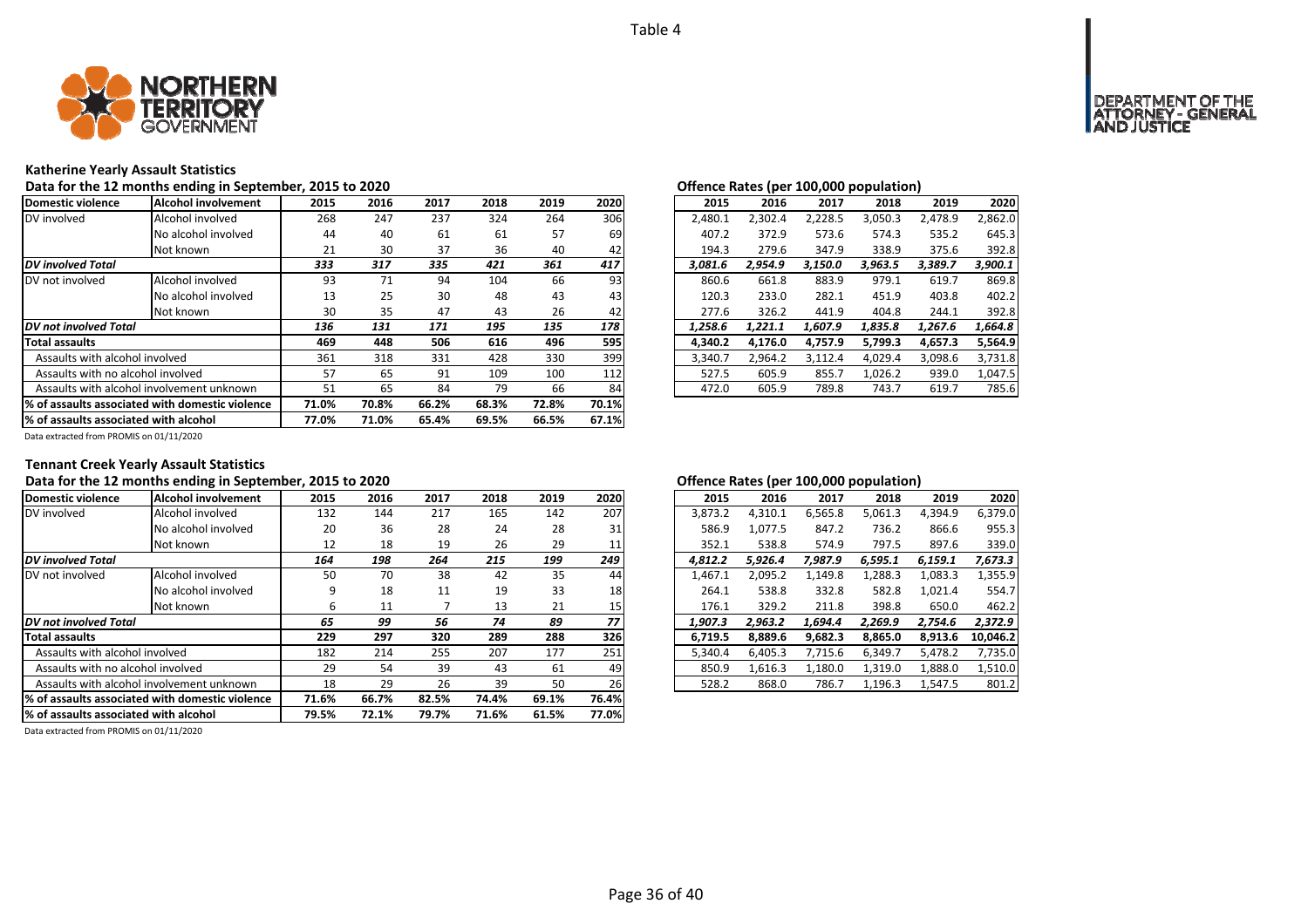

#### **Nhulunbuy Yearly Assault Statistics**

#### **Data for the 12 months ending in September, 2015 to 2020 Offence Rates (per 100,000 population)**

| Domestic violence                                | Alcohol involvement | 2015  | 2016  | 2017  | 2018  | 2019  | 2020  | 2015    | 2016    | 2017    | 2018    | 2019    | 2020    |
|--------------------------------------------------|---------------------|-------|-------|-------|-------|-------|-------|---------|---------|---------|---------|---------|---------|
| DV involved                                      | Alcohol involved    | 63    | 46    | 27    | 41    | 27    | 24    | 1,477.1 | L.367.0 | 815.5   | 1,256.1 | 830.0   | 734.8   |
|                                                  | No alcohol involved | 19    | 11    | 11    | 4     | 6     |       | 445.5   | 326.9   | 332.2   | 122.5   | 184.4   | 61.2    |
|                                                  | Not known           | 4     | b     |       |       |       |       | 93.8    | 178.3   | 151.0   | 153.2   | 61.5    | 61.2    |
| <b>DV</b> involved Total                         |                     | 86    | 63    | 43    | 50    | 35    | 28    | 2.016.4 | 1.872.2 | 1,298.7 | 1,531.9 | 1,075.9 | 857.3   |
| DV not involved                                  | Alcohol involved    | 38    | 33    | 25    | 29    | 21    | 27    | 891.0   | 980.7   | 755.1   | 888.5   | 645.6   | 826.7   |
|                                                  | No alcohol involved |       |       | 8     | 6     |       |       | 117.2   | 208.0   | 241.6   | 183.8   | 215.2   | 30.6    |
|                                                  | Not known           | b     | З     | ь     | 8     |       |       | 140.7   | 89.2    | 181.2   | 245.1   | 61.5    | 183.7   |
| <b>DV</b> not involved Total                     |                     | 49    | 43    | 39    | 43    | 30    | 34    | 1,148.9 | 1.277.9 | 1.177.9 | 1.317.4 | 922.2   | 1,041.0 |
| Total assaults                                   |                     | 135   | 106   | 82    | 93    | 65    | 62    | 3.165.3 | 3,150.1 | 2.476.6 | 2,849.3 | 1,998.2 | 1,898.3 |
| Assaults with alcohol involved                   |                     | 101   | 79    | 52    | 70    | 48    | 51    | 2,368.1 | 2,347.7 | 1.570.5 | 2,144.6 | 1,475.6 | 1,561.5 |
| Assaults with no alcohol involved                |                     | 24    | 18    | 19    | 10    | 13    |       | 562.7   | 534.9   | 573.8   | 306.4   | 399.6   | 91.9    |
| Assaults with alcohol involvement unknown        |                     | 10    | 9     | 11    | 13    | 4     |       | 234.5   | 267.5   | 332.2   | 398.3   | 123.0   | 244.9   |
| 1% of assaults associated with domestic violence |                     | 63.7% | 59.4% | 52.4% | 53.8% | 53.8% | 45.2% |         |         |         |         |         |         |
| % of assaults associated with alcohol            |                     | 74.8% | 74.5% | 63.4% | 75.3% | 73.8% | 82.3% |         |         |         |         |         |         |

| 2016 | 2017 | 2018 | 2019 | 2020 | 2015    | 2016    | 2017    | 2018    | 2019    | 2020    |
|------|------|------|------|------|---------|---------|---------|---------|---------|---------|
| 46   | 27   | 41   | 27   | 24   | 1,477.1 | 1,367.0 | 815.5   | 1,256.1 | 830.0   | 734.8   |
| 11   | 11   | 4    | 6    |      | 445.5   | 326.9   | 332.2   | 122.5   | 184.4   | 61.2    |
| 6    | 5    | 5    |      |      | 93.8    | 178.3   | 151.0   | 153.2   | 61.5    | 61.2    |
| 63   | 43   | 50   | 35   | 28   | 2.016.4 | 1.872.2 | 1.298.7 | 1,531.9 | 1.075.9 | 857.3   |
| 33   | 25   | 29   | 21   | 27   | 891.0   | 980.7   | 755.1   | 888.5   | 645.6   | 826.7   |
|      | 8    | 6    |      |      | 117.2   | 208.0   | 241.6   | 183.8   | 215.2   | 30.6    |
| 3    | 6    | 8    |      | 6    | 140.7   | 89.2    | 181.2   | 245.1   | 61.5    | 183.7   |
| 43   | 39   | 43   | 30   | 34   | 1.148.9 | 1.277.9 | 1.177.9 | 1.317.4 | 922.2   | 1.041.0 |
| 106  | 82   | 93   | 65   | 62   | 3.165.3 | 3,150.1 | 2,476.6 | 2,849.3 | 1,998.2 | 1,898.3 |
| 79   | 52   | 70   | 48   | 51   | 2.368.1 | 2.347.7 | 1.570.5 | 2.144.6 | 1.475.6 | 1,561.5 |
| 18   | 19   | 10   | 13   |      | 562.7   | 534.9   | 573.8   | 306.4   | 399.6   | 91.9    |
| 9    | 11   | 13   | 4    |      | 234.5   | 267.5   | 332.2   | 398.3   | 123.0   | 244.9   |
|      |      |      |      |      |         |         |         |         |         |         |
|      |      |      |      |      |         |         |         |         |         |         |

Data extracted from PROMIS on 01/11/2020

### **NT Balance Yearly Assault Statistics**

# Data for the 12 months ending in September, 2015 to 2020<br>**Data for the 12 months ending in September, 2015 to 2020**

| Domestic violence                         | Alcohol involvement                             | 2015  | 2016  | 2017  | 2018  | 2019  | 2020  | 2015    | 2016    | 2017    | 2018    | 2019    | 2020    |
|-------------------------------------------|-------------------------------------------------|-------|-------|-------|-------|-------|-------|---------|---------|---------|---------|---------|---------|
| DV involved                               | Alcohol involved                                | 618   | 586   | 576   | 637   | 501   | 602   | 786.0   | 733.8   | 719.2   | 798.9   | 628.6   | 753.9   |
|                                           | No alcohol involved                             | 775   | 805   | 781   | 712   | 705   | 744   | 985.6   | 1.008.1 | 975.2   | 892.9   | 884.6   | 931.8   |
|                                           | Not known                                       | 171   | 149   | 174   | 178   | 214   | 211   | 217.5   | 186.6   | 217.3   | 223.2   | 268.5   | 264.2   |
| <b>DV</b> involved Total                  |                                                 | 1,564 | 1,540 | 1,531 | 1,527 | 1,420 | 1,557 | 1,989.1 | 1,928.4 | 1,911.7 | 1,915.0 | 1,781.7 | 1,949.9 |
| DV not involved                           | Alcohol involved                                | 179   | 151   | 184   | 180   | 129   | 137   | 227.7   | 189.1   | 229.8   | 225.7   | 161.9   | 171.6   |
|                                           | No alcohol involved                             | 288   | 316   | 262   | 249   | 246   | 272   | 366.3   | 395.7   | 327.1   | 312.3   | 308.7   | 340.6   |
|                                           | Not known                                       | 126   | 125   | 103   | 104   | 111   | 118   | 160.2   | 156.5   | 128.6   | 130.4   | 139.3   | 147.8   |
| DV not involved Total                     |                                                 | 593   | 592   | 549   | 533   | 486   | 527   | 754.2   | 741.3   | 685.5   | 668.4   | 609.8   | 660.0   |
| <b>Total assaults</b>                     |                                                 | 2,157 | 2,132 | 2,080 | 2,060 | 1,906 | 2,084 | 2,743.3 | 2,669.8 | 2,597.2 | 2,583.4 | 2,391.6 | 2,609.9 |
| Assaults with alcohol involved            |                                                 | 797   | 737   | 760   | 817   | 630   | 739   | 1,013.6 | 922.9   | 949.0   | 1,024.6 | 790.5   | 925.5   |
| Assaults with no alcohol involved         |                                                 | 1,063 | 1,121 | 1,043 | 961   | 951   | 1,016 | 1,351.9 | 1,403.8 | 1,302.3 | 1,205.2 | 1,193.3 | 1,272.4 |
| Assaults with alcohol involvement unknown |                                                 | 297   | 274   | 277   | 282   | 325   | 329   | 377.7   | 343.1   | 345.9   | 353.7   | 407.8   | 412.0   |
|                                           | % of assaults associated with domestic violence |       | 72.2% | 73.6% | 74.1% | 74.5% | 74.7% |         |         |         |         |         |         |
| % of assaults associated with alcohol     |                                                 | 36.9% | 34.6% | 36.5% | 39.7% | 33.1% | 35.5% |         |         |         |         |         |         |

| 2016    | 2017    | 2018    | 2019    | 2020    |
|---------|---------|---------|---------|---------|
| 733.8   | 719.2   | 798.9   | 628.6   | 753.9   |
| 1.008.1 | 975.2   | 892.9   | 884.6   | 931.8   |
| 186.6   | 217.3   | 223.2   | 268.5   | 264.2   |
| 1.928.4 | 1,911.7 | 1,915.0 | 1,781.7 | 1.949.9 |
| 189.1   | 229.8   | 225.7   | 161.9   | 171.6   |
| 395.7   | 327.1   | 312.3   | 308.7   | 340.6   |
| 156.5   | 128.6   | 130.4   | 139.3   | 147.8   |
| 741.3   | 685.5   | 668.4   | 609.8   | 660.0   |
| 2,669.8 | 2,597.2 | 2,583.4 | 2,391.6 | 2,609.9 |
| 922.9   | 949.0   | 1.024.6 | 790.5   | 925.5   |
| 1,403.8 | 1,302.3 | 1,205.2 | 1,193.3 | 1,272.4 |
| 343.1   | 345.9   | 353.7   | 407.8   | 412.0   |
|         |         |         |         |         |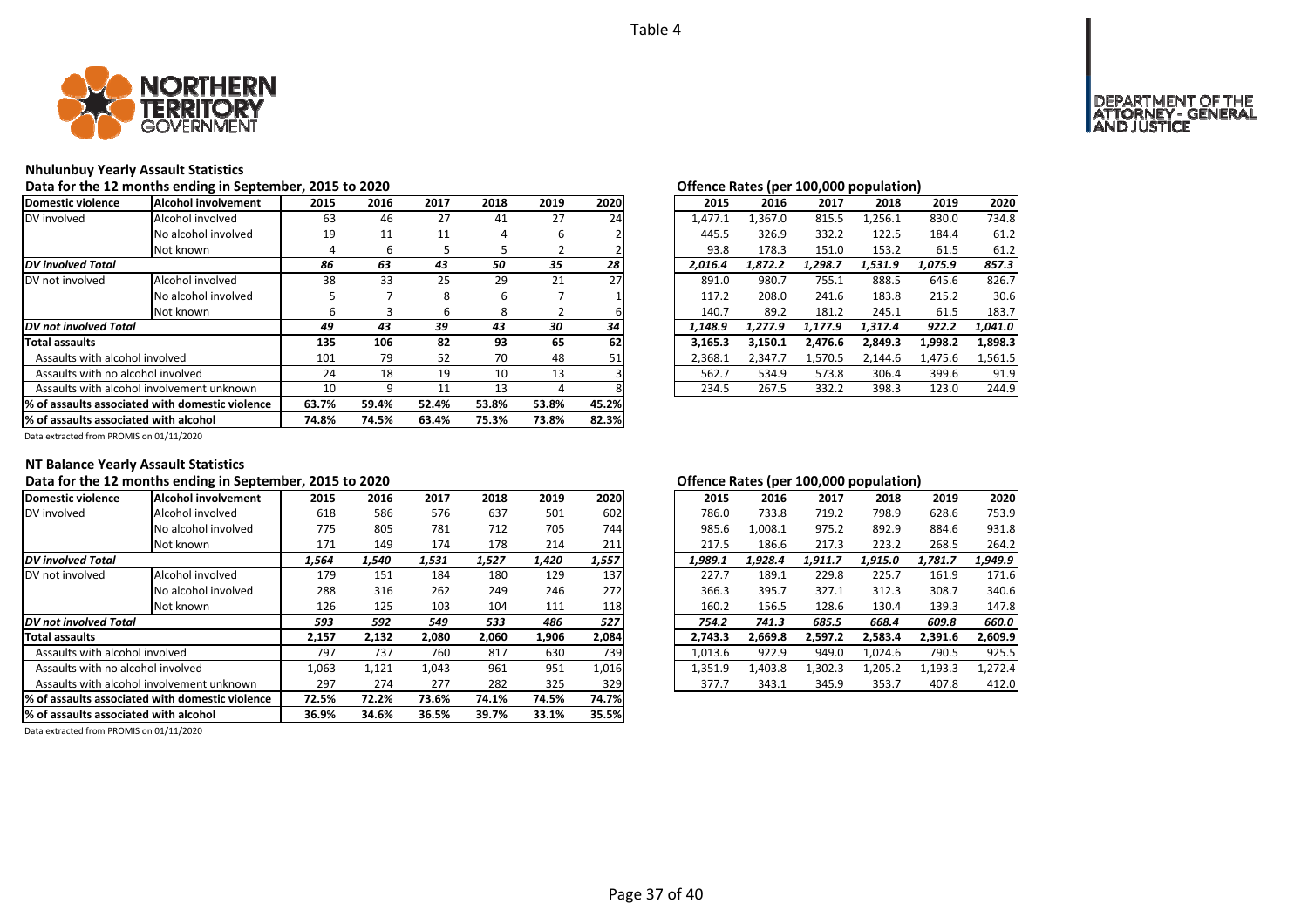Glossary



**Northern Territory Crime Statistics Data through September 2020**

| Assault                                            | The direct (and immediate/confrontational) infliction of force, injury or violence upon a person or the threat of such force,<br>injury or violence where there is an apprehension that the threat could be enacted, excluding offences of a sexual nature.                                                                                |
|----------------------------------------------------|--------------------------------------------------------------------------------------------------------------------------------------------------------------------------------------------------------------------------------------------------------------------------------------------------------------------------------------------|
| Actual Break-in                                    | Gaining unlawful entry, either forced or unforced, to a dwelling or other premises.                                                                                                                                                                                                                                                        |
| Attempted Break-in                                 | Attempting but failing to gain unlawful entry to a dwelling or other premises.                                                                                                                                                                                                                                                             |
| <b>Attempted Murder</b>                            | Attempted, unlawful intentional killing of another person, where death did not actually result.                                                                                                                                                                                                                                            |
| <b>Break-in</b>                                    | Unlawful entry with intent of dwellings and other premises (excludes trespassing). Includes actual and attempted break-<br>ins.                                                                                                                                                                                                            |
| <b>Commercial Break-in</b>                         | A break-in at a property that is not a residential dwelling. Includes commercial and other non-residential premises.                                                                                                                                                                                                                       |
| Domestic Violence                                  | Domestic violence includes any of the following conduct committed by a person against someone with whom the person<br>is in a domestic relationship: conduct causing harm (such as sexual or other assault), damaging property, intimidation or<br>stalking, economic abuse or attempting or threatening to commit these types of actions. |
| <b>Driving Causing Death</b>                       | In the Northern Territory, this offence group is used for hit and run offences resulting in death. Other traffic-related<br>deaths are categorised as dangerous or negligent acts endangering persons.                                                                                                                                     |
| Homicide and Related<br><b>Offences</b>            | The actual or attempted unlawful killing of a person, including murder, manslaughter, attempted murder and driving<br>causing death.                                                                                                                                                                                                       |
| House Break-in                                     | A break-in at a property that is a residential dwelling.                                                                                                                                                                                                                                                                                   |
| Illegal Use of Motor Vehicle                       | The taking of a vehicle illegally and without permission, with the intent of temporarily depriving the owner or possessor of<br>its use.                                                                                                                                                                                                   |
| Manslaughter                                       | Unlawful killing of another person without the intent to kill or with impaired capacity of one's mind.                                                                                                                                                                                                                                     |
| Motor Vehicle Theft and<br><b>Related Offences</b> | Includes illegal use of motor vehicle, theft of a motor vehicle and theft of motor vehicle parts or contents.                                                                                                                                                                                                                              |
| Murder                                             | Unlawful intentional killing of another person.                                                                                                                                                                                                                                                                                            |

DEPARTMENT OF THE<br>ATTORNEY - GENERAL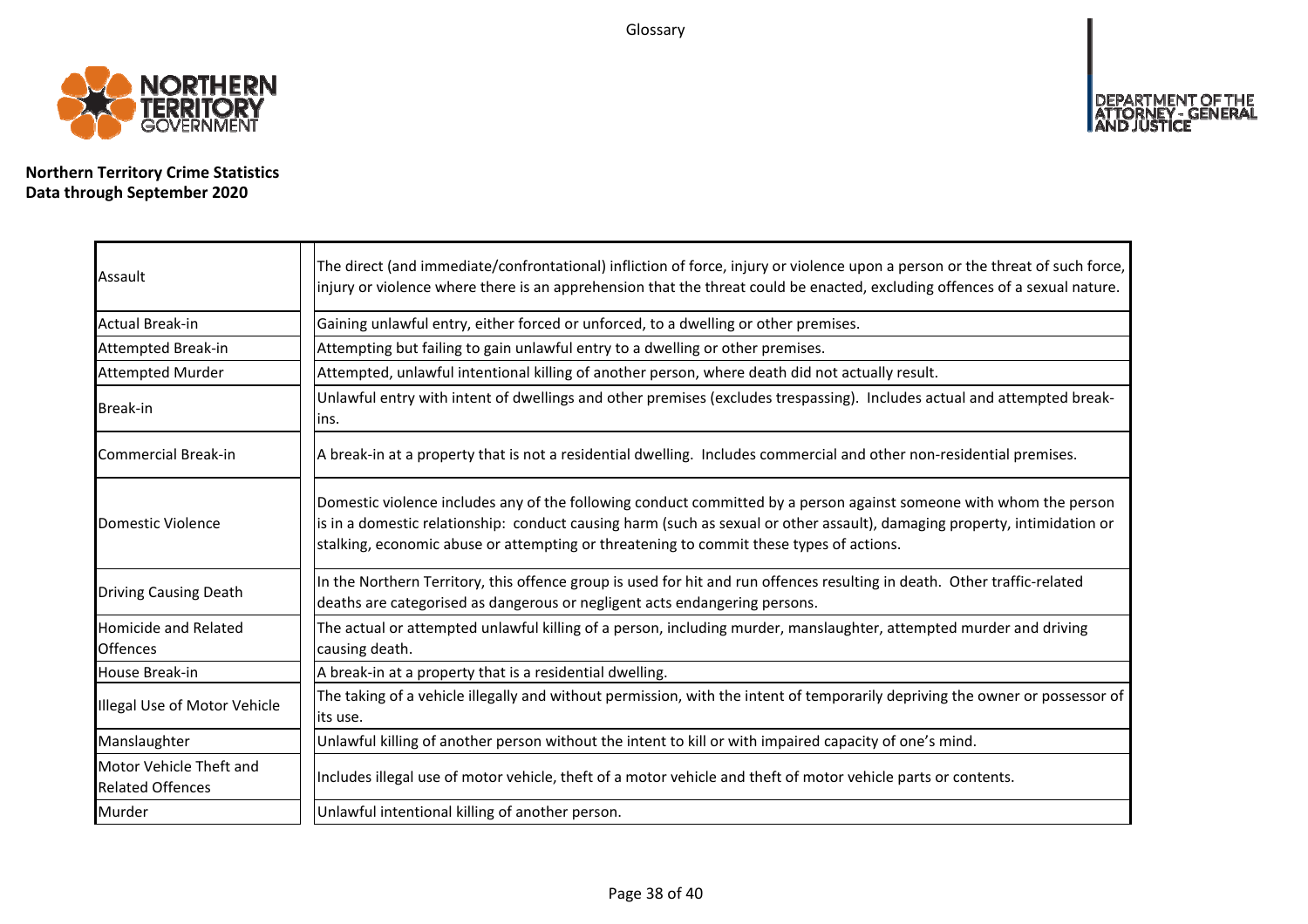Glossary



# **Northern Territory Crime Statistics Data through September 2020**

| Non-Assaultive Sexual<br><b>Offences</b>    | Offences of a sexual nature that do not involve physical contact or intended contact, and where the victim does not give<br>consent, gives consent as a result of intimidation or deception, or consent is proscribed. Includes child pornography,<br>voyeurism and wilful exposure. |
|---------------------------------------------|--------------------------------------------------------------------------------------------------------------------------------------------------------------------------------------------------------------------------------------------------------------------------------------|
| Northern Territory Balance                  | The Northern Territory Balance is the area of the Northern Territory that lies outside of the six urban centres of Darwin,<br>Palmerston, Alice Springs, Katherine, Tennant Creek and Nhulunbuy.                                                                                     |
| Offence                                     | An action that contravenes an act of law in force in the Northern Territory or the Commonwealth.                                                                                                                                                                                     |
| Theft and Related Offences                  | A broad category involving the unlawful taking or obtaining of money, goods or services without the use of force, or the<br>receipt or handling of stolen money or goods. Includes offences such as stealing and shoplifting.                                                        |
| <b>Property Damage</b>                      | The unlawful destruction, damage, or defacement of property, including vandalism, graffiti and interfering with a motor<br>vehicle causing damage.                                                                                                                                   |
| Robbery                                     | A broad category involving theft of property with the use or threat of immediate force.                                                                                                                                                                                              |
| Sexual Assault                              | Physical contact or intended contact of a sexual nature where the victim does not give consent, gives consent as a result of<br>intimidation or deception, or consent is proscribed. Includes rape (actual, intended and attempted) and incest.                                      |
| Theft of Motor Vehicle Parts<br>or Contents | The taking of parts or contents from a motor vehicle illegally and without permission.                                                                                                                                                                                               |

Definitions are based on the Australian and New Zealand Standard Offence Classification system of 2011, published by the Australian Bureau of Statistics.

**DEPART** 

<u>T OF THE</u>